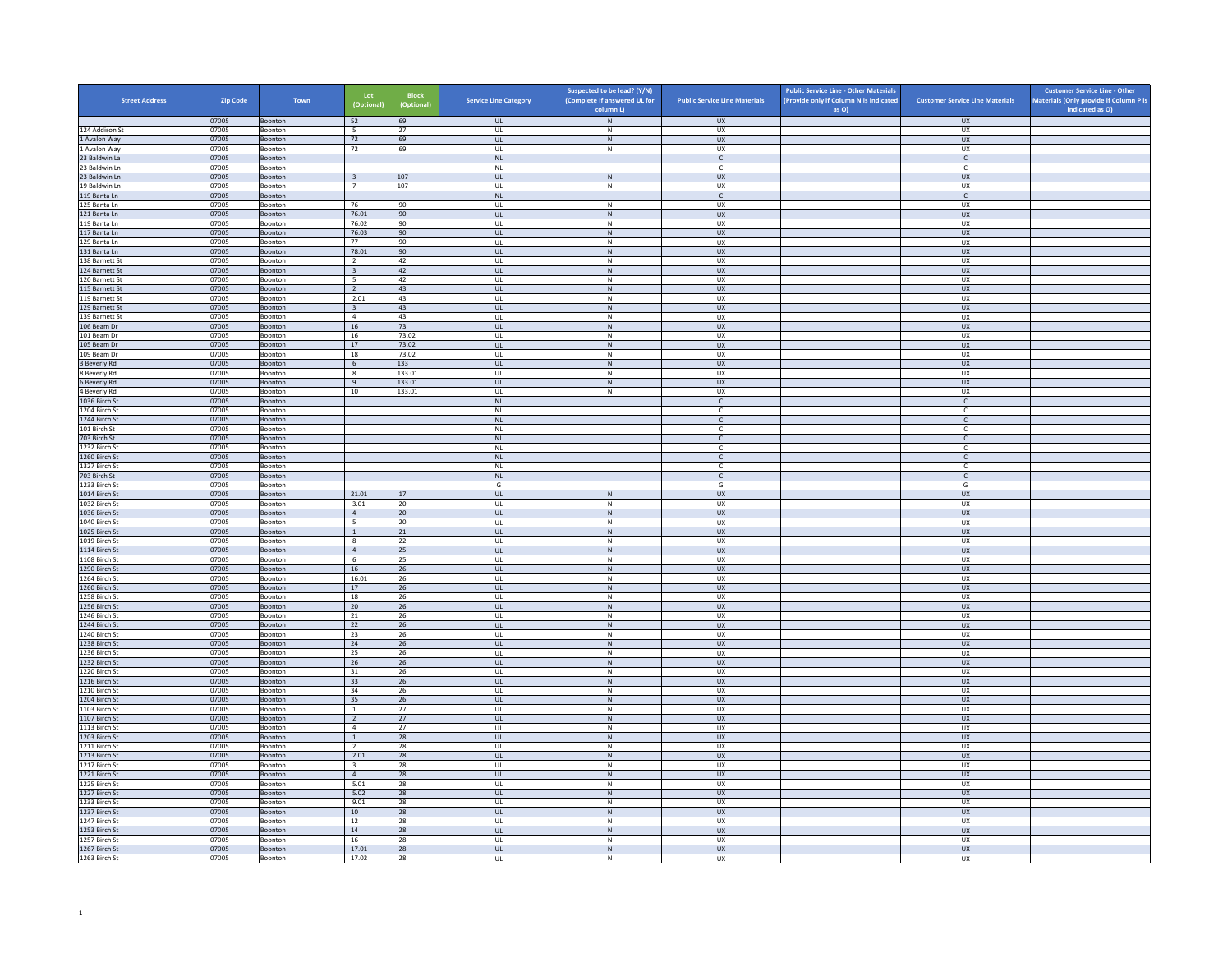| <b>Street Address</b>              | Zip Code       | Town                      | Lot<br>(Optional)      | <b>Block</b><br>(Optional)                         | <b>Service Line Category</b>      | Suspected to be lead? (Y/N)<br>(Complete if answered UL for | <b>Public Service Line Materials</b> | <b>Public Service Line - Other Materials</b><br>(Provide only if Column N is indicated | <b>Customer Service Line Materials</b> | <b>Customer Service Line - Other</b><br>Materials (Only provide if Column P is |
|------------------------------------|----------------|---------------------------|------------------------|----------------------------------------------------|-----------------------------------|-------------------------------------------------------------|--------------------------------------|----------------------------------------------------------------------------------------|----------------------------------------|--------------------------------------------------------------------------------|
| 101 Birch St                       | 07005          | Boonton                   | $\mathbf{1}$           | $\overline{2}$                                     | <b>UL</b>                         | column L)<br>${\sf N}$                                      | <b>UX</b>                            | as O)                                                                                  | <b>UX</b>                              | indicated as O)                                                                |
| 107 Birch St                       | 07005          | Boonton                   | $\overline{2}$         | $\overline{2}$                                     | <b>UL</b>                         | N                                                           | UX                                   |                                                                                        | <b>UX</b>                              |                                                                                |
| 117 Birch St                       | 07005          | Boonton                   | $16\,$                 | $\overline{2}$                                     | <b>UL</b>                         | ${\sf N}$                                                   | ${\sf U}{\sf X}$                     |                                                                                        | UX                                     |                                                                                |
| 113 Birch St                       | 07005          | Boonton                   | 17                     | $\overline{2}$                                     | UL                                | ${\sf N}$                                                   | UX                                   |                                                                                        | <b>UX</b>                              |                                                                                |
| 212 Birch St<br>208 Birch St       | 07005<br>07005 | Boonton<br>Boonton        | 7.02<br>8              | $\overline{\mathbf{3}}$<br>$\overline{\mathbf{3}}$ | <b>UL</b><br>UL                   | N<br>${\sf N}$                                              | <b>UX</b><br>UX                      |                                                                                        | <b>UX</b><br><b>UX</b>                 |                                                                                |
| 204 Birch St                       | 07005          | Boonton                   | 9                      | $\overline{3}$                                     | $\mathbf{u}$                      | N                                                           | $\overline{11}$                      |                                                                                        | $\overline{U}$                         |                                                                                |
| 207 Birch St                       | 07005          | Boonton                   | $\overline{1}$         | $\overline{4}$                                     | UL                                | ${\sf N}$                                                   | UX                                   |                                                                                        | UX                                     |                                                                                |
| 213 Birch St                       | 07005          | Boonton                   | <sup>1</sup>           | 5                                                  | <b>UL</b>                         | N                                                           | UX                                   |                                                                                        | <b>UX</b>                              |                                                                                |
| 412 Birch St<br>418 Birch St       | 07005<br>07005 | Boonton<br>Boonton        | $\overline{4}$<br>4.01 | $6\phantom{.}6$<br>6                               | UL<br><b>UL</b>                   | ${\sf N}$<br>$\,$ N                                         | UX<br><b>UX</b>                      |                                                                                        | UX<br><b>UX</b>                        |                                                                                |
| 404 Birch St                       | 07005          | Boonton                   | 5                      | -6                                                 | UL                                | N                                                           | <b>UX</b>                            |                                                                                        | <b>UX</b>                              |                                                                                |
| 401 Birch St                       | 07005          | Boonton                   | $\,$ 1 $\,$            | $\overline{7}$                                     | UL                                | ${\sf N}$                                                   | UX                                   |                                                                                        | UX                                     |                                                                                |
| 415 Birch St                       | 07005          | <b>Boonton</b>            | 12                     | $\overline{7}$                                     | $\mathbf{U}$                      | N                                                           | UX                                   |                                                                                        | UX                                     |                                                                                |
| 411 Birch St                       | 07005          | Boonton                   | 13                     | $7\overline{ }$                                    | UL                                | N                                                           | <b>UX</b>                            |                                                                                        | UX                                     |                                                                                |
| 407 Birch St<br>510 Birch St       | 07005<br>07005 | Boonton<br>Boonton        | 14<br>9.03             | $\overline{7}$<br>$\mathsf g$                      | <b>UL</b><br>UL                   | N<br>N                                                      | UX<br>UX                             |                                                                                        | UX<br>UX                               |                                                                                |
| 612 Birch St                       | 07005          | Boonton                   | 11.01                  | 11                                                 | UL                                | ${\sf N}$                                                   | UX                                   |                                                                                        | UX                                     |                                                                                |
| 606 Birch St                       | 07005          | Boonton                   | 12                     | 11                                                 | <b>UL</b>                         | N                                                           | <b>UX</b>                            |                                                                                        | <b>UX</b>                              |                                                                                |
| 611 Birch St                       | 07005          | Boonton                   | $\overline{2}$         | 12                                                 | UL                                | ${\sf N}$                                                   | UX                                   |                                                                                        | <b>UX</b>                              |                                                                                |
| 609 Birch St                       | 07005          | Boonton                   | 2.01                   | 12                                                 | $\mathbf{U}$                      | N                                                           | $\overline{11}$                      |                                                                                        | UX                                     |                                                                                |
| 613 Birch St                       | 07005          | Boonton                   | 20                     | $12\,$                                             | UL                                | ${\sf N}$                                                   | UX<br>${\sf U}{\sf X}$               |                                                                                        | UX                                     |                                                                                |
| 720 Birch St<br>706 Birch St       | 07005<br>07005 | Boonton<br>Boonton        | $5\overline{5}$<br>9   | 13<br>13                                           | UL<br>UL                          | N<br>${\sf N}$                                              | UX                                   |                                                                                        | UX<br>UX                               |                                                                                |
| 701 Birch St                       | 07005          | Boonton                   | $\mathbf{1}$           | 14                                                 | UL                                | ${\sf N}$                                                   | <b>UX</b>                            |                                                                                        | <b>UX</b>                              |                                                                                |
| 703 Birch St                       | 07005          | Boonton                   | 1.01                   | 14                                                 | UL                                | N                                                           | <b>UX</b>                            |                                                                                        | <b>UX</b>                              |                                                                                |
| 707 Birch St                       | 07005          | Boonton                   | $\overline{2}$         | ${\bf 14}$                                         | $_{\sf UL}$                       | ${\sf N}$                                                   | ${\sf U}{\sf X}$                     |                                                                                        | ${\sf U}{\sf X}$                       |                                                                                |
| 709 Birch St                       | 07005          | Boonton                   | $\overline{3}$         | 14                                                 | $\mathbf{U}$                      | N                                                           | UX                                   |                                                                                        | UX                                     |                                                                                |
| 719 Birch St<br>715 Birch St       | 07005<br>07005 | Boonton<br>Boonton        | 3.01<br>3.02           | 14<br>14                                           | UL<br><b>UL</b>                   | ${\sf N}$<br>N                                              | UX<br>UX                             |                                                                                        | <b>UX</b><br>UX                        |                                                                                |
| 727 Birch St                       | 07005          | Boonton                   | $\overline{4}$         | 14                                                 | UL                                | N                                                           | <b>UX</b>                            |                                                                                        | UX                                     |                                                                                |
| 723 Birch St                       | 07005          | Boonton                   | 4.01                   | 14                                                 | UL                                | ${\sf N}$                                                   | UX                                   |                                                                                        | UX                                     |                                                                                |
| 910 Birch St                       | 07005          | Boonton                   | 6                      | 17                                                 | <b>UL</b>                         | N                                                           | <b>UX</b>                            |                                                                                        | <b>UX</b>                              |                                                                                |
| 913 Birch St                       | 07005          | Boonton                   | $\overline{1}$         | 18                                                 | $_{\sf UL}$                       | $\mathsf{N}$                                                | UX                                   |                                                                                        | UX                                     |                                                                                |
| 913 Birch St<br>312 Boonton Ave    | 07005<br>07005 | Boonton<br>Boonton        | <sup>1</sup>           | 18                                                 | $\mathbf{U}$<br>$\mathsf{NL}\,$   | N                                                           | <b>UX</b><br>$\mathsf{O}$            | <b>BRASS</b>                                                                           | UX<br>0                                | <b>BRASS</b>                                                                   |
| 312 Boonton Ave                    | 07005          | Boonton                   |                        |                                                    | NI                                |                                                             | $\mathsf{C}$                         |                                                                                        | $\mathsf{C}$                           |                                                                                |
| 890 Boonton Ave                    | 07005          | Boonton                   |                        |                                                    | NL                                |                                                             | $\mathsf{C}$                         |                                                                                        | $\mathsf{C}$                           |                                                                                |
| 822 Boonton Ave                    | 07005          | Boonton                   |                        |                                                    | NL                                |                                                             | $\mathsf{C}$                         |                                                                                        | $\mathsf{C}$                           |                                                                                |
| 37 Boonton Ave                     | 07005          | Boonton                   |                        |                                                    | <b>NL</b>                         |                                                             | C.                                   |                                                                                        | C                                      |                                                                                |
| 412 Boonton Ave<br>802 Boonton Ave | 07005<br>07005 | Boonton<br>Boonton        |                        |                                                    | NL<br><b>NL</b>                   |                                                             | C<br>$\mathsf{C}$                    |                                                                                        | $\mathsf{C}$<br>$\mathsf{C}$           |                                                                                |
| 802 Boonton Ave                    | 07005          | Boonton                   |                        |                                                    | $\mathsf{NL}\xspace$              |                                                             | $\mathsf{C}$                         |                                                                                        | $\mathsf{C}$                           |                                                                                |
| 412 Boonton Ave                    | 07005          | Boonton                   |                        |                                                    | $\sf NL$                          |                                                             | $\mathsf{C}$                         |                                                                                        | $\mathsf{C}$                           |                                                                                |
| 312 Boonton Ave                    | 07005          | Boonton                   |                        |                                                    | <b>NL</b>                         |                                                             | $\mathsf{C}$                         |                                                                                        | $\mathsf{C}$                           |                                                                                |
| 124 Boonton Ave                    | 07005          | Boonton                   |                        |                                                    | G                                 |                                                             | G                                    |                                                                                        | G                                      |                                                                                |
| 826 Boonton Ave<br>810 Boonton Ave | 07005<br>07005 | Boonton<br>Boonton        | 13                     | 50901                                              | $\mathbf{u}$<br>UL                | N<br>$\mathsf{N}$                                           | UX<br>UX                             |                                                                                        | $\overline{U}$<br>UX                   |                                                                                |
| 822 Boonton Ave                    | 07005          | Boonton                   |                        |                                                    | <b>UL</b>                         | N                                                           | <b>UX</b>                            |                                                                                        | <b>UX</b>                              |                                                                                |
| 814 Boonton Ave                    | 07005          | Boonton                   |                        |                                                    | UL                                | ${\sf N}$                                                   | UX                                   |                                                                                        | UX                                     |                                                                                |
| 816 Boonton Ave                    | 07005          | Boonton                   |                        |                                                    | UL                                | ${\sf N}$                                                   | <b>UX</b>                            |                                                                                        | UX                                     |                                                                                |
| 820 Boonton Ave                    | 07005          | Boonton                   |                        |                                                    | UL                                | $\mathsf{N}$                                                | UX                                   |                                                                                        | UX                                     |                                                                                |
| 818 Boonton Ave<br>824 Boonton Ave | 07005<br>07005 | Boonton<br>Boonton        |                        |                                                    | UL<br>- UI                        | ${\sf N}$<br>N                                              | <b>UX</b><br>UX                      |                                                                                        | <b>UX</b><br>UX                        |                                                                                |
| 840 Boonton Ave                    | 07005          | Boonton                   |                        |                                                    | UL                                | N                                                           | UX                                   |                                                                                        | UX                                     |                                                                                |
| 844 Boonton Ave                    | 07005          | Boonton                   |                        |                                                    | <b>UL</b>                         | N                                                           | <b>UX</b>                            |                                                                                        | UX                                     |                                                                                |
| 850 Boonton Ave                    | 07005          | Boonton                   |                        |                                                    | $\mathsf{UL}$                     | ${\sf N}$                                                   | UX                                   |                                                                                        | UX                                     |                                                                                |
| 852 Boonton Ave                    | 07005          | Boonton                   |                        |                                                    | UL                                | $\,N\,$                                                     | UX                                   |                                                                                        | UX                                     |                                                                                |
| 865 Boonton Ave<br>864 Boonton Ave | 07005<br>07005 | Boonton<br>Boonton        |                        |                                                    | <b>UL</b><br>UL                   | N<br>${\sf N}$                                              | <b>UX</b><br>UX                      |                                                                                        | <b>UX</b><br>UX                        |                                                                                |
| 868 Boonton Ave                    | 07005          | Boonton                   |                        |                                                    | $\mathbf{u}$                      | N                                                           | UX                                   |                                                                                        | <b>UX</b>                              |                                                                                |
| 871 Boonton Ave                    | 07005          | Boonton                   |                        |                                                    | UL                                | ${\sf N}$                                                   | UX                                   |                                                                                        | UX                                     |                                                                                |
| 872 Boonton Ave                    | 07005          | Boonton                   |                        |                                                    | <b>UL</b>                         | N                                                           | <b>UX</b>                            |                                                                                        | <b>UX</b>                              |                                                                                |
| 878 Boonton Ave                    | 07005          | Boonton                   |                        |                                                    | UL                                | ${\sf N}$                                                   | UX                                   |                                                                                        | UX                                     |                                                                                |
| 882 Boonton Ave<br>884 Boonton Ave | 07005<br>07005 | Boonton<br>Boonton        |                        |                                                    | UL<br>UL                          | ${\sf N}$<br>$\mathsf{N}$                                   | UX<br>UX                             |                                                                                        | UX<br>UX                               |                                                                                |
| 877 Boonton Ave                    | 07005          | Boonton                   |                        |                                                    | $\ensuremath{\mathsf{UL}}\xspace$ | ${\sf N}$                                                   | UX                                   |                                                                                        | ${\sf U}{\sf X}$                       |                                                                                |
| 883 Boonton Ave                    | 07005          | Boonton                   |                        |                                                    | <b>UI</b>                         | N                                                           | <b>UX</b>                            |                                                                                        | UX                                     |                                                                                |
| 887 Boonton Ave                    | 07005          | Boonton                   |                        |                                                    | UL                                | ${\sf N}$                                                   | UX                                   |                                                                                        | UX                                     |                                                                                |
| 891 Boonton Ave                    | 07005          | Boonton                   |                        |                                                    | <b>UL</b>                         | N                                                           | UX                                   |                                                                                        | UX                                     |                                                                                |
| 888 Boonton Ave                    | 07005          | Boonton                   |                        |                                                    | $\mathsf{UL}$                     | ${\sf N}$                                                   | UX                                   |                                                                                        | UX                                     |                                                                                |
| 890 Boonton Ave<br>836 Boonton Ave | 07005<br>07005 | Boonton<br><b>Boonton</b> |                        |                                                    | UL<br><b>UL</b>                   | N<br>N                                                      | UX<br><b>UX</b>                      |                                                                                        | UX<br>UX                               |                                                                                |
| 802 Boonton Ave                    | 07005          | Boonton                   |                        |                                                    | UL                                | ${\sf N}$                                                   | UX                                   |                                                                                        | UX                                     |                                                                                |
| 119 Boonton Ave                    | 07005          | Boonton                   | 7                      | 11                                                 | $\mathbf{u}$                      | N                                                           | $\overline{11}$                      |                                                                                        | <b>UX</b>                              |                                                                                |
| 123 Boonton Ave                    | 07005          | Boonton                   | 7.01                   | 11                                                 | UL                                | ${\sf N}$                                                   | UX                                   |                                                                                        | UX                                     |                                                                                |
| 127 Boonton Ave<br>131 Boonton Ave | 07005<br>07005 | Boonton<br>Boonton        | 8<br>9                 | 11<br>11                                           | <b>UL</b><br>UL                   | N<br>$\mathsf{N}$                                           | <b>UX</b><br>UX                      |                                                                                        | <b>UX</b><br>UX                        |                                                                                |
| 135 Boonton Ave                    | 07005          | Boonton                   | 10                     | 11                                                 | UL                                | N                                                           | UX                                   |                                                                                        | UX                                     |                                                                                |
| 137 Boonton Ave                    | 07005          | Boonton                   | 11                     | 11                                                 | UL                                | $\mathsf{N}$                                                | <b>UX</b>                            |                                                                                        | <b>UX</b>                              |                                                                                |
|                                    |                |                           |                        |                                                    |                                   |                                                             |                                      |                                                                                        |                                        |                                                                                |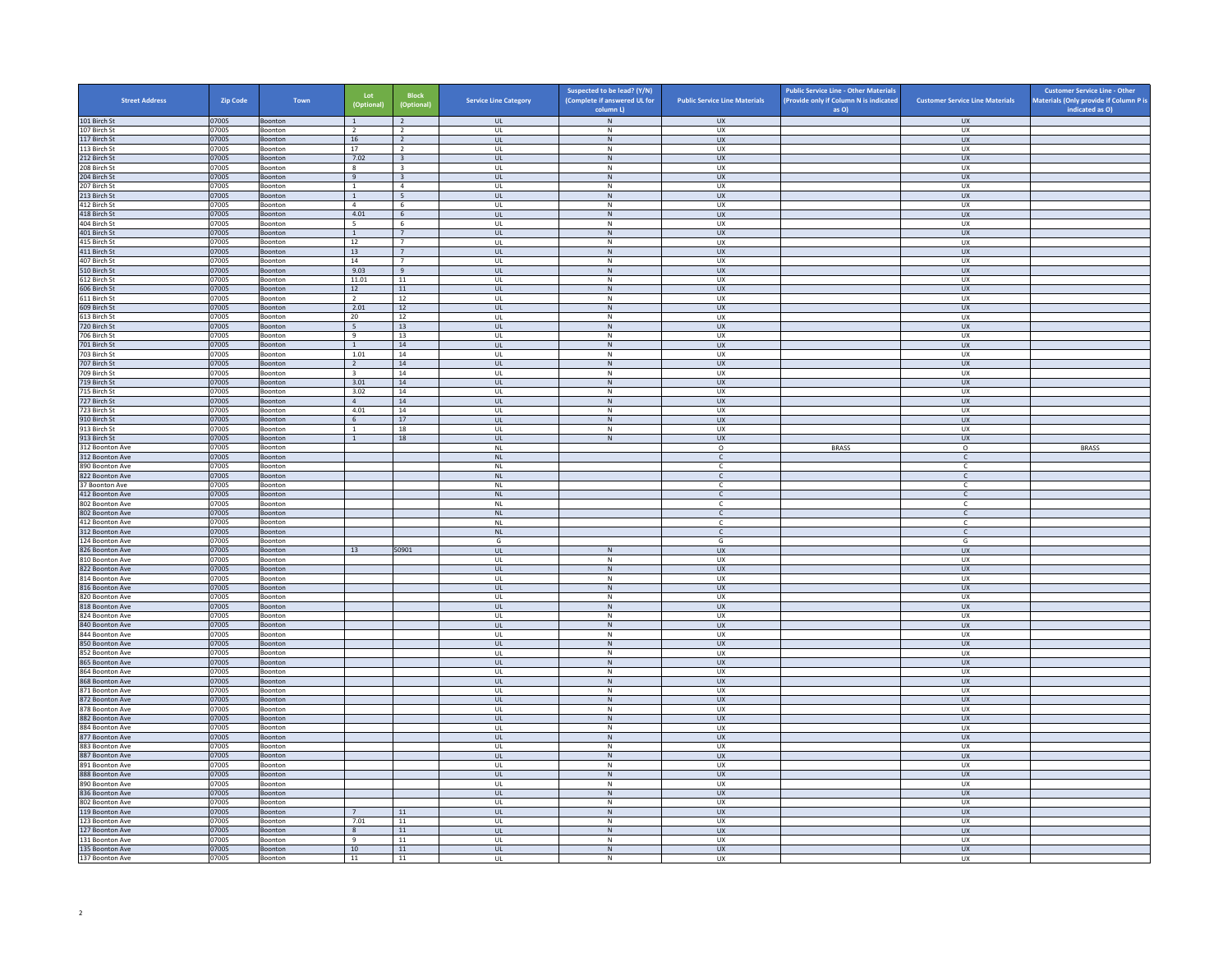| <b>Street Address</b>              | <b>Zip Code</b> | Town                      | Lot<br>(Optional)                         | <b>Block</b><br>(Optional) | <b>Service Line Category</b> | Suspected to be lead? (Y/N)<br>(Complete if answered UL for<br>column L) | <b>Public Service Line Materials</b> | <b>Public Service Line - Other Materials</b><br>(Provide only if Column N is indicated<br>as O) | <b>Customer Service Line Materials</b> | <b>Customer Service Line - Other</b><br>Materials (Only provide if Column P is<br>indicated as O) |
|------------------------------------|-----------------|---------------------------|-------------------------------------------|----------------------------|------------------------------|--------------------------------------------------------------------------|--------------------------------------|-------------------------------------------------------------------------------------------------|----------------------------------------|---------------------------------------------------------------------------------------------------|
| 235 Boonton Ave                    | 07005           | Boonton                   | 11                                        | 12                         | <b>UL</b>                    | N                                                                        | <b>UX</b>                            |                                                                                                 | <b>UX</b>                              |                                                                                                   |
| 231 Boonton Ave                    | 07005           | Boonton                   | 12                                        | 12                         | UL                           | N                                                                        | UX                                   |                                                                                                 | <b>UX</b>                              |                                                                                                   |
| 225 Boonton Ave                    | 07005           | Boonton                   | 13                                        | $12\,$                     | $_{\sf UL}$                  | ${\sf N}$                                                                | UX                                   |                                                                                                 | UX                                     |                                                                                                   |
| 223 Boonton Ave<br>219 Boonton Ave | 07005<br>07005  | Boonton<br><b>Boonton</b> | 15<br>16                                  | 12<br>12                   | UL<br><b>UL</b>              | N<br>N                                                                   | UX<br><b>UX</b>                      |                                                                                                 | <b>UX</b><br><b>UX</b>                 |                                                                                                   |
| 215 Boonton Ave                    | 07005           | Boonton                   | 17                                        | 12                         | UL                           | $\,$ N                                                                   | UX                                   |                                                                                                 | UX                                     |                                                                                                   |
| 209 Boonton Ave                    | 07005           | <b>Boonton</b>            | 18                                        | 12                         | $\mathbf{u}$                 | N                                                                        | UX                                   |                                                                                                 | $\overline{U}$                         |                                                                                                   |
| 201 Boonton Ave                    | 07005           | Boonton                   | 19                                        | $12\,$                     | UL                           | $\mathsf{N}$                                                             | UX                                   |                                                                                                 | UX                                     |                                                                                                   |
| 110 Boonton Ave<br>116 Boonton Ave | 07005<br>07005  | Boonton<br>Boonton        | <sup>2</sup><br>5.01                      | 13<br>13                   | <b>UL</b><br>$\mathsf{UL}$   | N<br>${\sf N}$                                                           | <b>UX</b><br>UX                      |                                                                                                 | <b>UX</b><br>UX                        |                                                                                                   |
| 124 Boonton Ave                    | 07005           | Boonton                   | $6\overline{6}$                           | 13                         | UL                           | N                                                                        | <b>UX</b>                            |                                                                                                 | <b>UX</b>                              |                                                                                                   |
| 126 Boonton Ave                    | 07005           | Boonton                   | $\overline{7}$                            | 13                         | UL                           | N                                                                        | <b>UX</b>                            |                                                                                                 | <b>UX</b>                              |                                                                                                   |
| 132 Boonton Ave                    | 07005           | Boonton                   | $\,$ 8                                    | 13                         | UL                           | ${\sf N}$                                                                | UX                                   |                                                                                                 | UX                                     |                                                                                                   |
| 134 Boonton Ave                    | 07005           | <b>Boonton</b>            | 9.01                                      | 13                         | $\mathbf{U}$                 | N                                                                        | UX                                   |                                                                                                 | UX                                     |                                                                                                   |
| 212 Boonton Ave<br>216 Boonton Ave | 07005<br>07005  | Boonton<br>Boonton        | 6<br>7.03                                 | 14<br>14                   | UL<br>UL                     | $\mathsf{N}$<br>N                                                        | UX<br>UX                             |                                                                                                 | UX<br><b>UX</b>                        |                                                                                                   |
| 220 Boonton Ave                    | 07005           | Boonton                   | 7.04                                      | $14\,$                     | <b>UL</b>                    | ${\sf N}$                                                                | UX                                   |                                                                                                 | UX                                     |                                                                                                   |
| 22 Boonton Ave                     | 07005           | Boonton                   | 12                                        | 14                         | UL                           | $\mathsf{N}$                                                             | UX                                   |                                                                                                 | UX                                     |                                                                                                   |
| 232 Boonton Ave                    | 07005           | <b>Boonton</b>            | 12.03                                     | 14                         | <b>UL</b>                    | N                                                                        | <b>UX</b>                            |                                                                                                 | <b>UX</b>                              |                                                                                                   |
| 226 Boonton Ave                    | 07005           | Boonton                   | 12.04                                     | 14                         | UL                           | ${\sf N}$                                                                | UX                                   |                                                                                                 | UX                                     |                                                                                                   |
| 640 Boonton Ave<br>540 Boonton Ave | 07005<br>07005  | Boonton<br>Boonton        | 39.01<br>39.01                            | 44<br>44                   | $\mathbf{u}$<br>UL           | N<br>N                                                                   | UX<br>UX                             |                                                                                                 | UX<br>UX                               |                                                                                                   |
| 644 Boonton Ave                    | 07005           | Boonton                   | 39.02                                     | $\Delta\Delta$             | <b>UL</b>                    | N                                                                        | <b>UX</b>                            |                                                                                                 | <b>UX</b>                              |                                                                                                   |
| 646 Boonton Ave                    | 07005           | Boonton                   | 39.03                                     | 44                         | UL                           | $\mathsf{N}$                                                             | UX                                   |                                                                                                 | UX                                     |                                                                                                   |
| 688 Boonton Ave                    | 07005           | Boonton                   | 39.04                                     | 44                         | UL                           | N                                                                        | <b>UX</b>                            |                                                                                                 | <b>UX</b>                              |                                                                                                   |
| 692 Boonton Ave                    | 07005           | Boonton                   | 40.01                                     | 44                         | UL                           | N                                                                        | <b>UX</b>                            |                                                                                                 | <b>UX</b>                              |                                                                                                   |
| 596 Boonton Ave<br>712 Boonton Ave | 07005<br>07005  | Boonton<br>Boonton        | $41\,$<br>42                              | 44<br>44                   | $_{\sf UL}$<br>$\mathbf{U}$  | ${\sf N}$<br>N                                                           | ${\sf U}{\sf X}$<br><b>UX</b>        |                                                                                                 | ${\sf U}{\sf X}$<br><b>UX</b>          |                                                                                                   |
| 712 Boonton Ave                    | 07005           | Boonton                   | 42                                        | 44                         | <b>UL</b>                    | $\,$ N                                                                   | UX                                   |                                                                                                 | <b>UX</b>                              |                                                                                                   |
| 722 Boonton Ave                    | 07005           | Boonton                   | 43                                        | $\Delta\Delta$             | UL                           | N                                                                        | UX                                   |                                                                                                 | UX                                     |                                                                                                   |
| 728 Boonton Ave                    | 07005           | Boonton                   | 44                                        | 44                         | <b>UL</b>                    | ${\sf N}$                                                                | <b>UX</b>                            |                                                                                                 | <b>UX</b>                              |                                                                                                   |
| 604 Boonton Ave                    | 07005           | Boonton                   | $\mathbf{1}$                              | 46<br>46                   | UL                           | N                                                                        | UX<br><b>UX</b>                      |                                                                                                 | UX<br><b>UX</b>                        |                                                                                                   |
| 606 Boonton Ave<br>614 Boonton Ave | 07005<br>07005  | Boonton<br>Boonton        | <sup>2</sup><br>$\overline{\mathbf{3}}$   | 46                         | <b>UL</b><br>UL              | N<br>${\sf N}$                                                           | UX                                   |                                                                                                 | UX                                     |                                                                                                   |
| 610 Boonton Ave                    | 07005           | Boonton                   | 3.01                                      | 46                         | $\mathbf{U}$                 | N                                                                        | <b>UX</b>                            |                                                                                                 | <b>UX</b>                              |                                                                                                   |
| 526 Boonton Ave                    | 07005           | Boonton                   | 5                                         | 46                         | UL                           | N                                                                        | UX                                   |                                                                                                 | UX                                     |                                                                                                   |
| 622 Boonton Ave                    | 07005           | Boonton                   | 6.01                                      | 46                         | <b>UL</b>                    | N                                                                        | <b>UX</b>                            |                                                                                                 | <b>UX</b>                              |                                                                                                   |
| 632 Boonton Ave<br>630 Boonton Ave | 07005<br>07005  | Boonton<br>Boonton        | 6.02<br>6.03                              | 46<br>46                   | UL<br>UL                     | ${\sf N}$<br>$\,$ N                                                      | UX<br><b>UX</b>                      |                                                                                                 | UX<br><b>UX</b>                        |                                                                                                   |
| 502 Boonton Ave                    | 07005           | Boonton                   | $\mathbf{1}$                              | 51                         | UL                           | N                                                                        | <b>UX</b>                            |                                                                                                 | <b>UX</b>                              |                                                                                                   |
| 506 Boonton Ave                    | 07005           | Boonton                   | $\overline{2}$                            | $51\,$                     | $_{\sf UL}$                  | ${\sf N}$                                                                | ${\sf U}{\sf X}$                     |                                                                                                 | ${\sf U}{\sf X}$                       |                                                                                                   |
| 510 Boonton Ave                    | 07005           | <b>Boonton</b>            | $\overline{3}$                            | 51                         | $\mathbf{U}$                 | N                                                                        | <b>UX</b>                            |                                                                                                 | <b>UX</b>                              |                                                                                                   |
| 518 Boonton Ave                    | 07005           | Boonton<br>Boonton        | 3.01                                      | 51                         | $\mathsf{UL}$                | $\mathsf{N}$<br>N                                                        | UX                                   |                                                                                                 | UX<br><b>UX</b>                        |                                                                                                   |
| 514 Boonton Ave<br>524 Boonton Ave | 07005<br>07005  | Boonton                   | 3.02<br>$\overline{4}$                    | 51<br>51                   | UL<br><b>UL</b>              | N                                                                        | UX<br><b>UX</b>                      |                                                                                                 | <b>UX</b>                              |                                                                                                   |
| 530 Boonton Ave                    | 07005           | Boonton                   | 4.01                                      | 51                         | UL                           | $\mathsf{N}$                                                             | UX                                   |                                                                                                 | UX                                     |                                                                                                   |
| 402 Boonton Ave                    | 07005           | Boonton                   | $\overline{1}$                            | 53                         | $\mathbf{u}$                 | N                                                                        | UX                                   |                                                                                                 | UX                                     |                                                                                                   |
| 406 Boonton Ave                    | 07005           | Boonton                   | 1.01                                      | 53                         | UL<br>$\mathbf{u}$           | $\mathsf{N}$<br>N                                                        | UX<br>$\overline{u}$                 |                                                                                                 | UX                                     |                                                                                                   |
| 412 Boonton Ave<br>418 Boonton Ave | 07005<br>07005  | Boonton<br>Boonton        | <sup>2</sup><br>$\overline{\mathbf{3}}$   | 53<br>53                   | UL                           | ${\sf N}$                                                                | UX                                   |                                                                                                 | $\overline{11}$<br>UX                  |                                                                                                   |
| 422 Boonton Ave                    | 07005           | Boonton                   | $\overline{4}$                            | 53                         | UL                           | N                                                                        | <b>UX</b>                            |                                                                                                 | UX                                     |                                                                                                   |
| 302 Boonton Ave                    | 07005           | Boonton                   | $\mathbf{1}$                              | 54                         | UL                           | ${\sf N}$                                                                | UX                                   |                                                                                                 | UX                                     |                                                                                                   |
| 312 Boonton Ave                    | 07005           | Boonton                   | $\overline{\mathbf{3}}$                   | 54                         | UL                           | $\,$ N                                                                   | <b>UX</b>                            |                                                                                                 | <b>UX</b>                              |                                                                                                   |
| 314 Boonton Ave<br>18 Boonton Ave  | 07005<br>07005  | <b>Boonton</b><br>Boonton | $\overline{a}$<br>5                       | 54<br>54                   | Ш<br>$\mathsf{UL}$           | N<br>$\mathsf{N}$                                                        | UX<br>UX                             |                                                                                                 | UX<br>UX                               |                                                                                                   |
| 322 Boonton Ave                    | 07005           | Boonton                   | 6                                         | 54                         | UL                           | N                                                                        | <b>UX</b>                            |                                                                                                 | <b>UX</b>                              |                                                                                                   |
| 328 Boonton Ave                    | 07005           | Boonton                   | 7.01                                      | 54                         | $_{\sf UL}$                  | ${\sf N}$                                                                | UX                                   |                                                                                                 | UX                                     |                                                                                                   |
| 323 Boonton Ave                    | 07005           | Boonton                   | 10                                        | 55                         | UL                           | N                                                                        | UX                                   |                                                                                                 | UX                                     |                                                                                                   |
| 319 Boonton Ave<br>315 Boonton Ave | 07005           | <b>Boonton</b>            | 11<br>12                                  | 55<br>55                   | <b>UL</b>                    | N<br>$\,$ N                                                              | <b>UX</b><br>UX                      |                                                                                                 | <b>UX</b><br>UX                        |                                                                                                   |
| 301 Boonton Ave                    | 07005<br>07005  | Boonton<br>Boonton        | 14.01                                     | 55                         | UL<br>$\mathbf{u}$           | N                                                                        | UX                                   |                                                                                                 | $\overline{U}$                         |                                                                                                   |
| 449 Boonton Ave                    | 07005           | Boonton                   | $\overline{7}$                            | 56                         | UL                           | $\mathsf{N}$                                                             | UX                                   |                                                                                                 | UX                                     |                                                                                                   |
| 439 Boonton Ave                    | 07005           | Boonton                   | 7.01                                      | 56                         | <b>UL</b>                    | N                                                                        | <b>UX</b>                            |                                                                                                 | <b>UX</b>                              |                                                                                                   |
| 439 Boonton Ave                    | 07005           | Boonton                   | 7.01                                      | 56                         | $\mathsf{UL}$                | ${\sf N}$                                                                | UX                                   |                                                                                                 | UX                                     |                                                                                                   |
| 429 Boonton Ave<br>423 Boonton Ave | 07005<br>07005  | Boonton<br>Boonton        | 8<br>9                                    | 56<br>56                   | UL<br>UL                     | N<br>${\sf N}$                                                           | UX<br>UX                             |                                                                                                 | UX<br>UX                               |                                                                                                   |
| 419 Boonton Ave                    | 07005           | Boonton                   | 9.01                                      | 56                         | $_{\sf UL}$                  | ${\sf N}$                                                                | UX                                   |                                                                                                 | <b>UX</b>                              |                                                                                                   |
| 421 Boonton Ave                    | 07005           | <b>Boonton</b>            | 9.03                                      | 56                         | $\mathbf{U}$                 | N                                                                        | UX                                   |                                                                                                 | <b>UX</b>                              |                                                                                                   |
| 413 Boonton Ave                    | 07005           | Boonton                   | 10                                        | 56                         | UL                           | $\mathsf{N}$                                                             | UX                                   |                                                                                                 | UX                                     |                                                                                                   |
| 409 Boonton Ave                    | 07005           | Boonton                   | 11                                        | 56                         | UL                           | N                                                                        | <b>UX</b>                            |                                                                                                 | <b>UX</b>                              |                                                                                                   |
| 529 Boonton Ave<br>525 Boonton Ave | 07005<br>07005  | Boonton<br>Boonton        | $5\overline{5}$<br>6                      | 57<br>57                   | $_{\sf UL}$<br>UL            | ${\sf N}$<br>$\,$ N                                                      | UX<br>UX                             |                                                                                                 | UX<br>UX                               |                                                                                                   |
| 505 Boonton Ave                    | 07005           | Boonton                   | 7                                         | 57                         | <b>UL</b>                    | N                                                                        | <b>UX</b>                            |                                                                                                 | <b>UX</b>                              |                                                                                                   |
| 603 Boonton Ave                    | 07005           | Boonton                   | 1.01                                      | 61                         | UL                           | ${\sf N}$                                                                | UX                                   |                                                                                                 | UX                                     |                                                                                                   |
| 607 Boonton Ave                    | 07005           | Boonton                   | 1.02                                      | 61                         | $\mathbf{u}$                 | N                                                                        | UX                                   |                                                                                                 | $\overline{U}$                         |                                                                                                   |
| 611 Boonton Ave                    | 07005           | Boonton                   | 1.03                                      | 61                         | UL                           | $\mathsf{N}$<br>N                                                        | UX                                   |                                                                                                 | UX                                     |                                                                                                   |
| 617 Boonton Ave<br>623 Boonton Ave | 07005<br>07005  | Boonton<br>Boonton        | $\overline{2}$<br>$\overline{\mathbf{3}}$ | 61<br>61                   | UL.<br>UL                    | N                                                                        | <b>UX</b><br><b>UX</b>               |                                                                                                 | <b>UX</b><br>UX                        |                                                                                                   |
| 635 Boonton Ave                    | 07005           | Boonton                   | $\overline{4}$                            | 61                         | UL                           | N                                                                        | <b>UX</b>                            |                                                                                                 | UX                                     |                                                                                                   |
| 633 Boonton Ave                    | 07005           | Boonton                   | 4.02                                      | 61                         | UL                           | N                                                                        | <b>UX</b>                            |                                                                                                 | <b>UX</b>                              |                                                                                                   |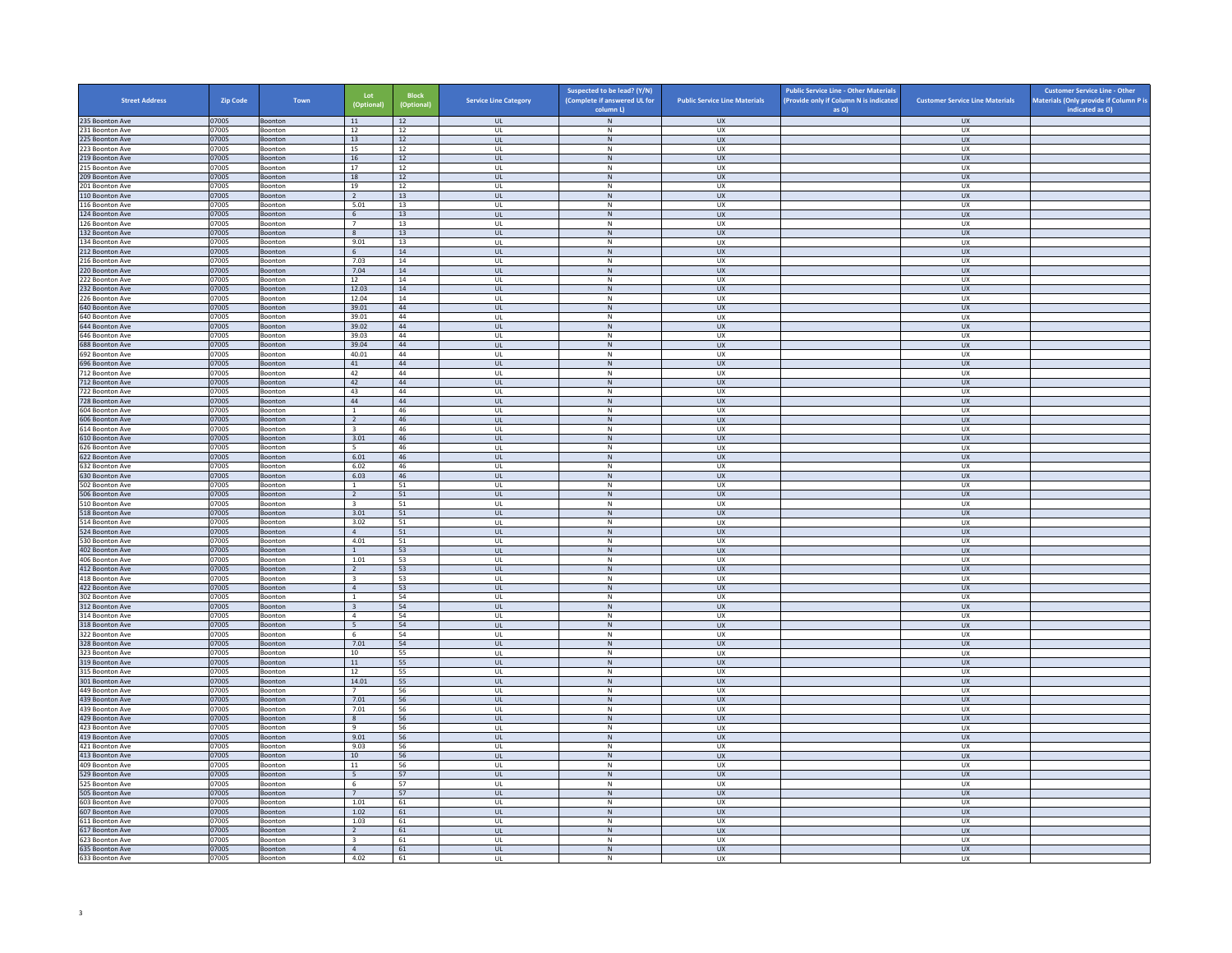| <b>Street Address</b>              | <b>Zip Code</b> | Town                      | Lot<br>(Optional)      | <b>Block</b><br>(Optional) | <b>Service Line Category</b> | Suspected to be lead? (Y/N)<br>(Complete if answered UL for<br>column L) | <b>Public Service Line Materials</b> | <b>Public Service Line - Other Materials</b><br>(Provide only if Column N is indicated<br>as O) | <b>Customer Service Line Materials</b> | <b>Customer Service Line - Other</b><br>Materials (Only provide if Column P is<br>indicated as O) |
|------------------------------------|-----------------|---------------------------|------------------------|----------------------------|------------------------------|--------------------------------------------------------------------------|--------------------------------------|-------------------------------------------------------------------------------------------------|----------------------------------------|---------------------------------------------------------------------------------------------------|
| 641 Boonton Ave                    | 07005           | Boonton                   | 5 <sup>5</sup>         | 61                         | <b>UL</b>                    | $\,$ N $\,$                                                              | <b>UX</b>                            |                                                                                                 | <b>UX</b>                              |                                                                                                   |
| 651 Boonton Ave                    | 07005           | Boonton                   | 15.04                  | 61                         | UL                           | N                                                                        | UX                                   |                                                                                                 | <b>UX</b>                              |                                                                                                   |
| 667 Boonton Ave                    | 07005           | Boonton                   | 15.05                  | 61                         | $_{\sf UL}$                  | ${\sf N}$                                                                | UX                                   |                                                                                                 | <b>UX</b>                              |                                                                                                   |
| 673 Boonton Ave<br>685 Boonton Ave | 07005<br>07005  | Boonton<br><b>Boonton</b> | $\overline{1}$<br>1.01 | 62<br>62                   | UL<br><b>UL</b>              | $\,$ N<br>${\sf N}$                                                      | <b>UX</b><br><b>UX</b>               |                                                                                                 | <b>UX</b><br><b>UX</b>                 |                                                                                                   |
| 691 Boonton Ave                    | 07005           | Boonton                   | $\overline{2}$         | 62                         | UL                           | $\,$ N                                                                   | UX                                   |                                                                                                 | UX                                     |                                                                                                   |
| 695 Boonton Ave                    | 07005           | <b>Boonton</b>            | 3.01                   | 62                         | $\mathbf{u}$                 | N                                                                        | UX                                   |                                                                                                 | UX                                     |                                                                                                   |
| 697 Boonton Ave                    | 07005           | Boonton                   | $\overline{4}$         | 62                         | UL                           | N                                                                        | UX                                   |                                                                                                 | UX                                     |                                                                                                   |
| 699 Boonton Ave<br>701 Boonton Ave | 07005<br>07005  | Boonton<br>Boonton        | 5<br>5.01              | 62<br>62                   | <b>UL</b><br>$\mathsf{UL}$   | N<br>${\sf N}$                                                           | <b>UX</b><br>UX                      |                                                                                                 | <b>UX</b><br>UX                        |                                                                                                   |
| 739 Boonton Ave                    | 07005           | Boonton                   | 1                      | 62.01                      | <b>UL</b>                    | N                                                                        | <b>UX</b>                            |                                                                                                 | <b>UX</b>                              |                                                                                                   |
| <b>Boonton Ave</b>                 | 07005           | Boonton                   | 12.02                  | 14                         | UL                           | N                                                                        | <b>UX</b>                            |                                                                                                 | <b>UX</b>                              |                                                                                                   |
| <b>Boonton Ave</b>                 | 07005           | Boonton                   | $\mathbf{1}$           | 52                         | $_{\sf UL}$                  | ${\sf N}$                                                                | UX                                   |                                                                                                 | UX                                     |                                                                                                   |
| 116-118 Boonton Ave.               | 07005           | <b>Boonton</b>            |                        |                            | NI                           |                                                                          | $\mathbb{C}$                         |                                                                                                 | $\mathsf{C}$                           |                                                                                                   |
| 415 Boyd St<br>525 Boyd St         | 07005<br>07005  | Boonton<br>Boonton        |                        |                            | $\mathsf{NL}$<br><b>NL</b>   |                                                                          | $\mathsf{C}$<br><b>C</b>             |                                                                                                 | $\mathsf{C}$<br>C                      |                                                                                                   |
| 523 Boyd St                        | 07005           | Boonton                   |                        |                            | $\mathsf{NL}\xspace$         |                                                                          | $\mathsf{C}$                         |                                                                                                 | $\mathsf{C}$                           |                                                                                                   |
| 525 Boyd St                        | 07005           | Boonton                   |                        |                            | <b>NL</b>                    |                                                                          | $\mathsf{C}$                         |                                                                                                 | $\mathsf{C}$                           |                                                                                                   |
| 224 Boyd St                        | 07005           | <b>Boonton</b>            | 10                     | 86                         | <b>UL</b>                    | $\,$ N $\,$                                                              | <b>UX</b>                            |                                                                                                 | <b>UX</b>                              |                                                                                                   |
| 340 Boyd St                        | 07005           | Boonton                   | $\overline{4}$         | 87                         | UL                           | ${\sf N}$                                                                | UX                                   |                                                                                                 | UX                                     |                                                                                                   |
| 336 Boyd St<br>310 Boyd St         | 07005<br>07005  | Boonton<br>Boonton        | - 5<br>6               | 87<br>87                   | $\mathbf{u}$<br>UL           | N<br>N                                                                   | $\overline{u}$<br>UX                 |                                                                                                 | UX<br>UX                               |                                                                                                   |
| 339 Boyd St                        | 07005           | Boonton                   | 10                     | 88                         | <b>UL</b>                    | N                                                                        | <b>UX</b>                            |                                                                                                 | <b>UX</b>                              |                                                                                                   |
| 341 Boyd St                        | 07005           | Boonton                   | 12                     | 88                         | UL                           | ${\sf N}$                                                                | UX                                   |                                                                                                 | UX                                     |                                                                                                   |
| 505 Boyd St                        | 07005           | Boonton                   | 94                     | 90.02                      | <b>UL</b>                    | N                                                                        | <b>UX</b>                            |                                                                                                 | <b>UX</b>                              |                                                                                                   |
| 511 Boyd St                        | 07005           | Boonton                   | 94.01                  | 90.02                      | UL                           | N                                                                        | <b>UX</b>                            |                                                                                                 | <b>UX</b>                              |                                                                                                   |
| 513 Boyd St                        | 07005<br>07005  | Boonton<br>Boonton        | 95<br>97               | 90.02<br>90.02             | $_{\sf UL}$<br>$\mathbf{U}$  | ${\sf N}$<br>N                                                           | ${\sf U}{\sf X}$<br><b>UX</b>        |                                                                                                 | ${\sf U}{\sf X}$<br><b>UX</b>          |                                                                                                   |
| 521 Boyd St<br>523 Boyd St         | 07005           | Boonton                   | 98                     | 90.02                      | <b>UL</b>                    | $\,$ N                                                                   | <b>UX</b>                            |                                                                                                 | <b>UX</b>                              |                                                                                                   |
| 525 Boyd St                        | 07005           | Boonton                   | 99                     | 90.02                      | UL                           | N                                                                        | UX                                   |                                                                                                 | UX                                     |                                                                                                   |
| 529 Boyd St                        | 07005           | Boonton                   | 100                    | 90.02                      | UL                           | ${\sf N}$                                                                | <b>UX</b>                            |                                                                                                 | <b>UX</b>                              |                                                                                                   |
| 407 Boyd St                        | 07005           | Boonton                   | 37.02                  | 90.03                      | UL                           | N                                                                        | UX                                   |                                                                                                 | UX                                     |                                                                                                   |
| 411 Boyd St                        | 07005           | Boonton                   | 88<br>90               | 90.03<br>90.03             | <b>UL</b>                    | N<br>${\sf N}$                                                           | <b>UX</b>                            |                                                                                                 | <b>UX</b><br>UX                        |                                                                                                   |
| 415 Boyd St<br>435 Boyd St         | 07005<br>07005  | Boonton<br>Boonton        | 92                     | 90.03                      | UL<br>UL <sub>1</sub>        | N                                                                        | UX<br><b>UX</b>                      |                                                                                                 | <b>UX</b>                              |                                                                                                   |
| 419 Boyd St                        | 07005           | Boonton                   | 92.01                  | 90.03                      | UL                           | N                                                                        | UX                                   |                                                                                                 | UX                                     |                                                                                                   |
| 520 Boyd St                        | 07005           | Boonton                   | 106                    | 90.04                      | UL                           | N                                                                        | <b>UX</b>                            |                                                                                                 | <b>UX</b>                              |                                                                                                   |
| 516 Boyd St                        | 07005           | Boonton                   | 107                    | 90.04                      | UL                           | ${\sf N}$                                                                | UX                                   |                                                                                                 | UX                                     |                                                                                                   |
| 512 Boyd St                        | 07005<br>07005  | Boonton                   | 108<br>110             | 90.04<br>90.04             | UL<br>UL                     | $\,$ N<br>N                                                              | <b>UX</b><br><b>UX</b>               |                                                                                                 | <b>UX</b><br><b>UX</b>                 |                                                                                                   |
| 506 Boyd St<br>504 Boyd St         | 07005           | Boonton<br>Boonton        | $112\,$                | 90.04                      | $_{\sf UL}$                  | ${\sf N}$                                                                | ${\sf U}{\sf X}$                     |                                                                                                 | ${\sf U}{\sf X}$                       |                                                                                                   |
| 436 Boyd St                        | 07005           | Boonton                   | 124                    | 90.04                      | UL                           | N                                                                        | <b>UX</b>                            |                                                                                                 | <b>UX</b>                              |                                                                                                   |
| 416 Boyd St                        | 07005           | Boonton                   | 127                    | 90.04                      | UL                           | $\mathsf{N}$                                                             | UX                                   |                                                                                                 | UX                                     |                                                                                                   |
| 410 Boyd St                        | 07005           | Boonton                   | 128                    | 90.04                      | UL                           | N                                                                        | UX                                   |                                                                                                 | <b>UX</b>                              |                                                                                                   |
| 908 Boyle St                       | 07005           | Boonton                   | 5.01                   | 47                         | UL                           | ${\sf N}$                                                                | <b>UX</b>                            |                                                                                                 | <b>UX</b>                              |                                                                                                   |
| 916 Boyle St<br>919 Boyle St       | 07005<br>07005  | Boonton<br>Boonton        | 10<br>10.03            | 47<br>47                   | UL<br>$\mathbf{u}$           | $\,$ N<br>N                                                              | UX<br>$\overline{11}$                |                                                                                                 | UX<br>UX                               |                                                                                                   |
| 913 Boyle St                       | 07005           | Boonton                   | 13.01                  | 47                         | UL                           | ${\sf N}$                                                                | UX                                   |                                                                                                 | UX                                     |                                                                                                   |
| 918 Boyle St                       | 07005           | Boonton                   | 29.07                  | 47                         | $\mathbf{u}$                 | N                                                                        | <b>UX</b>                            |                                                                                                 | $\overline{11}$                        |                                                                                                   |
| 915 Boyle St                       | 07005           | Boonton                   | 29.12                  | 47                         | UL                           | ${\sf N}$                                                                | UX                                   |                                                                                                 | UX                                     |                                                                                                   |
| 36 Brookside Ln<br>21 Brookwood Ln | 07005<br>07005  | Boonton<br>Boonton        | 31.08<br>66.03         | 72.02<br>90                | UL<br>UL                     | N<br>${\sf N}$                                                           | <b>UX</b><br>UX                      |                                                                                                 | UX<br>UX                               |                                                                                                   |
| 30 Brookwood Ln                    | 07005           | Boonton                   | 68                     | 90                         | UL                           | $\,$ N                                                                   | <b>UX</b>                            |                                                                                                 | <b>UX</b>                              |                                                                                                   |
| 29 Brookwood In                    | 07005           | <b>Boonton</b>            | 69                     | 90                         | $\mathbf{U}$                 | N                                                                        | <b>UX</b>                            |                                                                                                 | UX                                     |                                                                                                   |
| 12 Brookwood Ln                    | 07005           | Boonton                   | 78                     | 90                         | $\mathsf{UL}$                | ${\sf N}$                                                                | UX                                   |                                                                                                 | UX                                     |                                                                                                   |
| 20 Brookwood Ln                    | 07005           | Boonton                   | 79                     | 90                         | UL                           | N                                                                        | <b>UX</b>                            |                                                                                                 | <b>UX</b>                              |                                                                                                   |
| 24 Brookwood Ln<br>809 Cedar St    | 07005<br>07005  | Boonton<br>Boonton        | 81                     | 90                         | $_{\sf UL}$<br><b>NL</b>     | ${\sf N}$                                                                | UX<br>$\mathsf{C}$                   |                                                                                                 | UX<br>$\mathsf{C}$                     |                                                                                                   |
| 117 Cedar St                       | 07005           | <b>Boonton</b>            |                        |                            | <b>NL</b>                    |                                                                          | <b>C</b>                             |                                                                                                 | $\mathsf{C}$                           |                                                                                                   |
| 808 Cedar St                       | 07005           | Boonton                   |                        |                            | <b>NL</b>                    |                                                                          | $\mathsf{C}$                         |                                                                                                 | c                                      |                                                                                                   |
| 1210 Cedar St                      | 07005           | Boonton                   |                        |                            | G                            |                                                                          | G                                    |                                                                                                 | G                                      |                                                                                                   |
| 1120 Cedar St                      | 07005           | Boonton                   |                        |                            | G                            |                                                                          | G                                    |                                                                                                 | G                                      |                                                                                                   |
| 1203 Cedar St<br>417 Cedar St      | 07005<br>07005  | Boonton<br>Boonton        |                        |                            | G<br>G                       |                                                                          | G<br>G                               |                                                                                                 | G<br>G                                 |                                                                                                   |
| 1010 Cedar St                      | 07005           | Boonton                   | 18                     | 22                         | UL                           | N                                                                        | <b>UX</b>                            |                                                                                                 | UX                                     |                                                                                                   |
| 1011 Cedar St                      | 07005           | Boonton                   | $\overline{4}$         | 23                         | UL                           | ${\sf N}$                                                                | UX                                   |                                                                                                 | UX                                     |                                                                                                   |
| 1128 Cedar St                      | 07005           | Boonton                   | 8                      | 29                         | $_{\sf UL}$                  | ${\sf N}$                                                                | UX                                   |                                                                                                 | <b>UX</b>                              |                                                                                                   |
| 1124 Cedar St                      | 07005           | <b>Boonton</b>            | $\mathbf{q}$           | 29                         | $\mathbf{U}$                 | N                                                                        | <b>UX</b>                            |                                                                                                 | UX                                     |                                                                                                   |
| 1120 Cedar St<br>1116 Cedar St     | 07005<br>07005  | Boonton<br>Boonton        | $10\,$<br>11           | 29<br>29                   | UL<br>UL                     | ${\sf N}$<br>N                                                           | UX<br><b>UX</b>                      |                                                                                                 | UX<br>UX                               |                                                                                                   |
| 1110 Cedar St                      | 07005           | Boonton                   | $12\,$                 | 29                         | $_{\sf UL}$                  | ${\sf N}$                                                                | UX                                   |                                                                                                 | UX                                     |                                                                                                   |
| 1210 Cedar St                      | 07005           | Boonton                   | 14                     | 30                         | UL                           | $\,$ N                                                                   | UX                                   |                                                                                                 | UX                                     |                                                                                                   |
| 1204 Cedar St                      | 07005           | Boonton                   | 17                     | 30                         | <b>UL</b>                    | N                                                                        | <b>UX</b>                            |                                                                                                 | <b>UX</b>                              |                                                                                                   |
| 1202 Cedar St<br>1113 Cedar St     | 07005<br>07005  | Boonton<br>Boonton        | 19<br>$\overline{2}$   | 30<br>31                   | UL<br>$\mathbf{u}$           | ${\sf N}$<br>N                                                           | UX<br>UX                             |                                                                                                 | UX<br><b>UX</b>                        |                                                                                                   |
| 1125 Cedar St                      | 07005           | Boonton                   | 3.02                   | 31                         | UL                           | $\mathsf{N}$                                                             | UX                                   |                                                                                                 | UX                                     |                                                                                                   |
| 1129 Cedar St                      | 07005           | Boonton                   | 3.05                   | 31                         | UL.                          | N                                                                        | <b>UX</b>                            |                                                                                                 | <b>UX</b>                              |                                                                                                   |
| 1203 Cedar St                      | 07005           | Boonton                   | 1                      | 32                         | UL                           | ${\sf N}$                                                                | UX                                   |                                                                                                 | UX                                     |                                                                                                   |
| 1225 Cedar St                      | 07005           | Boonton                   | 3.09                   | 33                         | UL                           | N                                                                        | <b>UX</b>                            |                                                                                                 | UX                                     |                                                                                                   |
| 919A Cedar St                      | 07005           | Boonton                   | و                      | 47                         | UL                           | N                                                                        | <b>UX</b>                            |                                                                                                 | <b>UX</b>                              |                                                                                                   |

4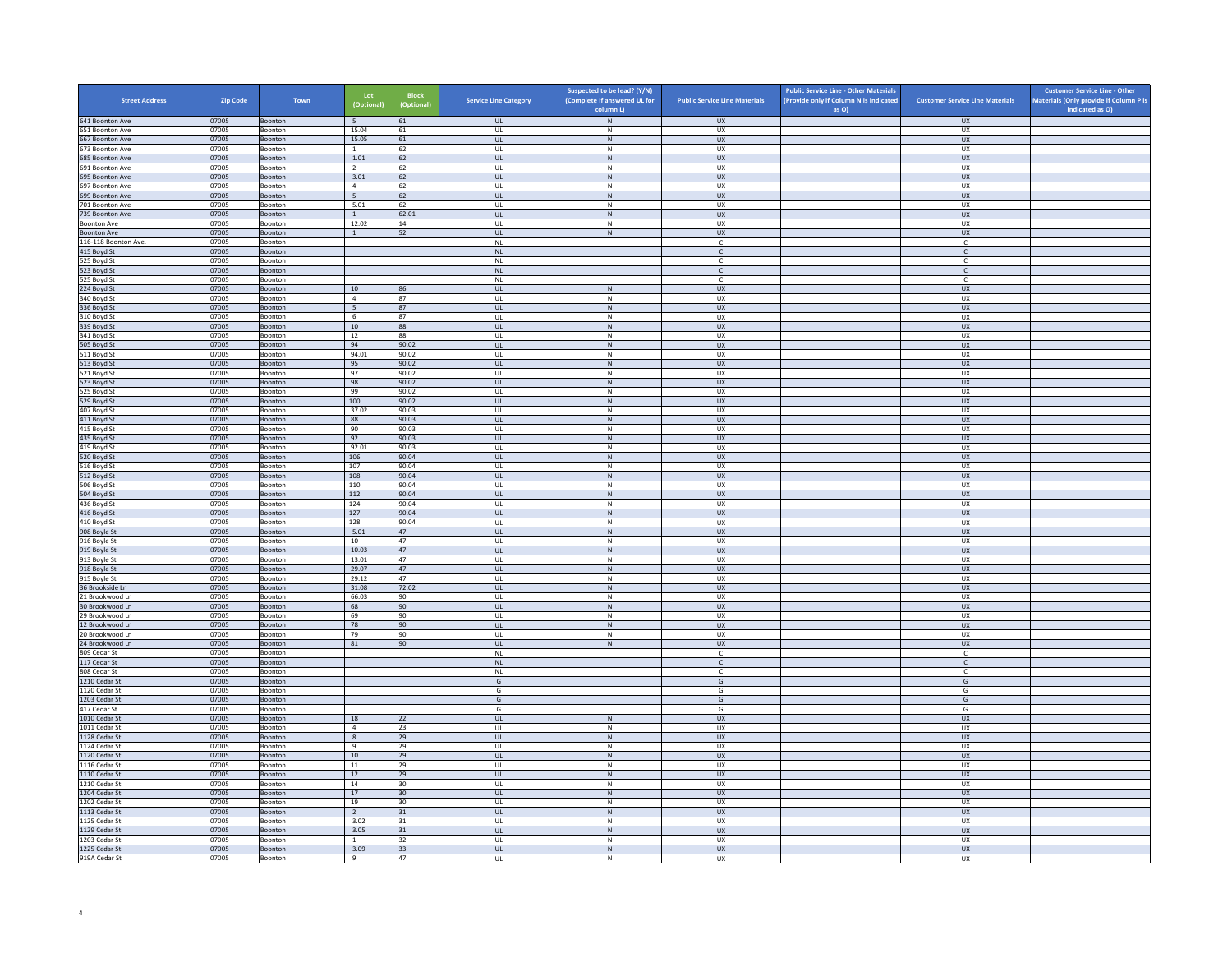| <b>Street Address</b>              | <b>Zip Code</b> | Town               | Lot<br>(Optional)       | <b>Block</b><br>(Optional) | <b>Service Line Category</b>                      | Suspected to be lead? (Y/N)<br>(Complete if answered UL for | <b>Public Service Line Materials</b> | <b>Public Service Line - Other Materials</b><br>(Provide only if Column N is indicated | <b>Customer Service Line Materials</b> | <b>Customer Service Line - Other</b><br>Materials (Only provide if Column P is |
|------------------------------------|-----------------|--------------------|-------------------------|----------------------------|---------------------------------------------------|-------------------------------------------------------------|--------------------------------------|----------------------------------------------------------------------------------------|----------------------------------------|--------------------------------------------------------------------------------|
| 408 Cedar St                       | 07005           | Boonton            | 6                       | $\overline{7}$             | <b>UL</b>                                         | column L)<br>${\sf N}$                                      | <b>UX</b>                            | as O)                                                                                  | <b>UX</b>                              | indicated as O)                                                                |
| 608 Cedar St                       | 07005           | Boonton            | 10                      | 12                         | <b>UL</b>                                         | N                                                           | UX                                   |                                                                                        | <b>UX</b>                              |                                                                                |
| 610 Cedar St                       | 07005           | Boonton            | 11.01                   | 12                         | <b>UL</b>                                         | ${\sf N}$                                                   | ${\sf U}{\sf X}$                     |                                                                                        | UX                                     |                                                                                |
| 718 Cedar St                       | 07005           | Boonton            | 10                      | 14                         | UL                                                | ${\sf N}$                                                   | UX                                   |                                                                                        | <b>UX</b>                              |                                                                                |
| 712 Cedar St<br>710 Cedar St       | 07005<br>07005  | Boonton<br>Boonton | 11<br>12.01             | 14<br>14                   | <b>UL</b><br>UL                                   | N<br>${\sf N}$                                              | <b>UX</b><br>UX                      |                                                                                        | <b>UX</b><br>UX                        |                                                                                |
| 808 Cedar St                       | 07005           | Boonton            | 10 <sup>1</sup>         | 16                         | $\mathbf{U}$                                      | N                                                           | UX                                   |                                                                                        | $\overline{U}$                         |                                                                                |
| 812 Cedar St                       | 07005           | Boonton            | $11\,$                  | 16                         | UL                                                | ${\sf N}$                                                   | UX                                   |                                                                                        | UX                                     |                                                                                |
| 914 Cedar St                       | 07005           | Boonton            | 8                       | 18                         | <b>UL</b>                                         | N                                                           | UX                                   |                                                                                        | <b>UX</b>                              |                                                                                |
| 905 Cedar St<br>911 Cedar St       | 07005<br>07005  | Boonton<br>Boonton | $\overline{4}$<br>5     | 47<br>47                   | UL<br>UL                                          | ${\sf N}$<br>$\,$ N                                         | UX<br>UX                             |                                                                                        | UX<br><b>UX</b>                        |                                                                                |
| 913 Cedar St                       | 07005           | Boonton            | - 6                     | 47                         | UL                                                | N                                                           | <b>UX</b>                            |                                                                                        | <b>UX</b>                              |                                                                                |
| 919 Cedar St                       | 07005           | Boonton            | $7\phantom{.0}$         | 47                         | UL                                                | ${\sf N}$                                                   | UX                                   |                                                                                        | UX                                     |                                                                                |
| 807 Cedar St                       | 07005           | <b>Boonton</b>     | $\overline{1}$          | 48                         | $\mathbf{U}$                                      | $\mathsf{N}$                                                | UX                                   |                                                                                        | UX                                     |                                                                                |
| 809 Cedar St                       | 07005           | Boonton            | 1.01                    | 48                         | UL                                                | N                                                           | UX                                   |                                                                                        | UX                                     |                                                                                |
| 811 Cedar St<br>815 Cedar St       | 07005<br>07005  | Boonton<br>Boonton | 1.02<br>9               | 48<br>48                   | <b>UL</b><br>UL                                   | N<br>N                                                      | UX<br>UX                             |                                                                                        | UX<br>UX                               |                                                                                |
| 719 Cedar St                       | 07005           | Boonton            | 12                      | 54                         | UL                                                | ${\sf N}$                                                   | UX                                   |                                                                                        | UX                                     |                                                                                |
| 713 Cedar St                       | 07005           | Boonton            | 13                      | 54                         | <b>UL</b>                                         | N                                                           | <b>UX</b>                            |                                                                                        | <b>UX</b>                              |                                                                                |
| 607 Cedar St                       | 07005           | Boonton            | 1.01                    | 55                         | UL                                                | ${\sf N}$                                                   | UX                                   |                                                                                        | <b>UX</b>                              |                                                                                |
| 510 Cedar St                       | 07005           | Boonton            | 11.01                   | 58                         | $\mathbf{U}$                                      | N                                                           | $\overline{11}$                      |                                                                                        | UX                                     |                                                                                |
| 417 Cedar St                       | 07005           | Boonton            | 9.02                    | 63                         | UL                                                | ${\sf N}$                                                   | UX                                   |                                                                                        | UX                                     |                                                                                |
| 311 Cedar St<br>109 Cedar St       | 07005<br>07005  | Boonton<br>Boonton | 1.02<br>2.02            | 66<br>68                   | UL<br>UL                                          | N<br>${\sf N}$                                              | UX<br>UX                             |                                                                                        | UX<br>UX                               |                                                                                |
| 117 Cedar St                       | 07005           | Boonton            | 11.01                   | 68                         | UL                                                | $\,$ N                                                      | <b>UX</b>                            |                                                                                        | <b>UX</b>                              |                                                                                |
| 115 Cedar St                       | 07005           | Boonton            | 12                      | 68                         | UL                                                | N                                                           | <b>UX</b>                            |                                                                                        | UX                                     |                                                                                |
| 130 Chestnut St                    | 07005           | Boonton            |                         |                            | $\mathsf{NL}$                                     |                                                             | C                                    |                                                                                        | $\mathsf{C}$                           |                                                                                |
| 18 Chestnut St                     | 07005           | Boonton            |                         |                            | NI                                                |                                                             | $\mathbb{C}$                         |                                                                                        | $\mathsf{C}$                           |                                                                                |
| 178 Chestnut St                    | 07005           | Boonton            |                         |                            | $\mathsf{NL}\xspace$                              |                                                             | $\mathsf{C}$                         |                                                                                        | $\mathsf{C}$                           |                                                                                |
| 162 Chestnut St<br>122 Chestnut St | 07005<br>07005  | Boonton<br>Boonton | $\overline{7}$          | 118                        | G<br>UL                                           | N                                                           | G<br><b>UX</b>                       |                                                                                        | G<br>UX                                |                                                                                |
| 120 Chestnut St                    | 07005           | Boonton            | 7.01                    | 118                        | UL                                                | ${\sf N}$                                                   | UX                                   |                                                                                        | UX                                     |                                                                                |
| 130 Chestnut St                    | 07005           | Boonton            | 8                       | 118                        | <b>UL</b>                                         | N                                                           | <b>UX</b>                            |                                                                                        | <b>UX</b>                              |                                                                                |
| 134 Chestnut St                    | 07005           | Boonton            | 9                       | 118                        | $_{\sf UL}$                                       | $\mathsf{N}$                                                | UX                                   |                                                                                        | UX                                     |                                                                                |
| 148 Chestnut St                    | 07005           | Boonton            | 10 <sup>1</sup>         | 118                        | $\mathbf{U}$                                      | N                                                           | $\overline{11}$                      |                                                                                        | UX                                     |                                                                                |
| 140 Chestnut St<br>144 Chestnut St | 07005<br>07005  | Boonton<br>Boonton | 10.01<br>10.02          | 118<br>118                 | UL<br><b>UL</b>                                   | ${\sf N}$<br>N                                              | UX<br><b>UX</b>                      |                                                                                        | UX<br><b>UX</b>                        |                                                                                |
| 170 Chestnut St                    | 07005           | Boonton            | 10.03                   | 118                        | UL                                                | ${\sf N}$                                                   | UX                                   |                                                                                        | UX                                     |                                                                                |
| 162 Chestnut St                    | 07005           | Boonton            | 10.04                   | 118                        | UL.                                               | $\,$ N                                                      | <b>UX</b>                            |                                                                                        | <b>UX</b>                              |                                                                                |
| 168 Chestnut St                    | 07005           | Boonton            | 10.05                   | 118                        | <b>UL</b>                                         | N                                                           | <b>UX</b>                            |                                                                                        | <b>UX</b>                              |                                                                                |
| 156 Chestnut St                    | 07005           | Boonton            | 10.06                   | 118                        | $_{\sf UL}$                                       | ${\sf N}$                                                   | UX                                   |                                                                                        | ${\sf U}{\sf X}$                       |                                                                                |
| 174 Chestnut St<br>178 Chestnut St | 07005<br>07005  | Boonton<br>Boonton | 11<br>12                | 118<br>118                 | UL<br><b>UL</b>                                   | N<br>${\sf N}$                                              | UX<br><b>UX</b>                      |                                                                                        | UX<br><b>UX</b>                        |                                                                                |
| 196 Chestnut St                    | 07005           | Boonton            | 13                      | 118                        | UL                                                | ${\sf N}$                                                   | UX                                   |                                                                                        | UX                                     |                                                                                |
| 182 Chestnut St                    | 07005           | Boonton            | 13.01                   | 118                        | <b>UL</b>                                         | N                                                           | <b>UX</b>                            |                                                                                        | UX                                     |                                                                                |
| 186 Chestnut St                    | 07005           | Boonton            | 13.02                   | 118                        | UL                                                | ${\sf N}$                                                   | UX                                   |                                                                                        | UX                                     |                                                                                |
| 206 Chestnut St                    | 07005           | Boonton            | 13.03                   | 118                        | $\mathbf{u}$                                      | N                                                           | UX                                   |                                                                                        | $\overline{U}$                         |                                                                                |
| 206 Chestnut St                    | 07005<br>07005  | Boonton            | 13.03<br>14             | 118<br>118                 | UL<br><b>UL</b>                                   | $\mathsf{N}$<br>N                                           | UX<br><b>UX</b>                      |                                                                                        | UX<br><b>UX</b>                        |                                                                                |
| 210 Chestnut St<br>113 Chestnut St | 07005           | Boonton<br>Boonton | 1.01                    | 119                        | UL                                                | ${\sf N}$                                                   | UX                                   |                                                                                        | UX                                     |                                                                                |
| 125 Chestnut St                    | 07005           | Boonton            | $\overline{\mathbf{3}}$ | 119                        | UL                                                | ${\sf N}$                                                   | <b>UX</b>                            |                                                                                        | UX                                     |                                                                                |
| 127 Chestnut St                    | 07005           | Boonton            | 4.01                    | 119                        | UL                                                | ${\sf N}$                                                   | UX                                   |                                                                                        | UX                                     |                                                                                |
| 133 Chestnut St                    | 07005           | Boonton            | 4.02                    | 119                        | UL                                                | ${\sf N}$                                                   | <b>UX</b>                            |                                                                                        | <b>UX</b>                              |                                                                                |
| 155 Chestnut St                    | 07005           | Boonton            | -5                      | 119                        | $\mathbf{U}$                                      | N<br>N                                                      | UX                                   |                                                                                        | UX                                     |                                                                                |
| 159 Chestnut St<br>151 Chestnut St | 07005<br>07005  | Boonton<br>Boonton | 5.01<br>5.02            | 119<br>119                 | UL<br><b>UL</b>                                   | N                                                           | UX<br><b>UX</b>                      |                                                                                        | UX<br><b>UX</b>                        |                                                                                |
| 147 Chestnut St                    | 07005           | Boonton            | 5.03                    | 119                        | <b>UL</b>                                         | ${\sf N}$                                                   | UX                                   |                                                                                        | UX                                     |                                                                                |
| 165 Chestnut St                    | 07005           | Boonton            | 6                       | 119                        | UL                                                | $\,N\,$                                                     | UX                                   |                                                                                        | UX                                     |                                                                                |
| 171 Chestnut St                    | 07005           | Boonton            | $7^{\circ}$             | 119                        | <b>UL</b>                                         | N                                                           | <b>UX</b>                            |                                                                                        | UX                                     |                                                                                |
| 179 Chestnut St                    | 07005           | Boonton            | 7.01                    | 119                        | UL                                                | ${\sf N}$                                                   | UX<br>UX                             |                                                                                        | UX                                     |                                                                                |
| 175 Chestnut St<br>177 Chestnut St | 07005<br>07005  | Boonton<br>Boonton | 7.02<br>7.03            | 119<br>119                 | $\mathbf{u}$<br>UL                                | N<br>$\mathsf{N}$                                           | UX                                   |                                                                                        | <b>UX</b><br>UX                        |                                                                                |
| 187 Chestnut St                    | 07005           | Boonton            | 8                       | 119                        | <b>UL</b>                                         | N                                                           | <b>UX</b>                            |                                                                                        | <b>UX</b>                              |                                                                                |
| 209 Chestnut St                    | 07005           | Boonton            | <sup>1</sup>            | 120                        | UL                                                | ${\sf N}$                                                   | UX                                   |                                                                                        | UX                                     |                                                                                |
| 15 Chestnut St                     | 07005           | Boonton            | 1.01                    | 115                        | UL                                                | ${\sf N}$                                                   | UX                                   |                                                                                        | UX                                     |                                                                                |
| 33 Chestnut St                     | 07005           | Boonton            | 12.01                   | 115                        | UL                                                | ${\sf N}$                                                   | UX                                   |                                                                                        | UX                                     |                                                                                |
| 25 Chestnut St<br>21 Chestnut St   | 07005<br>07005  | Boonton<br>Boonton | 12.02<br>12.03          | 115<br>115                 | $\ensuremath{\mathsf{UL}}\xspace$<br>$\mathbf{U}$ | ${\sf N}$<br>N                                              | UX<br><b>UX</b>                      |                                                                                        | ${\sf U}{\sf X}$<br>UX                 |                                                                                |
| 14 Chestnut St                     | 07005           | Boonton            | 7.01                    | 116                        | UL                                                | ${\sf N}$                                                   | UX                                   |                                                                                        | UX                                     |                                                                                |
| 22 Chestnut St                     | 07005           | Boonton            | 9.02                    | 116                        | <b>UL</b>                                         | N                                                           | UX                                   |                                                                                        | <b>UX</b>                              |                                                                                |
| 18 Chestnut St                     | 07005           | Boonton            | 9.03                    | 116                        | $\mathsf{UL}$                                     | ${\sf N}$                                                   | UX                                   |                                                                                        | UX                                     |                                                                                |
| 30 Chestnut St                     | 07005           | Boonton            | 9.04                    | 116                        | UL                                                | N                                                           | UX                                   |                                                                                        | UX                                     |                                                                                |
| 26 Chestnut St                     | 07005           | Boonton            | 9.06                    | 116                        | <b>UL</b>                                         | N                                                           | <b>UX</b>                            |                                                                                        | UX                                     |                                                                                |
| 7 Chestnut St<br>331 Church St     | 07005<br>07005  | Boonton<br>Boonton | $\mathbf{1}$            | 115                        | UL<br>NI                                          | ${\sf N}$                                                   | UX<br>$\mathsf{C}$                   |                                                                                        | UX<br>$\mathsf{C}$                     |                                                                                |
| 130 Church St                      | 07005           | Boonton            |                         |                            | $\mathsf{NL}$                                     |                                                             | c                                    |                                                                                        | c                                      |                                                                                |
| 110 Church St                      | 07005           | Boonton            |                         |                            | <b>NL</b>                                         |                                                             | $\mathsf{C}$                         |                                                                                        | $\mathsf{C}$                           |                                                                                |
| 220 Church St                      | 07005           | Boonton            |                         |                            | <b>NL</b>                                         |                                                             | C                                    |                                                                                        | c                                      |                                                                                |
| 418 Church St                      | 07005           | Boonton            |                         |                            | <b>NL</b>                                         |                                                             | $\mathsf{C}$                         |                                                                                        | $\mathsf{C}$                           |                                                                                |
| 310 Church St                      | 07005           | Boonton            |                         |                            | G                                                 |                                                             | G                                    |                                                                                        | G                                      |                                                                                |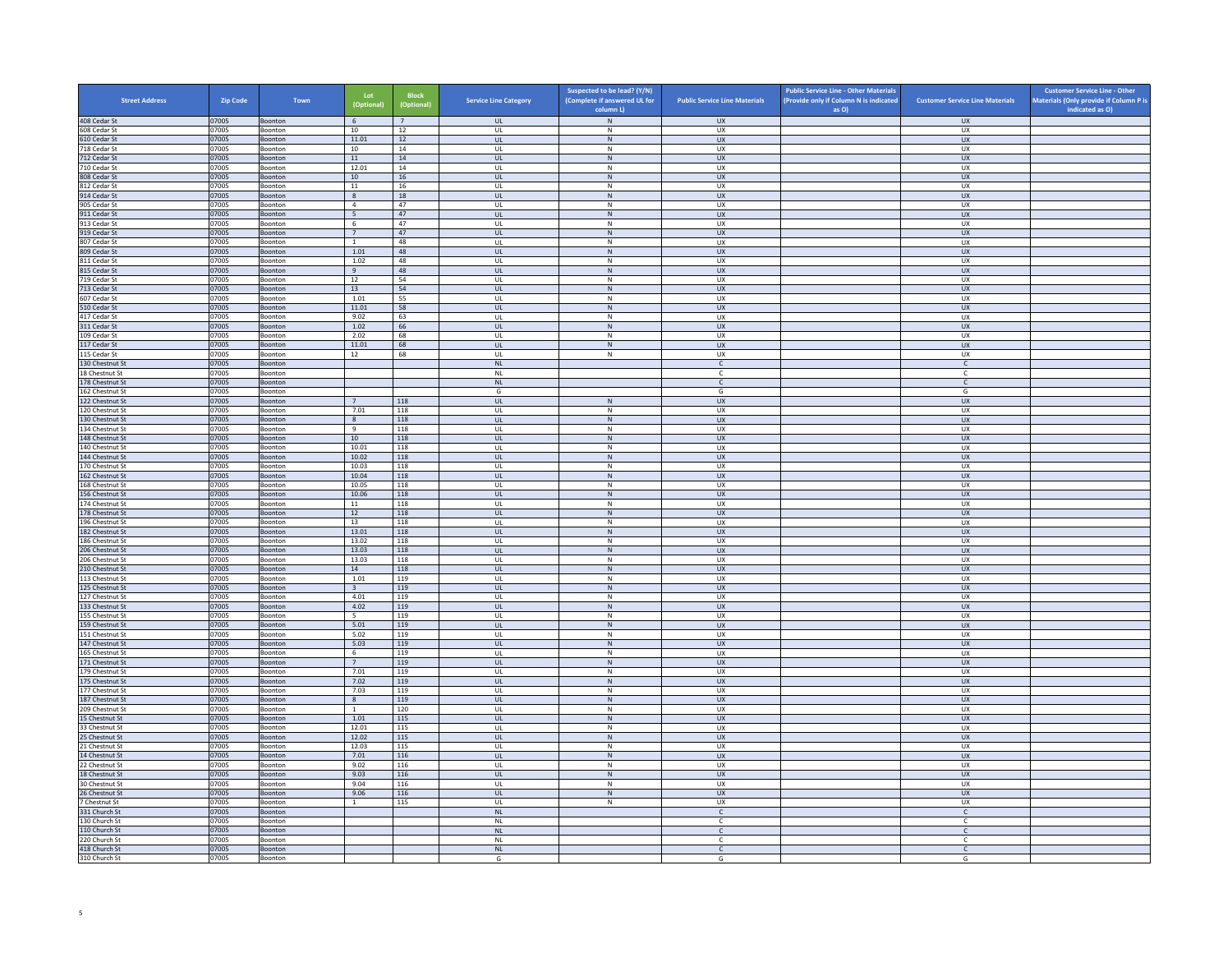| <b>Street Address</b>          | Zip Code       | Town                      | Lot<br>(Optional)                         | <b>Block</b><br>(Optional) | <b>Service Line Category</b> | Suspected to be lead? (Y/N)<br>(Complete if answered UL for<br>column L) | <b>Public Service Line Materials</b> | <b>Public Service Line - Other Materials</b><br>(Provide only if Column N is indicated<br>as O) | <b>Customer Service Line Materials</b> | <b>Customer Service Line - Other</b><br>Materials (Only provide if Column P is<br>indicated as O) |
|--------------------------------|----------------|---------------------------|-------------------------------------------|----------------------------|------------------------------|--------------------------------------------------------------------------|--------------------------------------|-------------------------------------------------------------------------------------------------|----------------------------------------|---------------------------------------------------------------------------------------------------|
| 111 Church St                  | 07005          | Boonton                   | 5                                         | 9                          | <b>UL</b>                    | N                                                                        | <b>UX</b>                            |                                                                                                 | <b>UX</b>                              |                                                                                                   |
| 115 Church St                  | 07005          | Boonton                   | 6                                         | 9                          | UL                           | N                                                                        | UX                                   |                                                                                                 | UX                                     |                                                                                                   |
| 123 Church St                  | 07005          | Boonton                   | $7\overline{ }$                           | $9\,$                      | $_{\sf UL}$                  | ${\sf N}$                                                                | UX                                   |                                                                                                 | UX                                     |                                                                                                   |
| 127 Church St                  | 07005          | Boonton                   | $\boldsymbol{8}$<br>9                     | $\mathbf{q}$<br>9          | UL<br><b>UL</b>              | $\,$ N<br>N                                                              | UX<br><b>UX</b>                      |                                                                                                 | UX<br><b>UX</b>                        |                                                                                                   |
| 131 Church St<br>135 Church St | 07005<br>07005 | Boonton<br>Boonton        | 9.01                                      | 9                          | UL                           | ${\sf N}$                                                                | UX                                   |                                                                                                 | UX                                     |                                                                                                   |
| 219 Church St                  | 07005          | Boonton                   | 3.01                                      | 10 <sup>1</sup>            | $\mathbf{u}$                 | N                                                                        | <b>UX</b>                            |                                                                                                 | UX                                     |                                                                                                   |
| 223 Church St                  | 07005          | Boonton                   | $\overline{4}$                            | 10                         | UL                           | N                                                                        | UX                                   |                                                                                                 | UX                                     |                                                                                                   |
| 225 Church St                  | 07005          | Boonton                   | 4.01                                      | 10                         | UL                           | N                                                                        | <b>UX</b>                            |                                                                                                 | <b>UX</b>                              |                                                                                                   |
| 227 Church St<br>231 Church St | 07005<br>07005 | Boonton<br>Boonton        | 4.02<br>5 <sup>5</sup>                    | 10<br>10                   | UL<br>UL                     | ${\sf N}$<br>$\,$ N                                                      | UX<br><b>UX</b>                      |                                                                                                 | UX<br><b>UX</b>                        |                                                                                                   |
| 233 Church St                  | 07005          | <b>Boonton</b>            | 5.01                                      | 10                         | $\mathbf{U}$                 | N                                                                        | UX                                   |                                                                                                 | <b>UX</b>                              |                                                                                                   |
| 130 Church St                  | 07005          | Boonton                   | 13                                        | $11\,$                     | $_{\sf UL}$                  | $\,$ N                                                                   | UX                                   |                                                                                                 | UX                                     |                                                                                                   |
| 126 Church St                  | 07005          | Boonton                   | 14                                        | 11                         | UL                           | N                                                                        | <b>UX</b>                            |                                                                                                 | <b>UX</b>                              |                                                                                                   |
| 124 Church St                  | 07005          | Boonton                   | 15                                        | 11                         | $_{\sf UL}$                  | ${\sf N}$<br>N                                                           | UX                                   |                                                                                                 | UX                                     |                                                                                                   |
| 118 Church St<br>116 Church St | 07005<br>07005 | Boonton<br>Boonton        | 16<br>17                                  | ${\bf 11}$<br>11           | UL<br><b>UL</b>              | N                                                                        | UX<br><b>UX</b>                      |                                                                                                 | UX<br><b>UX</b>                        |                                                                                                   |
| 116 Church St                  | 07005          | Boonton                   | 17                                        | 11                         | UL                           | $\,$ N                                                                   | UX                                   |                                                                                                 | UX                                     |                                                                                                   |
| 110 Church St                  | 07005          | Boonton                   | 18                                        | 11                         | $\mathbf{u}$                 | N                                                                        | UX                                   |                                                                                                 | <b>UX</b>                              |                                                                                                   |
| 204 Church St                  | 07005          | Boonton                   | $\mathbf{1}$                              | 12                         | UL                           | N                                                                        | UX                                   |                                                                                                 | UX                                     |                                                                                                   |
| 212 Church St<br>216 Church St | 07005<br>07005 | Boonton<br>Boonton        | $\overline{\mathbf{3}}$<br>$\sqrt{4}$     | 12<br>$12\,$               | UL.<br>UL                    | N<br>${\sf N}$                                                           | <b>UX</b><br>UX                      |                                                                                                 | <b>UX</b><br>UX                        |                                                                                                   |
| 220 Church St                  | 07005          | Boonton                   | $\overline{5}$                            | 12                         | UL                           | N                                                                        | <b>UX</b>                            |                                                                                                 | <b>UX</b>                              |                                                                                                   |
| 224 Church St                  | 07005          | Boonton                   | 6                                         | 12                         | UL                           | ${\sf N}$                                                                | UX                                   |                                                                                                 | UX                                     |                                                                                                   |
| 228 Church St                  | 07005          | Boonton                   | $7\phantom{.0}$                           | 12                         | $_{\sf UL}$                  | ${\sf N}$                                                                | UX                                   |                                                                                                 | ${\sf U}{\sf X}$                       |                                                                                                   |
| 232 Church St                  | 07005          | Boonton                   | 8                                         | 12                         | UL                           | N                                                                        | <b>UX</b>                            |                                                                                                 | <b>UX</b>                              |                                                                                                   |
| 236 Church St                  | 07005          | Boonton                   | 9<br>$\overline{1}$                       | 12                         | <b>UL</b>                    | $\,$ N<br>N                                                              | <b>UX</b>                            |                                                                                                 | <b>UX</b>                              |                                                                                                   |
| 306 Church St<br>310 Church St | 07005<br>07005 | Boonton<br><b>Boonton</b> | $\overline{2}$                            | 55<br>55                   | UL<br><b>UL</b>              | $\,$ N                                                                   | <b>UX</b><br><b>UX</b>               |                                                                                                 | <b>UX</b><br><b>UX</b>                 |                                                                                                   |
| 314 Church St                  | 07005          | Boonton                   | $\overline{\mathbf{3}}$                   | 55                         | UL                           | $\,N\,$                                                                  | UX                                   |                                                                                                 | UX                                     |                                                                                                   |
| 316 Church St                  | 07005          | Boonton                   | $\overline{4}$                            | 55                         | $\mathbf{u}$                 | N                                                                        | UX                                   |                                                                                                 | $\overline{U}$                         |                                                                                                   |
| 318 Church St                  | 07005          | Boonton                   | 4.01                                      | 55                         | UL                           | ${\sf N}$                                                                | UX                                   |                                                                                                 | UX                                     |                                                                                                   |
| 320 Church St                  | 07005          | Boonton                   | 5                                         | 55                         | <b>UL</b>                    | N<br>$\mathsf{N}$                                                        | <b>UX</b>                            |                                                                                                 | <b>UX</b>                              |                                                                                                   |
| 324 Church St<br>326 Church St | 07005<br>07005 | Boonton<br>Boonton        | $\,$ 6<br>$7^{\circ}$                     | 55<br>55                   | $\mathsf{UL}$<br>UL          | N                                                                        | UX<br><b>UX</b>                      |                                                                                                 | UX<br><b>UX</b>                        |                                                                                                   |
| 406 Church St                  | 07005          | Boonton                   | <sup>1</sup>                              | 56                         | UL                           | N                                                                        | <b>UX</b>                            |                                                                                                 | UX                                     |                                                                                                   |
| 416 Church St                  | 07005          | Boonton                   | $\overline{2}$                            | 56                         | $_{\sf UL}$                  | ${\sf N}$                                                                | UX                                   |                                                                                                 | UX                                     |                                                                                                   |
| 418 Church St                  | 07005          | <b>Boonton</b>            | 2.01                                      | 56                         | $\mathbf{U}$                 | N                                                                        | UX                                   |                                                                                                 | UX                                     |                                                                                                   |
| 426 Church St                  | 07005          | Boonton                   | $\overline{\mathbf{3}}$                   | 56                         | UL                           | $\,$ N                                                                   | UX                                   |                                                                                                 | UX                                     |                                                                                                   |
| 430 Church St<br>442 Church St | 07005<br>07005 | Boonton<br>Boonton        | $\overline{4}$<br>5                       | 56<br>56                   | UL<br>UL                     | N<br>$\,$ N                                                              | UX<br><b>UX</b>                      |                                                                                                 | UX<br><b>UX</b>                        |                                                                                                   |
| 434 Church St                  | 07005          | Boonton                   | 5.01                                      | 56                         | UL                           | ${\sf N}$                                                                | UX                                   |                                                                                                 | UX                                     |                                                                                                   |
| 450 Church St                  | 07005          | Boonton                   | 6                                         | 56                         | <b>UL</b>                    | N                                                                        | <b>UX</b>                            |                                                                                                 | <b>UX</b>                              |                                                                                                   |
| 502 Church St                  | 07005          | Boonton                   | $\,$ 1 $\,$                               | 57                         | UL                           | ${\sf N}$                                                                | UX                                   |                                                                                                 | UX                                     |                                                                                                   |
| 504 Church St                  | 07005          | Boonton                   | <sup>2</sup>                              | 57                         | $\mathbf{u}$                 | N                                                                        | $\overline{11}$                      |                                                                                                 | $\overline{11}$<br>UX                  |                                                                                                   |
| 512 Church St<br>520 Church St | 07005<br>07005 | Boonton<br>Boonton        | $\overline{\mathbf{3}}$<br>$\overline{4}$ | 57<br>57                   | UL<br>UL                     | N<br>N                                                                   | UX<br>UX                             |                                                                                                 | UX                                     |                                                                                                   |
| 526 Church St                  | 07005          | Boonton                   | 4.01                                      | 57                         | UL                           | ${\sf N}$                                                                | UX                                   |                                                                                                 | UX                                     |                                                                                                   |
| 319 Church St                  | 07005          | Boonton                   | 3.01                                      | 58                         | UL                           | $\,$ N                                                                   | <b>UX</b>                            |                                                                                                 | <b>UX</b>                              |                                                                                                   |
| 331 Church St                  | 07005          | <b>Boonton</b>            | -8                                        | 58                         | $\mathbf{U}$                 | N                                                                        | <b>UX</b>                            |                                                                                                 | UX                                     |                                                                                                   |
| 327 Church St<br>323 Church St | 07005<br>07005 | Boonton<br>Boonton        | 8.01<br>10                                | 58<br>58                   | UL<br>UL                     | ${\sf N}$<br>N                                                           | UX<br><b>UX</b>                      |                                                                                                 | UX<br>UX                               |                                                                                                   |
| 307 Church St                  | 07005          | Boonton                   | $11\,$                                    | 58                         | $_{\sf UL}$                  | ${\sf N}$                                                                | UX                                   |                                                                                                 | UX                                     |                                                                                                   |
| 417 Church St                  | 07005          | Boonton                   | 1.01                                      | 59                         | UL                           | N                                                                        | UX                                   |                                                                                                 | UX                                     |                                                                                                   |
| 445 Church St                  | 07005          | Boonton                   | $7^{\circ}$                               | 59                         | <b>UL</b>                    | N                                                                        | <b>UX</b>                            |                                                                                                 | <b>UX</b>                              |                                                                                                   |
| 433 Church St                  | 07005          | Boonton                   | $\boldsymbol{8}$                          | 59                         | UL                           | ${\sf N}$                                                                | UX                                   |                                                                                                 | UX                                     |                                                                                                   |
| 429 Church St<br>423 Church St | 07005<br>07005 | Boonton<br>Boonton        | $\overline{q}$<br>10                      | 59<br>59                   | $\mathbf{u}$<br>UL           | N<br>$\mathsf{N}$                                                        | UX<br>UX                             |                                                                                                 | <b>UX</b><br>UX                        |                                                                                                   |
| 513 Church St                  | 07005          | Boonton                   | $\overline{2}$                            | 60                         | UL.                          | N                                                                        | <b>UX</b>                            |                                                                                                 | <b>UX</b>                              |                                                                                                   |
| 519 Church St                  | 07005          | Boonton                   | 2.03                                      | 60                         | UL                           | N                                                                        | UX                                   |                                                                                                 | UX                                     |                                                                                                   |
| 525 Church St                  | 07005          | Boonton                   | $\overline{\mathbf{3}}$                   | 60                         | UL                           | N                                                                        | <b>UX</b>                            |                                                                                                 | <b>UX</b>                              |                                                                                                   |
| 505 Church St                  | 07005          | Boonton                   | $\overline{4}$                            | 60                         | UL                           | N                                                                        | <b>UX</b>                            |                                                                                                 | <b>UX</b>                              |                                                                                                   |
| 630 Church St<br>628 Church St | 07005<br>07005 | Boonton<br>Boonton        | 4.01<br>4.03                              | 61<br>61                   | $_{\sf UL}$<br>UL            | $\,$ N<br>N                                                              | ${\sf U}{\sf X}$<br><b>UX</b>        |                                                                                                 | ${\sf U}{\sf X}$<br><b>UX</b>          |                                                                                                   |
| 632 Church St                  | 07005          | Boonton                   | 6                                         | 61                         | UL                           | $\,$ N                                                                   | <b>UX</b>                            |                                                                                                 | UX                                     |                                                                                                   |
| 626 Church St                  | 07005          | Boonton                   | 7.02                                      | 61                         | UL                           | N                                                                        | <b>UX</b>                            |                                                                                                 | <b>UX</b>                              |                                                                                                   |
| 616 Church St                  | 07005          | <b>Boonton</b>            | 8                                         | 61                         | <b>UL</b>                    | $\,$ N $\,$                                                              | <b>UX</b>                            |                                                                                                 | <b>UX</b>                              |                                                                                                   |
| 620 Church St                  | 07005          | Boonton                   | 8.01                                      | 61                         | UL                           | ${\sf N}$                                                                | <b>UX</b>                            |                                                                                                 | UX                                     |                                                                                                   |
| 604 Church St<br>610 Church St | 07005<br>07005 | Boonton<br>Boonton        | 9.01<br>9.02                              | 61<br>61                   | $\mathbf{u}$<br>UL           | N<br>${\sf N}$                                                           | UX<br>UX                             |                                                                                                 | UX<br>UX                               |                                                                                                   |
| 605 Church St                  | 07005          | Boonton                   | 10                                        | 61                         | <b>UL</b>                    | N                                                                        | <b>UX</b>                            |                                                                                                 | <b>UX</b>                              |                                                                                                   |
| 609 Church St                  | 07005          | Boonton                   | 10.01                                     | 61                         | $\mathsf{UL}$                | ${\sf N}$                                                                | UX                                   |                                                                                                 | UX                                     |                                                                                                   |
| 615 Church St                  | 07005          | Boonton                   | 11                                        | 61                         | UL                           | N                                                                        | <b>UX</b>                            |                                                                                                 | <b>UX</b>                              |                                                                                                   |
| 625 Church St                  | 07005          | Boonton                   | 12                                        | 61                         | UL                           | N                                                                        | <b>UX</b>                            |                                                                                                 | <b>UX</b>                              |                                                                                                   |
| 631 Church St<br>639 Church St | 07005<br>07005 | Boonton<br><b>Boonton</b> | 13.01<br>14                               | 61<br>61                   | $_{\sf UL}$<br>$\mathbf{U}$  | ${\sf N}$<br>N                                                           | UX<br>UX                             |                                                                                                 | UX<br>UX                               |                                                                                                   |
| 640 Church St                  | 07005          | Boonton                   | 15.01                                     | 61                         | UL                           | ${\sf N}$                                                                | UX                                   |                                                                                                 | UX                                     |                                                                                                   |
| 21 Cooper Dr                   | 07005          | Boonton                   |                                           |                            | <b>NL</b>                    |                                                                          | C                                    |                                                                                                 | c                                      |                                                                                                   |
| 10 Cooper Dr                   | 07005          | Boonton                   |                                           |                            | <b>NL</b>                    |                                                                          | C                                    |                                                                                                 | $\mathsf{C}$                           |                                                                                                   |
| 25 Cooper Dr                   | 07005          | Boonton                   |                                           |                            | <b>NL</b>                    |                                                                          | C                                    |                                                                                                 | $\mathsf{C}$                           |                                                                                                   |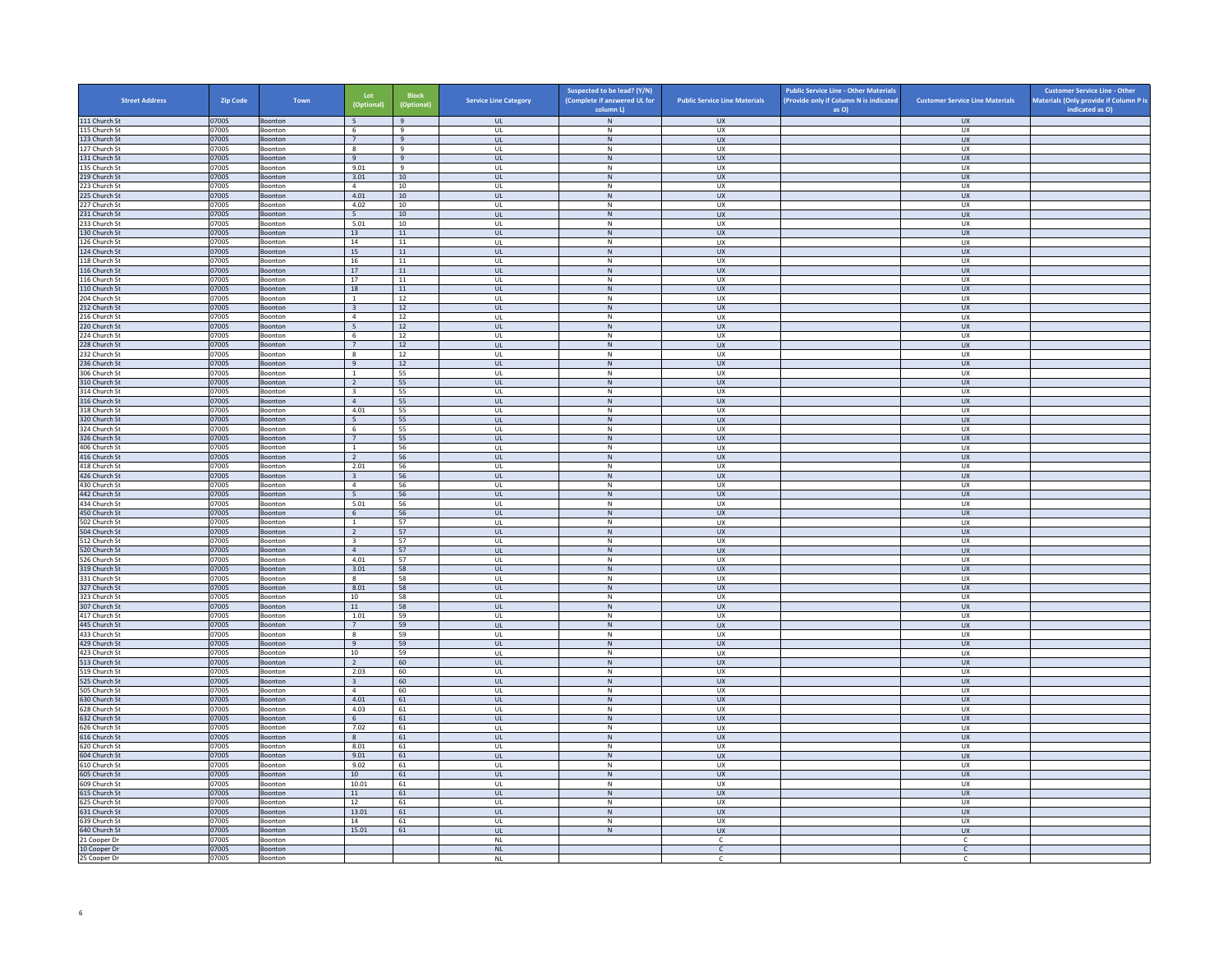| <b>Street Address</b>              | Zip Code       | Town                      | Lot<br>(Optional)                         | <b>Block</b><br>(Optional) | <b>Service Line Category</b>  | Suspected to be lead? (Y/N)<br>(Complete if answered UL for<br>column L) | <b>Public Service Line Materials</b> | <b>Public Service Line - Other Materials</b><br>(Provide only if Column N is indicated<br>as O) | <b>Customer Service Line Materials</b> | <b>Customer Service Line - Other</b><br>Materials (Only provide if Column P is<br>indicated as O) |
|------------------------------------|----------------|---------------------------|-------------------------------------------|----------------------------|-------------------------------|--------------------------------------------------------------------------|--------------------------------------|-------------------------------------------------------------------------------------------------|----------------------------------------|---------------------------------------------------------------------------------------------------|
| 25 Cooper Dr                       | 07005          | Boonton                   | 21                                        | 33.01                      | <b>UL</b>                     | $\,$ N $\,$                                                              | <b>UX</b>                            |                                                                                                 | <b>UX</b>                              |                                                                                                   |
| 21 Cooper Dr                       | 07005          | Boonton                   | 22                                        | 33.01                      | UL                            | N                                                                        | UX                                   |                                                                                                 | <b>UX</b>                              |                                                                                                   |
| 19 Cooper Dr                       | 07005          | Boonton                   | 23                                        | 33.01                      | $_{\sf UL}$                   | ${\sf N}$                                                                | UX                                   |                                                                                                 | UX                                     |                                                                                                   |
| 15 Cooper Dr                       | 07005<br>07005 | Boonton<br><b>Boonton</b> | 24<br>25                                  | 33.01<br>33.01             | UL<br><b>UL</b>               | N<br>$\,$ N                                                              | <b>UX</b><br><b>UX</b>               |                                                                                                 | <b>UX</b><br><b>UX</b>                 |                                                                                                   |
| 11 Cooper Dr<br>24 Cooper Dr       | 07005          | Boonton                   | $\overline{7}$                            | 33.02                      | UL                            | ${\sf N}$                                                                | UX                                   |                                                                                                 | UX                                     |                                                                                                   |
| 18 Cooper Dr                       | 07005          | <b>Boonton</b>            | $\mathbf{g}$                              | 33.02                      | $\mathbf{u}$                  | N                                                                        | UX                                   |                                                                                                 | UX                                     |                                                                                                   |
| 10 Cooper Dr                       | 07005          | Boonton                   | 9                                         | 33.02                      | UL                            | N                                                                        | UX                                   |                                                                                                 | UX                                     |                                                                                                   |
| 9 Cooper Dr<br>7 Cooper Dr         | 07005<br>07005 | Boonton<br>Boonton        | 26<br>27                                  | 33.01<br>33.01             | <b>UL</b><br>$\mathsf{UL}$    | N<br>${\sf N}$                                                           | <b>UX</b><br>UX                      |                                                                                                 | <b>UX</b><br>UX                        |                                                                                                   |
| Copper St                          | 07005          | Boonton                   | 83                                        | 69                         | <b>UL</b>                     | $\,$ N                                                                   | <b>UX</b>                            |                                                                                                 | <b>UX</b>                              |                                                                                                   |
| 426 Cornelia St                    | 07005          | Boonton                   |                                           |                            | <b>NL</b>                     |                                                                          | <b>C</b>                             |                                                                                                 | C                                      |                                                                                                   |
| 420 Cornelia St                    | 07005          | Boonton                   |                                           |                            | $\mathsf{NL}$                 |                                                                          | $\mathsf{C}$                         |                                                                                                 | $\mathsf{C}$                           |                                                                                                   |
| 222 Cornelia St                    | 07005          | <b>Boonton</b>            |                                           |                            | NI                            |                                                                          | $\mathbb{C}$                         |                                                                                                 | $\mathsf{C}$                           |                                                                                                   |
| 125 Cornelia St<br>117 Cornelia St | 07005<br>07005 | Boonton<br>Boonton        | 3.02<br>3.07                              | 6<br>6                     | $\mathsf{UL}$<br>UL           | $\,$ N<br>N                                                              | UX<br>UX                             |                                                                                                 | UX<br><b>UX</b>                        |                                                                                                   |
| 233 Cornelia St                    | 07005          | Boonton                   | $7\overline{ }$                           | $7^{\circ}$                | $_{\sf UL}$                   | ${\sf N}$                                                                | UX                                   |                                                                                                 | UX                                     |                                                                                                   |
| 225 Cornelia St                    | 07005          | Boonton                   | 7.01                                      | $\overline{7}$             | UL                            | $\mathsf{N}$                                                             | UX                                   |                                                                                                 | UX                                     |                                                                                                   |
| 223 Cornelia St                    | 07005          | <b>Boonton</b>            | 8                                         | 7                          | <b>UL</b>                     | N                                                                        | <b>UX</b>                            |                                                                                                 | <b>UX</b>                              |                                                                                                   |
| 219 Cornelia St                    | 07005          | Boonton                   | 9                                         | $7\overline{ }$            | UL                            | ${\sf N}$                                                                | UX                                   |                                                                                                 | UX                                     |                                                                                                   |
| 215 Cornelia St<br>211 Cornelia St | 07005<br>07005 | Boonton<br>Boonton        | 10<br>$11\,$                              | 7<br>$\overline{7}$        | $\mathbf{u}$<br>UL            | N<br>N                                                                   | $\overline{u}$<br>UX                 |                                                                                                 | UX<br>UX                               |                                                                                                   |
| 136 Cornelia St                    | 07005          | Boonton                   | 9.02                                      | $\mathbf{q}$               | <b>UL</b>                     | N                                                                        | <b>UX</b>                            |                                                                                                 | <b>UX</b>                              |                                                                                                   |
| 124 Cornelia St                    | 07005          | Boonton                   | 10                                        | 9                          | UL                            | ${\sf N}$                                                                | UX                                   |                                                                                                 | UX                                     |                                                                                                   |
| 120 Cornelia St                    | 07005          | Boonton                   | 11                                        | 9                          | UL                            | N                                                                        | <b>UX</b>                            |                                                                                                 | <b>UX</b>                              |                                                                                                   |
| 114 Cornelia St                    | 07005          | Boonton                   | 12                                        | 9                          | UL                            | N                                                                        | <b>UX</b>                            |                                                                                                 | <b>UX</b>                              |                                                                                                   |
| 110 Cornelia St<br>210 Cornelia St | 07005<br>07005 | Boonton<br>Boonton        | 13<br>1                                   | 9<br>10                    | $_{\sf UL}$<br>$\mathbf{U}$   | ${\sf N}$<br>N                                                           | ${\sf U}{\sf X}$<br><b>UX</b>        |                                                                                                 | ${\sf U}{\sf X}$<br><b>UX</b>          |                                                                                                   |
| 210 Cornelia St                    | 07005          | Boonton                   | $\mathbf{1}$                              | 10                         | <b>UL</b>                     | $\,$ N                                                                   | <b>UX</b>                            |                                                                                                 | <b>UX</b>                              |                                                                                                   |
| 210 Cornelia St                    | 07005          | Boonton                   | <sup>1</sup>                              | 10                         | UL                            | N                                                                        | UX                                   |                                                                                                 | UX                                     |                                                                                                   |
| 218 Cornelia St                    | 07005          | Boonton                   | 1.01                                      | 10                         | UL                            | ${\sf N}$                                                                | <b>UX</b>                            |                                                                                                 | <b>UX</b>                              |                                                                                                   |
| 222 Cornelia St                    | 07005          | Boonton                   | $\overline{\mathbf{3}}$<br>7              | 10<br>10                   | UL                            | N                                                                        | UX<br><b>UX</b>                      |                                                                                                 | UX<br><b>UX</b>                        |                                                                                                   |
| 228 Cornelia St<br>228 Cornelia St | 07005<br>07005 | Boonton<br>Boonton        | $\overline{7}$                            | $10\,$                     | <b>UL</b><br>UL               | N<br>${\sf N}$                                                           | UX                                   |                                                                                                 | UX                                     |                                                                                                   |
| 224 Cornelia St                    | 07005          | Boonton                   | 8                                         | 10                         | $\mathbf{u}$                  | N                                                                        | <b>UX</b>                            |                                                                                                 | <b>UX</b>                              |                                                                                                   |
| 302 Cornelia St                    | 07005          | Boonton                   | $\mathbf{1}$                              | 58                         | UL                            | N                                                                        | UX                                   |                                                                                                 | UX                                     |                                                                                                   |
| 314 Cornelia St                    | 07005          | Boonton                   | 2                                         | 58                         | UL                            | N                                                                        | <b>UX</b>                            |                                                                                                 | <b>UX</b>                              |                                                                                                   |
| 320 Cornelia St<br>324 Cornelia St | 07005<br>07005 | Boonton                   | $\overline{\mathbf{3}}$<br>$\overline{4}$ | 58<br>58                   | UL<br>UL                      | ${\sf N}$<br>$\,$ N                                                      | UX<br><b>UX</b>                      |                                                                                                 | UX<br><b>UX</b>                        |                                                                                                   |
| 328 Cornelia St                    | 07005          | Boonton<br>Boonton        | - 5                                       | 58                         | UL                            | N                                                                        | <b>UX</b>                            |                                                                                                 | <b>UX</b>                              |                                                                                                   |
| 332 Cornelia St                    | 07005          | Boonton                   | 6                                         | 58                         | $_{\sf UL}$                   | ${\sf N}$                                                                | ${\sf U}{\sf X}$                     |                                                                                                 | ${\sf U}{\sf X}$                       |                                                                                                   |
| 410 Cornelia St                    | 07005          | Boonton                   | $\overline{1}$                            | 59                         | $\mathbf{U}$                  | N                                                                        | <b>UX</b>                            |                                                                                                 | <b>UX</b>                              |                                                                                                   |
| 420 Cornelia St                    | 07005          | Boonton                   | 1.02                                      | 59                         | $\mathsf{UL}$                 | $\mathsf{N}$                                                             | UX                                   |                                                                                                 | UX                                     |                                                                                                   |
| 426 Cornelia St<br>436 Cornelia St | 07005<br>07005 | Boonton<br>Boonton        | $\overline{2}$<br>$\overline{\mathbf{3}}$ | 59<br>59                   | UL<br>UL                      | N<br>${\sf N}$                                                           | UX<br><b>UX</b>                      |                                                                                                 | <b>UX</b><br><b>UX</b>                 |                                                                                                   |
| 440 Cornelia St                    | 07005          | Boonton                   | $\overline{4}$                            | 59                         | UL                            | N                                                                        | UX                                   |                                                                                                 | UX                                     |                                                                                                   |
| 444 Cornelia St                    | 07005          | Boonton                   | 5 <sup>1</sup>                            | 59                         | $\mathbf{u}$                  | N                                                                        | $\overline{11}$                      |                                                                                                 | UX                                     |                                                                                                   |
| 446 Cornelia St                    | 07005          | Boonton                   | 6                                         | 59                         | UL                            | ${\sf N}$                                                                | UX                                   |                                                                                                 | UX                                     |                                                                                                   |
| 410 Cornelia St<br>502 Cornelia St | 07005<br>07005 | Boonton<br>Boonton        | 11.07<br><sup>1</sup>                     | 59<br>60                   | $\mathbf{u}$<br>UL            | N<br>${\sf N}$                                                           | $\overline{11}$<br>UX                |                                                                                                 | $\overline{11}$<br>UX                  |                                                                                                   |
| 514 Cornelia St                    | 07005          | Boonton                   | 2.01                                      | 60                         | UL                            | N                                                                        | <b>UX</b>                            |                                                                                                 | UX                                     |                                                                                                   |
| 516 Cornelia St                    | 07005          | Boonton                   | 2.02                                      | 60                         | UL                            | ${\sf N}$                                                                | UX                                   |                                                                                                 | UX                                     |                                                                                                   |
| 526 Cornelia St                    | 07005          | Boonton                   | 3.01                                      | 60                         | UL                            | $\,$ N                                                                   | <b>UX</b>                            |                                                                                                 | <b>UX</b>                              |                                                                                                   |
| 604 Cornelia St<br>612 Cornelia St | 07005<br>07005 | <b>Boonton</b><br>Boonton | 13<br>13.02                               | 61<br>61                   | $\mathbf{U}$<br>$\mathsf{UL}$ | N<br>$\mathsf{N}$                                                        | <b>UX</b><br>UX                      |                                                                                                 | UX<br>UX                               |                                                                                                   |
| 620 Cornelia St                    | 07005          | Boonton                   | 13.03                                     | 61                         | UL                            | N                                                                        | <b>UX</b>                            |                                                                                                 | <b>UX</b>                              |                                                                                                   |
| 628 Cornelia St                    | 07005          | Boonton                   | 13.04                                     | 61                         | $_{\sf UL}$                   | ${\sf N}$                                                                | UX                                   |                                                                                                 | UX                                     |                                                                                                   |
| 650 Cornelia St                    | 07005          | Boonton                   | 14.01                                     | 61                         | UL                            | N                                                                        | <b>UX</b>                            |                                                                                                 | UX                                     |                                                                                                   |
| 646 Cornelia St                    | 07005          | <b>Boonton</b>            | 14.02                                     | 61                         | <b>UL</b>                     | N                                                                        | <b>UX</b>                            |                                                                                                 | <b>UX</b>                              |                                                                                                   |
| 642 Cornelia St<br>704 Cornelia St | 07005<br>07005 | Boonton<br>Boonton        | 14.03<br>6                                | 61<br>62                   | UL<br>$\mathbf{u}$            | $\,$ N<br>N                                                              | UX<br>UX                             |                                                                                                 | UX<br>$\overline{U}$                   |                                                                                                   |
| 708 Cornelia St                    | 07005          | Boonton                   | 6.01                                      | 62                         | UL                            | ${\sf N}$                                                                | UX                                   |                                                                                                 | UX                                     |                                                                                                   |
| 712 Cornelia St                    | 07005          | Boonton                   | $7^{\circ}$                               | 62                         | <b>UL</b>                     | N                                                                        | <b>UX</b>                            |                                                                                                 | <b>UX</b>                              |                                                                                                   |
| 716 Cornelia St                    | 07005          | Boonton                   | $\bf{8}$                                  | 62                         | UL                            | ${\sf N}$                                                                | UX                                   |                                                                                                 | UX                                     |                                                                                                   |
| 331 Cornelia St<br>327 Cornelia St | 07005<br>07005 | Boonton<br>Boonton        | $\overline{5}$<br>6                       | 63<br>63                   | UL<br>UL                      | N<br>${\sf N}$                                                           | UX<br>UX                             |                                                                                                 | UX<br>UX                               |                                                                                                   |
| 323 Cornelia St                    | 07005          | Boonton                   | 7                                         | 63                         | $_{\sf UL}$                   | ${\sf N}$                                                                | UX                                   |                                                                                                 | <b>UX</b>                              |                                                                                                   |
| 317 Cornelia St                    | 07005          | <b>Boonton</b>            | $\mathbf{g}$                              | 63                         | $\mathbf{U}$                  | N                                                                        | <b>UX</b>                            |                                                                                                 | UX                                     |                                                                                                   |
| 311 Cornelia St                    | 07005          | Boonton                   | 9.01                                      | 63                         | UL                            | ${\sf N}$                                                                | UX                                   |                                                                                                 | UX                                     |                                                                                                   |
| 311 Cornelia St                    | 07005          | Boonton                   | 9.01                                      | 63                         | UL                            | N                                                                        | <b>UX</b>                            |                                                                                                 | UX                                     |                                                                                                   |
| 441 Cornelia St<br>437 Cornelia St | 07005<br>07005 | Boonton<br>Boonton        | 8<br>9                                    | 64<br>64                   | $_{\sf UL}$<br>UL             | ${\sf N}$<br>$\,$ N                                                      | UX<br>UX                             |                                                                                                 | UX<br>UX                               |                                                                                                   |
| 423 Cornelia St                    | 07005          | Boonton                   | 10                                        | 64                         | <b>UL</b>                     | N                                                                        | <b>UX</b>                            |                                                                                                 | <b>UX</b>                              |                                                                                                   |
| 429 Cornelia St                    | 07005          | Boonton                   | $11\,$                                    | 64                         | UL                            | ${\sf N}$                                                                | UX                                   |                                                                                                 | UX                                     |                                                                                                   |
| 415 Cornelia St                    | 07005          | Boonton                   | 12                                        | 64                         | $\mathbf{u}$                  | N                                                                        | UX                                   |                                                                                                 | <b>UX</b>                              |                                                                                                   |
| 403 Cornelia St                    | 07005          | Boonton                   | 12.01                                     | 64                         | UL                            | $\mathsf{N}$                                                             | UX                                   |                                                                                                 | UX                                     |                                                                                                   |
| 409 Cornelia St<br>505 Cornelia St | 07005<br>07005 | Boonton<br>Boonton        | 12.02<br>2.01                             | 64<br>65                   | UL.<br>UL                     | N<br>${\sf N}$                                                           | <b>UX</b><br>UX                      |                                                                                                 | UX<br>UX                               |                                                                                                   |
| 509 Cornelia St                    | 07005          | Boonton                   | 3.01                                      | 65                         | UL                            | N                                                                        | <b>UX</b>                            |                                                                                                 | UX                                     |                                                                                                   |
| 511 Cornelia St                    | 07005          | Boonton                   | 4.01                                      | 65                         | UL                            | N                                                                        | <b>UX</b>                            |                                                                                                 | <b>UX</b>                              |                                                                                                   |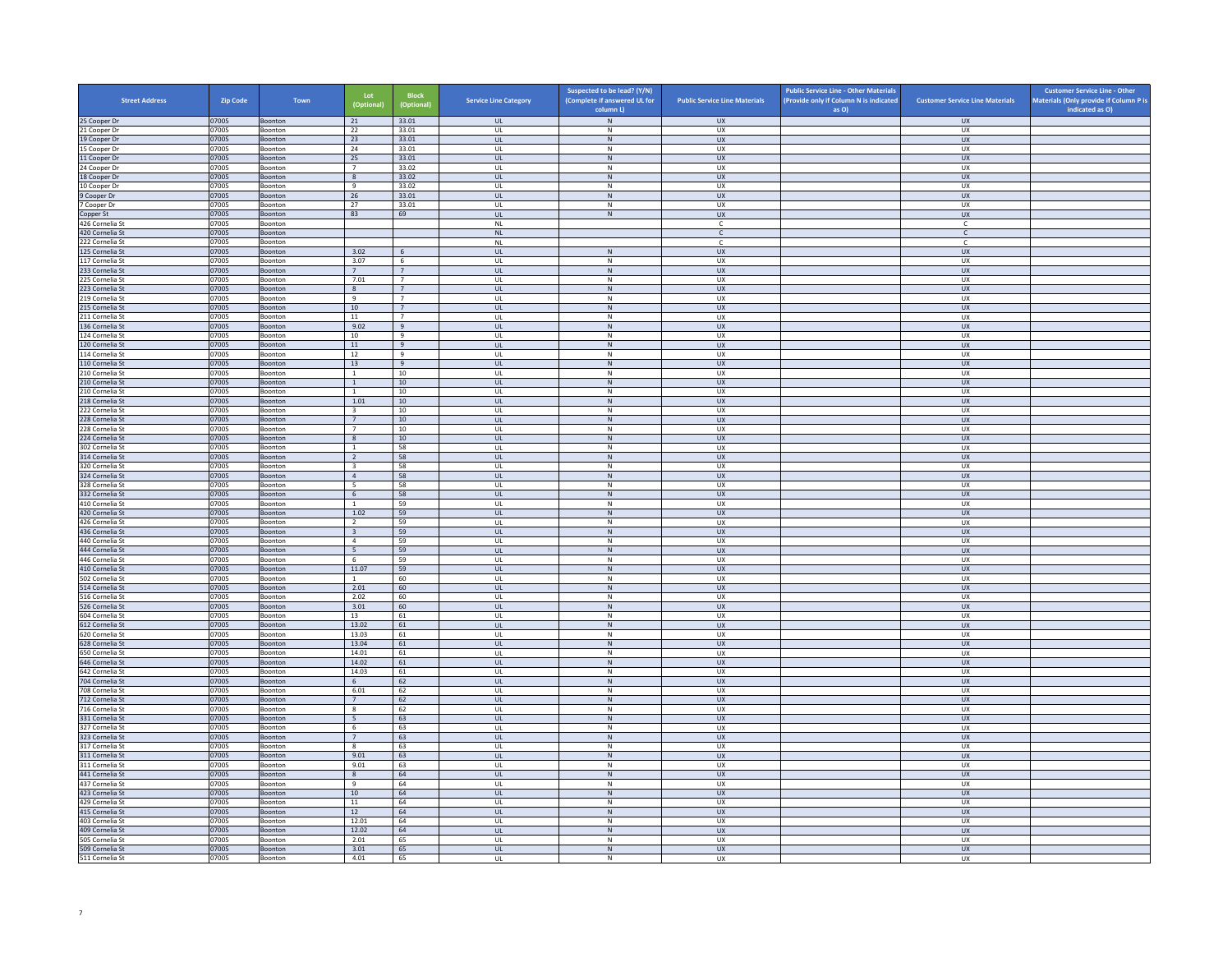| <b>Street Address</b>                        | Zip Code       | Town                      | Lot<br>(Optional)                | <b>Block</b><br>(Optional) | <b>Service Line Category</b> | Suspected to be lead? (Y/N)<br>(Complete if answered UL for<br>column L) | <b>Public Service Line Materials</b> | <b>Public Service Line - Other Materials</b><br>(Provide only if Column N is indicated<br>as O) | <b>Customer Service Line Materials</b> | <b>Customer Service Line - Other</b><br>Materials (Only provide if Column P is<br>indicated as O) |
|----------------------------------------------|----------------|---------------------------|----------------------------------|----------------------------|------------------------------|--------------------------------------------------------------------------|--------------------------------------|-------------------------------------------------------------------------------------------------|----------------------------------------|---------------------------------------------------------------------------------------------------|
| 515 Cornelia St                              | 07005          | Boonton                   | 5 <sup>5</sup>                   | 65                         | <b>UL</b>                    | $\,$ N $\,$                                                              | <b>UX</b>                            |                                                                                                 | <b>UX</b>                              |                                                                                                   |
| 603 Cornelia St                              | 07005          | Boonton                   | 50                               | 69.03                      | UL                           | N                                                                        | UX                                   |                                                                                                 | <b>UX</b>                              |                                                                                                   |
| 609 Cornelia St                              | 07005          | Boonton                   | 50.01                            | 69.03                      | $_{\sf UL}$                  | ${\sf N}$                                                                | UX                                   |                                                                                                 | UX                                     |                                                                                                   |
| 615 Cornelia St                              | 07005<br>07005 | Boonton                   | 50.02<br>50.03                   | 69.03<br>69.03             | UL<br><b>UL</b>              | N<br>$\,$ N                                                              | <b>UX</b><br><b>UX</b>               |                                                                                                 | <b>UX</b><br><b>UX</b>                 |                                                                                                   |
| 621 Cornelia St<br>631 Cornelia St           | 07005          | <b>Boonton</b><br>Boonton | 51                               | 69.03                      | UL                           | ${\sf N}$                                                                | UX                                   |                                                                                                 | UX                                     |                                                                                                   |
| 633 Cornelia St                              | 07005          | <b>Boonton</b>            | 54                               | 69.03                      | $\mathbf{u}$                 | N                                                                        | UX                                   |                                                                                                 | $\overline{U}$                         |                                                                                                   |
| 703 Cornelia St                              | 07005          | Boonton                   | 55                               | 69.03                      | UL                           | $\mathsf{N}$                                                             | UX                                   |                                                                                                 | UX                                     |                                                                                                   |
| 715 Cornelia St                              | 07005          | Boonton                   | 55.01                            | 69.03                      | <b>UL</b>                    | N                                                                        | <b>UX</b>                            |                                                                                                 | <b>UX</b>                              |                                                                                                   |
| 705 Cornelia St<br>719 Cornelia St           | 07005<br>07005 | Boonton<br>Boonton        | 55.02<br>55.03                   | 69.03<br>69.03             | $\mathsf{UL}$<br><b>UL</b>   | ${\sf N}$<br>N                                                           | UX<br><b>UX</b>                      |                                                                                                 | UX<br><b>UX</b>                        |                                                                                                   |
| 725 Cornelia St                              | 07005          | Boonton                   | 56                               | 69.03                      | UL                           | N                                                                        | <b>UX</b>                            |                                                                                                 | UX                                     |                                                                                                   |
| 731 Cornelia St                              | 07005          | Boonton                   | 57                               | 69.03                      | $_{\sf UL}$                  | ${\sf N}$                                                                | UX                                   |                                                                                                 | UX                                     |                                                                                                   |
| 15 Country Meadow Ln                         | 07005          | <b>Boonton</b>            | 34                               | 72                         | $\mathbf{U}$                 | N                                                                        | UX                                   |                                                                                                 | UX                                     |                                                                                                   |
| 19 Country Meadow Ln                         | 07005<br>07005 | Boonton<br>Boonton        | 35<br>36                         | 72<br>72                   | UL<br>UL                     | $\mathsf{N}$<br>N                                                        | UX<br>UX                             |                                                                                                 | UX<br><b>UX</b>                        |                                                                                                   |
| 26 Country Meadow Ln<br>22 Country Meadow Ln | 07005          | Boonton                   | 37                               | 72                         | $_{\sf UL}$                  | ${\sf N}$                                                                | UX                                   |                                                                                                 | UX                                     |                                                                                                   |
| 18 Country Meadow Ln                         | 07005          | Boonton                   | 38                               | 72                         | UL                           | $\mathsf{N}$                                                             | UX                                   |                                                                                                 | UX                                     |                                                                                                   |
| 14 Country Meadow Ln                         | 07005          | <b>Boonton</b>            | 39                               | 72                         | <b>UL</b>                    | N                                                                        | <b>UX</b>                            |                                                                                                 | <b>UX</b>                              |                                                                                                   |
| 10 Country Meadow Ln                         | 07005          | Boonton                   | 40                               | 72                         | UL                           | ${\sf N}$                                                                | UX                                   |                                                                                                 | UX                                     |                                                                                                   |
| 3 Country Meadow Ln<br>Country Meadow Ln     | 07005<br>07005 | Boonton<br>Boonton        | 32<br>33                         | 72<br>72                   | $\mathbf{u}$<br>UL           | N<br>N                                                                   | UX<br>UX                             |                                                                                                 | UX<br>UX                               |                                                                                                   |
| 6 Country Meadow Ln                          | 07005          | Boonton                   | 41                               | 72                         | <b>UL</b>                    | N                                                                        | <b>UX</b>                            |                                                                                                 | <b>UX</b>                              |                                                                                                   |
| Country Meadow Ln                            | 07005          | Boonton                   | 42                               | 72                         | UL                           | ${\sf N}$                                                                | UX                                   |                                                                                                 | UX                                     |                                                                                                   |
| 4 Crestfield Rd                              | 07005          | Boonton                   |                                  |                            | $\mathsf{NL}\xspace$         |                                                                          | $\mathsf{C}$                         |                                                                                                 | $\mathsf{C}$                           |                                                                                                   |
| Crestfield Rd                                | 07005          | Boonton                   |                                  |                            | UL                           | N                                                                        | <b>UX</b>                            |                                                                                                 | <b>UX</b>                              |                                                                                                   |
| 1 Crestfield Rd                              | 07005          | Boonton                   |                                  |                            | UL<br>$\mathbf{U}$           | ${\sf N}$<br>N                                                           | ${\sf U}{\sf X}$                     |                                                                                                 | ${\sf U}{\sf X}$                       |                                                                                                   |
| 3 Crestfield Rd<br>4 Crestfield Rd           | 07005<br>07005 | Boonton<br>Boonton        |                                  |                            | <b>UL</b>                    | $\,N\,$                                                                  | <b>UX</b><br><b>UX</b>               |                                                                                                 | <b>UX</b><br><b>UX</b>                 |                                                                                                   |
| 237 Crown Rd                                 | 07005          | Boonton                   |                                  |                            | <b>NL</b>                    |                                                                          | c                                    |                                                                                                 | C                                      |                                                                                                   |
| 28 Crown Rd                                  | 07005          | Boonton                   |                                  |                            | NL                           |                                                                          | $\mathsf{C}$                         |                                                                                                 | $\mathsf{C}$                           |                                                                                                   |
| 207 Crown Rd                                 | 07005          | Boonton                   | 6                                | 121                        | UL                           | N                                                                        | UX                                   |                                                                                                 | UX                                     |                                                                                                   |
| 217 Crown Rd                                 | 07005          | Boonton                   | 7                                | 121                        | <b>UL</b>                    | N                                                                        | <b>UX</b>                            |                                                                                                 | <b>UX</b>                              |                                                                                                   |
| 237 Crown Rd<br>245 Crown Rd                 | 07005<br>07005 | Boonton<br>Boonton        | $\boldsymbol{8}$<br>9            | 121.01<br>121.01           | UL<br>$\mathbf{u}$           | ${\sf N}$<br>N                                                           | UX<br><b>UX</b>                      |                                                                                                 | UX<br><b>UX</b>                        |                                                                                                   |
| 202 Crown Rd                                 | 07005          | Boonton                   | $\mathbf{1}$                     | 123                        | UL                           | N                                                                        | UX                                   |                                                                                                 | UX                                     |                                                                                                   |
| 214 Crown Rd                                 | 07005          | Boonton                   | $\overline{2}$                   | 123                        | UL                           | N                                                                        | <b>UX</b>                            |                                                                                                 | <b>UX</b>                              |                                                                                                   |
| 224 Crown Rd                                 | 07005          | Boonton                   | $\overline{\mathbf{3}}$          | 123                        | UL                           | ${\sf N}$                                                                | UX                                   |                                                                                                 | UX                                     |                                                                                                   |
| 232 Crown Rd                                 | 07005<br>07005 | Boonton                   | $\overline{4}$                   | 123                        | UL                           | $\,$ N                                                                   | <b>UX</b>                            |                                                                                                 | <b>UX</b>                              |                                                                                                   |
| 240 Crown Rd<br>248 Crown Rd                 | 07005          | Boonton<br>Boonton        | - 5<br>6                         | 123<br>123                 | UL<br>$_{\sf UL}$            | N<br>$\,$ N                                                              | <b>UX</b><br>${\sf U}{\sf X}$        |                                                                                                 | <b>UX</b><br>${\sf U}{\sf X}$          |                                                                                                   |
| 11 Crown Rd                                  | 07005          | Boonton                   | $\overline{1}$                   | 121                        | $\mathbf{U}$                 | N                                                                        | <b>UX</b>                            |                                                                                                 | <b>UX</b>                              |                                                                                                   |
| 17 Crown Rd                                  | 07005          | Boonton                   | $\overline{2}$                   | 121                        | $\mathsf{UL}$                | $\mathsf{N}$                                                             | UX                                   |                                                                                                 | UX                                     |                                                                                                   |
| 27 Crown Rd                                  | 07005          | Boonton                   | $\overline{\mathbf{3}}$          | 121                        | UL                           | N                                                                        | UX                                   |                                                                                                 | <b>UX</b>                              |                                                                                                   |
| 35 Crown Rd                                  | 07005          | Boonton                   | $\overline{4}$                   | 121                        | UL                           | $\,$ N                                                                   | <b>UX</b>                            |                                                                                                 | <b>UX</b>                              |                                                                                                   |
| 43 Crown Rd<br>12 Crown Rd                   | 07005<br>07005 | Boonton<br>Boonton        | 5<br>$\overline{1}$              | 121<br>122                 | UL<br>$\mathbf{u}$           | N<br>N                                                                   | UX<br>UX                             |                                                                                                 | UX<br>UX                               |                                                                                                   |
| 18 Crown Rd                                  | 07005          | Boonton                   | $\overline{2}$                   | 122                        | UL                           | ${\sf N}$                                                                | UX                                   |                                                                                                 | UX                                     |                                                                                                   |
| 28 Crown Rd                                  | 07005          | Boonton                   | $\overline{\mathbf{3}}$          | 122                        | $\mathbf{u}$                 | N                                                                        | $\overline{11}$                      |                                                                                                 | $\overline{11}$                        |                                                                                                   |
| 16 Cypress Ter                               | 07005          | Boonton                   | $\overline{5}$                   | 122                        | UL                           | ${\sf N}$                                                                | UX                                   |                                                                                                 | UX                                     |                                                                                                   |
| 24 Cypress Ter                               | 07005<br>07005 | Boonton<br>Boonton        | 6<br>$\mathbf{1}$                | 122<br>125                 | UL<br>UL                     | N<br>${\sf N}$                                                           | <b>UX</b><br>UX                      |                                                                                                 | UX<br>UX                               |                                                                                                   |
| 40 Cypress Ter<br>6 Cypress Ter              | 07005          | Boonton                   | 4                                | 122                        | UL                           | N                                                                        | UX                                   |                                                                                                 | <b>UX</b>                              |                                                                                                   |
| 118 Dawson Ave                               | 07005          | <b>Boonton</b>            |                                  |                            | NI                           |                                                                          | C.                                   |                                                                                                 | C.                                     |                                                                                                   |
| 70 Dawson Ave                                | 07005          | Boonton                   |                                  |                            | $\mathsf{NL}$                |                                                                          | $\epsilon$                           |                                                                                                 | $\mathsf{C}$                           |                                                                                                   |
| 318 Dawson Ave                               | 07005          | Boonton                   | 3.01                             | 99                         | UL                           | N                                                                        | <b>UX</b>                            |                                                                                                 | <b>UX</b>                              |                                                                                                   |
| 314 Dawson Ave<br>310 Dawson Ave             | 07005<br>07005 | Boonton<br>Boonton        | 4.01<br>4.02                     | 99<br>99                   | $_{\sf UL}$<br>UL            | ${\sf N}$<br>${\sf N}$                                                   | UX<br><b>UX</b>                      |                                                                                                 | UX<br>UX                               |                                                                                                   |
| 306 Dawson Ave                               | 07005          | <b>Boonton</b>            | 4.03                             | 99                         | <b>UL</b>                    | N                                                                        | <b>UX</b>                            |                                                                                                 | <b>UX</b>                              |                                                                                                   |
| 302 Dawson Ave                               | 07005          | Boonton                   | 4.04                             | 99                         | UL                           | ${\sf N}$                                                                | UX                                   |                                                                                                 | UX                                     |                                                                                                   |
| 202 Dawson Ave                               | 07005          | Boonton                   | $\overline{4}$                   | 100                        | $\mathbf{u}$                 | N                                                                        | UX                                   |                                                                                                 | $\overline{U}$                         |                                                                                                   |
| 206 Dawson Ave                               | 07005          | Boonton                   | 5.01                             | 100                        | UL                           | $\mathsf{N}$<br>N                                                        | UX                                   |                                                                                                 | UX                                     |                                                                                                   |
| 208 Dawson Ave<br>10 Dawson Ave              | 07005<br>07005 | Boonton<br>Boonton        | 5.02<br>6                        | 100<br>100                 | <b>UL</b><br>$\mathsf{UL}$   | ${\sf N}$                                                                | <b>UX</b><br>UX                      |                                                                                                 | <b>UX</b><br>UX                        |                                                                                                   |
| 218 Dawson Ave                               | 07005          | Boonton                   | $7\overline{ }$                  | 100                        | UL                           | N                                                                        | UX                                   |                                                                                                 | UX                                     |                                                                                                   |
| 118 Dawson Ave                               | 07005          | Boonton                   | 6                                | 101                        | UL                           | ${\sf N}$                                                                | UX                                   |                                                                                                 | UX                                     |                                                                                                   |
| 115 Dawson Ave                               | 07005          | Boonton                   | $\overline{2}$                   | 104                        | $_{\sf UL}$                  | ${\sf N}$                                                                | UX                                   |                                                                                                 | <b>UX</b>                              |                                                                                                   |
| 119 Dawson Ave<br>203 Dawson Ave             | 07005<br>07005 | <b>Boonton</b><br>Boonton | $\overline{4}$<br>$\overline{5}$ | 104<br>104                 | $\mathbf{U}$<br>UL           | N<br>$\mathsf{N}$                                                        | <b>UX</b><br>UX                      |                                                                                                 | UX<br>UX                               |                                                                                                   |
| 205 Dawson Ave                               | 07005          | Boonton                   | 6                                | 104                        | UL                           | N                                                                        | <b>UX</b>                            |                                                                                                 | UX                                     |                                                                                                   |
| 217 Dawson Ave                               | 07005          | Boonton                   | $7\phantom{.0}$                  | 104                        | $_{\sf UL}$                  | ${\sf N}$                                                                | UX                                   |                                                                                                 | UX                                     |                                                                                                   |
| 225 Dawson Ave                               | 07005          | Boonton                   | 8                                | 104                        | UL                           | ${\sf N}$                                                                | UX                                   |                                                                                                 | UX                                     |                                                                                                   |
| 307 Dawson Ave                               | 07005          | Boonton                   | 8.01                             | 104                        | <b>UL</b>                    | N                                                                        | <b>UX</b>                            |                                                                                                 | <b>UX</b>                              |                                                                                                   |
| 309 Dawson Ave<br>75 Dawson Ave              | 07005<br>07005 | Boonton<br>Boonton        | 9.01<br>$\overline{9}$           | 104<br>79.01               | UL<br>$\mathbf{u}$           | ${\sf N}$<br>N                                                           | UX<br>UX                             |                                                                                                 | UX<br><b>UX</b>                        |                                                                                                   |
| 61 Dawson Ave                                | 07005          | Boonton                   | $10\,$                           | 79.01                      | UL                           | $\mathsf{N}$                                                             | UX                                   |                                                                                                 | UX                                     |                                                                                                   |
| 74 Dawson Ave                                | 07005          | Boonton                   | 12                               | 79.02                      | UL.                          | N                                                                        | <b>UX</b>                            |                                                                                                 | <b>UX</b>                              |                                                                                                   |
| 70 Dawson Ave                                | 07005          | Boonton                   | 13                               | 79.02                      | UL                           | ${\sf N}$                                                                | UX                                   |                                                                                                 | UX                                     |                                                                                                   |
| 60 Dawson Ave                                | 07005          | Boonton                   | 14                               | 79.02                      | UL                           | N                                                                        | <b>UX</b>                            |                                                                                                 | UX                                     |                                                                                                   |
| 39 Dawson Ave                                | 07005          | Boonton                   | 1                                | 79.04                      | UL                           | N                                                                        | <b>UX</b>                            |                                                                                                 | <b>UX</b>                              |                                                                                                   |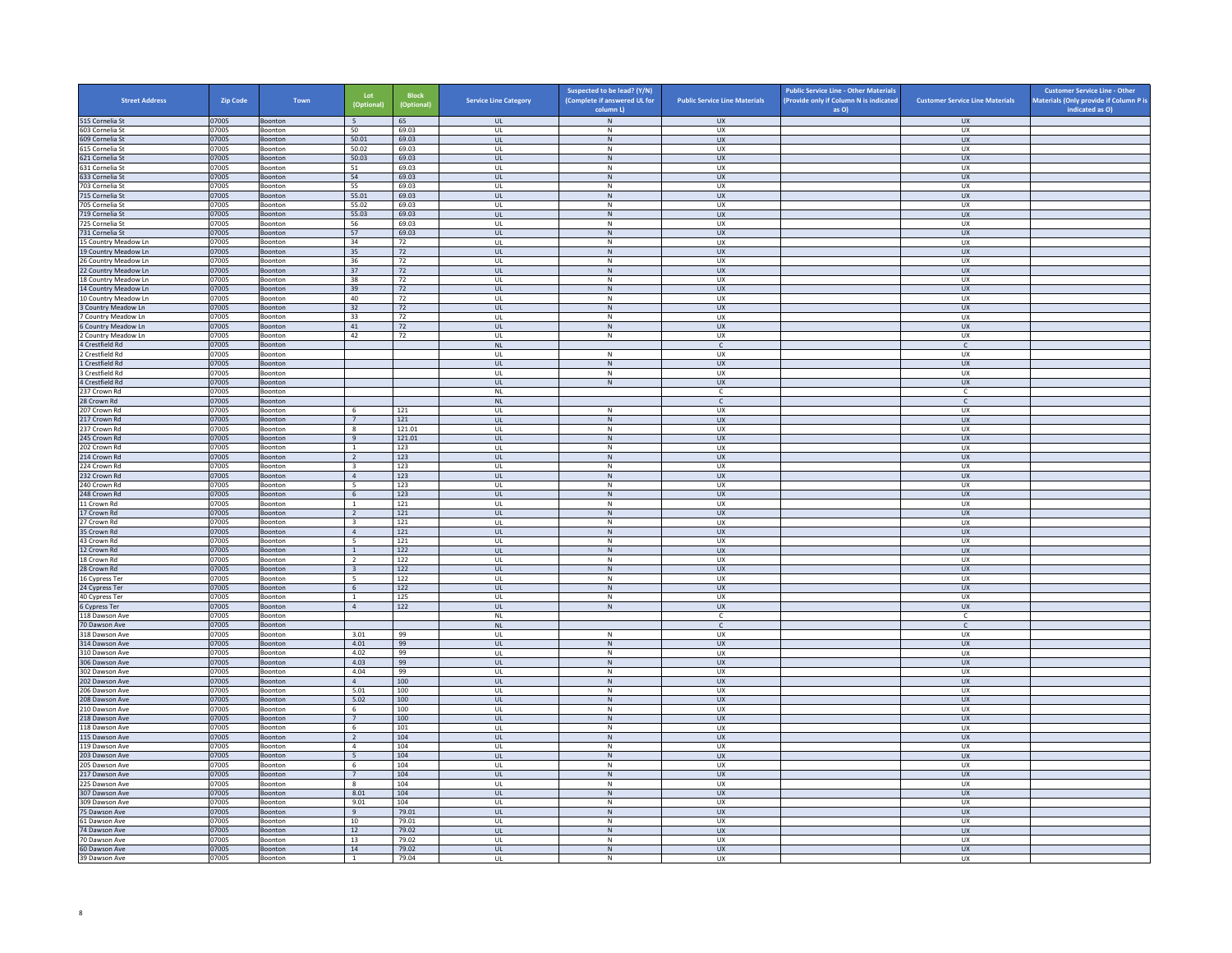| <b>Street Address</b>              | Zip Code       | Town                      | Lot<br>(Optional)                         | <b>Block</b><br>(Optional)       | <b>Service Line Category</b>      | Suspected to be lead? (Y/N)<br>(Complete if answered UL for | <b>Public Service Line Materials</b> | <b>Public Service Line - Other Materials</b><br>(Provide only if Column N is indicated | <b>Customer Service Line Materials</b> | <b>Customer Service Line - Other</b><br>Materials (Only provide if Column P is |
|------------------------------------|----------------|---------------------------|-------------------------------------------|----------------------------------|-----------------------------------|-------------------------------------------------------------|--------------------------------------|----------------------------------------------------------------------------------------|----------------------------------------|--------------------------------------------------------------------------------|
|                                    |                |                           |                                           |                                  |                                   | column L)                                                   |                                      | as O)                                                                                  |                                        | indicated as O)                                                                |
| 51 Dawson Ave<br>55 Dawson Ave     | 07005<br>07005 | Boonton<br>Boonton        | $\overline{\mathbf{3}}$<br>$\overline{4}$ | 79.04<br>79.04                   | <b>UL</b><br>UL                   | N<br>N                                                      | UX<br>UX                             |                                                                                        | <b>UX</b><br>UX                        |                                                                                |
| 40 Dawson Ave                      | 07005          | Boonton                   | $\overline{\mathbf{3}}$                   | 79.05                            | $_{\sf UL}$                       | ${\sf N}$                                                   | UX                                   |                                                                                        | UX                                     |                                                                                |
| 36 Dawson Ave                      | 07005          | Boonton                   | $\overline{4}$                            | 79.05                            | UL                                | ${\sf N}$                                                   | UX                                   |                                                                                        | UX                                     |                                                                                |
| 84 Dawson Ave                      | 07005          | Boonton                   | $\mathbf{1}$<br>$\overline{a}$            | 102                              | <b>UL</b>                         | N                                                           | <b>UX</b>                            |                                                                                        | <b>UX</b>                              |                                                                                |
| 83 Dawson Ave<br>87 Dawson Ave     | 07005<br>07005 | Boonton<br>Boonton        | 5.01                                      | 103<br>103                       | UL<br>$\mathbf{u}$                | ${\sf N}$<br>N                                              | UX<br><b>UX</b>                      |                                                                                        | UX<br>UX                               |                                                                                |
| 1 De Camp Drive                    | 07005          | Boonton                   |                                           |                                  | UL                                | N                                                           | UX                                   |                                                                                        | UX                                     |                                                                                |
| 11 Deer Hill Ct                    | 07005          | Boonton                   | 19.06                                     | 69.02                            | UL                                | N                                                           | <b>UX</b>                            |                                                                                        | <b>UX</b>                              |                                                                                |
| 15 Deer Hill Ct                    | 07005          | Boonton                   | 19.07                                     | 69.02                            | UL                                | ${\sf N}$                                                   | UX                                   |                                                                                        | UX                                     |                                                                                |
| 17 Deer Hill Ct<br>10 Deer Hill Ct | 07005<br>07005 | Boonton<br><b>Boonton</b> | 19.08<br>19.13                            | 69.02<br>69.02                   | UL<br>$\mathbf{U}$                | $\,$ N<br>N                                                 | <b>UX</b><br>UX                      |                                                                                        | <b>UX</b><br><b>UX</b>                 |                                                                                |
| 12 Deer Hill Ct                    | 07005          | Boonton                   | 19.14                                     | 69.02                            | $_{\sf UL}$                       | $\,$ N                                                      | UX                                   |                                                                                        | UX                                     |                                                                                |
| 14 Deer Hill Ct                    | 07005          | Boonton                   | 19.15                                     | 69.02                            | UL                                | N                                                           | <b>UX</b>                            |                                                                                        | <b>UX</b>                              |                                                                                |
| 16 Deer Hill Ct                    | 07005          | Boonton                   | 19.16                                     | 69.02                            | $_{\sf UL}$                       | ${\sf N}$                                                   | UX                                   |                                                                                        | UX                                     |                                                                                |
| 18 Deer Hill Ct                    | 07005          | Boonton                   | 19.17                                     | 69.02                            | UL                                | N                                                           | UX                                   |                                                                                        | UX                                     |                                                                                |
| 20 Deer Hill Ct<br>22 Deer Hill Ct | 07005<br>07005 | Boonton<br>Boonton        | 19.18<br>19.19                            | 69.02<br>69.02                   | <b>UL</b><br>UL                   | N<br>N                                                      | <b>UX</b><br>UX                      |                                                                                        | <b>UX</b><br>UX                        |                                                                                |
| 24 Deer Hill Ct                    | 07005          | Boonton                   | 19.20                                     | 69.02                            | $\mathbf{u}$                      | N                                                           | UX                                   |                                                                                        | <b>UX</b>                              |                                                                                |
| 26 Deer Hill Ct                    | 07005          | Boonton                   | 19.21                                     | 69.02                            | UL                                | $\mathsf{N}$                                                | UX                                   |                                                                                        | UX                                     |                                                                                |
| 28 Deer Hill Ct                    | 07005          | Boonton                   | 19.22                                     | 69.02                            | UL.                               | N                                                           | <b>UX</b>                            |                                                                                        | <b>UX</b>                              |                                                                                |
| 30 Deer Hill Ct                    | 07005          | Boonton                   | 19.23                                     | 69.02                            | UL                                | ${\sf N}$                                                   | UX                                   |                                                                                        | UX                                     |                                                                                |
| 32 Deer Hill Ct<br>34 Deer Hill Ct | 07005<br>07005 | Boonton<br>Boonton        | 19.24<br>19.25                            | 69.02<br>69.02                   | UL<br>UL                          | N<br>${\sf N}$                                              | <b>UX</b><br>UX                      |                                                                                        | <b>UX</b><br>UX                        |                                                                                |
| 36 Deer Hill Ct                    | 07005          | Boonton                   | 19.26                                     | 69.02                            | $_{\sf UL}$                       | ${\sf N}$                                                   | UX                                   |                                                                                        | ${\sf U}{\sf X}$                       |                                                                                |
| 1 Deer Hill Ct                     | 07005          | Boonton                   | 19.01                                     | 69.02                            | UL                                | N                                                           | <b>UX</b>                            |                                                                                        | <b>UX</b>                              |                                                                                |
| 3 Deer Hill Ct                     | 07005          | Boonton                   | 19.02                                     | 69.02                            | UL                                | $\,$ N                                                      | <b>UX</b>                            |                                                                                        | <b>UX</b>                              |                                                                                |
| 5 Deer Hill Ct                     | 07005          | Boonton                   | 19.03                                     | 69.02                            | UL                                | N                                                           | <b>UX</b>                            |                                                                                        | <b>UX</b>                              |                                                                                |
| 7 Deer Hill Ct<br>9 Deer Hill Ct   | 07005<br>07005 | <b>Boonton</b><br>Boonton | 19.04<br>19.05                            | 69.02<br>69.02                   | <b>UL</b><br>UL                   | $\,$ N<br>$\,N\,$                                           | <b>UX</b><br>UX                      |                                                                                        | <b>UX</b><br>UX                        |                                                                                |
| 2 Deer Hill Ct                     | 07005          | <b>Boonton</b>            | 19.09                                     | 69.02                            | $\mathbf{u}$                      | N                                                           | UX                                   |                                                                                        | $\overline{U}$                         |                                                                                |
| Deer Hill Ct                       | 07005          | Boonton                   | 19.10                                     | 69.02                            | UL                                | ${\sf N}$                                                   | UX                                   |                                                                                        | UX                                     |                                                                                |
| 6 Deer Hill Ct                     | 07005          | Boonton                   | 19.11                                     | 69.02                            | <b>UL</b>                         | N                                                           | <b>UX</b>                            |                                                                                        | <b>UX</b>                              |                                                                                |
| 8 Deer Hill Ct                     | 07005          | Boonton                   | 19.12                                     | 69.02                            | $\mathsf{UL}$                     | ${\sf N}$                                                   | UX                                   |                                                                                        | UX                                     |                                                                                |
| 316 Division St<br>136 Division St | 07005<br>07005 | Boonton<br>Boonton        |                                           |                                  | $\mathsf{NL}\xspace$<br><b>NL</b> |                                                             | $\mathsf{C}$<br><b>C</b>             |                                                                                        | $\mathsf{C}$<br>C                      |                                                                                |
| 326 Division St                    | 07005          | Boonton                   |                                           |                                  | ${\mathsf G}$                     |                                                             | ${\mathsf G}$                        |                                                                                        | G                                      |                                                                                |
| 330 Division St                    | 07005          | <b>Boonton</b>            |                                           |                                  | G                                 |                                                             | G                                    |                                                                                        | G                                      |                                                                                |
| 120 Division St                    | 07005          | Boonton                   | $\overline{2}$                            | $\overline{1}$                   | $\mathsf{UL}$                     | $\,$ N $\,$                                                 | UX                                   |                                                                                        | UX                                     |                                                                                |
| 132 Division St<br>136 Division St | 07005<br>07005 | Boonton<br>Boonton        | - 5<br>5.02                               | -1<br>1                          | UL<br>UL                          | N<br>$\,$ N                                                 | UX<br><b>UX</b>                      |                                                                                        | <b>UX</b><br><b>UX</b>                 |                                                                                |
| 140 Division St                    | 07005          | Boonton                   | 6                                         | $\overline{1}$                   | UL                                | ${\sf N}$                                                   | UX                                   |                                                                                        | UX                                     |                                                                                |
| 208 Division St                    | 07005          | Boonton                   | $\overline{\mathbf{3}}$                   | $\overline{2}$                   | <b>UL</b>                         | N                                                           | <b>UX</b>                            |                                                                                        | <b>UX</b>                              |                                                                                |
| 212 Division St                    | 07005          | Boonton                   | $\sqrt{4}$                                | $\overline{2}$                   | UL                                | ${\sf N}$                                                   | UX                                   |                                                                                        | UX                                     |                                                                                |
| 220 Division St                    | 07005          | Boonton                   | 5 <sup>5</sup>                            | $\overline{2}$                   | $\mathbf{u}$                      | N                                                           | $\overline{11}$                      |                                                                                        | UX                                     |                                                                                |
| 24 Division St<br>224 Division St  | 07005<br>07005 | Boonton<br>Boonton        | $\overline{7}$<br>7                       | $\overline{2}$<br>$\overline{2}$ | UL<br>UL                          | N<br>N                                                      | UX<br><b>UX</b>                      |                                                                                        | UX<br>UX                               |                                                                                |
| 230 Division St                    | 07005          | Boonton                   | $\boldsymbol{8}$                          | $\overline{2}$                   | UL                                | ${\sf N}$                                                   | UX                                   |                                                                                        | UX                                     |                                                                                |
| 234 Division St                    | 07005          | Boonton                   | 9                                         | $\overline{2}$                   | UL                                | $\,$ N                                                      | <b>UX</b>                            |                                                                                        | <b>UX</b>                              |                                                                                |
| 306 Division St                    | 07005          | <b>Boonton</b>            | $\overline{1}$                            | 68                               | $\mathbf{U}$                      | N                                                           | <b>UX</b>                            |                                                                                        | UX                                     |                                                                                |
| 314 Division St<br>316 Division St | 07005<br>07005 | Boonton<br>Boonton        | $\overline{\mathbf{3}}$<br>3.01           | 68<br>68                         | UL<br>UL                          | $\mathsf{N}$<br>N                                           | UX<br><b>UX</b>                      |                                                                                        | UX<br><b>UX</b>                        |                                                                                |
| 326 Division St                    | 07005          | Boonton                   | $\overline{4}$                            | 68                               | $_{\sf UL}$                       | ${\sf N}$                                                   | UX                                   |                                                                                        | UX                                     |                                                                                |
| 330 Division St                    | 07005          | Boonton                   | 5                                         | 68                               | UL                                | N                                                           | UX                                   |                                                                                        | UX                                     |                                                                                |
| 500 Division St                    | 07005          | Boonton                   | 71                                        | 69                               | <b>UL</b>                         | N                                                           | <b>UX</b>                            |                                                                                        | <b>UX</b>                              |                                                                                |
| 500 Division St<br>500 Division St | 07005<br>07005 | Boonton                   | 71<br>71                                  | 69<br>69                         | UL<br>$\mathbf{u}$                | ${\sf N}$<br>N                                              | UX<br>UX                             |                                                                                        | UX<br><b>UX</b>                        |                                                                                |
| 501 Division St                    | 07005          | Boonton<br>Boonton        | 75.01                                     | 69                               | UL                                | $\mathsf{N}$                                                | UX                                   |                                                                                        | UX                                     |                                                                                |
| 301 Division St                    | 07005          | Boonton                   | 60                                        | 69.01                            | UL.                               | N                                                           | <b>UX</b>                            |                                                                                        | <b>UX</b>                              |                                                                                |
| 301 Division St                    | 07005          | Boonton                   | 60                                        | 69.01                            | UL                                | N                                                           | <b>UX</b>                            |                                                                                        | UX                                     |                                                                                |
| 301 Division St                    | 07005          | Boonton                   | 60                                        | 69.01                            | UL                                | N                                                           | <b>UX</b>                            |                                                                                        | <b>UX</b>                              |                                                                                |
| 301 Division St<br>301 Division St | 07005<br>07005 | Boonton<br>Boonton        | 60<br>60                                  | 69.01<br>69.01                   | UL<br>$_{\sf UL}$                 | N<br>$\,$ N                                                 | <b>UX</b><br>${\sf U}{\sf X}$        |                                                                                        | <b>UX</b><br>${\sf U}{\sf X}$          |                                                                                |
| 301 Division St                    | 07005          | Boonton                   | 60                                        | 69.01                            | UL                                | N                                                           | <b>UX</b>                            |                                                                                        | <b>UX</b>                              |                                                                                |
| 499 Division St                    | 07005          | Boonton                   | 72                                        | 69.01                            | UL                                | $\,$ N                                                      | <b>UX</b>                            |                                                                                        | UX                                     |                                                                                |
| 487 Division St                    | 07005          | Boonton                   | 72.01                                     | 69.01                            | UL                                | N                                                           | <b>UX</b>                            |                                                                                        | <b>UX</b>                              |                                                                                |
| 415 Division St<br>416 Division St | 07005<br>07005 | <b>Boonton</b><br>Boonton | 72.02<br>$\mathbf{1}$                     | 69.01<br>69.02                   | <b>UL</b>                         | $\,$ N $\,$<br>${\sf N}$                                    | <b>UX</b><br><b>UX</b>               |                                                                                        | <b>UX</b><br>UX                        |                                                                                |
| 416 Division St                    | 07005          | Boonton                   | 1                                         | 69.02                            | UL<br>$\mathbf{u}$                | N                                                           | UX                                   |                                                                                        | $\overline{U}$                         |                                                                                |
| 416 Division St                    | 07005          | Boonton                   | $\mathbf{1}$                              | 69.02                            | UL                                | ${\sf N}$                                                   | UX                                   |                                                                                        | UX                                     |                                                                                |
| 416 Division St                    | 07005          | Boonton                   | $\mathbf{1}$                              | 69.02                            | <b>UL</b>                         | N                                                           | <b>UX</b>                            |                                                                                        | <b>UX</b>                              |                                                                                |
| 416 Division St                    | 07005          | Boonton                   | $\,$ 1 $\,$                               | 69.02                            | $\mathsf{UL}$                     | ${\sf N}$                                                   | UX                                   |                                                                                        | UX                                     |                                                                                |
| 416 Division St<br>416 Division St | 07005<br>07005 | Boonton<br>Boonton        | $\mathbf{1}$<br>$\mathbf{1}$              | 69.02<br>69.02                   | UL<br>UL                          | N<br>N                                                      | <b>UX</b><br><b>UX</b>               |                                                                                        | <b>UX</b><br><b>UX</b>                 |                                                                                |
| 127 Division St                    | 07005          | Boonton                   | $\overline{2}$                            | 70                               | $_{\sf UL}$                       | ${\sf N}$                                                   | UX                                   |                                                                                        | UX                                     |                                                                                |
| 131 Division St                    | 07005          | <b>Boonton</b>            | $\overline{3}$                            | 70                               | $\mathbf{U}$                      | N                                                           | <b>UX</b>                            |                                                                                        | UX                                     |                                                                                |
| 219 Division St                    | 07005          | Boonton                   | $5\phantom{.0}$                           | 70                               | UL                                | $\,$ N                                                      | UX                                   |                                                                                        | UX                                     |                                                                                |
| 219 Division St                    | 07005          | Boonton                   | - 5                                       | 70                               | UL                                | N                                                           | UX                                   |                                                                                        | UX                                     |                                                                                |
| 201 Division St<br>203 Dixon Ave   | 07005<br>07005 | Boonton<br>Boonton        | 21.02                                     | $70\,$                           | UL<br><b>NL</b>                   | ${\sf N}$                                                   | <b>UX</b><br>$\mathsf{C}$            |                                                                                        | <b>UX</b><br>$\mathsf{C}$              |                                                                                |
|                                    |                |                           |                                           |                                  |                                   |                                                             |                                      |                                                                                        |                                        |                                                                                |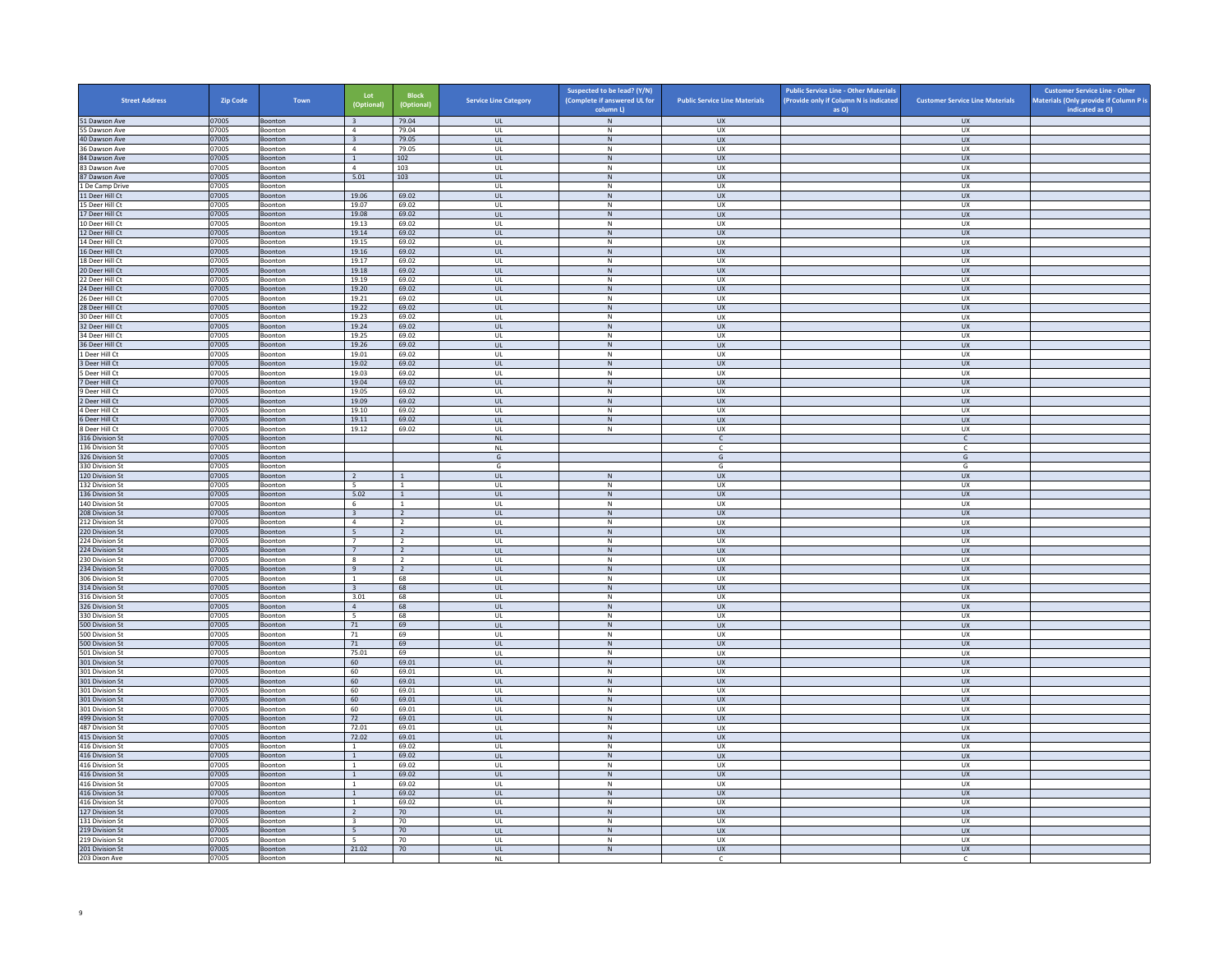| <b>Street Address</b>          | <b>Zip Code</b> | Town               | Lot<br>(Optional)                         | <b>Block</b><br>(Optional) | <b>Service Line Category</b>            | Suspected to be lead? (Y/N)<br>(Complete if answered UL for | <b>Public Service Line Materials</b> | <b>Public Service Line - Other Materials</b><br>(Provide only if Column N is indicated | <b>Customer Service Line Materials</b> | <b>Customer Service Line - Other</b><br>Materials (Only provide if Column P is |
|--------------------------------|-----------------|--------------------|-------------------------------------------|----------------------------|-----------------------------------------|-------------------------------------------------------------|--------------------------------------|----------------------------------------------------------------------------------------|----------------------------------------|--------------------------------------------------------------------------------|
|                                |                 |                    |                                           |                            |                                         | column L)                                                   | $\mathsf{C}$                         | as O)                                                                                  |                                        | indicated as O)                                                                |
| 120 Dixon Ave<br>411 Dixon Ave | 07005<br>07005  | Boonton<br>Boonton | 18                                        | 90.02                      | NL<br>UL                                | N                                                           | UX                                   |                                                                                        | $\mathsf{C}$<br><b>UX</b>              |                                                                                |
| 426 Dixon Ave                  | 07005           | Boonton            | 23                                        | 90.03                      | UL                                      | ${\sf N}$                                                   | ${\sf U}{\sf X}$                     |                                                                                        | UX                                     |                                                                                |
| 414 Dixon Ave                  | 07005           | Boonton            | 24                                        | 90.03                      | UL                                      | ${\sf N}$                                                   | UX                                   |                                                                                        | UX                                     |                                                                                |
| 412 Dixon Ave                  | 07005           | Boonton            | 25                                        | 90.03                      | UL                                      | N                                                           | <b>UX</b>                            |                                                                                        | UX                                     |                                                                                |
| 120 Dixon Ave<br>116 Dixon Ave | 07005<br>07005  | Boonton<br>Boonton | $\mathbf{1}$<br>1.01                      | 96<br>96                   | UL<br>$\mathbf{U}$                      | ${\sf N}$<br>N                                              | UX<br>UX                             |                                                                                        | UX<br>$\overline{U}$                   |                                                                                |
| 212 Dixon Ave                  | 07005           | Boonton            | 9.02                                      | 97                         | UL                                      | ${\sf N}$                                                   | UX                                   |                                                                                        | UX                                     |                                                                                |
| 314 Dixon Ave                  | 07005           | Boonton            | 1.09                                      | 98                         | <b>UL</b>                               | N                                                           | UX                                   |                                                                                        | <b>UX</b>                              |                                                                                |
| 312 Dixon Ave                  | 07005           | Boonton            | 1.10                                      | 98                         | UL                                      | ${\sf N}$                                                   | UX                                   |                                                                                        | UX                                     |                                                                                |
| 303 Dixon Ave<br>319 Dixon Ave | 07005<br>07005  | Boonton<br>Boonton | $\mathbf{1}$<br>2.01                      | 99<br>99                   | UL<br>UL                                | $\,$ N<br>N                                                 | UX<br><b>UX</b>                      |                                                                                        | <b>UX</b><br>UX                        |                                                                                |
| 315 Dixon Ave                  | 07005           | Boonton            | 2.04                                      | 99                         | UL                                      | ${\sf N}$                                                   | UX                                   |                                                                                        | UX                                     |                                                                                |
| 311 Dixon Ave                  | 07005           | <b>Boonton</b>     | 2.05                                      | 99                         | $\mathbf{U}$                            | $\mathsf{N}$                                                | UX                                   |                                                                                        | UX                                     |                                                                                |
| 203 Dixon Ave                  | 07005           | Boonton            | $\mathbf{1}$                              | 100                        | UL                                      | N                                                           | UX                                   |                                                                                        | UX                                     |                                                                                |
| 211 Dixon Ave                  | 07005           | Boonton            | $\overline{2}$                            | 100                        | <b>UL</b>                               | N                                                           | UX                                   |                                                                                        | UX                                     |                                                                                |
| 217 Dixon Ave<br>117 Dixon Ave | 07005<br>07005  | Boonton<br>Boonton | $\overline{\mathbf{3}}$<br>- 5            | 100<br>101                 | UL<br>UL                                | N<br>${\sf N}$                                              | UX<br>UX                             |                                                                                        | UX<br>UX                               |                                                                                |
| 111 Dixon Ave                  | 07005           | Boonton            | 5.02                                      | 101                        | <b>UL</b>                               | N                                                           | <b>UX</b>                            |                                                                                        | <b>UX</b>                              |                                                                                |
| 40 Dixon Ave                   | 07005           | Boonton            | 17.02                                     | 79                         | UL                                      | ${\sf N}$                                                   | UX                                   |                                                                                        | UX                                     |                                                                                |
| 46 Dixon Ave                   | 07005           | Boonton            | 17.04                                     | 79                         | $\mathbf{u}$                            | N                                                           | $\overline{11}$                      |                                                                                        | UX                                     |                                                                                |
| 75 Dixon Ave                   | 07005           | Boonton            | 20                                        | 79.02                      | UL                                      | ${\sf N}$                                                   | UX                                   |                                                                                        | UX                                     |                                                                                |
| 71 Dixon Ave<br>63 Dixon Ave   | 07005<br>07005  | Boonton<br>Boonton | 21<br>22                                  | 79.02<br>79.02             | UL<br>UL                                | N<br>${\sf N}$                                              | ${\sf U}{\sf X}$<br>UX               |                                                                                        | UX<br>UX                               |                                                                                |
| 57 Dixon Ave                   | 07005           | Boonton            | 23                                        | 79.02                      | UL                                      | ${\sf N}$                                                   | UX                                   |                                                                                        | <b>UX</b>                              |                                                                                |
| 76 Dixon Ave                   | 07005           | Boonton            | <sup>1</sup>                              | 79.03                      | UL                                      | N                                                           | <b>UX</b>                            |                                                                                        | <b>UX</b>                              |                                                                                |
| 72 Dixon Ave                   | 07005           | Boonton            | $\overline{\mathbf{3}}$                   | 79.03                      | $_{\sf UL}$                             | ${\sf N}$                                                   | ${\sf U}{\sf X}$                     |                                                                                        | ${\sf U}{\sf X}$                       |                                                                                |
| 68 Dixon Ave                   | 07005           | Boonton            | $5\overline{5}$                           | 79.03                      | $\mathbf{U}$                            | N                                                           | UX                                   |                                                                                        | UX                                     |                                                                                |
| 64 Dixon Ave                   | 07005           | Boonton            | 6                                         | 79.03                      | UL                                      | ${\sf N}$                                                   | UX                                   |                                                                                        | UX                                     |                                                                                |
| 39 Dixon Ave<br>82 Dixon Ave   | 07005<br>07005  | Boonton<br>Boonton | 9<br>1.01                                 | 79.05<br>95                | <b>UL</b><br>UL                         | N<br>N                                                      | UX<br><b>UX</b>                      |                                                                                        | UX<br>UX                               |                                                                                |
| 81 Dixon Ave                   | 07005           | Boonton            | 4.01                                      | 102                        | UL                                      | ${\sf N}$                                                   | UX                                   |                                                                                        | UX                                     |                                                                                |
| 39 Dogwood Rd                  | 07005           | Boonton            |                                           |                            | <b>NL</b>                               |                                                             | $\mathsf{C}$                         |                                                                                        | $\mathsf{C}$                           |                                                                                |
| 14 Dogwood Rd                  | 07005           | Boonton            |                                           |                            | <b>NL</b>                               |                                                             | c                                    |                                                                                        | c                                      |                                                                                |
| 4 Dogwood Rd                   | 07005           | Boonton            |                                           |                            | NI                                      |                                                             | $\mathsf{C}$                         |                                                                                        | $\mathsf{C}$                           |                                                                                |
| 67 Dogwood Rd<br>59 Dogwood Rd | 07005<br>07005  | Boonton<br>Boonton | $\overline{7}$<br>8                       | 123<br>123                 | UL<br><b>UL</b>                         | ${\sf N}$<br>N                                              | UX<br><b>UX</b>                      |                                                                                        | UX<br><b>UX</b>                        |                                                                                |
| 49 Dogwood Rd                  | 07005           | Boonton            | 9                                         | 123                        | UL                                      | ${\sf N}$                                                   | UX                                   |                                                                                        | UX                                     |                                                                                |
| 39 Dogwood Rd                  | 07005           | Boonton            | 10                                        | 123                        | UL.                                     | $\,$ N                                                      | <b>UX</b>                            |                                                                                        | <b>UX</b>                              |                                                                                |
| 27 Dogwood Rd                  | 07005           | Boonton            | 11                                        | 123                        | UL                                      | N                                                           | <b>UX</b>                            |                                                                                        | <b>UX</b>                              |                                                                                |
| 19 Dogwood Rd                  | 07005           | Boonton            | $12\,$                                    | 123                        | $_{\sf UL}$                             | ${\sf N}$                                                   | UX                                   |                                                                                        | ${\sf U}{\sf X}$                       |                                                                                |
| 14 Dogwood Rd<br>22 Dogwood Rd | 07005<br>07005  | Boonton<br>Boonton | $\overline{2}$<br>$\overline{\mathbf{3}}$ | 124<br>124                 | UL<br><b>UL</b>                         | N<br>${\sf N}$                                              | UX<br><b>UX</b>                      |                                                                                        | UX<br><b>UX</b>                        |                                                                                |
| 30 Dogwood Rd                  | 07005           | Boonton            | $\overline{4}$                            | 124                        | UL                                      | ${\sf N}$                                                   | UX                                   |                                                                                        | UX                                     |                                                                                |
| 38 Dogwood Rd                  | 07005           | Boonton            | 5 <sup>5</sup>                            | 124                        | <b>UL</b>                               | N                                                           | <b>UX</b>                            |                                                                                        | UX                                     |                                                                                |
| 46 Dogwood Rd                  | 07005           | Boonton            | 6                                         | 124                        | UL                                      | ${\sf N}$                                                   | UX                                   |                                                                                        | UX                                     |                                                                                |
| 54 Dogwood Rd                  | 07005           | Boonton            | $7^{\circ}$                               | 124                        | $\mathbf{u}$                            | N                                                           | UX                                   |                                                                                        | $\overline{U}$                         |                                                                                |
| 62 Dogwood Rd<br>70 Dogwood Rd | 07005<br>07005  | Boonton<br>Boonton | 8<br>9                                    | 124<br>124                 | UL<br><b>UL</b>                         | ${\sf N}$<br>N                                              | UX<br><b>UX</b>                      |                                                                                        | UX<br><b>UX</b>                        |                                                                                |
| 80 Dogwood Rd                  | 07005           | Boonton            | $10\,$                                    | 124                        | UL                                      | ${\sf N}$                                                   | UX                                   |                                                                                        | UX                                     |                                                                                |
| 5 Dogwood Rd                   | 07005           | Boonton            | 13                                        | 123                        | UL                                      | ${\sf N}$                                                   | <b>UX</b>                            |                                                                                        | UX                                     |                                                                                |
| 4 Dogwood Rd                   | 07005           | Boonton            | $\overline{1}$                            | 124                        | UL                                      | $\mathsf N$                                                 | <b>UX</b>                            |                                                                                        | UX                                     |                                                                                |
| 40 Dorian Rd<br>201 Dorian Rd  | 07005<br>07005  | Boonton            | $\overline{1}$                            | 128                        | NL<br>$\mathbf{U}$                      | $\mathbb N$                                                 | $\mathsf{C}$<br>UX                   |                                                                                        | $\mathsf{C}$<br>UX                     |                                                                                |
| 211 Dorian Rd                  | 07005           | Boonton<br>Boonton | $\overline{2}$                            | 128                        | UL                                      | ${\sf N}$                                                   | UX                                   |                                                                                        | UX                                     |                                                                                |
| 221 Dorian Rd                  | 07005           | Boonton            | $\overline{\mathbf{3}}$                   | 128                        | UL                                      | N                                                           | <b>UX</b>                            |                                                                                        | <b>UX</b>                              |                                                                                |
| 229 Dorian Rd                  | 07005           | Boonton            | $\overline{4}$                            | 128                        | <b>UL</b>                               | ${\sf N}$                                                   | UX                                   |                                                                                        | UX                                     |                                                                                |
| 202 Dorian Rd                  | 07005           | Boonton            | $\overline{1}$                            | 130                        | UL                                      | $\,N\,$                                                     | UX                                   |                                                                                        | UX                                     |                                                                                |
| 210 Dorian Rd                  | 07005           | Boonton            | <sup>2</sup>                              | 130                        | UL                                      | N                                                           | <b>UX</b>                            |                                                                                        | UX                                     |                                                                                |
| 218 Dorian Rd<br>228 Dorian Rd | 07005<br>07005  | Boonton<br>Boonton | $\overline{\mathbf{3}}$<br>$\overline{4}$ | 130<br>130                 | UL<br>$\mathbf{u}$                      | ${\sf N}$<br>N                                              | UX<br>UX                             |                                                                                        | UX<br><b>UX</b>                        |                                                                                |
| 11 Dorian Rd                   | 07005           | Boonton            | $\overline{2}$                            | 127                        | UL                                      | ${\sf N}$                                                   | UX                                   |                                                                                        | UX                                     |                                                                                |
| 23 Dorian Rd                   | 07005           | Boonton            | $\overline{\mathbf{3}}$                   | 127                        | <b>UL</b>                               | N                                                           | <b>UX</b>                            |                                                                                        | <b>UX</b>                              |                                                                                |
| 31 Dorian Rd                   | 07005           | Boonton            | $\overline{4}$                            | 127                        | UL                                      | ${\sf N}$                                                   | UX                                   |                                                                                        | UX                                     |                                                                                |
| 39 Dorian Rd                   | 07005           | Boonton            | 5                                         | 127                        | UL                                      | ${\sf N}$                                                   | UX                                   |                                                                                        | UX                                     |                                                                                |
| 14 Dorian Rd<br>24 Dorian Rd   | 07005<br>07005  | Boonton<br>Boonton | $\overline{2}$<br>$\overline{\mathbf{3}}$ | 129<br>129                 | UL<br>$\ensuremath{\mathsf{UL}}\xspace$ | ${\sf N}$<br>${\sf N}$                                      | UX<br>UX                             |                                                                                        | UX<br>${\sf U}{\sf X}$                 |                                                                                |
| 32 Dorian Rd                   | 07005           | Boonton            | $\overline{4}$                            | 129                        | UL                                      | N                                                           | <b>UX</b>                            |                                                                                        | UX                                     |                                                                                |
| 40 Dorian Rd                   | 07005           | Boonton            | $5\overline{5}$                           | 129                        | UL                                      | ${\sf N}$                                                   | UX                                   |                                                                                        | UX                                     |                                                                                |
| 3 Dorian Rd                    | 07005           | Boonton            | $\overline{1}$                            | 127                        | <b>UL</b>                               | N                                                           | <b>UX</b>                            |                                                                                        | UX                                     |                                                                                |
| 104 Elcock Ave                 | 07005           | Boonton            | 1.02                                      | 117                        | $\mathsf{UL}$                           | ${\sf N}$                                                   | UX                                   |                                                                                        | UX                                     |                                                                                |
| 91 Elcock Ave<br>91 Elcock Rd  | 07005<br>07005  | Boonton<br>Boonton |                                           |                            | UL<br><b>NL</b>                         | $\,N\,$                                                     | UX<br>$\circ$                        | <b>CAST IRON</b>                                                                       | UX<br>$\circ$                          | <b>CAST IRON</b>                                                               |
| 104 Ely Pl                     | 07005           | Boonton            |                                           |                            | <b>NL</b>                               |                                                             | c                                    |                                                                                        | $\mathsf{C}$                           |                                                                                |
| 104 Ely Pl                     | 07005           | Boonton            | 1.01                                      | 114.01                     | $\mathbf{u}$                            | N                                                           | $\overline{11}$                      |                                                                                        | UX                                     |                                                                                |
| 115 Ely Rd                     | 07005           | Boonton            |                                           |                            | G                                       |                                                             | G                                    |                                                                                        | G                                      |                                                                                |
| 108 Ely Rd                     | 07005           | Boonton            | 5                                         | 114                        | <b>UL</b>                               | N                                                           | <b>UX</b>                            |                                                                                        | <b>UX</b>                              |                                                                                |
| 110 Ely Rd<br>120 Ely Rd       | 07005<br>07005  | Boonton<br>Boonton | 5.01<br>19                                | 114<br>114                 | UL<br>UL                                | ${\sf N}$<br>${\sf N}$                                      | UX<br>UX                             |                                                                                        | UX<br>UX                               |                                                                                |
| 105 Ely Rd                     | 07005           | Boonton            | 1.02                                      | 114.01                     | UL                                      | N                                                           | <b>UX</b>                            |                                                                                        | <b>UX</b>                              |                                                                                |
|                                |                 |                    |                                           |                            |                                         |                                                             |                                      |                                                                                        |                                        |                                                                                |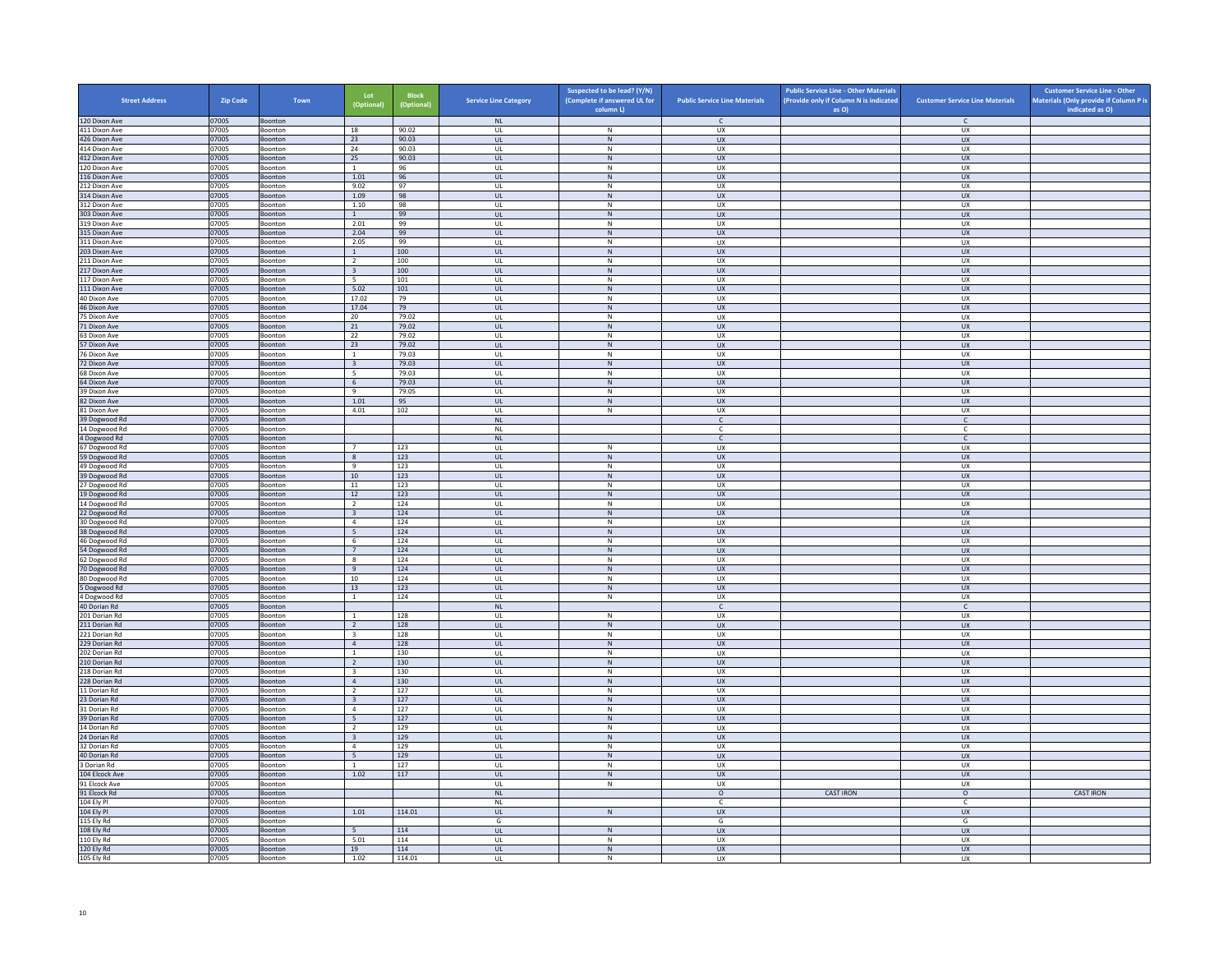| <b>Street Address</b>                | Zip Code       | Town                      | Lot<br>(Optional)                 | <b>Block</b><br>(Optional) | <b>Service Line Category</b>      | Suspected to be lead? (Y/N)<br>(Complete if answered UL for<br>column L) | <b>Public Service Line Materials</b> | <b>Public Service Line - Other Materials</b><br>(Provide only if Column N is indicated<br>as O) | <b>Customer Service Line Materials</b> | <b>Customer Service Line - Other</b><br>Materials (Only provide if Column P is<br>indicated as O) |
|--------------------------------------|----------------|---------------------------|-----------------------------------|----------------------------|-----------------------------------|--------------------------------------------------------------------------|--------------------------------------|-------------------------------------------------------------------------------------------------|----------------------------------------|---------------------------------------------------------------------------------------------------|
| 109 Ely Rd                           | 07005          | Boonton                   | $\overline{4}$                    | 114.01                     | <b>UL</b>                         | ${\sf N}$                                                                | <b>UX</b>                            |                                                                                                 | <b>UX</b>                              |                                                                                                   |
| 115 Ely Rd                           | 07005          | Boonton                   | 20                                | 114.01                     | <b>UL</b>                         | N                                                                        | UX                                   |                                                                                                 | <b>UX</b>                              |                                                                                                   |
| 116 Essex Ave                        | 07005          | Boonton                   |                                   |                            | $\mathsf{NL}\xspace$              |                                                                          | $\mathsf{C}^-$                       |                                                                                                 | $\mathsf{C}^-$                         |                                                                                                   |
| 410 Essex Ave<br>428 Essex Ave       | 07005          | Boonton                   | 9<br>10                           | 107<br>107                 | UL<br><b>UL</b>                   | ${\sf N}$<br>N                                                           | UX<br><b>UX</b>                      |                                                                                                 | <b>UX</b><br>UX                        |                                                                                                   |
| 426 Essex Ave                        | 07005<br>07005 | Boonton<br>Boonton        | 12                                | 107                        | UL                                | ${\sf N}$                                                                | UX                                   |                                                                                                 | UX                                     |                                                                                                   |
| 534 Essex Ave                        | 07005          | Boonton                   | $\overline{2}$                    | 107.01                     | $\mathbf{U}$                      | N                                                                        | UX                                   |                                                                                                 | $\overline{U}$                         |                                                                                                   |
| 532 Essex Ave                        | 07005          | Boonton                   | $\overline{\mathbf{3}}$           | 107.01                     | UL                                | ${\sf N}$                                                                | UX                                   |                                                                                                 | UX                                     |                                                                                                   |
| 526 Essex Ave                        | 07005          | Boonton                   | $\overline{4}$                    | 107.01                     | <b>UL</b>                         | N                                                                        | <b>UX</b>                            |                                                                                                 | <b>UX</b>                              |                                                                                                   |
| 524 Essex Ave<br>522 Essex Ave       | 07005<br>07005 | Boonton<br>Boonton        | 5 <sub>5</sub><br>$6\overline{6}$ | 107.01<br>107.01           | UL<br>UL                          | ${\sf N}$<br>$\,$ N                                                      | UX<br><b>UX</b>                      |                                                                                                 | UX<br>UX                               |                                                                                                   |
| 520 Essex Ave                        | 07005          | Boonton                   | $7^{\circ}$                       | 107.01                     | UL                                | N                                                                        | <b>UX</b>                            |                                                                                                 | <b>UX</b>                              |                                                                                                   |
| 510 Essex Ave                        | 07005          | Boonton                   | 8                                 | 107.01                     | UL                                | ${\sf N}$                                                                | UX                                   |                                                                                                 | UX                                     |                                                                                                   |
| 500 Essex Ave                        | 07005          | <b>Boonton</b>            | $\overline{q}$                    | 107.01                     | $\mathbf{U}$                      | $\mathbb N$                                                              | UX                                   |                                                                                                 | UX                                     |                                                                                                   |
| 326 Essex Ave                        | 07005          | Boonton                   | <sup>1</sup>                      | 110                        | UL                                | $\mathsf{N}$                                                             | <b>UX</b>                            |                                                                                                 | UX                                     |                                                                                                   |
| 314 Essex Ave<br>224 Essex Ave       | 07005<br>07005 | Boonton<br>Boonton        | <sup>2</sup><br>6                 | 110<br>111                 | UL<br>$_{\sf UL}$                 | N<br>${\sf N}$                                                           | <b>UX</b><br>UX                      |                                                                                                 | <b>UX</b><br>UX                        |                                                                                                   |
| 116 Essex Ave                        | 07005          | Boonton                   | 29.01                             | 112                        | UL                                | ${\sf N}$                                                                | UX                                   |                                                                                                 | UX                                     |                                                                                                   |
| 525 Essex Ave                        | 07005          | Boonton                   | <sup>1</sup>                      | 113                        | UL.                               | N                                                                        | <b>UX</b>                            |                                                                                                 | <b>UX</b>                              |                                                                                                   |
| 523 Essex Ave                        | 07005          | Boonton                   | $\overline{2}$                    | 113                        | UL                                | ${\sf N}$                                                                | UX                                   |                                                                                                 | UX                                     |                                                                                                   |
| 521 Essex Ave                        | 07005          | <b>Boonton</b>            | 3.01                              | 113                        | $\mathbf{u}$                      | N                                                                        | $\overline{11}$                      |                                                                                                 | UX                                     |                                                                                                   |
| 519 Essex Ave<br>517 Essex Ave       | 07005<br>07005 | Boonton<br>Boonton        | 3.02<br>$\mathbf{A}$              | 113<br>113                 | UL<br><b>UL</b>                   | ${\sf N}$<br>N                                                           | UX<br>UX                             |                                                                                                 | UX<br>UX                               |                                                                                                   |
| 507 Essex Ave                        | 07005          | Boonton                   | 5.01                              | 113                        | UL                                | ${\sf N}$                                                                | UX                                   |                                                                                                 | UX                                     |                                                                                                   |
| 503 Essex Ave                        | 07005          | Boonton                   | 7                                 | 113                        | UL.                               | $\,$ N                                                                   | <b>UX</b>                            |                                                                                                 | UX                                     |                                                                                                   |
| 423 Essex Ave                        | 07005          | Boonton                   | 8                                 | 113                        | UL                                | N                                                                        | <b>UX</b>                            |                                                                                                 | <b>UX</b>                              |                                                                                                   |
| 403 Essex Ave                        | 07005          | Boonton                   | 24.03                             | 113                        | $\mathsf{UL}$                     | $\mathsf{N}$                                                             | UX                                   |                                                                                                 | ${\sf U}{\sf X}$                       |                                                                                                   |
| 415 Essex Ave<br>325 Essex Ave       | 07005<br>07005 | <b>Boonton</b><br>Boonton | 24.04<br>7.02                     | 113<br>114                 | $\mathbf{U}$<br>UL                | N<br>${\sf N}$                                                           | UX<br><b>UX</b>                      |                                                                                                 | UX<br>UX                               |                                                                                                   |
| 303 Essex Ave                        | 07005          | Boonton                   | $\mathbf{R}$                      | 114                        | UL                                | N                                                                        | U X                                  |                                                                                                 | UX                                     |                                                                                                   |
| 215 Essex Ave                        | 07005          | Boonton                   | 5.01                              | 115                        | UL                                | ${\sf N}$                                                                | <b>UX</b>                            |                                                                                                 | UX                                     |                                                                                                   |
| 209 Essex Ave                        | 07005          | Boonton                   | 5.02                              | 115                        | UL                                | ${\sf N}$                                                                | UX                                   |                                                                                                 | UX                                     |                                                                                                   |
| 205 Essex Ave                        | 07005          | Boonton                   | 6                                 | 115                        | <b>UL</b>                         | N                                                                        | UX                                   |                                                                                                 | <b>UX</b>                              |                                                                                                   |
| 127 Essex Ave<br>107 Essex Ave       | 07005<br>07005 | Boonton<br>Boonton        | $\overline{7}$<br>$\mathbf{8}$    | 115<br>115                 | UL<br>$\mathbf{U}$                | $\mathsf{N}$<br>N                                                        | UX<br>$\overline{11}$                |                                                                                                 | UX<br>UX                               |                                                                                                   |
| 130 Fairview Ave                     | 07005          | Boonton                   |                                   |                            | $\mathsf{NL}\,$                   |                                                                          | C                                    |                                                                                                 | c                                      |                                                                                                   |
| 114 Fairview Ave                     | 07005          | Boonton                   |                                   |                            | <b>NL</b>                         |                                                                          | $\mathsf{C}$                         |                                                                                                 | $\mathsf{C}$                           |                                                                                                   |
| 256 Fairview Ave                     | 07005          | Boonton                   |                                   |                            | NL                                |                                                                          | $\mathfrak{c}$                       |                                                                                                 | $\mathsf{C}$                           |                                                                                                   |
| 230 Fairview Ave                     | 07005          | Boonton                   | 9                                 | 109                        | <b>UL</b>                         | N                                                                        | <b>UX</b>                            |                                                                                                 | <b>UX</b>                              |                                                                                                   |
| 246 Fairview Ave<br>256 Fairview Ave | 07005<br>07005 | Boonton                   | 10<br>$11\,$                      | 109<br>109                 | <b>UL</b>                         | N                                                                        | <b>UX</b><br><b>UX</b>               |                                                                                                 | <b>UX</b><br>${\sf U}{\sf X}$          |                                                                                                   |
| 268 Fairview Ave                     | 07005          | Boonton<br>Boonton        | 12                                | 109                        | $_{\sf UL}$<br>UL                 | ${\sf N}$<br>N                                                           | <b>UX</b>                            |                                                                                                 | <b>UX</b>                              |                                                                                                   |
| 209 Fairview Ave                     | 07005          | Boonton                   | $\overline{4}$                    | 110                        | UL                                | ${\sf N}$                                                                | <b>UX</b>                            |                                                                                                 | <b>UX</b>                              |                                                                                                   |
| 215 Fairview Ave                     | 07005          | Boonton                   | $5\overline{5}$                   | 110                        | UL                                | $\,$ N                                                                   | UX                                   |                                                                                                 | UX                                     |                                                                                                   |
| 221 Fairview Ave                     | 07005          | Boonton                   | 6                                 | 110                        | <b>UL</b>                         | N                                                                        | <b>UX</b>                            |                                                                                                 | UX                                     |                                                                                                   |
| 243 Fairview Ave<br>212 Fairview Ave | 07005<br>07005 | Boonton<br>Boonton        | 8<br>$7^{\circ}$                  | 110<br>111                 | UL<br>$\mathbf{u}$                | ${\sf N}$<br>N                                                           | UX<br>UX                             |                                                                                                 | UX<br>UX                               |                                                                                                   |
| 216 Fairview Ave                     | 07005          | Boonton                   | $\mathbf{8}$                      | 111                        | UL                                | $\mathsf{N}$                                                             | UX                                   |                                                                                                 | UX                                     |                                                                                                   |
| 159 Fairview Ave                     | 07005          | Boonton                   | 9                                 | 114                        | <b>UL</b>                         | N                                                                        | <b>UX</b>                            |                                                                                                 | <b>UX</b>                              |                                                                                                   |
| 155 Fairview Ave                     | 07005          | Boonton                   | $10\,$                            | 114                        | UL                                | ${\sf N}$                                                                | UX                                   |                                                                                                 | UX                                     |                                                                                                   |
| 153 Fairview Ave                     | 07005          | Boonton                   | 11                                | 114                        | UL                                | ${\sf N}$                                                                | <b>UX</b>                            |                                                                                                 | UX                                     |                                                                                                   |
| 147 Fairview Ave<br>141 Fairview Ave | 07005<br>07005 | Boonton                   | 12<br>14                          | 114<br>114                 | UL<br>UL                          | ${\sf N}$<br>$\,$ N                                                      | <b>UX</b><br><b>UX</b>               |                                                                                                 | UX<br>UX                               |                                                                                                   |
| 139 Fairview Ave                     | 07005          | Boonton<br><b>Boonton</b> | 15                                | 114                        | UL                                | N                                                                        | U X                                  |                                                                                                 | UX                                     |                                                                                                   |
| 129 Fairview Ave                     | 07005          | Boonton                   | $16\,$                            | 114                        | UL                                | $\mathsf{N}$                                                             | UX                                   |                                                                                                 | UX                                     |                                                                                                   |
| 125 Fairview Ave                     | 07005          | Boonton                   | 18                                | 114                        | UL                                | N                                                                        | <b>UX</b>                            |                                                                                                 | <b>UX</b>                              |                                                                                                   |
| 109 Fairview Ave                     | 07005          | Boonton                   | 21                                | 114.01                     | UL                                | ${\sf N}$                                                                | <b>UX</b>                            |                                                                                                 | UX                                     |                                                                                                   |
| 107 Fairview Ave<br>103 Fairview Ave | 07005<br>07005 | Boonton<br>Boonton        | 22<br>23                          | 114.01<br>114.01           | UL<br><b>UL</b>                   | ${\sf N}$<br>$\mathsf{N}$                                                | UX<br><b>UX</b>                      |                                                                                                 | UX<br>UX                               |                                                                                                   |
| 152 Fairview Ave                     | 07005          | Boonton                   | $\overline{2}$                    | 115                        | UL                                | ${\sf N}$                                                                | UX                                   |                                                                                                 | UX                                     |                                                                                                   |
| 156 Fairview Ave                     | 07005          | Boonton                   | $\overline{3}$                    | 115                        | $\mathbf{U}$                      | N                                                                        | UX                                   |                                                                                                 | UX                                     |                                                                                                   |
| 160 Fairview Ave                     | 07005          | Boonton                   | 3.01                              | 115                        | UL                                | ${\sf N}$                                                                | UX                                   |                                                                                                 | UX                                     |                                                                                                   |
| 172 Fairview Ave                     | 07005          | Boonton                   | $\overline{4}$                    | 115                        | <b>UL</b>                         | N                                                                        | <b>UX</b>                            |                                                                                                 | <b>UX</b>                              |                                                                                                   |
| 102 Fairview Ave<br>110 Fairview Ave | 07005<br>07005 | Boonton<br>Boonton        | $\overline{2}$<br>$\overline{3}$  | 116<br>116                 | UL<br>UL                          | ${\sf N}$<br>${\sf N}$                                                   | UX<br>UX                             |                                                                                                 | UX<br>UX                               |                                                                                                   |
| 114 Fairview Ave                     | 07005          | Boonton                   | 3.01                              | 116                        | UL                                | ${\sf N}$                                                                | UX                                   |                                                                                                 | UX                                     |                                                                                                   |
| 118 Fairview Ave                     | 07005          | Boonton                   | $\overline{4}$                    | 116                        | $\ensuremath{\mathsf{UL}}\xspace$ | ${\sf N}$                                                                | <b>UX</b>                            |                                                                                                 | UX                                     |                                                                                                   |
| 122 Fairview Ave                     | 07005          | <b>Boonton</b>            | 4.01                              | 116                        | UL                                | N                                                                        | U X                                  |                                                                                                 | UX                                     |                                                                                                   |
| 126 Fairview Ave                     | 07005          | Boonton                   | 5                                 | 116                        | UL                                | ${\sf N}$                                                                | UX                                   |                                                                                                 | UX                                     |                                                                                                   |
| 130 Fairview Ave<br>134 Fairview Ave | 07005<br>07005 | Boonton<br>Boonton        | - 6<br>6.01                       | 116<br>116                 | UL<br>UL                          | N<br>${\sf N}$                                                           | <b>UX</b><br><b>UX</b>               |                                                                                                 | <b>UX</b><br>UX                        |                                                                                                   |
| 140 Fairview Ave                     | 07005          | Boonton                   | $7^{\circ}$                       | 116                        | UL                                | $\,$ N                                                                   | UX                                   |                                                                                                 | UX                                     |                                                                                                   |
| <b>Fairview Ave</b>                  | 07005          | Boonton                   |                                   |                            | <b>UL</b>                         | N                                                                        | <b>UX</b>                            |                                                                                                 | UX                                     |                                                                                                   |
| 550 Fanny Rd                         | 07005          | Boonton                   |                                   |                            | $\mathsf{NL}$                     |                                                                          | c                                    |                                                                                                 | $\mathsf{C}$                           |                                                                                                   |
| 534 Fanny Rd                         | 07005          | Boonton                   |                                   |                            | <b>NI</b>                         |                                                                          | $\mathsf{C}$                         |                                                                                                 | $\mathsf{C}$                           |                                                                                                   |
| 516 Fanny Rd                         | 07005          | Boonton                   |                                   | 107.01                     | UL                                | $\mathsf{N}$                                                             | UX                                   |                                                                                                 | UX                                     |                                                                                                   |
| 562 Fanny Rd<br>558 Fanny Rd         | 07005<br>07005 | Boonton<br>Boonton        | 1.01<br>1.02                      | 107.03<br>107.03           | UL<br>UL                          | N<br>$\mathsf{N}$                                                        | <b>UX</b><br>UX                      |                                                                                                 | <b>UX</b><br>UX                        |                                                                                                   |
| 554 Fanny Rd                         | 07005          | Boonton                   | 1.04                              | 107.03                     | UL                                | ${\sf N}$                                                                | UX                                   |                                                                                                 | UX                                     |                                                                                                   |
| 550 Fanny Rd                         | 07005          | Boonton                   | 1.05                              | 107.03                     | UL                                | N                                                                        | UX                                   |                                                                                                 | <b>UX</b>                              |                                                                                                   |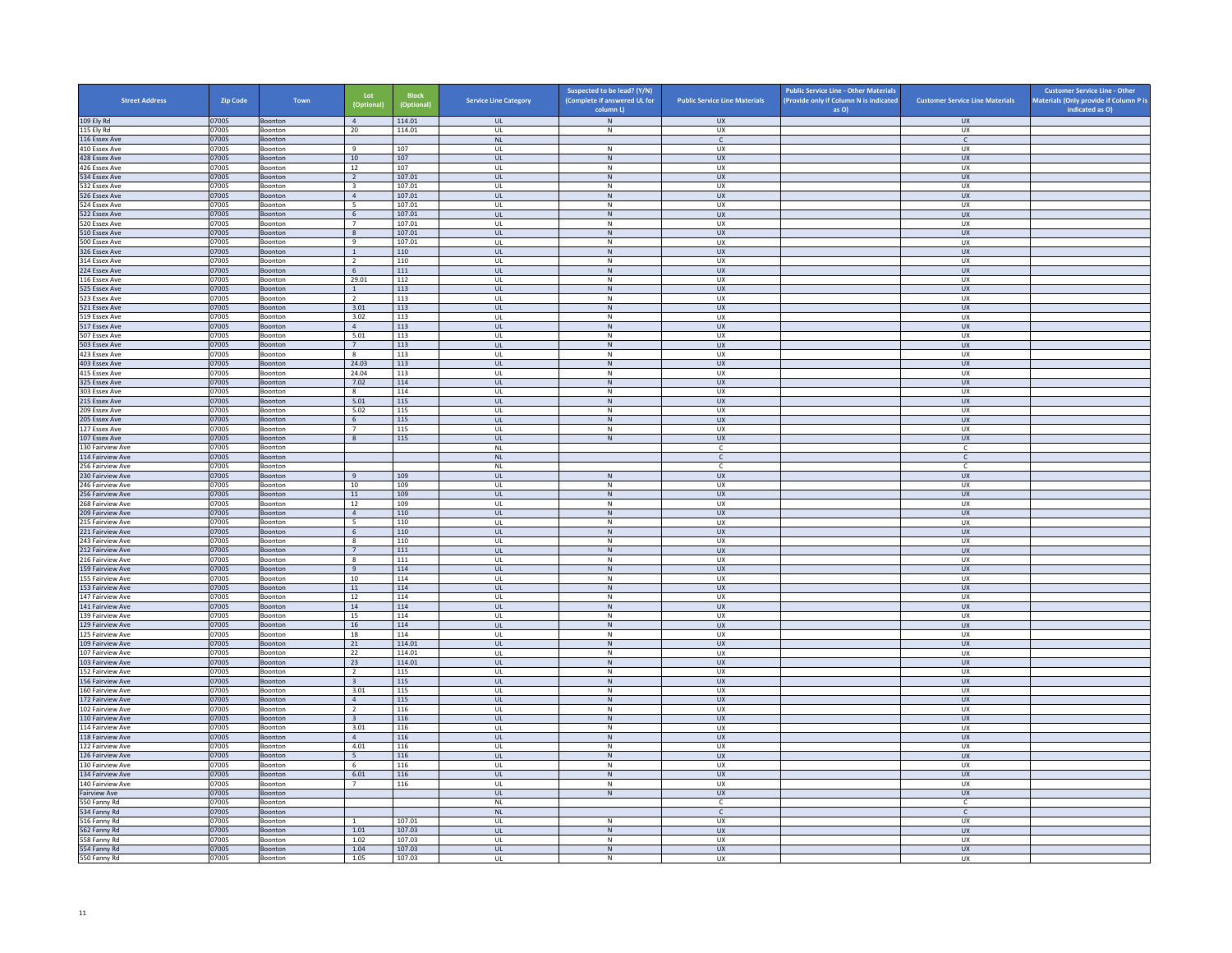| <b>Street Address</b>            | Zip Code       | Town                      | Lot<br>(Optional)                       | <b>Block</b><br>(Optional) | <b>Service Line Category</b>      | Suspected to be lead? (Y/N)<br>(Complete if answered UL for | <b>Public Service Line Materials</b> | <b>Public Service Line - Other Materials</b><br>(Provide only if Column N is indicated | <b>Customer Service Line Materials</b> | <b>Customer Service Line - Other</b><br>Materials (Only provide if Column P is |
|----------------------------------|----------------|---------------------------|-----------------------------------------|----------------------------|-----------------------------------|-------------------------------------------------------------|--------------------------------------|----------------------------------------------------------------------------------------|----------------------------------------|--------------------------------------------------------------------------------|
| 546 Fanny Rd                     | 07005          | Boonton                   | 1.06                                    | 107.03                     | <b>UL</b>                         | column L)<br>$\,N\,$                                        | <b>UX</b>                            | as O)                                                                                  | <b>UX</b>                              | indicated as O)                                                                |
| 534 Fanny Rd                     | 07005          | Boonton                   | $\overline{2}$                          | 107.03                     | <b>UL</b>                         | N                                                           | UX                                   |                                                                                        | UX                                     |                                                                                |
| 325 Forbush St                   | 07005          | Boonton                   |                                         |                            | NL                                |                                                             | $\mathsf{C}^-$                       |                                                                                        | $\mathsf{C}^-$                         |                                                                                |
| 329 Forbush St                   | 07005          | Boonton                   | 17.06                                   | 79                         | UL                                | ${\sf N}$                                                   | UX                                   |                                                                                        | UX                                     |                                                                                |
| 325 Forbush St<br>321 Forbush St | 07005<br>07005 | Boonton<br>Boonton        | 17.08<br>17.10                          | 79<br>79                   | <b>UL</b><br>UL                   | N<br>${\sf N}$                                              | <b>UX</b><br>UX                      |                                                                                        | <b>UX</b><br><b>UX</b>                 |                                                                                |
| 317 Forbush St                   | 07005          | Boonton                   | 17.12                                   | 79                         | $\mathbf{u}$                      | N                                                           | UX                                   |                                                                                        | $\overline{U}$                         |                                                                                |
| 575 Forbush St                   | 07005          | Boonton                   | $\overline{2}$                          | 79.01                      | UL                                | ${\sf N}$                                                   | UX                                   |                                                                                        | UX                                     |                                                                                |
| 410 Forbush St                   | 07005          | Boonton                   | 17                                      | 79.02                      | <b>UL</b>                         | N                                                           | UX                                   |                                                                                        | <b>UX</b>                              |                                                                                |
| 330 Forbush St<br>320 Forbush St | 07005<br>07005 | Boonton<br>Boonton        | $7\overline{ }$<br>8                    | 79.03<br>79.03             | UL<br><b>UL</b>                   | ${\sf N}$<br>$\,$ N                                         | UX<br><b>UX</b>                      |                                                                                        | UX<br><b>UX</b>                        |                                                                                |
| 318 Forbush St                   | 07005          | Boonton                   | 9                                       | 79.03                      | UL                                | N                                                           | <b>UX</b>                            |                                                                                        | UX                                     |                                                                                |
| 555 Forbush St                   | 07005          | Boonton                   | $5\overline{5}$                         | 79.04                      | UL                                | ${\sf N}$                                                   | UX                                   |                                                                                        | UX                                     |                                                                                |
| 421 Forbush St                   | 07005          | <b>Boonton</b>            | $\overline{1}$                          | 79.05                      | $\mathbf{U}$                      | N                                                           | UX                                   |                                                                                        | UX                                     |                                                                                |
| 413 Forbush St                   | 07005          | Boonton                   | $5\overline{5}$                         | 79.05                      | UL                                | N                                                           | <b>UX</b>                            |                                                                                        | UX                                     |                                                                                |
| 401 Forbush St<br>18 A Fulton St | 07005<br>07005 | Boonton<br>Boonton        | $\overline{7}$                          | 79.05                      | <b>UL</b><br>$\mathsf{NL}$        | N                                                           | UX<br>C                              |                                                                                        | UX<br>$\mathsf{C}$                     |                                                                                |
| 24 Fulton St                     | 07005          | Boonton                   |                                         |                            | <b>NL</b>                         |                                                             | $\mathsf{C}$                         |                                                                                        | $\mathsf{C}$                           |                                                                                |
| 91 Fulton St                     | 07005          | Boonton                   |                                         |                            | NL                                |                                                             | $\epsilon$                           |                                                                                        | $\mathsf{C}$                           |                                                                                |
| 18 Fulton St                     | 07005          | Boonton                   |                                         |                            | $\mathsf{NL}$                     |                                                             | $\epsilon$                           |                                                                                        | $\mathsf{C}$                           |                                                                                |
| 95 Fulton St                     | 07005          | Boonton                   |                                         |                            | N1                                |                                                             | $\mathsf{C}$                         |                                                                                        | $\epsilon$                             |                                                                                |
| 221 Fulton St                    | 07005          | Boonton                   |                                         |                            | $\mathsf{NL}$<br><b>NL</b>        |                                                             | c                                    |                                                                                        | c                                      |                                                                                |
| 237 Fulton St<br>118 Fulton St   | 07005<br>07005 | Boonton<br>Boonton        | 79                                      | 69                         | UL                                | ${\sf N}$                                                   | $\mathsf{C}$<br>UX                   |                                                                                        | $\mathsf{C}$<br>UX                     |                                                                                |
| 114 Fulton St                    | 07005          | Boonton                   | 79.01                                   | 69                         | UL                                | $\,$ N                                                      | <b>UX</b>                            |                                                                                        | <b>UX</b>                              |                                                                                |
| 104 Fulton St                    | 07005          | Boonton                   | 80.01                                   | 69                         | UL                                | N                                                           | <b>UX</b>                            |                                                                                        | <b>UX</b>                              |                                                                                |
| 211 Fulton St                    | 07005          | Boonton                   | 4.01                                    | 72.01                      | $_{\sf UL}$                       | ${\sf N}$                                                   | ${\sf U}{\sf X}$                     |                                                                                        | ${\sf U}{\sf X}$                       |                                                                                |
| 215 Fulton St                    | 07005          | Boonton                   | - 5                                     | 72.01                      | $\mathbf{U}$                      | N                                                           | UX                                   |                                                                                        | UX                                     |                                                                                |
| 221 Fulton St<br>225 Fulton St   | 07005<br>07005 | Boonton<br>Boonton        | 6<br>8                                  | 72.01<br>72.01             | UL<br><b>UL</b>                   | ${\sf N}$<br>N                                              | UX<br>UX                             |                                                                                        | <b>UX</b><br>UX                        |                                                                                |
| 229 Fulton St                    | 07005          | Boonton                   | 9.01                                    | 72.01                      | UL                                | N                                                           | <b>UX</b>                            |                                                                                        | UX                                     |                                                                                |
| 233 Fulton St                    | 07005          | Boonton                   | 10.01                                   | 72.01                      | UL                                | ${\sf N}$                                                   | UX                                   |                                                                                        | UX                                     |                                                                                |
| 237 Fulton St                    | 07005          | Boonton                   | 11                                      | 72.01                      | <b>UL</b>                         | N                                                           | <b>UX</b>                            |                                                                                        | <b>UX</b>                              |                                                                                |
| 95 Fulton St                     | 07005          | Boonton                   | 73                                      | 69                         | $_{\sf UL}$                       | N                                                           | UX                                   |                                                                                        | UX                                     |                                                                                |
| 95 Fulton St<br>85 Fulton St     | 07005<br>07005 | Boonton<br>Boonton        | 73<br>73.02                             | 69<br>69                   | $\mathbf{u}$<br>UL                | N<br>${\sf N}$                                              | $\overline{11}$<br>UX                |                                                                                        | UX<br>UX                               |                                                                                |
| 81 Fulton St                     | 07005          | Boonton                   | 73.03                                   | 69                         | <b>UL</b>                         | N                                                           | <b>UX</b>                            |                                                                                        | <b>UX</b>                              |                                                                                |
| 83 Fulton St                     | 07005          | Boonton                   | 73.05                                   | 69                         | UL                                | ${\sf N}$                                                   | UX                                   |                                                                                        | UX                                     |                                                                                |
| 91 Fulton St                     | 07005          | Boonton                   | 73.06                                   | 69                         | UL.                               | $\,N\,$                                                     | <b>UX</b>                            |                                                                                        | <b>UX</b>                              |                                                                                |
| 91 Fulton St                     | 07005          | Boonton                   | 73.06                                   | 69                         | UL                                | N                                                           | <b>UX</b>                            |                                                                                        | <b>UX</b>                              |                                                                                |
| 91 Fulton St<br>91 Fulton St     | 07005<br>07005 | Boonton<br>Boonton        | 73.06<br>73.06                          | 69<br>69                   | $_{\sf UL}$<br>UL                 | ${\sf N}$<br>N                                              | UX<br>UX                             |                                                                                        | ${\sf U}{\sf X}$<br>UX                 |                                                                                |
| 91 Fulton St                     | 07005          | Boonton                   | 73.06                                   | 69                         | <b>UL</b>                         | ${\sf N}$                                                   | <b>UX</b>                            |                                                                                        | <b>UX</b>                              |                                                                                |
| Fulton St                        | 07005          | Boonton                   | 74                                      | 69                         | UL                                | ${\sf N}$                                                   | UX                                   |                                                                                        | UX                                     |                                                                                |
| 32 Galway Pl                     | 07005          | Boonton                   |                                         |                            | <b>NL</b>                         |                                                             | $\mathsf{C}$                         |                                                                                        | $\mathsf{C}$                           |                                                                                |
| 32 Galway Pl                     | 07005          | Boonton                   | 30                                      | 72.02                      | UL                                | ${\sf N}$                                                   | UX                                   |                                                                                        | UX                                     |                                                                                |
| 35 Galway Pl<br>28 Galway Pl     | 07005<br>07005 | Boonton<br>Boonton        | 31<br>$\overline{1}$                    | 72.02<br>131               | $\mathbf{u}$<br>UL                | N<br>${\sf N}$                                              | UX<br>UX                             |                                                                                        | $\overline{U}$<br>UX                   |                                                                                |
| 20 Galway Pl                     | 07005          | Boonton                   | $\overline{2}$                          | 131                        | <b>UL</b>                         | N                                                           | <b>UX</b>                            |                                                                                        | <b>UX</b>                              |                                                                                |
| 23 Galway Pl                     | 07005          | Boonton                   | $\overline{\mathbf{3}}$                 | 132                        | UL                                | ${\sf N}$                                                   | UX                                   |                                                                                        | UX                                     |                                                                                |
| 31 Galway Pl                     | 07005          | Boonton                   | $\overline{4}$                          | 132                        | UL                                | ${\sf N}$                                                   | <b>UX</b>                            |                                                                                        | UX                                     |                                                                                |
| 139 Glover St                    | 07005          | Boonton                   |                                         |                            | <b>NL</b>                         |                                                             | $\mathsf{C}$                         |                                                                                        | $\mathsf{C}$                           |                                                                                |
| 123 Glover St<br>116 Glover St   | 07005<br>07005 | Boonton<br>Boonton        | $\overline{3}$                          | 37                         | NL<br>$\mathbf{U}$                | $\mathbb N$                                                 | $\mathsf{C}$<br>UX                   |                                                                                        | $\mathsf{C}$<br>UX                     |                                                                                |
| 122 Glover St                    | 07005          | Boonton                   | 3.01                                    | 37                         | UL                                | ${\sf N}$                                                   | UX                                   |                                                                                        | UX                                     |                                                                                |
| 130 Glover St                    | 07005          | Boonton                   | $\overline{7}$                          | 37                         | <b>UL</b>                         | N                                                           | <b>UX</b>                            |                                                                                        | <b>UX</b>                              |                                                                                |
| 139 Glover St                    | 07005          | Boonton                   | 1.03                                    | 39                         | $\mathsf{UL}$                     | ${\sf N}$                                                   | UX                                   |                                                                                        | UX                                     |                                                                                |
| 115 Glover St                    | 07005          | Boonton                   | 3.02                                    | 41                         | UL                                | $\,N\,$                                                     | UX                                   |                                                                                        | <b>UX</b>                              |                                                                                |
| 123 Glover St                    | 07005          | Boonton                   | $\overline{4}$                          | 41                         | UL<br><b>NL</b>                   | N                                                           | <b>UX</b><br>$\mathsf{C}$            |                                                                                        | UX<br>c                                |                                                                                |
| 80 Grant St<br>110 Grant St      | 07005<br>07005 | Boonton<br>Boonton        | $\overline{2}$                          | 81                         | $\mathbf{u}$                      | N                                                           | $\overline{11}$                      |                                                                                        | <b>UX</b>                              |                                                                                |
| 220 Grant St                     | 07005          | Boonton                   | 13.01                                   | 82                         | UL                                | ${\sf N}$                                                   | UX                                   |                                                                                        | UX                                     |                                                                                |
| 312 Grant St                     | 07005          | Boonton                   | 18                                      | 83                         | <b>UL</b>                         | N                                                           | <b>UX</b>                            |                                                                                        | <b>UX</b>                              |                                                                                |
| 305 Grant St                     | 07005          | Boonton                   | $\overline{2}$                          | 91                         | UL                                | ${\sf N}$                                                   | UX                                   |                                                                                        | UX                                     |                                                                                |
| 313 Grant St<br>319 Grant St     | 07005<br>07005 | Boonton<br>Boonton        | $\overline{\mathbf{3}}$<br>3.01         | 91<br>91                   | UL<br>UL                          | ${\sf N}$<br>${\sf N}$                                      | UX<br>UX                             |                                                                                        | UX<br>UX                               |                                                                                |
| 209 Grant St                     | 07005          | Boonton                   | $\overline{4}$                          | 92                         | $\ensuremath{\mathsf{UL}}\xspace$ | ${\sf N}$                                                   | UX                                   |                                                                                        | ${\sf U}{\sf X}$                       |                                                                                |
| 111 Grant St                     | 07005          | Boonton                   | 5.02                                    | 93                         | UL                                | N                                                           | <b>UX</b>                            |                                                                                        | UX                                     |                                                                                |
| 75 Grant St                      | 07005          | Boonton                   | $\overline{\mathbf{3}}$                 | 79                         | UL                                | ${\sf N}$                                                   | UX                                   |                                                                                        | UX                                     |                                                                                |
| 80 Grant St                      | 07005          | Boonton                   | $\overline{1}$                          | 80                         | <b>UL</b>                         | N                                                           | UX                                   |                                                                                        | UX                                     |                                                                                |
| 86 Grant St                      | 07005          | Boonton                   | $\overline{2}$                          | 80                         | $\mathsf{UL}$                     | ${\sf N}$                                                   | UX                                   |                                                                                        | UX                                     |                                                                                |
| 88 Grant St<br>83 Grant St       | 07005<br>07005 | Boonton<br><b>Boonton</b> | $\overline{\mathbf{3}}$<br>$\mathbf{1}$ | 80<br>94                   | UL<br><b>UL</b>                   | $\,N\,$<br>N                                                | <b>UX</b><br><b>UX</b>               |                                                                                        | UX<br>UX                               |                                                                                |
| 89 Grant St                      | 07005          | Boonton                   | 6                                       | 94                         | UL                                | ${\sf N}$                                                   | UX                                   |                                                                                        | UX                                     |                                                                                |
| 315 Green St                     | 07005          | Boonton                   |                                         |                            | NI                                |                                                             | $\mathbb{C}$                         |                                                                                        | $\mathsf{C}$                           |                                                                                |
| 224 Green St                     | 07005          | Boonton                   |                                         |                            | $\mathsf{NL}$                     |                                                             | c                                    |                                                                                        | c                                      |                                                                                |
| 525 Green St                     | 07005          | Boonton                   |                                         |                            | <b>NL</b>                         |                                                             | $\mathsf{C}$                         |                                                                                        | $\mathsf{C}$                           |                                                                                |
| 719 Green St<br>229 Green St     | 07005<br>07005 | Boonton<br>Boonton        | 12                                      | 16                         | <b>NL</b><br>UL                   | N                                                           | C<br>UX                              |                                                                                        | C<br>UX                                |                                                                                |
| 225 Green St                     | 07005          | Boonton                   | 13                                      | 16                         | UL                                | $\overline{\mathsf{N}}$                                     | <b>UX</b>                            |                                                                                        | <b>UX</b>                              |                                                                                |
|                                  |                |                           |                                         |                            |                                   |                                                             |                                      |                                                                                        |                                        |                                                                                |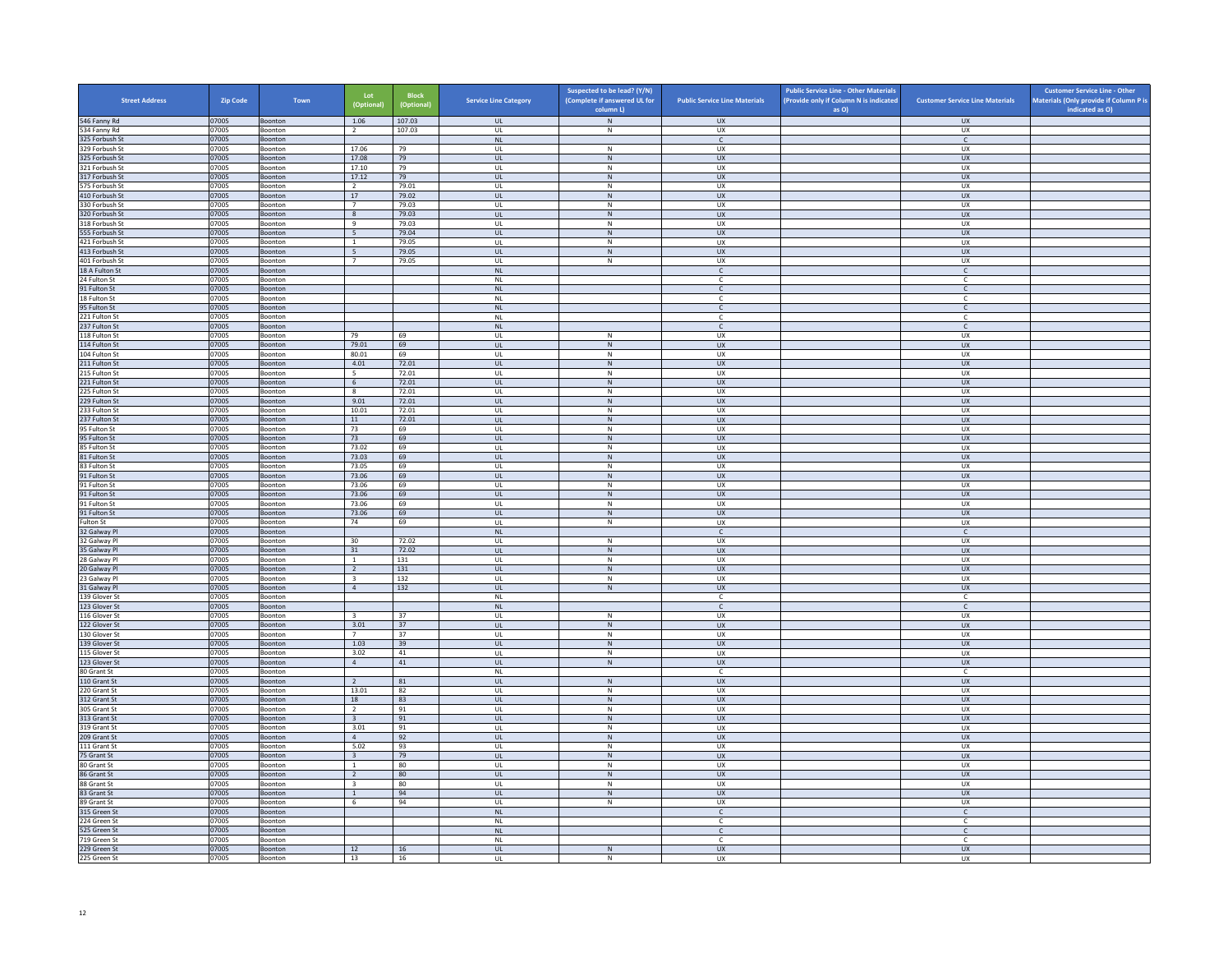| <b>Street Address</b>          | Zip Code       | Town                      | Lot<br>(Optional)               | <b>Block</b><br>(Optional) | <b>Service Line Category</b> | Suspected to be lead? (Y/N)<br>(Complete if answered UL for<br>column L) | <b>Public Service Line Materials</b> | <b>Public Service Line - Other Materials</b><br>(Provide only if Column N is indicated<br>as O) | <b>Customer Service Line Materials</b> | <b>Customer Service Line - Other</b><br>Materials (Only provide if Column P is<br>indicated as O) |
|--------------------------------|----------------|---------------------------|---------------------------------|----------------------------|------------------------------|--------------------------------------------------------------------------|--------------------------------------|-------------------------------------------------------------------------------------------------|----------------------------------------|---------------------------------------------------------------------------------------------------|
| 221 Green St                   | 07005          | Boonton                   | 14                              | 16                         | <b>UL</b>                    | ${\sf N}$                                                                | <b>UX</b>                            |                                                                                                 | <b>UX</b>                              |                                                                                                   |
| 217 Green St                   | 07005          | Boonton                   | 15                              | 16                         | UL                           | N                                                                        | UX                                   |                                                                                                 | <b>UX</b>                              |                                                                                                   |
| 213 Green St                   | 07005          | Boonton                   | $16\,$                          | 16                         | $_{\sf UL}$                  | ${\sf N}$                                                                | UX                                   |                                                                                                 | UX                                     |                                                                                                   |
| 209 Green St                   | 07005<br>07005 | Boonton                   | 17<br>18                        | 16<br>16                   | UL<br><b>UL</b>              | $\,$ N<br>$\,$ N                                                         | <b>UX</b><br><b>UX</b>               |                                                                                                 | <b>UX</b><br><b>UX</b>                 |                                                                                                   |
| 201 Green St<br>224 Green St   | 07005          | <b>Boonton</b><br>Boonton | $\overline{4}$                  | 18                         | UL                           | $\,$ N                                                                   | UX                                   |                                                                                                 | UX                                     |                                                                                                   |
| 226 Green St                   | 07005          | <b>Boonton</b>            | 5 <sup>5</sup>                  | 18                         | $\mathbf{u}$                 | N                                                                        | UX                                   |                                                                                                 | UX                                     |                                                                                                   |
| 232 Green St                   | 07005          | Boonton                   | 6                               | $18\,$                     | UL                           | $\mathsf{N}$                                                             | UX                                   |                                                                                                 | UX                                     |                                                                                                   |
| 236 Green St                   | 07005          | Boonton                   | 7                               | 18                         | <b>UL</b>                    | N                                                                        | <b>UX</b>                            |                                                                                                 | <b>UX</b>                              |                                                                                                   |
| 712 Green St<br>732 Green St   | 07005<br>07005 | Boonton<br>Boonton        | $\,$ 1 $\,$<br>$\overline{2}$   | 44<br>44                   | $\mathsf{UL}$<br><b>UL</b>   | ${\sf N}$<br>$\,$ N                                                      | UX<br><b>UX</b>                      |                                                                                                 | UX<br><b>UX</b>                        |                                                                                                   |
| 748 Green St                   | 07005          | Boonton                   | $\overline{4}$                  | 44                         | UL                           | N                                                                        | <b>UX</b>                            |                                                                                                 | UX                                     |                                                                                                   |
| 750 Green St                   | 07005          | Boonton                   | $\overline{5}$                  | 44                         | $_{\sf UL}$                  | ${\sf N}$                                                                | UX                                   |                                                                                                 | UX                                     |                                                                                                   |
| 752 Green St                   | 07005          | <b>Boonton</b>            | 5.01                            | 44                         | $\mathbf{U}$                 | N                                                                        | UX                                   |                                                                                                 | UX                                     |                                                                                                   |
| 770 Green St                   | 07005<br>07005 | Boonton                   | 8.01                            | 44<br>44                   | UL                           | $\mathsf{N}$<br>N                                                        | UX                                   |                                                                                                 | UX<br><b>UX</b>                        |                                                                                                   |
| 784 Green St<br>792 Green St   | 07005          | Boonton<br>Boonton        | 12.01<br>15                     | 44                         | UL<br>$_{\sf UL}$            | ${\sf N}$                                                                | UX<br>UX                             |                                                                                                 | UX                                     |                                                                                                   |
| 795 Green St                   | 07005          | Boonton                   | 19                              | 44                         | UL                           | $\mathsf{N}$                                                             | UX                                   |                                                                                                 | UX                                     |                                                                                                   |
| 775 Green St                   | 07005          | <b>Boonton</b>            | 23                              | 44                         | <b>UL</b>                    | N                                                                        | <b>UX</b>                            |                                                                                                 | <b>UX</b>                              |                                                                                                   |
| 759 Green St                   | 07005          | Boonton                   | 27                              | 44                         | UL                           | ${\sf N}$                                                                | UX                                   |                                                                                                 | UX                                     |                                                                                                   |
| 799 Green St<br>797 Green St   | 07005<br>07005 | Boonton<br>Boonton        | 30.03<br>30.05                  | 44<br>44                   | $\mathbf{u}$<br>UL           | N<br>N                                                                   | UX<br>UX                             |                                                                                                 | UX<br>UX                               |                                                                                                   |
| 731 Green St                   | 07005          | Boonton                   | <sup>1</sup>                    | 44.01                      | <b>UL</b>                    | N                                                                        | <b>UX</b>                            |                                                                                                 | <b>UX</b>                              |                                                                                                   |
| 725 Green St                   | 07005          | Boonton                   | $\overline{2}$                  | 44.01                      | UL                           | ${\sf N}$                                                                | UX                                   |                                                                                                 | UX                                     |                                                                                                   |
| 719 Green St                   | 07005          | Boonton                   | $\overline{\mathbf{3}}$         | 44.01                      | UL                           | N                                                                        | <b>UX</b>                            |                                                                                                 | <b>UX</b>                              |                                                                                                   |
| 705 Green St                   | 07005          | Boonton                   | $\overline{4}$                  | 44.01                      | UL                           | N                                                                        | <b>UX</b>                            |                                                                                                 | <b>UX</b>                              |                                                                                                   |
| 302 Green St<br>310 Green St   | 07005<br>07005 | Boonton<br>Boonton        | $\,$ 1 $\,$<br>$\overline{2}$   | 47<br>47                   | $_{\sf UL}$<br>UL            | ${\sf N}$<br>N                                                           | ${\sf U}{\sf X}$<br><b>UX</b>        |                                                                                                 | ${\sf U}{\sf X}$<br><b>UX</b>          |                                                                                                   |
| 314 Green St                   | 07005          | Boonton                   | 2.01                            | 47                         | <b>UL</b>                    | $\,$ N                                                                   | <b>UX</b>                            |                                                                                                 | <b>UX</b>                              |                                                                                                   |
| 318 Green St                   | 07005          | Boonton                   | $\overline{\mathbf{3}}$         | 47                         | UL                           | N                                                                        | UX                                   |                                                                                                 | UX                                     |                                                                                                   |
| 330 Green St                   | 07005          | Boonton                   | 13                              | 47                         | UL                           | $\,$ N                                                                   | <b>UX</b>                            |                                                                                                 | <b>UX</b>                              |                                                                                                   |
| 402 Green St                   | 07005          | Boonton                   | 14                              | 47                         | UL                           | ${\sf N}$                                                                | UX                                   |                                                                                                 | UX                                     |                                                                                                   |
| 406 Green St<br>410 Green St   | 07005<br>07005 | Boonton<br>Boonton        | 16<br>17.01                     | 47<br>47                   | <b>UL</b><br>UL              | N<br>${\sf N}$                                                           | <b>UX</b><br>UX                      |                                                                                                 | <b>UX</b><br>UX                        |                                                                                                   |
| 414 Green St                   | 07005          | Boonton                   | 17.02                           | 47                         | <b>UL</b>                    | N                                                                        | <b>UX</b>                            |                                                                                                 | <b>UX</b>                              |                                                                                                   |
| 414 Green St                   | 07005          | Boonton                   | 17.02                           | 47                         | UL                           | N                                                                        | UX                                   |                                                                                                 | UX                                     |                                                                                                   |
| 448 Green St                   | 07005          | Boonton                   | 18                              | 47                         | UL                           | N                                                                        | <b>UX</b>                            |                                                                                                 | <b>UX</b>                              |                                                                                                   |
| 444 Green St                   | 07005          | Boonton                   | 18.01                           | 47                         | UL                           | ${\sf N}$                                                                | UX                                   |                                                                                                 | UX                                     |                                                                                                   |
| 440 Green St<br>446 Green St   | 07005<br>07005 | Boonton<br>Boonton        | 18.02<br>18.03                  | 47<br>47                   | UL<br>UL                     | $\,$ N<br>N                                                              | <b>UX</b><br><b>UX</b>               |                                                                                                 | <b>UX</b><br><b>UX</b>                 |                                                                                                   |
| 436 Green St                   | 07005          | Boonton                   | 18.04                           | 47                         | $_{\sf UL}$                  | $\,$ N                                                                   | ${\sf U}{\sf X}$                     |                                                                                                 | ${\sf U}{\sf X}$                       |                                                                                                   |
| 432 Green St                   | 07005          | Boonton                   | 18.05                           | 47                         | UL                           | N                                                                        | <b>UX</b>                            |                                                                                                 | <b>UX</b>                              |                                                                                                   |
| 504 Green St                   | 07005          | Boonton                   | 19                              | 47                         | $\mathsf{UL}$                | $\mathsf{N}$                                                             | UX                                   |                                                                                                 | UX                                     |                                                                                                   |
| 506 Green St<br>514 Green St   | 07005<br>07005 | Boonton<br>Boonton        | 19.01<br>20                     | 47<br>47                   | UL<br>UL                     | N<br>$\,$ N                                                              | UX<br><b>UX</b>                      |                                                                                                 | <b>UX</b><br><b>UX</b>                 |                                                                                                   |
| 514 Green St                   | 07005          | Boonton                   | 20                              | 47                         | UL                           | N                                                                        | UX                                   |                                                                                                 | UX                                     |                                                                                                   |
| 518 Green St                   | 07005          | Boonton                   | 21                              | 47                         | $\mathbf{u}$                 | N                                                                        | $\overline{11}$                      |                                                                                                 | UX                                     |                                                                                                   |
| 516 Green St                   | 07005          | Boonton                   | 21.01                           | 47                         | UL                           | ${\sf N}$                                                                | UX                                   |                                                                                                 | UX                                     |                                                                                                   |
| 526 Green St                   | 07005          | Boonton                   | 23.01                           | 47                         | $\mathbf{u}$                 | N                                                                        | <b>UX</b>                            |                                                                                                 | <b>UX</b>                              |                                                                                                   |
| 428 Green St<br>422 Green St   | 07005<br>07005 | Boonton<br>Boonton        | 28<br>28.01                     | 47<br>47                   | UL<br>UL                     | ${\sf N}$<br>N                                                           | UX<br><b>UX</b>                      |                                                                                                 | UX<br>UX                               |                                                                                                   |
| 420 Green St                   | 07005          | Boonton                   | 29.01                           | 47                         | UL                           | ${\sf N}$                                                                | UX                                   |                                                                                                 | UX                                     |                                                                                                   |
| 420 Green St                   | 07005          | Boonton                   | 29.01                           | 47                         | UL                           | $\,$ N                                                                   | <b>UX</b>                            |                                                                                                 | <b>UX</b>                              |                                                                                                   |
| 331 Green St                   | 07005          | <b>Boonton</b>            | $\overline{3}$                  | 48                         | $\mathbf{U}$                 | N                                                                        | UX                                   |                                                                                                 | UX                                     |                                                                                                   |
| 327 Green St<br>317 Green St   | 07005<br>07005 | Boonton<br>Boonton        | 3.02<br>5                       | 48<br>48                   | $\mathsf{UL}$<br>UL          | $\mathsf{N}$<br>N                                                        | UX<br><b>UX</b>                      |                                                                                                 | UX<br><b>UX</b>                        |                                                                                                   |
| 315 Green St                   | 07005          | Boonton                   | $6\overline{6}$                 | 48                         | $_{\sf UL}$                  | ${\sf N}$                                                                | UX                                   |                                                                                                 | UX                                     |                                                                                                   |
| 311 Green St                   | 07005          | Boonton                   | $7^{\circ}$                     | 48                         | UL                           | N                                                                        | <b>UX</b>                            |                                                                                                 | UX                                     |                                                                                                   |
| 307 Green St                   | 07005          | <b>Boonton</b>            | 8                               | 48                         | <b>UL</b>                    | N                                                                        | <b>UX</b>                            |                                                                                                 | <b>UX</b>                              |                                                                                                   |
| 423 Green St<br>429 Green St   | 07005<br>07005 | Boonton<br>Boonton        | $\overline{\mathbf{3}}$<br>3.01 | 49<br>49                   | UL<br>$\mathbf{u}$           | ${\sf N}$<br>N                                                           | UX<br>UX                             |                                                                                                 | UX<br>$\overline{U}$                   |                                                                                                   |
| 419 Green St                   | 07005          | Boonton                   | 3.02                            | 49                         | UL                           | ${\sf N}$                                                                | UX                                   |                                                                                                 | UX                                     |                                                                                                   |
| 439 Green St                   | 07005          | Boonton                   | 4.02                            | 49                         | <b>UL</b>                    | N                                                                        | <b>UX</b>                            |                                                                                                 | <b>UX</b>                              |                                                                                                   |
| 447 Green St                   | 07005          | Boonton                   | $\overline{7}$                  | 49                         | UL                           | ${\sf N}$                                                                | UX                                   |                                                                                                 | UX                                     |                                                                                                   |
| 417 Green St                   | 07005          | Boonton                   | 8                               | 49                         | UL                           | N                                                                        | UX                                   |                                                                                                 | UX                                     |                                                                                                   |
| 401 Green St<br>511 Green St   | 07005<br>07005 | Boonton<br>Boonton        | 9<br>1.03                       | 49<br>50                   | UL<br>$_{\sf UL}$            | ${\sf N}$<br>${\sf N}$                                                   | UX<br>UX                             |                                                                                                 | UX<br><b>UX</b>                        |                                                                                                   |
| 515 Green St                   | 07005          | <b>Boonton</b>            | 3.01                            | 50                         | $\mathbf{U}$                 | N                                                                        | <b>UX</b>                            |                                                                                                 | UX                                     |                                                                                                   |
| 525 Green St                   | 07005          | Boonton                   | 5                               | 50                         | UL                           | ${\sf N}$                                                                | UX                                   |                                                                                                 | UX                                     |                                                                                                   |
| 10 Gregory Dr                  | 07005          | Boonton                   | 10.03                           | 115                        | UL                           | N                                                                        | <b>UX</b>                            |                                                                                                 | UX                                     |                                                                                                   |
| 14 Gregory Dr                  | 07005          | Boonton                   | 10.04                           | 115                        | $_{\sf UL}$                  | ${\sf N}$                                                                | UX                                   |                                                                                                 | UX                                     |                                                                                                   |
| 18 Gregory Dr<br>22 Gregory Dr | 07005<br>07005 | Boonton<br>Boonton        | 10.05<br>10.06                  | 115<br>115                 | UL<br><b>UL</b>              | ${\sf N}$<br>N                                                           | UX<br><b>UX</b>                      |                                                                                                 | UX<br><b>UX</b>                        |                                                                                                   |
| 6 Gregory Dr                   | 07005          | Boonton                   | 10.02                           | 115                        | UL                           | ${\sf N}$                                                                | UX                                   |                                                                                                 | UX                                     |                                                                                                   |
| 1 Gregory Dr                   | 07005          | Boonton                   | 10.07                           | 115                        | $\mathbf{u}$                 | N                                                                        | UX                                   |                                                                                                 | <b>UX</b>                              |                                                                                                   |
| 15 Hapgood Ct                  | 07005          | Boonton                   | 9.14                            | 113                        | UL                           | $\mathsf{N}$                                                             | UX                                   |                                                                                                 | UX                                     |                                                                                                   |
| 18 Hapgood Ct<br>14 Hapgood Ct | 07005<br>07005 | Boonton<br>Boonton        | 9.15<br>9.16                    | 113<br>113                 | UL.<br>UL                    | N<br>${\sf N}$                                                           | <b>UX</b><br>UX                      |                                                                                                 | <b>UX</b><br>UX                        |                                                                                                   |
| 10 Hapgood Ct                  | 07005          | Boonton                   | 9.17                            | 113                        | UL                           | N                                                                        | <b>UX</b>                            |                                                                                                 | UX                                     |                                                                                                   |
| 5 Hapgood Ct                   | 07005          | Boonton                   | 9.11                            | 113                        | UL                           | N                                                                        | <b>UX</b>                            |                                                                                                 | <b>UX</b>                              |                                                                                                   |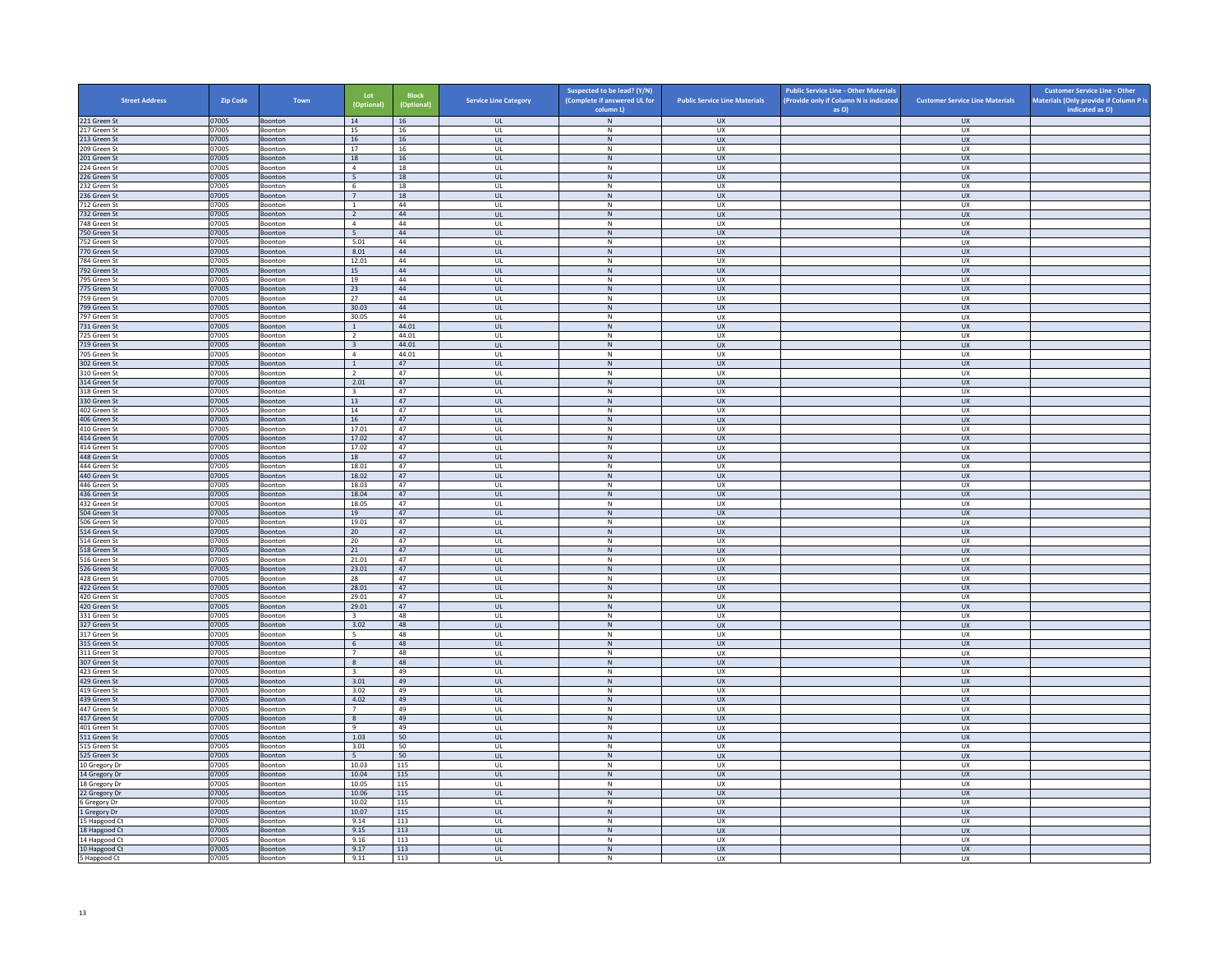| <b>Street Address</b>                | <b>Zip Code</b> | Town               | Lot<br>(Optional)                         | <b>Block</b><br>(Optional) | <b>Service Line Category</b>      | Suspected to be lead? (Y/N)<br>(Complete if answered UL for | <b>Public Service Line Materials</b> | <b>Public Service Line - Other Materials</b><br>(Provide only if Column N is indicated | <b>Customer Service Line Materials</b> | <b>Customer Service Line - Other</b><br>Materials (Only provide if Column P is |
|--------------------------------------|-----------------|--------------------|-------------------------------------------|----------------------------|-----------------------------------|-------------------------------------------------------------|--------------------------------------|----------------------------------------------------------------------------------------|----------------------------------------|--------------------------------------------------------------------------------|
|                                      |                 |                    |                                           |                            |                                   | column L)                                                   |                                      | as O)                                                                                  |                                        | indicated as O)                                                                |
| 9 Hapgood Ct<br>6 Hapgood Ct         | 07005<br>07005  | Boonton<br>Boonton | 9.13<br>9.18                              | 113<br>113                 | <b>UL</b><br><b>UL</b>            | ${\sf N}$<br>N                                              | <b>UX</b><br>UX                      |                                                                                        | <b>UX</b><br>UX                        |                                                                                |
| 2 Hapgood Ct                         | 07005           | Boonton            | 9.19                                      | 113                        | UL                                | ${\sf N}$                                                   | UX                                   |                                                                                        | UX                                     |                                                                                |
| Harrison & Grant Sts                 | 07005           | Boonton            | <sup>2</sup>                              | 93                         | UL                                | $\,N\,$                                                     | UX                                   |                                                                                        | UX                                     |                                                                                |
| 302 Harrison St                      | 07005           | Boonton            |                                           |                            | <b>NL</b>                         |                                                             | $\mathsf{C}$                         |                                                                                        | $\mathsf{C}$                           |                                                                                |
| 88 Harrison St<br>315 Harrison St    | 07005<br>07005  | Boonton<br>Boonton |                                           |                            | <b>NL</b><br>NI                   |                                                             | $\mathsf{C}$<br>$\mathsf{C}$         |                                                                                        | c<br>$\mathsf{C}$                      |                                                                                |
| 302 Harrison St                      | 07005           | Boonton            |                                           | 91                         | UL                                | $\mathsf{N}$                                                | UX                                   |                                                                                        | UX                                     |                                                                                |
| 306 Harrison St                      | 07005           | Boonton            | 1.01                                      | 91                         | <b>UL</b>                         | N                                                           | UX                                   |                                                                                        | <b>UX</b>                              |                                                                                |
| 310 Harrison St                      | 07005           | Boonton            | 1.02                                      | 91                         | UL                                | ${\sf N}$                                                   | UX                                   |                                                                                        | UX                                     |                                                                                |
| 314 Harrison St<br>113 Harrison St   | 07005           | Boonton            | 7                                         | 91<br>96                   | UL<br>UL                          | $\,$ N                                                      | UX<br><b>UX</b>                      |                                                                                        | <b>UX</b><br>UX                        |                                                                                |
| 119 Harrison St                      | 07005<br>07005  | Boonton<br>Boonton | 5.01<br>6                                 | 96                         | UL                                | N<br>${\sf N}$                                              | UX                                   |                                                                                        | UX                                     |                                                                                |
| 109 Harrison St                      | 07005           | <b>Boonton</b>     | $\overline{7}$                            | 96                         | $\mathbf{U}$                      | $\mathsf{N}$                                                | UX                                   |                                                                                        | UX                                     |                                                                                |
| 105 Harrison St                      | 07005           | Boonton            | 8                                         | 96                         | UL                                | N                                                           | UX                                   |                                                                                        | UX                                     |                                                                                |
| 201 Harrison St                      | 07005           | Boonton            | 5                                         | 97                         | <b>UL</b>                         | N                                                           | UX                                   |                                                                                        | UX                                     |                                                                                |
| 211 Harrison St                      | 07005           | Boonton            | 6<br>$\overline{7}$                       | 97                         | UL                                | N                                                           | UX                                   |                                                                                        | UX                                     |                                                                                |
| 215 Harrison St<br>307 Harrison St   | 07005<br>07005  | Boonton<br>Boonton | $\overline{\mathbf{3}}$                   | 97<br>98                   | UL<br><b>UL</b>                   | ${\sf N}$<br>N                                              | UX<br><b>UX</b>                      |                                                                                        | UX<br><b>UX</b>                        |                                                                                |
| 311 Harrison St                      | 07005           | Boonton            | 3.01                                      | 98                         | UL                                | ${\sf N}$                                                   | UX                                   |                                                                                        | <b>UX</b>                              |                                                                                |
| 315 Harrison St                      | 07005           | Boonton            | $\overline{4}$                            | 98                         | $\mathbf{u}$                      | N                                                           | $\overline{11}$                      |                                                                                        | UX                                     |                                                                                |
| 325 Harrison St                      | 07005           | Boonton            | 5                                         | 98                         | UL                                | ${\sf N}$                                                   | UX                                   |                                                                                        | UX                                     |                                                                                |
| 321 Harrison St<br>68 Harrison St    | 07005<br>07005  | Boonton<br>Boonton | 5.01<br>5                                 | 98<br>79                   | UL<br>UL                          | N<br>${\sf N}$                                              | ${\sf U}{\sf X}$<br>UX               |                                                                                        | UX<br>UX                               |                                                                                |
| 70 Harrison St                       | 07005           | Boonton            | 5.01                                      | 79                         | UL                                | ${\sf N}$                                                   | <b>UX</b>                            |                                                                                        | <b>UX</b>                              |                                                                                |
| 66 Harrison St                       | 07005           | Boonton            | - 6                                       | 79                         | UL                                | N                                                           | <b>UX</b>                            |                                                                                        | <b>UX</b>                              |                                                                                |
| 62 Harrison St                       | 07005           | Boonton            | $7\phantom{.0}$                           | 79                         | $_{\sf UL}$                       | N                                                           | ${\sf U}{\sf X}$                     |                                                                                        | ${\sf U}{\sf X}$                       |                                                                                |
| 47 Harrison St                       | 07005           | Boonton            | $\overline{9}$                            | 79                         | $\mathbf{U}$                      | N                                                           | UX                                   |                                                                                        | UX                                     |                                                                                |
| 51 Harrison St                       | 07005           | Boonton            | $10\,$                                    | 79                         | UL                                | ${\sf N}$<br>N                                              | UX                                   |                                                                                        | UX                                     |                                                                                |
| 55 Harrison St<br>59 Harrison St     | 07005<br>07005  | Boonton<br>Boonton | 11<br>11.01                               | 79<br>79                   | <b>UL</b><br>UL                   | N                                                           | UX<br><b>UX</b>                      |                                                                                        | UX<br>UX                               |                                                                                |
| 61 Harrison St                       | 07005           | Boonton            | 12                                        | 79                         | UL                                | ${\sf N}$                                                   | UX                                   |                                                                                        | UX                                     |                                                                                |
| 65 Harrison St                       | 07005           | Boonton            | 13                                        | 79                         | <b>UL</b>                         | N                                                           | <b>UX</b>                            |                                                                                        | <b>UX</b>                              |                                                                                |
| 69 Harrison St                       | 07005           | Boonton            | 14                                        | 79                         | UL                                | $\mathsf{N}$                                                | UX                                   |                                                                                        | UX                                     |                                                                                |
| 73 Harrison St                       | 07005<br>07005  | Boonton            | 15                                        | 79<br>94                   | $\mathbf{U}$                      | N                                                           | $\overline{11}$                      |                                                                                        | UX                                     |                                                                                |
| 88 Harrison St<br>92 Harrison St     | 07005           | Boonton<br>Boonton | $\overline{2}$<br>$\overline{\mathbf{3}}$ | 94                         | UL<br><b>UL</b>                   | ${\sf N}$<br>N                                              | UX<br><b>UX</b>                      |                                                                                        | UX<br><b>UX</b>                        |                                                                                |
| 91 Harrison St                       | 07005           | Boonton            | $\mathbf{8}$                              | 95                         | UL                                | ${\sf N}$                                                   | UX                                   |                                                                                        | UX                                     |                                                                                |
| 83 Harrison St                       | 07005           | Boonton            | 8.01                                      | 95                         | <b>UL</b>                         | $\,N\,$                                                     | <b>UX</b>                            |                                                                                        | <b>UX</b>                              |                                                                                |
| 129 Hawkins Pl                       | 07005           | Boonton            |                                           |                            | <b>NL</b>                         |                                                             | C.                                   |                                                                                        | C                                      |                                                                                |
| 360 Hawkins Pl<br>362 Hawkins Pl     | 07005<br>07005  | Boonton<br>Boonton | $1.01\,$<br>1.06                          | $117\,$<br>117             | $_{\sf UL}$<br>UL                 | ${\sf N}$<br>N                                              | UX<br>UX                             |                                                                                        | ${\sf U}{\sf X}$<br>UX                 |                                                                                |
| 115 Hawkins Pl                       | 07005           | Boonton            | 1                                         | 118                        | <b>UL</b>                         | ${\sf N}$                                                   | <b>UX</b>                            |                                                                                        | <b>UX</b>                              |                                                                                |
| 115 Hawkins Pl                       | 07005           | Boonton            | $\overline{1}$                            | 118                        | UL                                | ${\sf N}$                                                   | UX                                   |                                                                                        | UX                                     |                                                                                |
| 115 Hawkins Pl                       | 07005           | Boonton            | <sup>1</sup>                              | 118                        | <b>UL</b>                         | N                                                           | <b>UX</b>                            |                                                                                        | UX                                     |                                                                                |
| 115 Hawkins Pl                       | 07005           | Boonton            | $\overline{1}$                            | 118                        | UL                                | ${\sf N}$                                                   | UX                                   |                                                                                        | UX                                     |                                                                                |
| 115 Hawkins Pl<br>115 Hawkins Pl     | 07005<br>07005  | Boonton<br>Boonton | $\overline{1}$<br>$\mathbf{1}$            | 118<br>118                 | $\mathbf{u}$<br>UL                | N<br>$\mathsf{N}$                                           | UX<br>UX                             |                                                                                        | $\overline{U}$<br>UX                   |                                                                                |
| 115 Hawkins Pl                       | 07005           | Boonton            | <sup>1</sup>                              | 118                        | <b>UL</b>                         | N                                                           | <b>UX</b>                            |                                                                                        | <b>UX</b>                              |                                                                                |
| 115 Hawkins Pl                       | 07005           | Boonton            | $\,$ 1 $\,$                               | 118                        | UL                                | ${\sf N}$                                                   | UX                                   |                                                                                        | UX                                     |                                                                                |
| 115 Hawkins Pl                       | 07005           | Boonton            | $\overline{1}$                            | 118                        | UL                                | ${\sf N}$                                                   | <b>UX</b>                            |                                                                                        | UX                                     |                                                                                |
| 115 Hawkins Pl                       | 07005           | Boonton            | $\overline{1}$                            | 118                        | UL                                | ${\sf N}$                                                   | UX                                   |                                                                                        | UX                                     |                                                                                |
| 115 Hawkins Pl<br>115 Hawkins Pl     | 07005<br>07005  | Boonton<br>Boonton | $\overline{1}$<br><sup>1</sup>            | 118<br>118                 | UL<br>$\mathbf{U}$                | ${\sf N}$<br>N                                              | <b>UX</b><br>UX                      |                                                                                        | <b>UX</b><br>UX                        |                                                                                |
| 115 Hawkins Pl                       | 07005           | Boonton            | $\overline{1}$                            | 118                        | UL                                | N                                                           | UX                                   |                                                                                        | UX                                     |                                                                                |
| 115 Hawkins Pl                       | 07005           | Boonton            | $\overline{1}$                            | 118                        | UL                                | N                                                           | <b>UX</b>                            |                                                                                        | <b>UX</b>                              |                                                                                |
| 115 Hawkins Pl                       | 07005           | Boonton            | $\mathbf{1}$                              | 118                        | <b>UL</b>                         | ${\sf N}$                                                   | UX                                   |                                                                                        | UX                                     |                                                                                |
| Hawkins Place-Fire Line              | 07005<br>07005  | Boonton<br>Boonton | 19.27                                     | 69.02                      | UL<br>UL                          | $\,N\,$<br>N                                                | UX<br><b>UX</b>                      |                                                                                        | UX<br>UX                               |                                                                                |
| 21 Hickory Ln<br>23 Hickory Ln       | 07005           | Boonton            | 19.28                                     | 69.02                      | UL                                | ${\sf N}$                                                   | UX                                   |                                                                                        | UX                                     |                                                                                |
| 25 Hickory Ln                        | 07005           | Boonton            | 19.29                                     | 69.02                      | $\mathbf{u}$                      | N                                                           | UX                                   |                                                                                        | <b>UX</b>                              |                                                                                |
| 27 Hickory Ln                        | 07005           | Boonton            | 19.30                                     | 69.02                      | UL                                | ${\sf N}$                                                   | UX                                   |                                                                                        | UX                                     |                                                                                |
| 29 Hickory Ln                        | 07005           | Boonton            | 19.31                                     | 69.02                      | <b>UL</b>                         | N                                                           | <b>UX</b>                            |                                                                                        | <b>UX</b>                              |                                                                                |
| 31 Hickory Ln                        | 07005           | Boonton<br>Boonton | 19.32                                     | 69.02                      | UL<br><b>NL</b>                   | ${\sf N}$                                                   | UX<br>$\circ$                        | <b>BRASS</b>                                                                           | UX<br>$\circ$                          | <b>BRASS</b>                                                                   |
| 120 Highland Ave<br>319 Highland Ave | 07005<br>07005  | Boonton            |                                           |                            | G                                 |                                                             | G                                    |                                                                                        | G                                      |                                                                                |
| 119 Highland Ave                     | 07005           | Boonton            | $\boldsymbol{8}$                          | 19                         | $\ensuremath{\mathsf{UL}}\xspace$ | ${\sf N}$                                                   | UX                                   |                                                                                        | UX                                     |                                                                                |
| 121 Highland Ave                     | 07005           | Boonton            | $\overline{9}$                            | 19                         | UL                                | $\mathbb N$                                                 | UX                                   |                                                                                        | UX                                     |                                                                                |
| 129 Highland Ave                     | 07005           | Boonton            | $10\,$                                    | 19                         | UL                                | ${\sf N}$                                                   | UX                                   |                                                                                        | UX                                     |                                                                                |
| 217 Highland Ave<br>211 Highland Ave | 07005<br>07005  | Boonton<br>Boonton | 6<br>$7\overline{ }$                      | 20<br>20                   | <b>UL</b><br>$\mathsf{UL}$        | N<br>${\sf N}$                                              | UX<br>UX                             |                                                                                        | UX<br>UX                               |                                                                                |
| 319 Highland Ave                     | 07005           | Boonton            | $\overline{4}$                            | 21                         | UL                                | N                                                           | UX                                   |                                                                                        | UX                                     |                                                                                |
| 315 Highland Ave                     | 07005           | Boonton            | 5 <sup>5</sup>                            | 21                         | <b>UL</b>                         | N                                                           | <b>UX</b>                            |                                                                                        | UX                                     |                                                                                |
| 307 Highland Ave                     | 07005           | Boonton            | 5.01                                      | 21                         | UL                                | ${\sf N}$                                                   | UX                                   |                                                                                        | UX                                     |                                                                                |
| 311 Highland Ave                     | 07005           | Boonton            | 5.02                                      | 21                         | $\mathbf{u}$                      | N                                                           | $\overline{11}$                      |                                                                                        | <b>UX</b>                              |                                                                                |
| 303 Highland Ave<br>401 Highland Ave | 07005<br>07005  | Boonton<br>Boonton | 6<br>14                                   | 21<br>22                   | UL<br><b>UL</b>                   | ${\sf N}$<br>N                                              | UX<br><b>UX</b>                      |                                                                                        | UX<br><b>UX</b>                        |                                                                                |
| 405 Highland Ave                     | 07005           | Boonton            | 15                                        | 22                         | UL                                | $\mathsf{N}$                                                | UX                                   |                                                                                        | UX                                     |                                                                                |
| 415 Highland Ave                     | 07005           | Boonton            | 16.01                                     | 22                         | UL                                | ${\sf N}$                                                   | UX                                   |                                                                                        | UX                                     |                                                                                |
| 411 Highland Ave                     | 07005           | Boonton            | 16.02                                     | 22                         | UL                                | N                                                           | <b>UX</b>                            |                                                                                        | <b>UX</b>                              |                                                                                |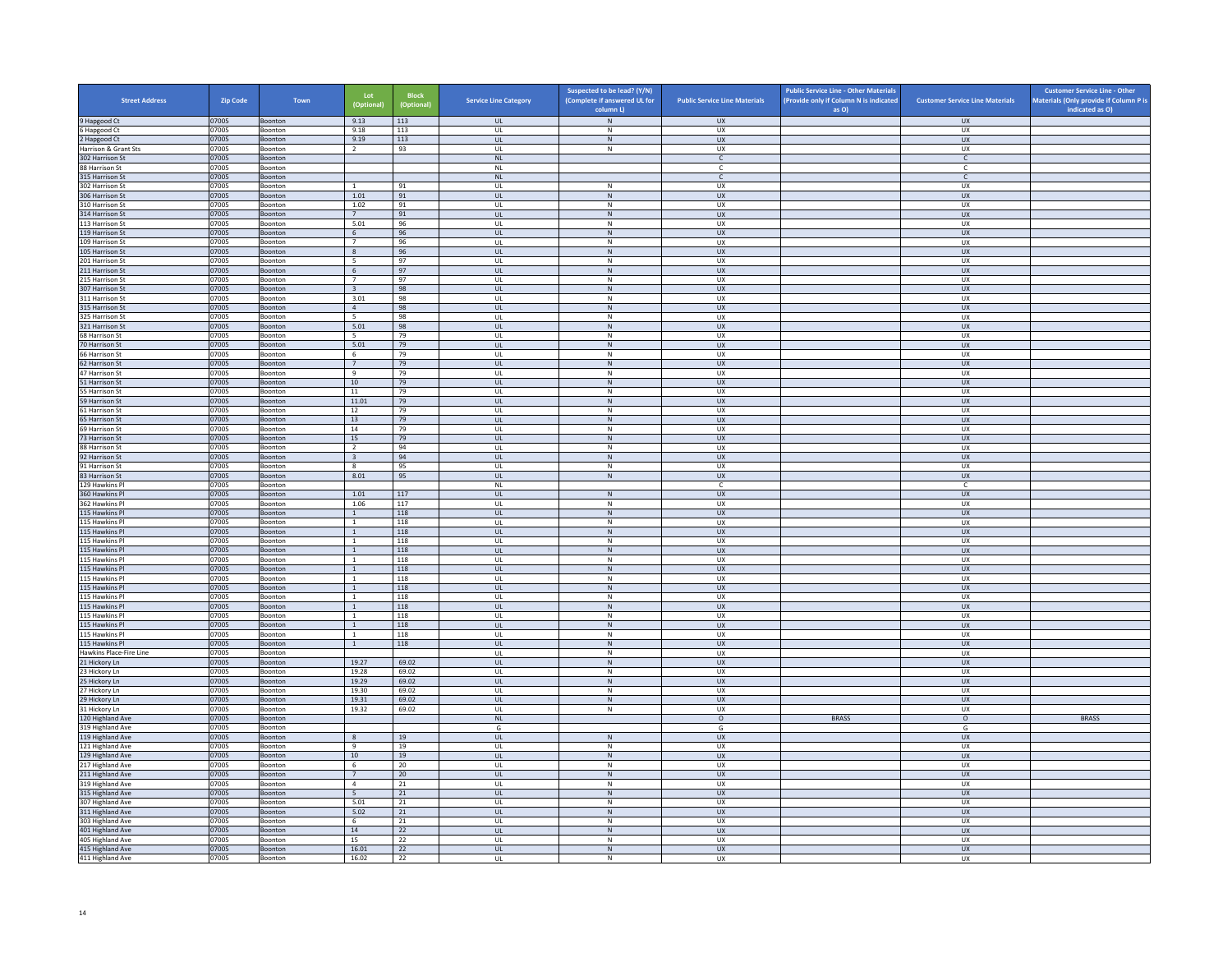| <b>Street Address</b>                | Zip Code       | Town               | Lot<br>(Optional)                         | <b>Block</b><br>(Optional) | <b>Service Line Category</b>      | Suspected to be lead? (Y/N)<br>(Complete if answered UL for<br>column L) | <b>Public Service Line Materials</b> | <b>Public Service Line - Other Materials</b><br>(Provide only if Column N is indicated<br>as O) | <b>Customer Service Line Materials</b> | <b>Customer Service Line - Other</b><br>Materials (Only provide if Column P is<br>indicated as O) |
|--------------------------------------|----------------|--------------------|-------------------------------------------|----------------------------|-----------------------------------|--------------------------------------------------------------------------|--------------------------------------|-------------------------------------------------------------------------------------------------|----------------------------------------|---------------------------------------------------------------------------------------------------|
| 108 Highland Ave                     | 07005          | Boonton            | 1.01                                      | 24                         | $\ensuremath{\mathsf{UL}}\xspace$ | $\,$ N $\,$                                                              | UX                                   |                                                                                                 | UX                                     |                                                                                                   |
| 112 Highland Ave                     | 07005          | Boonton            | $\overline{2}$                            | 24                         | UL                                | N                                                                        | UX                                   |                                                                                                 | UX.                                    |                                                                                                   |
| 120 Highland Ave                     | 07005          | Boonton            | $\overline{4}$                            | 24                         | UL                                | $\,$ N                                                                   | <b>UX</b>                            |                                                                                                 | <b>UX</b>                              |                                                                                                   |
| 130 Highland Ave<br>126 Highland Ave | 07005<br>07005 | Boonton<br>Boonton | $6\phantom{1}$<br>6.01                    | 24<br>24                   | UL<br>UL                          | N<br>$\,$ N                                                              | UX<br><b>UX</b>                      |                                                                                                 | UX<br><b>UX</b>                        |                                                                                                   |
| 122 Highland Ave                     | 07005          | Boonton            | 6.02                                      | 24                         | UL                                | ${\sf N}$                                                                | UX                                   |                                                                                                 | UX                                     |                                                                                                   |
| 216 Highland Ave                     | 07005          | Boonton            | $7^{\circ}$                               | 25                         | <b>UL</b>                         | N                                                                        | <b>UX</b>                            |                                                                                                 | <b>UX</b>                              |                                                                                                   |
| 220 Highland Ave                     | 07005<br>07005 | Boonton<br>Boonton | $\boldsymbol{8}$<br>$\overline{q}$        | 25<br>27                   | UL<br>$\mathbf{u}$                | ${\sf N}$<br>N                                                           | UX<br>UX                             |                                                                                                 | UX<br>$\overline{U}$                   |                                                                                                   |
| 316 Highland Ave<br>414 Highland Ave | 07005          | Boonton            | 13                                        | 29                         | UL                                | ${\sf N}$                                                                | UX                                   |                                                                                                 | UX                                     |                                                                                                   |
| 420 Highland Ave                     | 07005          | Boonton            | 14                                        | 29                         | <b>UL</b>                         | N                                                                        | <b>UX</b>                            |                                                                                                 | <b>UX</b>                              |                                                                                                   |
| 506 Highland Ave                     | 07005          | Boonton            | $\,$ 1 $\,$                               | 31                         | UL                                | ${\sf N}$                                                                | UX                                   |                                                                                                 | UX                                     |                                                                                                   |
| 448 Hill St<br>441 Hill St           | 07005<br>07005 | Boonton<br>Boonton |                                           |                            | <b>NL</b><br>$\mathsf{NL}$        |                                                                          | $\epsilon$<br>$\mathsf{C}$           |                                                                                                 | $\mathsf{C}$<br>$\mathsf{C}$           |                                                                                                   |
| 440 Hill St                          | 07005          | Boonton            |                                           |                            | $\mathsf{NL}\xspace$              |                                                                          | $\mathsf{C}$                         |                                                                                                 | $\mathsf{C}$                           |                                                                                                   |
| 238 Hill St                          | 07005          | <b>Boonton</b>     |                                           |                            | NI                                |                                                                          | C.                                   |                                                                                                 | C.                                     |                                                                                                   |
| 426 Hill St<br>101 Hill St           | 07005<br>07005 | Boonton<br>Boonton |                                           |                            | $\mathsf{NL}$<br>G                |                                                                          | $\mathsf{C}$<br>G                    |                                                                                                 | $\mathsf{C}$<br>G                      |                                                                                                   |
| 101 Hill St                          | 07005          | Boonton            | 16                                        | 17                         | UL                                | $\,$ N                                                                   | UX                                   |                                                                                                 | <b>UX</b>                              |                                                                                                   |
| 107 Hill St                          | 07005          | Boonton            | 16.01                                     | 17                         | UL                                | N                                                                        | UX                                   |                                                                                                 | UX                                     |                                                                                                   |
| 238 Hill St                          | 07005          | Boonton            | 10.01                                     | 19                         | UL                                | $\,$ N                                                                   | <b>UX</b>                            |                                                                                                 | <b>UX</b>                              |                                                                                                   |
| 207 Hill St<br>211 Hill St           | 07005<br>07005 | Boonton<br>Boonton | 1.01<br>2.01                              | 20<br>20                   | UL<br><b>UL</b>                   | ${\sf N}$<br>N                                                           | UX<br>UX                             |                                                                                                 | UX<br><b>UX</b>                        |                                                                                                   |
| 314 Hill St                          | 07005          | Boonton            | 9                                         | 24                         | UL                                | ${\sf N}$                                                                | UX                                   |                                                                                                 | UX                                     |                                                                                                   |
| 320 Hill St                          | 07005          | <b>Boonton</b>     | 10 <sup>1</sup>                           | 24                         | $\mathbf{u}$                      | N                                                                        | $\overline{u}$                       |                                                                                                 | UX                                     |                                                                                                   |
| 404 Hill St                          | 07005          | Boonton            | 11                                        | 24                         | UL                                | N                                                                        | UX                                   |                                                                                                 | UX                                     |                                                                                                   |
| 406 Hill St<br>410 Hill St           | 07005<br>07005 | Boonton<br>Boonton | 12<br>12.01                               | 24<br>24                   | <b>UL</b><br>$\mathsf{UL}$        | N<br>${\sf N}$                                                           | <b>UX</b><br>UX                      |                                                                                                 | <b>UX</b><br>UX                        |                                                                                                   |
| 414 Hill St                          | 07005          | Boonton            | 13                                        | 24                         | UL.                               | N                                                                        | <b>UX</b>                            |                                                                                                 | <b>UX</b>                              |                                                                                                   |
| 418 Hill St                          | 07005          | Boonton            | 14.01                                     | 24                         | UL                                | N                                                                        | <b>UX</b>                            |                                                                                                 | UX                                     |                                                                                                   |
| 418 Hill St<br>422 Hill St           | 07005<br>07005 | Boonton<br>Boonton | 14.01<br>15                               | 24<br>$^{24}$              | UL<br>$\mathbf{U}$                | $\,$ N<br>$\mathbf N$                                                    | UX<br>UX                             |                                                                                                 | UX<br>UX                               |                                                                                                   |
| 422 Hill St                          | 07005          | Boonton            | 15                                        | 24                         | UL                                | $\,$ N                                                                   | UX                                   |                                                                                                 | UX                                     |                                                                                                   |
| 426 Hill St                          | 07005          | Boonton            | 16                                        | 24                         | UL                                | N                                                                        | <b>UX</b>                            |                                                                                                 | <b>UX</b>                              |                                                                                                   |
| 430 Hill St                          | 07005          | Boonton            | 17                                        | 24                         | UL                                | $\,$ N                                                                   | UX                                   |                                                                                                 | UX                                     |                                                                                                   |
| 432 Hill St<br>436 Hill St           | 07005<br>07005 | Boonton<br>Boonton | 18.03<br>19.17                            | 24<br>24                   | UL<br>UL                          | N<br>$\,$ N                                                              | <b>UX</b><br><b>UX</b>               |                                                                                                 | <b>UX</b><br><b>UX</b>                 |                                                                                                   |
| 438 Hill St                          | 07005          | Boonton            | 19.18                                     | 24                         | UL                                | ${\sf N}$                                                                | UX                                   |                                                                                                 | UX                                     |                                                                                                   |
| 440 Hill St                          | 07005          | <b>Boonton</b>     | 19.19                                     | 24                         | UL <sub>1</sub>                   | N                                                                        | <b>UX</b>                            |                                                                                                 | <b>UX</b>                              |                                                                                                   |
| 442 Hill St<br>444 Hill St           | 07005<br>07005 | Boonton<br>Boonton | 19.20<br>19.21                            | 24<br>24                   | UL<br>$\mathbf{u}$                | ${\sf N}$<br>N                                                           | UX<br>$\overline{11}$                |                                                                                                 | UX<br><b>UX</b>                        |                                                                                                   |
| 446 Hill St                          | 07005          | Boonton            | 19.22                                     | 24                         | UL                                | $\mathsf{N}$                                                             | UX                                   |                                                                                                 | UX                                     |                                                                                                   |
| 448 Hill St                          | 07005          | Boonton            | 19.23                                     | 24                         | UL.                               | N                                                                        | <b>UX</b>                            |                                                                                                 | <b>UX</b>                              |                                                                                                   |
| 450 Hill St                          | 07005          | Boonton            | 19.24                                     | 24                         | UL                                | ${\sf N}$                                                                | UX                                   |                                                                                                 | UX                                     |                                                                                                   |
| 452 Hill St<br>454 Hill St           | 07005<br>07005 | Boonton<br>Boonton | 19.25<br>19.26                            | 24<br>24                   | UL<br>UL                          | N<br>${\sf N}$                                                           | <b>UX</b><br>UX                      |                                                                                                 | <b>UX</b><br>UX                        |                                                                                                   |
| 456 Hill St                          | 07005          | Boonton            | 19.27                                     | 24                         | $\ensuremath{\mathsf{UL}}\xspace$ | ${\sf N}$                                                                | ${\sf U}{\sf X}$                     |                                                                                                 | <b>UX</b>                              |                                                                                                   |
| 458 Hill St                          | 07005          | <b>Boonton</b>     | 19.28                                     | 24                         | $\mathbf{U}$                      | N                                                                        | <b>UX</b>                            |                                                                                                 | UX                                     |                                                                                                   |
| 301 Hill St<br>309 Hill St           | 07005<br>07005 | Boonton<br>Boonton | $\mathbf{1}$<br>$\overline{2}$            | 25<br>25                   | UL<br>UL                          | ${\sf N}$<br>N                                                           | UX<br><b>UX</b>                      |                                                                                                 | UX<br>UX                               |                                                                                                   |
| 313 Hill St                          | 07005          | Boonton            | $\overline{\mathbf{3}}$                   | 25                         | $_{\sf UL}$                       | ${\sf N}$                                                                | UX                                   |                                                                                                 | UX                                     |                                                                                                   |
| 405 Hill St                          | 07005          | Boonton            | 1                                         | 26                         | UL                                | N                                                                        | UX                                   |                                                                                                 | UX                                     |                                                                                                   |
| 409 Hill St                          | 07005          | Boonton            | 2                                         | 26                         | <b>UL</b>                         | N                                                                        | <b>UX</b>                            |                                                                                                 | <b>UX</b>                              |                                                                                                   |
| 411 Hill St<br>413 Hill St           | 07005<br>07005 | Boonton<br>Boonton | $\overline{\mathbf{3}}$<br>$\overline{4}$ | 26<br>26                   | UL<br>UL                          | N<br>$\mathsf{N}$                                                        | UX<br><b>UX</b>                      |                                                                                                 | UX<br><b>UX</b>                        |                                                                                                   |
| 417 Hill St                          | 07005          | Boonton            | $\overline{\phantom{a}}$                  | 26                         | UL                                | ${\sf N}$                                                                | UX                                   |                                                                                                 | UX                                     |                                                                                                   |
| 419 Hill St                          | 07005          | Boonton            | 6                                         | 26                         | $\mathbf{u}$                      | N                                                                        | UX                                   |                                                                                                 | UX                                     |                                                                                                   |
| 429 Hill St<br>441 Hill St           | 07005<br>07005 | Boonton<br>Boonton | $\overline{7}$<br>8                       | 26<br>26                   | UL<br><b>UL</b>                   | N<br>N                                                                   | UX<br><b>UX</b>                      |                                                                                                 | UX<br><b>UX</b>                        |                                                                                                   |
| 443 Hill St                          | 07005          | Boonton            | 8.01                                      | 26                         | UL                                | $\mathsf{N}$                                                             | UX                                   |                                                                                                 | UX                                     |                                                                                                   |
| 445 Hill St                          | 07005          | Boonton            | 9                                         | 26                         | <b>UL</b>                         | N                                                                        | <b>UX</b>                            |                                                                                                 | <b>UX</b>                              |                                                                                                   |
| 449 Hill St<br>459 Hill St           | 07005<br>07005 | Boonton<br>Boonton | 12<br>$14\,$                              | 26<br>$26\,$               | UL<br>$_{\sf UL}$                 | N<br>${\sf N}$                                                           | <b>UX</b><br>UX                      |                                                                                                 | <b>UX</b><br><b>UX</b>                 |                                                                                                   |
| 465 Hill St                          | 07005          | <b>Boonton</b>     | 14.01                                     | 26                         | $\mathbf{U}$                      | N                                                                        | UX                                   |                                                                                                 | UX                                     |                                                                                                   |
| 467 Hill St                          | 07005          | Boonton            | 15                                        | 26                         | $_{\sf UL}$                       | ${\sf N}$                                                                | UX                                   |                                                                                                 | <b>UX</b>                              |                                                                                                   |
| 471 Hill St                          | 07005          | Boonton            | 15.01                                     | 26                         | UL                                | N                                                                        | UX                                   |                                                                                                 | <b>UX</b>                              |                                                                                                   |
| Hill St<br>Hill St                   | 07005<br>07005 | Boonton<br>Boonton | $\overline{2}$<br>$\overline{2}$          | 20<br>20                   | $_{\sf UL}$<br>UL                 | ${\sf N}$<br>${\sf N}$                                                   | UX<br>UX                             |                                                                                                 | <b>UX</b><br><b>UX</b>                 |                                                                                                   |
| 402 Hillside Ave                     | 07005          | <b>Boonton</b>     |                                           |                            | <b>NL</b>                         |                                                                          | $\mathsf{C}$                         |                                                                                                 | $\mathsf{C}$                           |                                                                                                   |
| 318 Hillside Ave                     | 07005          | Boonton            |                                           |                            | $\sf NL$                          |                                                                          | $\mathsf{C}$                         |                                                                                                 | c                                      |                                                                                                   |
| 506 Hillside Ave                     | 07005          | Boonton            |                                           |                            | NI                                |                                                                          | $\epsilon$<br>$\mathsf{C}$           |                                                                                                 | $\mathsf{C}$<br>c                      |                                                                                                   |
| 510 Hillside Ave<br>506 Hillside Ave | 07005<br>07005 | Boonton<br>Boonton |                                           |                            | $\mathsf{NL}$<br>NI               |                                                                          | $\mathsf{C}$                         |                                                                                                 | $\mathsf{C}$                           |                                                                                                   |
| 104 Hillside Ave                     | 07005          | Boonton            |                                           |                            | UL                                | $\mathsf{N}$                                                             | UX                                   |                                                                                                 | UX                                     |                                                                                                   |
| 203 Hillside Ave                     | 07005          | Boonton            | 15.02                                     | 26                         | <b>UL</b>                         | N                                                                        | <b>UX</b>                            |                                                                                                 | <b>UX</b>                              |                                                                                                   |
| 311 Hillside Ave<br>301 Hillside Ave | 07005<br>07005 | Boonton<br>Boonton | 18.01<br>18.02                            | 28<br>28                   | UL<br>UL                          | ${\sf N}$<br>$\,$ N                                                      | UX<br><b>UX</b>                      |                                                                                                 | UX<br><b>UX</b>                        |                                                                                                   |
| 626 Hillside Ave                     | 07005          | Boonton            | 1.01                                      | 33                         | UL                                | $\overline{N}$                                                           | <b>UX</b>                            |                                                                                                 | <b>UX</b>                              |                                                                                                   |
| 318 Hillside Ave                     | 07005          | Boonton            | 36                                        | 33                         | $_{\sf UL}$                       | ${\sf N}$                                                                | UX                                   |                                                                                                 | UX                                     |                                                                                                   |
| 316 Hillside Ave                     | 07005          | Boonton            | 37                                        | 33                         | UL                                | N                                                                        | <b>UX</b>                            |                                                                                                 | <b>UX</b>                              |                                                                                                   |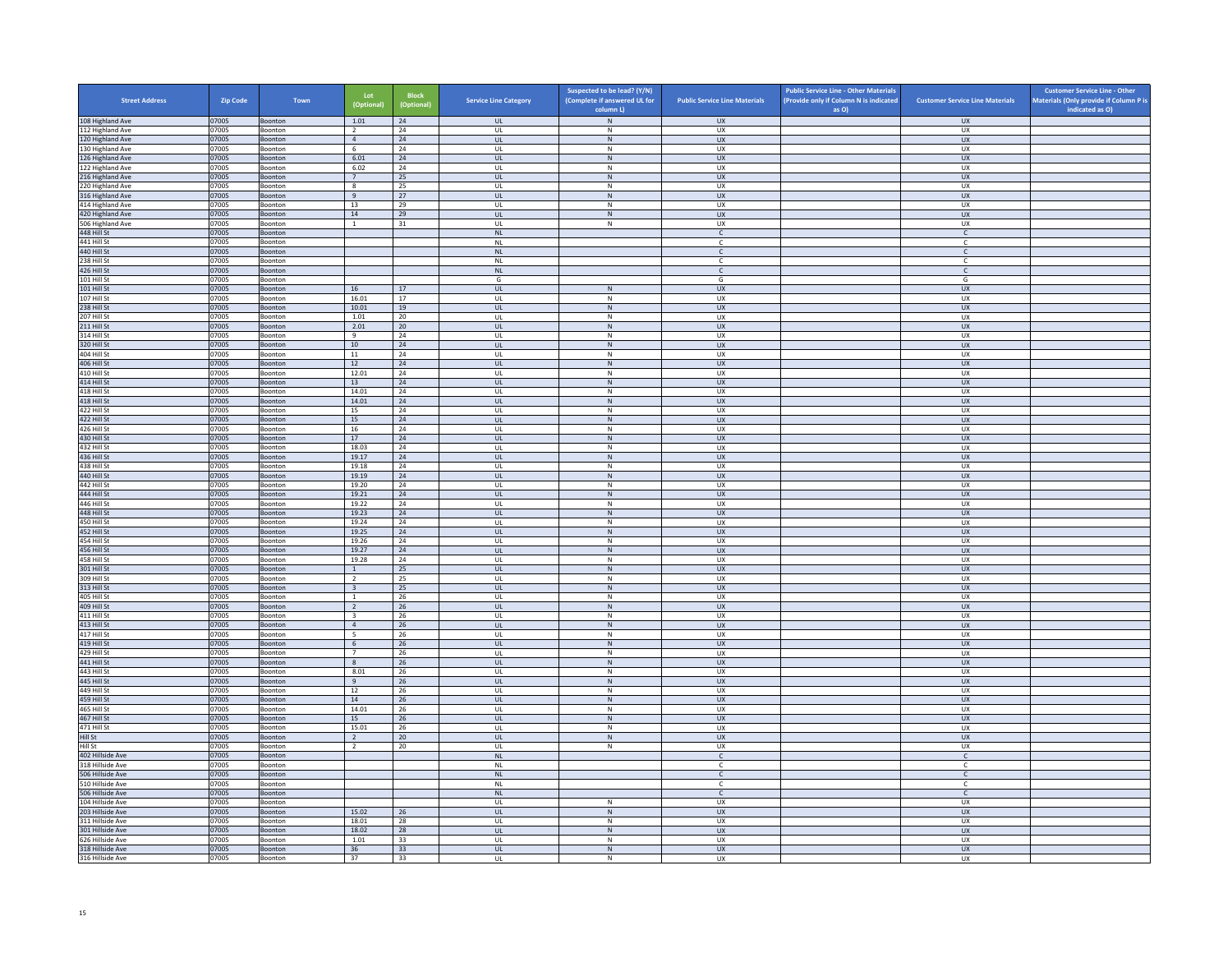| <b>Street Address</b>                | <b>Zip Code</b> | Town               | Lot<br>(Optional)                | <b>Block</b><br>(Optional) | <b>Service Line Category</b>      | Suspected to be lead? (Y/N)<br>(Complete if answered UL for | <b>Public Service Line Materials</b> | <b>Public Service Line - Other Materials</b><br>(Provide only if Column N is indicated | <b>Customer Service Line Materials</b> | <b>Customer Service Line - Other</b><br>Materials (Only provide if Column P is |
|--------------------------------------|-----------------|--------------------|----------------------------------|----------------------------|-----------------------------------|-------------------------------------------------------------|--------------------------------------|----------------------------------------------------------------------------------------|----------------------------------------|--------------------------------------------------------------------------------|
|                                      |                 |                    |                                  |                            |                                   | column L)                                                   |                                      | as O)                                                                                  |                                        | indicated as O)                                                                |
| 502 Hillside Ave<br>504 Hillside Ave | 07005<br>07005  | Boonton<br>Boonton | $\overline{1}$<br>$\overline{2}$ | 33.01<br>33.01             | <b>UL</b><br><b>UL</b>            | ${\sf N}$<br>N                                              | <b>UX</b><br>UX                      |                                                                                        | <b>UX</b><br><b>UX</b>                 |                                                                                |
| 506 Hillside Ave                     | 07005           | Boonton            | $\overline{\mathbf{3}}$          | 33.01                      | <b>UL</b>                         | ${\sf N}$                                                   | ${\sf U}{\sf X}$                     |                                                                                        | UX                                     |                                                                                |
| 508 Hillside Ave                     | 07005           | Boonton            | $\overline{4}$                   | 33.01                      | UL                                | ${\sf N}$                                                   | UX                                   |                                                                                        | <b>UX</b>                              |                                                                                |
| 510 Hillside Ave                     | 07005           | Boonton            | $5\overline{5}$                  | 33.01                      | <b>UL</b>                         | N                                                           | <b>UX</b>                            |                                                                                        | <b>UX</b>                              |                                                                                |
| 408 Hillside Ave<br>406 Hillside Ave | 07005<br>07005  | Boonton<br>Boonton | 10<br>11                         | 33.02<br>33.02             | UL<br>$\mathbf{U}$                | ${\sf N}$<br>N                                              | UX<br>UX                             |                                                                                        | UX<br>$\overline{U}$                   |                                                                                |
| 404 Hillside Ave                     | 07005           | Boonton            | 12                               | 33.02                      | UL                                | ${\sf N}$                                                   | UX                                   |                                                                                        | UX                                     |                                                                                |
| 402 Hillside Ave                     | 07005           | Boonton            | 13                               | 33.02                      | <b>UL</b>                         | N                                                           | UX                                   |                                                                                        | <b>UX</b>                              |                                                                                |
| 716 Hillside Ave                     | 07005           | Boonton            | 27.04                            | 47                         | UL                                | ${\sf N}$                                                   | UX                                   |                                                                                        | UX                                     |                                                                                |
| 722 Hillside Ave<br>730 Hillside Ave | 07005<br>07005  | Boonton<br>Boonton | 27.05<br>27.06                   | 47<br>47                   | UL<br>UL                          | $\,$ N<br>N                                                 | UX<br><b>UX</b>                      |                                                                                        | <b>UX</b><br><b>UX</b>                 |                                                                                |
| 736 Hillside Ave                     | 07005           | Boonton            | 27.07                            | 47                         | UL                                | ${\sf N}$                                                   | UX                                   |                                                                                        | UX                                     |                                                                                |
| 740 Hillside Ave                     | 07005           | <b>Boonton</b>     | 27.09                            | 47                         | $\mathbf{U}$                      | $\mathsf{N}$                                                | UX                                   |                                                                                        | UX                                     |                                                                                |
| 733 Hillside Ave                     | 07005           | Boonton            | 28.02                            | 47                         | UL                                | N                                                           | UX                                   |                                                                                        | UX                                     |                                                                                |
| 737 Hillside Ave<br>727 Hillside Ave | 07005<br>07005  | Boonton<br>Boonton | 28.03<br>28.04                   | 47<br>47                   | <b>UL</b><br>UL                   | N<br>N                                                      | UX<br>UX                             |                                                                                        | UX<br>UX                               |                                                                                |
| 725 Hillside Ave                     | 07005           | Boonton            | 29.02                            | 47                         | UL                                | ${\sf N}$                                                   | UX                                   |                                                                                        | UX                                     |                                                                                |
| 719 Hillside Ave                     | 07005           | Boonton            | 29.03                            | 47                         | <b>UL</b>                         | N                                                           | <b>UX</b>                            |                                                                                        | <b>UX</b>                              |                                                                                |
| 719 Hillside Ave                     | 07005           | Boonton            | 29.03                            | 47                         | UL                                | ${\sf N}$                                                   | UX                                   |                                                                                        | <b>UX</b>                              |                                                                                |
| 717 Hillside Ave<br>711 Hillside Ave | 07005<br>07005  | Boonton<br>Boonton | 29.04<br>29.13                   | 47<br>47                   | $\mathbf{U}$<br>UL                | N<br>${\sf N}$                                              | $\overline{11}$<br>UX                |                                                                                        | UX<br>UX                               |                                                                                |
| 709 Hillside Ave                     | 07005           | Boonton            | 29.14                            | 47                         | UL                                | N                                                           | <b>UX</b>                            |                                                                                        | UX                                     |                                                                                |
| 1 Hilltop Rd                         | 07005           | Boonton            |                                  |                            | NL                                |                                                             | $\mathsf{C}$                         |                                                                                        | $\mathsf{C}$                           |                                                                                |
| 1 Hilltop Rd                         | 07005           | Boonton            | $\overline{2}$                   | 62.01                      | UL                                | $\,N\,$                                                     | <b>UX</b>                            |                                                                                        | <b>UX</b>                              |                                                                                |
| 101 Holly Lane                       | 07005           | Boonton            |                                  |                            | UL                                | N                                                           | <b>UX</b>                            |                                                                                        | <b>UX</b>                              |                                                                                |
| 105 Holly Lane<br>109 Holly Lane     | 07005<br>07005  | Boonton<br>Boonton |                                  |                            | $_{\sf UL}$<br>$\mathbf{U}$       | ${\sf N}$<br>N                                              | ${\sf U}{\sf X}$<br>UX               |                                                                                        | ${\sf U}{\sf X}$<br>UX                 |                                                                                |
| 111 Holly Lane                       | 07005           | Boonton            |                                  |                            | UL                                | ${\sf N}$                                                   | UX                                   |                                                                                        | <b>UX</b>                              |                                                                                |
| 129 Holly Lane                       | 07005           | Boonton            |                                  |                            | <b>UL</b>                         | N                                                           | UX                                   |                                                                                        | UX                                     |                                                                                |
| 118 Holly Lane                       | 07005           | Boonton            |                                  |                            | UL                                | N                                                           | <b>UX</b>                            |                                                                                        | UX                                     |                                                                                |
| 113 Holly Lane<br>117 Holly Lane     | 07005<br>07005  | Boonton<br>Boonton |                                  |                            | UL<br><b>UL</b>                   | ${\sf N}$<br>N                                              | UX<br><b>UX</b>                      |                                                                                        | UX<br><b>UX</b>                        |                                                                                |
| 121 Holly Lane                       | 07005           | Boonton            |                                  |                            | $_{\sf UL}$                       | $\mathsf{N}$                                                | UX                                   |                                                                                        | UX                                     |                                                                                |
| 125 Holly Lane                       | 07005           | Boonton            |                                  |                            | $\mathbf{U}$                      | N                                                           | $\overline{11}$                      |                                                                                        | UX                                     |                                                                                |
| 130 Holly Lane                       | 07005           | Boonton            |                                  |                            | UL                                | ${\sf N}$                                                   | UX                                   |                                                                                        | UX                                     |                                                                                |
| 126 Holly Lane<br>122 Holly Lane     | 07005<br>07005  | Boonton<br>Boonton |                                  |                            | <b>UL</b><br>UL                   | N<br>$\mathsf N$                                            | <b>UX</b><br>UX                      |                                                                                        | <b>UX</b><br>UX                        |                                                                                |
| 125 Holly Ln - Boonton Twp           | 07005           | Boonton            |                                  |                            | NL                                |                                                             | $\mathsf{C}$                         |                                                                                        | $\mathsf{C}$                           |                                                                                |
| 420 Holmes St                        | 07005           | Boonton            |                                  |                            | <b>NL</b>                         |                                                             | C.                                   |                                                                                        | C                                      |                                                                                |
| 428 Holmes St                        | 07005           | Boonton            |                                  |                            | NL                                |                                                             | $\mathsf{C}$                         |                                                                                        | $\mathsf{C}$                           |                                                                                |
| 512 Holmes St                        | 07005           | Boonton            |                                  |                            | G                                 |                                                             | G                                    |                                                                                        | G                                      |                                                                                |
| 122 Holmes St<br>112 Holmes St       | 07005<br>07005  | Boonton<br>Boonton | $7\overline{ }$<br>8             | 75<br>75                   | <b>UL</b><br>UL                   | ${\sf N}$<br>${\sf N}$                                      | <b>UX</b><br>UX                      |                                                                                        | <b>UX</b><br>UX                        |                                                                                |
| 108 Holmes St                        | 07005           | Boonton            | 8.01                             | 75                         | <b>UL</b>                         | N                                                           | <b>UX</b>                            |                                                                                        | UX                                     |                                                                                |
| 106 Holmes St                        | 07005           | Boonton            | $_{9}$                           | 75                         | UL                                | ${\sf N}$                                                   | UX                                   |                                                                                        | UX                                     |                                                                                |
| 127 Holmes St                        | 07005           | Boonton            | $\overline{4}$                   | 76                         | $\mathbf{u}$                      | N                                                           | UX                                   |                                                                                        | $\overline{U}$                         |                                                                                |
| 121 Holmes St<br>117 Holmes St       | 07005<br>07005  | Boonton<br>Boonton | 5<br>6                           | 76<br>76                   | UL<br><b>UL</b>                   | $\mathsf{N}$<br>N                                           | UX<br><b>UX</b>                      |                                                                                        | UX<br><b>UX</b>                        |                                                                                |
| 113 Holmes St                        | 07005           | Boonton            | $7\overline{ }$                  | 76                         | UL                                | ${\sf N}$                                                   | UX                                   |                                                                                        | UX                                     |                                                                                |
| 111 Holmes St                        | 07005           | Boonton            | 8                                | 76                         | UL                                | ${\sf N}$                                                   | <b>UX</b>                            |                                                                                        | UX                                     |                                                                                |
| 201 Holmes St                        | 07005           | Boonton            | 8.01                             | 82                         | UL                                | ${\sf N}$                                                   | UX                                   |                                                                                        | UX                                     |                                                                                |
| 205 Holmes St<br>209 Holmes St       | 07005<br>07005  | Boonton<br>Boonton | 9<br>10                          | 82<br>82                   | UL<br>$\mathbf{U}$                | ${\sf N}$<br>N                                              | <b>UX</b><br>UX                      |                                                                                        | <b>UX</b><br>UX                        |                                                                                |
| 217 Holmes St                        | 07005           | Boonton            | $11\,$                           | 82                         | UL                                | N                                                           | UX                                   |                                                                                        | UX                                     |                                                                                |
| 213 Holmes St                        | 07005           | Boonton            | 11.01                            | 82                         | <b>UL</b>                         | N                                                           | <b>UX</b>                            |                                                                                        | <b>UX</b>                              |                                                                                |
| 225 Holmes St                        | 07005           | Boonton            | 12                               | 82                         | $\mathsf{UL}$                     | ${\sf N}$                                                   | UX                                   |                                                                                        | UX                                     |                                                                                |
| 227 Holmes St<br>233 Holmes St       | 07005<br>07005  | Boonton<br>Boonton | 12.01                            | 82<br>82                   | UL<br><b>UL</b>                   | $\,$ N<br>N                                                 | UX<br><b>UX</b>                      |                                                                                        | UX<br>UX                               |                                                                                |
| 232 Holmes St                        | 07005           | Boonton            | 13<br>$\mathbf{1}$               | 83                         | UL                                | ${\sf N}$                                                   | UX                                   |                                                                                        | UX                                     |                                                                                |
| 226 Holmes St                        | 07005           | Boonton            | 1.01                             | 83                         | $\mathbf{u}$                      | N                                                           | UX                                   |                                                                                        | <b>UX</b>                              |                                                                                |
| 234 Holmes St                        | 07005           | Boonton            | 1.02                             | 83                         | UL                                | ${\sf N}$                                                   | UX                                   |                                                                                        | UX                                     |                                                                                |
| 222 Holmes St                        | 07005           | Boonton            | 2                                | 83                         | <b>UL</b>                         | N                                                           | <b>UX</b>                            |                                                                                        | <b>UX</b>                              |                                                                                |
| 224 Holmes St<br>218 Holmes St       | 07005<br>07005  | Boonton<br>Boonton | 2.01<br>$\overline{\mathbf{3}}$  | 83<br>83                   | UL<br>UL                          | ${\sf N}$<br>${\sf N}$                                      | UX<br>UX                             |                                                                                        | UX<br>UX                               |                                                                                |
| 214 Holmes St                        | 07005           | Boonton            | 3.01                             | 83                         | UL                                | ${\sf N}$                                                   | UX                                   |                                                                                        | UX                                     |                                                                                |
| 208 Holmes St                        | 07005           | Boonton            | $\overline{4}$                   | 83                         | $\ensuremath{\mathsf{UL}}\xspace$ | ${\sf N}$                                                   | UX                                   |                                                                                        | ${\sf U}{\sf X}$                       |                                                                                |
| 312 Holmes St                        | 07005           | Boonton            | 2.02                             | 91                         | $\mathbf{U}$                      | N                                                           | <b>UX</b>                            |                                                                                        | UX                                     |                                                                                |
| 315 Holmes St<br>311 Holmes St       | 07005           | Boonton<br>Boonton | <sup>1</sup><br>$\overline{2}$   | 92<br>92                   | UL<br><b>UL</b>                   | ${\sf N}$<br>N                                              | UX<br>UX                             |                                                                                        | UX<br>UX                               |                                                                                |
| 307 Holmes St                        | 07005<br>07005  | Boonton            | $\overline{\mathbf{3}}$          | 92                         | $\mathsf{UL}$                     | ${\sf N}$                                                   | UX                                   |                                                                                        | UX                                     |                                                                                |
| 303 Holmes St                        | 07005           | Boonton            | 3.01                             | 92                         | UL                                | N                                                           | UX                                   |                                                                                        | UX                                     |                                                                                |
| 403 Holmes St                        | 07005           | Boonton            | 8                                | 97                         | <b>UL</b>                         | N                                                           | <b>UX</b>                            |                                                                                        | UX                                     |                                                                                |
| 433 Holmes St                        | 07005           | Boonton            | 9                                | 97                         | UL                                | ${\sf N}$                                                   | UX                                   |                                                                                        | UX                                     |                                                                                |
| 425 Holmes St<br>407 Holmes St       | 07005<br>07005  | Boonton<br>Boonton | 9.01<br>9.03                     | 97<br>97                   | $\mathbf{u}$<br>UL                | N<br>${\sf N}$                                              | $\overline{11}$<br>UX                |                                                                                        | <b>UX</b><br>UX                        |                                                                                |
| 417 Holmes St                        | 07005           | Boonton            | 9.04                             | 97                         | <b>UL</b>                         | N                                                           | <b>UX</b>                            |                                                                                        | <b>UX</b>                              |                                                                                |
| 420 Holmes St                        | 07005           | Boonton            | 1.01                             | 98                         | UL                                | $\mathsf{N}$                                                | UX                                   |                                                                                        | UX                                     |                                                                                |
| 422 Holmes St                        | 07005           | Boonton            | 1.02                             | 98                         | UL                                | N                                                           | UX                                   |                                                                                        | UX                                     |                                                                                |
| 424 Holmes St                        | 07005           | Boonton            | 1.03                             | 98                         | UL                                | N                                                           | <b>UX</b>                            |                                                                                        | <b>UX</b>                              |                                                                                |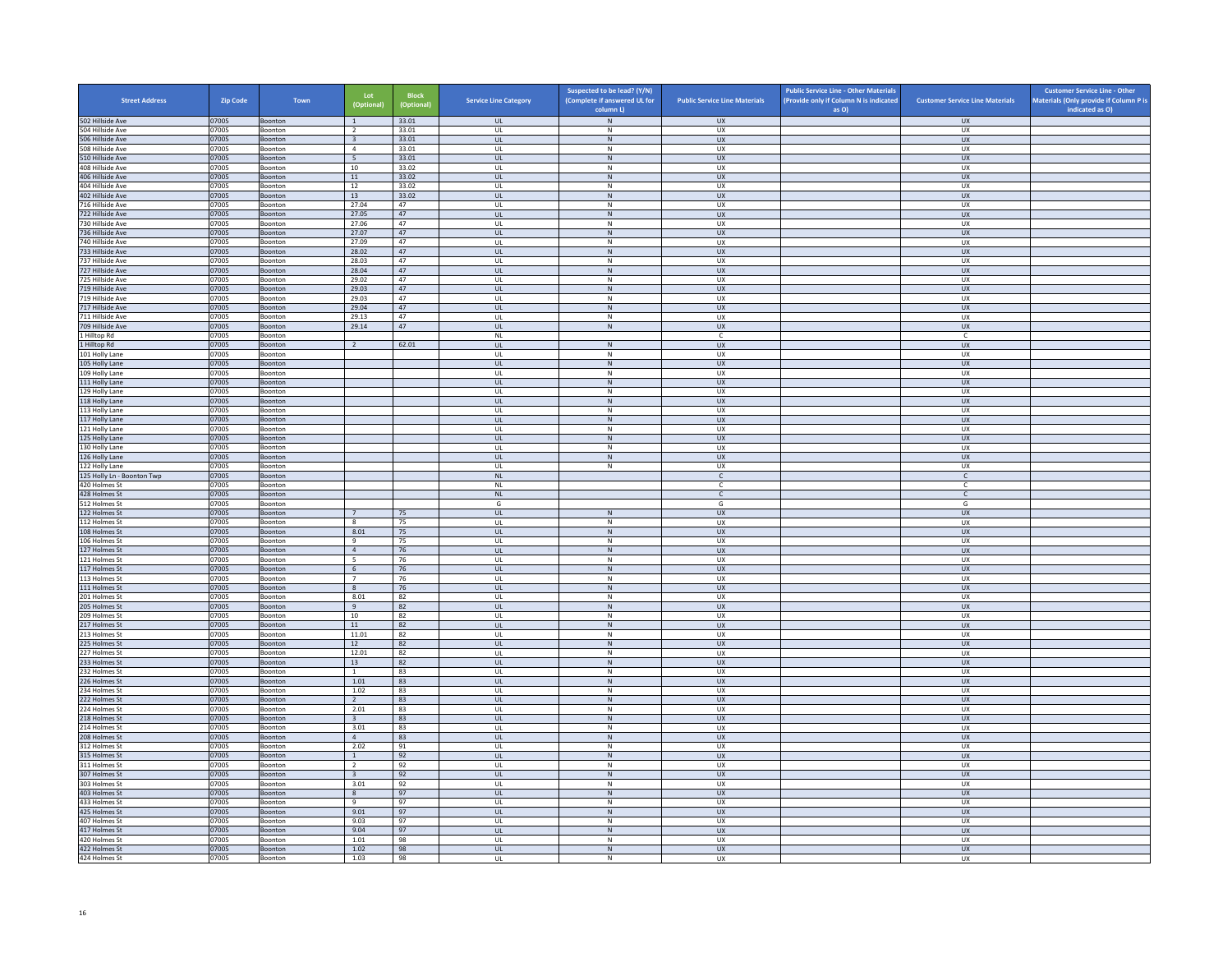| <b>Street Address</b>            | Zip Code       | Town                      | Lot<br>(Optional)       | <b>Block</b><br>(Optional) | <b>Service Line Category</b> | Suspected to be lead? (Y/N)<br>(Complete if answered UL for<br>column L) | <b>Public Service Line Materials</b> | <b>Public Service Line - Other Materials</b><br>(Provide only if Column N is indicated<br>as O) | <b>Customer Service Line Materials</b> | <b>Customer Service Line - Other</b><br>Materials (Only provide if Column P is<br>indicated as O) |
|----------------------------------|----------------|---------------------------|-------------------------|----------------------------|------------------------------|--------------------------------------------------------------------------|--------------------------------------|-------------------------------------------------------------------------------------------------|----------------------------------------|---------------------------------------------------------------------------------------------------|
| 426 Holmes St                    | 07005          | Boonton                   | 1.04                    | 98                         | <b>UL</b>                    | ${\sf N}$                                                                | <b>UX</b>                            |                                                                                                 | <b>UX</b>                              |                                                                                                   |
| 428 Holmes St                    | 07005          | Boonton                   | 1.05                    | 98                         | UL                           | N                                                                        | UX                                   |                                                                                                 | <b>UX</b>                              |                                                                                                   |
| 430 Holmes St                    | 07005          | Boonton                   | 1.06                    | 98                         | $_{\sf UL}$                  | ${\sf N}$                                                                | UX                                   |                                                                                                 | UX                                     |                                                                                                   |
| 432 Holmes St<br>434 Holmes St   | 07005<br>07005 | Boonton<br><b>Boonton</b> | 1.07<br>1.08            | 98<br>98                   | UL<br><b>UL</b>              | N<br>${\sf N}$                                                           | <b>UX</b><br><b>UX</b>               |                                                                                                 | <b>UX</b><br><b>UX</b>                 |                                                                                                   |
| 404 Holmes St                    | 07005          | Boonton                   | $\overline{2}$          | 98                         | UL                           | $\,$ N                                                                   | UX                                   |                                                                                                 | UX                                     |                                                                                                   |
| 512 Holmes St                    | 07005          | <b>Boonton</b>            | 2.02                    | 99                         | $\mathbf{u}$                 | N                                                                        | UX                                   |                                                                                                 | UX                                     |                                                                                                   |
| 15 Holmes St                     | 07005          | Boonton                   | 2.01                    | 100                        | UL                           | ${\sf N}$                                                                | UX                                   |                                                                                                 | UX                                     |                                                                                                   |
| 326 Horizon Dr<br>308 Horizon Dr | 07005<br>07005 | Boonton<br>Boonton        | 6                       | 37                         | <b>NL</b><br>$\mathsf{UL}$   | ${\sf N}$                                                                | $\mathsf{C}$<br>UX                   |                                                                                                 | $\mathsf{C}$<br>UX                     |                                                                                                   |
| 326 Horizon Dr                   | 07005          | Boonton                   | 9                       | 37                         | <b>UL</b>                    | N                                                                        | <b>UX</b>                            |                                                                                                 | <b>UX</b>                              |                                                                                                   |
| 323 Horizon Dr                   | 07005          | Boonton                   | 1.02                    | 38                         | UL                           | N                                                                        | <b>UX</b>                            |                                                                                                 | UX                                     |                                                                                                   |
| 311 Horizon Dr                   | 07005          | Boonton                   | 1.04                    | $38\,$                     | $_{\sf UL}$                  | ${\sf N}$                                                                | UX                                   |                                                                                                 | UX                                     |                                                                                                   |
| 301 Horizon Dr                   | 07005          | <b>Boonton</b>            | 1.05                    | 38                         | $\mathbf{U}$                 | N<br>N                                                                   | UX                                   |                                                                                                 | UX                                     |                                                                                                   |
| 217 Horizon Dr<br>209 Horizon Dr | 07005<br>07005 | Boonton<br>Boonton        | 1.06<br>1.07            | 38<br>38                   | UL<br>UL                     | N                                                                        | UX<br>UX                             |                                                                                                 | UX<br><b>UX</b>                        |                                                                                                   |
| 203 Horizon Dr                   | 07005          | Boonton                   | 1.08                    | 38                         | $_{\sf UL}$                  | ${\sf N}$                                                                | UX                                   |                                                                                                 | UX                                     |                                                                                                   |
| 110 Horizon Dr                   | 07005          | Boonton                   | $\overline{1}$          | 39                         | UL                           | $\mathsf{N}$                                                             | UX                                   |                                                                                                 | UX                                     |                                                                                                   |
| 218 Horizon Dr                   | 07005          | <b>Boonton</b>            | 1.01                    | 39                         | <b>UL</b>                    | N                                                                        | <b>UX</b>                            |                                                                                                 | <b>UX</b>                              |                                                                                                   |
| 204 Horizon Dr<br>124 Horizon Dr | 07005<br>07005 | Boonton<br>Boonton        | 1.02<br>1.04            | 39<br>39                   | UL<br>$\mathbf{u}$           | ${\sf N}$<br>N                                                           | UX<br>$\overline{u}$                 |                                                                                                 | UX<br>UX                               |                                                                                                   |
| 114 Horizon Dr                   | 07005          | Boonton                   | 1.05                    | 39                         | UL                           | N                                                                        | UX                                   |                                                                                                 | UX                                     |                                                                                                   |
| 127 Horizon Dr                   | 07005          | Boonton                   | 7                       | 40                         | <b>UL</b>                    | N                                                                        | <b>UX</b>                            |                                                                                                 | <b>UX</b>                              |                                                                                                   |
| 401 Horizon Drive                | 07005          | Boonton                   |                         |                            | UL                           | ${\sf N}$                                                                | UX                                   |                                                                                                 | UX                                     |                                                                                                   |
| 4 James Rd<br>James Rd           | 07005<br>07005 | Boonton                   |                         |                            | <b>UL</b><br>UL              | N<br>N                                                                   | <b>UX</b><br><b>UX</b>               |                                                                                                 | <b>UX</b><br><b>UX</b>                 |                                                                                                   |
| 51 James St                      | 07005          | Boonton<br>Boonton        | 2.01                    | 42                         | $_{\sf UL}$                  | ${\sf N}$                                                                | ${\sf U}{\sf X}$                     |                                                                                                 | ${\sf U}{\sf X}$                       |                                                                                                   |
| 43 James St                      | 07005          | Boonton                   | 5.02                    | 43                         | $\mathbf{U}$                 | N                                                                        | <b>UX</b>                            |                                                                                                 | <b>UX</b>                              |                                                                                                   |
| 11 Jinella Ct                    | 07005          | Boonton                   | $\overline{\mathbf{3}}$ | 73.03                      | <b>UL</b>                    | $\,$ N                                                                   | <b>UX</b>                            |                                                                                                 | <b>UX</b>                              |                                                                                                   |
| 15 Jinella Ct<br>19 Jinella Ct   | 07005<br>07005 | Boonton<br>Boonton        | $\overline{4}$<br>5     | 73.03<br>73.03             | UL<br>UL                     | N<br>${\sf N}$                                                           | UX<br><b>UX</b>                      |                                                                                                 | UX<br><b>UX</b>                        |                                                                                                   |
| 23 Jinella Ct                    | 07005          | Boonton                   | 6                       | 73.03                      | UL                           | N                                                                        | UX                                   |                                                                                                 | UX                                     |                                                                                                   |
| 27 Jinella Ct                    | 07005          | Boonton                   | 7                       | 73.03                      | <b>UL</b>                    | N                                                                        | <b>UX</b>                            |                                                                                                 | <b>UX</b>                              |                                                                                                   |
| 31 Jinella Ct                    | 07005          | Boonton                   | $\boldsymbol{8}$        | 73.03                      | UL                           | ${\sf N}$                                                                | UX                                   |                                                                                                 | UX                                     |                                                                                                   |
| 35 Jinella Ct                    | 07005          | Boonton                   | 9                       | 73.03                      | $\mathbf{u}$                 | N                                                                        | <b>UX</b>                            |                                                                                                 | <b>UX</b>                              |                                                                                                   |
| 39 Jinella Ct<br>36 Jinella Ct   | 07005<br>07005 | Boonton<br>Boonton        | 10<br>$\,$ 1 $\,$       | 73.03<br>73.04             | UL<br>UL                     | N<br>N                                                                   | UX<br><b>UX</b>                      |                                                                                                 | UX<br><b>UX</b>                        |                                                                                                   |
| 32 Jinella Ct                    | 07005          | Boonton                   | $\overline{2}$          | 73.04                      | UL                           | ${\sf N}$                                                                | UX                                   |                                                                                                 | UX                                     |                                                                                                   |
| 28 Jinella Ct                    | 07005          | Boonton                   | $\overline{\mathbf{3}}$ | 73.04                      | UL                           | $\,$ N                                                                   | <b>UX</b>                            |                                                                                                 | <b>UX</b>                              |                                                                                                   |
| 24 Jinella Ct                    | 07005          | Boonton                   | $\overline{4}$          | 73.04                      | UL                           | N                                                                        | <b>UX</b>                            |                                                                                                 | <b>UX</b>                              |                                                                                                   |
| 20 Jinella Ct<br>16 Jinella Ct   | 07005<br>07005 | Boonton<br>Boonton        | 5<br>6                  | 73.04<br>73.04             | $_{\sf UL}$<br>UL            | ${\sf N}$<br>N                                                           | ${\sf U}{\sf X}$<br><b>UX</b>        |                                                                                                 | ${\sf U}{\sf X}$<br><b>UX</b>          |                                                                                                   |
| 3 Jinella Ct                     | 07005          | Boonton                   | $\mathbf{1}$            | 73.03                      | UL                           | $\mathsf{N}$                                                             | UX                                   |                                                                                                 | UX                                     |                                                                                                   |
| Jinella Ct                       | 07005          | Boonton                   | $\overline{2}$          | 73.03                      | UL                           | N                                                                        | UX                                   |                                                                                                 | <b>UX</b>                              |                                                                                                   |
| Jinella Ct                       | 07005          | Boonton                   | 12                      | 73.04                      | UL                           | ${\sf N}$                                                                | <b>UX</b>                            |                                                                                                 | <b>UX</b>                              |                                                                                                   |
| Jinella Ct<br>18 Jolie Ct        | 07005<br>07005 | Boonton                   | 13                      | 73.04                      | UL<br><b>NI</b>              | $\,$ N                                                                   | UX<br>$\mathsf{C}$                   |                                                                                                 | UX<br>$\mathsf{C}$                     |                                                                                                   |
| 18 Jolie Ct                      | 07005          | Boonton<br>Boonton        | $\overline{7}$          | 73.04                      | UL                           | ${\sf N}$                                                                | UX                                   |                                                                                                 | UX                                     |                                                                                                   |
| 14 Jolie Ct                      | 07005          | Boonton                   | 8                       | 73.04                      | $\mathbf{u}$                 | N                                                                        | <b>UX</b>                            |                                                                                                 | <b>UX</b>                              |                                                                                                   |
| 10 Jolie Ct                      | 07005          | Boonton                   | $\,9$                   | 73.04                      | UL                           | ${\sf N}$                                                                | UX                                   |                                                                                                 | UX                                     |                                                                                                   |
| 5 Jolie Ct                       | 07005          | Boonton                   | 10                      | 73.04                      | UL                           | N                                                                        | <b>UX</b>                            |                                                                                                 | UX                                     |                                                                                                   |
| 2 Jolie Ct<br>159 Kanouse St     | 07005<br>07005 | Boonton<br>Boonton        | $11\,$                  | 73.04                      | UL<br>$\mathsf{NL}$          | ${\sf N}$                                                                | UX<br>$\mathsf{C}$                   |                                                                                                 | UX<br>$\mathsf{C}$                     |                                                                                                   |
| 139 Kanouse St                   | 07005          | <b>Boonton</b>            |                         |                            | NI                           |                                                                          | C.                                   |                                                                                                 | $\mathsf{C}$                           |                                                                                                   |
| 111 Kanouse St                   | 07005          | Boonton                   | $\overline{4}$          | 71.08                      | $_{\sf UL}$                  | $\mathsf{N}$                                                             | UX                                   |                                                                                                 | UX                                     |                                                                                                   |
| 121 Kanouse St                   | 07005          | Boonton                   | $\boldsymbol{8}$        | 71.08                      | UL                           | N                                                                        | <b>UX</b>                            |                                                                                                 | <b>UX</b>                              |                                                                                                   |
| 123 Kanouse St<br>127 Kanouse St | 07005<br>07005 | Boonton<br>Boonton        | $10\,$<br>12            | 71.08<br>71.08             | $_{\sf UL}$<br>UL            | ${\sf N}$<br>N                                                           | UX<br><b>UX</b>                      |                                                                                                 | UX<br>UX                               |                                                                                                   |
| 131 Kanouse St                   | 07005          | <b>Boonton</b>            | 14                      | 71.08                      | <b>UL</b>                    | N                                                                        | <b>UX</b>                            |                                                                                                 | <b>UX</b>                              |                                                                                                   |
| 135 Kanouse St                   | 07005          | Boonton                   | 16                      | 71.08                      | UL                           | $\,$ N                                                                   | UX                                   |                                                                                                 | UX                                     |                                                                                                   |
| 139 Kanouse St                   | 07005          | Boonton                   | 18                      | 71.08                      | $\mathbf{u}$                 | N                                                                        | UX                                   |                                                                                                 | $\overline{U}$                         |                                                                                                   |
| 145 Kanouse St<br>147 Kanouse St | 07005<br>07005 | Boonton<br>Boonton        | 20<br>22                | 71.08<br>71.08             | UL<br><b>UL</b>              | ${\sf N}$<br>N                                                           | UX<br><b>UX</b>                      |                                                                                                 | UX<br><b>UX</b>                        |                                                                                                   |
| 151 Kanouse St                   | 07005          | Boonton                   | 24                      | 71.08                      | UL                           | ${\sf N}$                                                                | UX                                   |                                                                                                 | UX                                     |                                                                                                   |
| 155 Kanouse St                   | 07005          | Boonton                   | 28                      | 71.08                      | UL                           | N                                                                        | UX                                   |                                                                                                 | UX                                     |                                                                                                   |
| 157 Kanouse St                   | 07005          | Boonton                   | 32                      | 71.08                      | UL                           | ${\sf N}$                                                                | UX                                   |                                                                                                 | UX                                     |                                                                                                   |
| 159 Kanouse St                   | 07005          | Boonton                   | 36.01                   | 71.08                      | $_{\sf UL}$                  | ${\sf N}$                                                                | UX                                   |                                                                                                 | <b>UX</b>                              |                                                                                                   |
| 165 Kanouse St<br>169 Kanouse St | 07005<br>07005 | <b>Boonton</b><br>Boonton | 42<br>46                | 71.08<br>71.08             | $\mathbf{U}$<br>UL           | N<br>${\sf N}$                                                           | <b>UX</b><br>UX                      |                                                                                                 | UX<br>UX                               |                                                                                                   |
| 120 Kanouse St                   | 07005          | Boonton                   | 11                      | 71.09                      | UL                           | N                                                                        | <b>UX</b>                            |                                                                                                 | UX                                     |                                                                                                   |
| 126 Kanouse St                   | 07005          | Boonton                   | 14                      | 71.09                      | $_{\sf UL}$                  | ${\sf N}$                                                                | UX                                   |                                                                                                 | UX                                     |                                                                                                   |
| 130 Kanouse St                   | 07005          | Boonton                   | 16                      | 71.09                      | UL                           | $\,$ N                                                                   | UX                                   |                                                                                                 | UX                                     |                                                                                                   |
| 134 Kanouse St                   | 07005          | Boonton                   | 18                      | 71.09                      | <b>UL</b>                    | N                                                                        | <b>UX</b>                            |                                                                                                 | <b>UX</b>                              |                                                                                                   |
| 138 Kanouse St<br>142 Kanouse St | 07005<br>07005 | Boonton<br>Boonton        | 22<br>26                | 71.09<br>71.09             | UL<br>$\mathbf{u}$           | ${\sf N}$<br>N                                                           | UX<br>UX                             |                                                                                                 | UX<br><b>UX</b>                        |                                                                                                   |
| 146 Kanouse St                   | 07005          | Boonton                   | 30                      | 71.09                      | UL                           | N                                                                        | UX                                   |                                                                                                 | UX                                     |                                                                                                   |
| 150 Kanouse St                   | 07005          | Boonton                   | 34                      | 71.09                      | UL.                          | N                                                                        | <b>UX</b>                            |                                                                                                 | <b>UX</b>                              |                                                                                                   |
| 154 Kanouse St                   | 07005          | Boonton                   | 38                      | 71.09                      | UL                           | ${\sf N}$                                                                | UX                                   |                                                                                                 | UX                                     |                                                                                                   |
| 158 Kanouse St                   | 07005<br>07005 | Boonton                   | 42<br>46                | 71.09<br>71.09             | UL<br>UL                     | N<br>N                                                                   | <b>UX</b><br><b>UX</b>               |                                                                                                 | UX<br><b>UX</b>                        |                                                                                                   |
| 162 Kanouse St                   |                | Boonton                   |                         |                            |                              |                                                                          |                                      |                                                                                                 |                                        |                                                                                                   |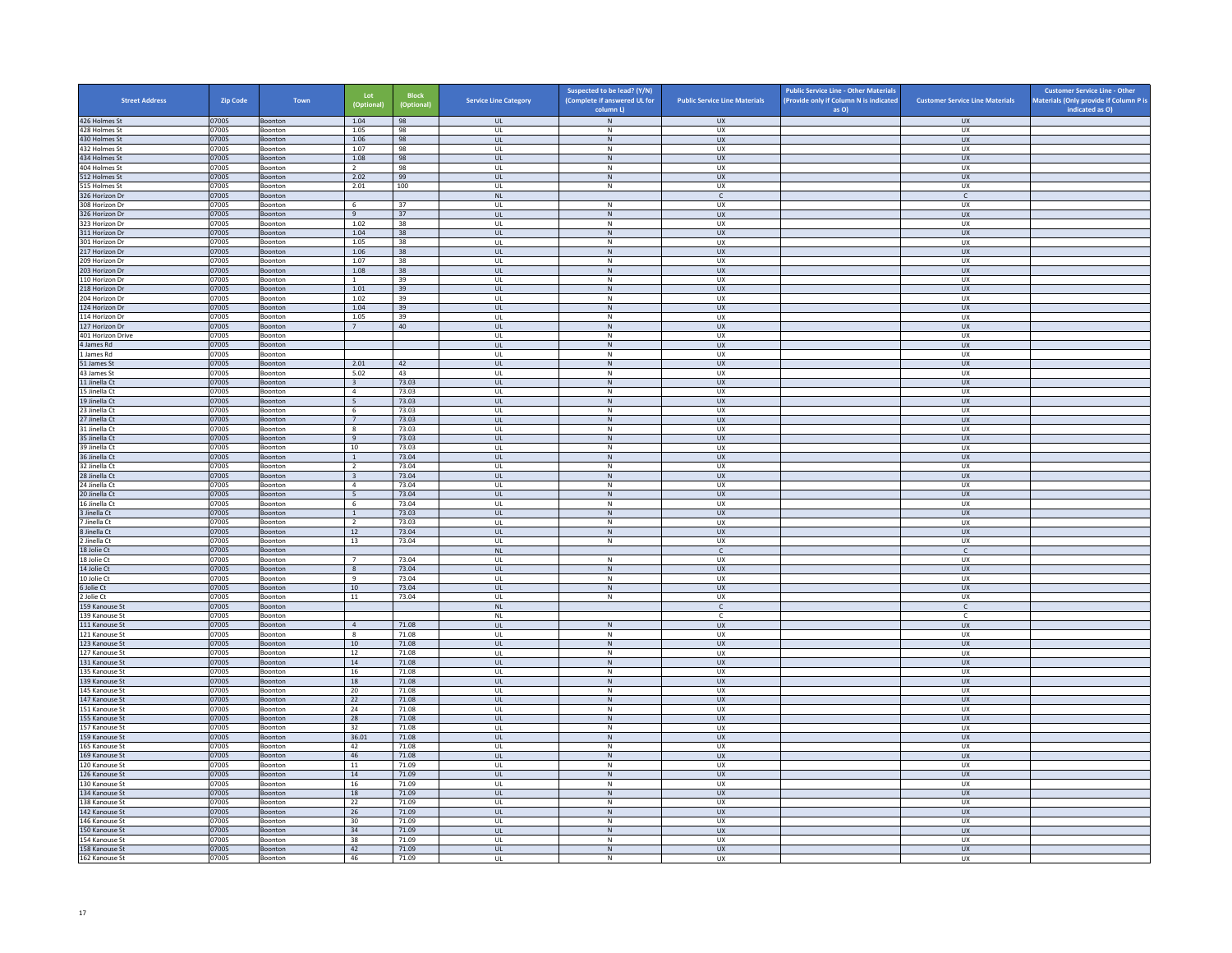| <b>Street Address</b>                      | Zip Code       | Town               | Lot<br>(Optional)       | <b>Block</b><br>(Optional) | <b>Service Line Category</b> | Suspected to be lead? (Y/N)<br>(Complete if answered UL for | <b>Public Service Line Materials</b> | <b>Public Service Line - Other Materials</b><br>(Provide only if Column N is indicated | <b>Customer Service Line Materials</b> | <b>Customer Service Line - Other</b><br>Materials (Only provide if Column P is |
|--------------------------------------------|----------------|--------------------|-------------------------|----------------------------|------------------------------|-------------------------------------------------------------|--------------------------------------|----------------------------------------------------------------------------------------|----------------------------------------|--------------------------------------------------------------------------------|
| 168 Kanouse St                             | 07005          | Boonton            | 50                      | 71.09                      | <b>UL</b>                    | column L)<br>${\sf N}$                                      | <b>UX</b>                            | as O)                                                                                  | <b>UX</b>                              | indicated as O)                                                                |
| 170 Kanouse St                             | 07005          | Boonton            | 54                      | 71.09                      | <b>UL</b>                    | N                                                           | UX                                   |                                                                                        | <b>UX</b>                              |                                                                                |
| 170 Kanouse St                             | 07005          | Boonton            | 54                      | 71.09                      | UL                           | ${\sf N}$                                                   | UX                                   |                                                                                        | UX                                     |                                                                                |
| 172 Kanouse St                             | 07005          | Boonton            | 58                      | 71.09                      | UL                           | ${\sf N}$                                                   | UX                                   |                                                                                        | <b>UX</b>                              |                                                                                |
| 172 Kanouse St                             | 07005<br>07005 | Boonton            | 58<br>62                | 71.09<br>71.09             | UL                           | N<br>${\sf N}$                                              | <b>UX</b><br>UX                      |                                                                                        | <b>UX</b><br>UX                        |                                                                                |
| 174 Kanouse St<br>174 Kanouse St           | 07005          | Boonton<br>Boonton | 62                      | 71.09                      | UL<br>$\mathbf{U}$           | N                                                           | UX                                   |                                                                                        | $\overline{U}$                         |                                                                                |
| 315 Kelly Ln                               | 07005          | Boonton            | 4.02                    | 75                         | UL                           | ${\sf N}$                                                   | UX                                   |                                                                                        | UX                                     |                                                                                |
| 314 Kelly Ln                               | 07005          | Boonton            | 12.02                   | 75                         | <b>UL</b>                    | N                                                           | UX                                   |                                                                                        | <b>UX</b>                              |                                                                                |
| 3 Kelly Ln                                 | 07005          | Boonton            | 6                       | 75                         | UL                           | ${\sf N}$                                                   | UX                                   |                                                                                        | UX                                     |                                                                                |
| 149 Kenmore Rd<br>169 Kenmore Rd           | 07005<br>07005 | Boonton<br>Boonton |                         |                            | NL<br><b>NL</b>              |                                                             | $\mathsf{C}$<br>-C                   |                                                                                        | $\mathsf{C}$<br>C                      |                                                                                |
| 135 Kenmore Rd                             | 07005          | Boonton            | $\overline{2}$          | 71.02                      | UL                           | ${\sf N}$                                                   | UX                                   |                                                                                        | UX                                     |                                                                                |
| 145 Kenmore Rd                             | 07005          | <b>Boonton</b>     | 10                      | 71.02                      | $\mathbf{U}$                 | $\mathsf{N}$                                                | UX                                   |                                                                                        | UX                                     |                                                                                |
| 149 Kenmore Rd                             | 07005          | Boonton            | $14\,$                  | 71.02                      | UL                           | N                                                           | UX                                   |                                                                                        | UX                                     |                                                                                |
| 153 Kenmore Rd                             | 07005          | Boonton            | 18                      | 71.02                      | <b>UL</b>                    | N                                                           | UX                                   |                                                                                        | UX                                     |                                                                                |
| 157 Kenmore Rd<br>159 Kenmore Rd           | 07005<br>07005 | Boonton<br>Boonton | 22.01<br>22.02          | 71.02<br>71.02             | UL<br>UL                     | N<br>${\sf N}$                                              | UX<br>UX                             |                                                                                        | UX<br>UX                               |                                                                                |
| 165 Kenmore Rd                             | 07005          | Boonton            | 30                      | 71.02                      | <b>UL</b>                    | N                                                           | <b>UX</b>                            |                                                                                        | <b>UX</b>                              |                                                                                |
| 169 Kenmore Rd                             | 07005          | Boonton            | 38                      | 71.02                      | UL                           | ${\sf N}$                                                   | UX                                   |                                                                                        | <b>UX</b>                              |                                                                                |
| 114 Kenmore Rd                             | 07005          | Boonton            | $\overline{7}$          | 71.03                      | $\mathbf{u}$                 | N                                                           | $\overline{11}$                      |                                                                                        | UX                                     |                                                                                |
| 118 Kenmore Rd                             | 07005          | Boonton            | 9                       | 71.03                      | UL                           | ${\sf N}$                                                   | UX                                   |                                                                                        | UX                                     |                                                                                |
| 128 Kenmore Rd<br>132 Kenmore Rd           | 07005<br>07005 | Boonton<br>Boonton | 13<br>16                | 71.03<br>71.03             | <b>UL</b><br>UL              | N<br>${\sf N}$                                              | UX<br>UX                             |                                                                                        | UX<br>UX                               |                                                                                |
| 134 Kenmore Rd                             | 07005          | Boonton            | 19                      | 71.03                      | UL                           | ${\sf N}$                                                   | <b>UX</b>                            |                                                                                        | <b>UX</b>                              |                                                                                |
| 142 Kenmore Rd                             | 07005          | Boonton            | 22                      | 71.03                      | UL                           | N                                                           | <b>UX</b>                            |                                                                                        | <b>UX</b>                              |                                                                                |
| 150 Kenmore Rd                             | 07005          | Boonton            | ${\bf 24}$              | 71.03                      | $_{\sf UL}$                  | N                                                           | ${\sf U}{\sf X}$                     |                                                                                        | ${\sf U}{\sf X}$                       |                                                                                |
| 154 Kenmore Rd                             | 07005          | Boonton            | 27                      | 71.03                      | $\mathbf{U}$                 | N                                                           | UX                                   |                                                                                        | UX                                     |                                                                                |
| 119 Kenmore Rd<br>127 Kenmore Rd           | 07005          | Boonton<br>Boonton | $11\,$<br>14            | 71.06<br>71.06             | UL<br><b>UL</b>              | ${\sf N}$<br>N                                              | UX<br>UX                             |                                                                                        | <b>UX</b><br>UX                        |                                                                                |
| 129 Kenmore Rd                             | 07005<br>07005 | Boonton            | 18                      | 71.06                      | UL                           | ${\sf N}$                                                   | <b>UX</b>                            |                                                                                        | UX                                     |                                                                                |
| 172 Lake Ave                               | 07005          | Boonton            |                         |                            | <b>NL</b>                    |                                                             | $\mathsf{C}$                         |                                                                                        | c                                      |                                                                                |
| 116 Lake Ave                               | 07005          | Boonton            |                         |                            | <b>NL</b>                    |                                                             | $\mathsf{C}$                         |                                                                                        | $\mathsf{C}$                           |                                                                                |
| 121 Lake Ave                               | 07005          | Boonton            | $\overline{z}$          | 36                         | UL                           | ${\sf N}$                                                   | UX                                   |                                                                                        | UX                                     |                                                                                |
| 107 Lake Ave<br>117 Lake Ave               | 07005<br>07005 | Boonton<br>Boonton | 2.02<br>2.04            | 36<br>36                   | $\mathbf{U}$<br>UL           | N<br>${\sf N}$                                              | $\overline{11}$<br>UX                |                                                                                        | UX<br>UX                               |                                                                                |
| 113 Lake Ave                               | 07005          | Boonton            | $\overline{\mathbf{3}}$ | 36                         | <b>UL</b>                    | N                                                           | <b>UX</b>                            |                                                                                        | <b>UX</b>                              |                                                                                |
| 115 Lake Ave                               | 07005          | Boonton            | $\overline{4}$          | 36                         | UL                           | ${\sf N}$                                                   | UX                                   |                                                                                        | UX                                     |                                                                                |
| 133 Lake Ave                               | 07005          | Boonton            | 5 <sup>5</sup>          | 36                         | <b>UL</b>                    | $\,$ N                                                      | <b>UX</b>                            |                                                                                        | <b>UX</b>                              |                                                                                |
| 145 Lake Ave                               | 07005          | Boonton            | 5.01                    | 36                         | <b>UL</b>                    | N                                                           | <b>UX</b>                            |                                                                                        | <b>UX</b>                              |                                                                                |
| 147 Lake Ave<br>151 Lake Ave               | 07005<br>07005 | Boonton<br>Boonton | 6<br>$7\overline{ }$    | $36\,$<br>36               | $_{\sf UL}$<br>UL            | N<br>N                                                      | UX<br>UX                             |                                                                                        | ${\sf U}{\sf X}$<br>UX                 |                                                                                |
| 155 Lake Ave                               | 07005          | Boonton            | 8                       | 36                         | <b>UL</b>                    | ${\sf N}$                                                   | <b>UX</b>                            |                                                                                        | <b>UX</b>                              |                                                                                |
| 159 Lake Ave                               | 07005          | Boonton            | 8.01                    | 36                         | UL                           | ${\sf N}$                                                   | UX                                   |                                                                                        | UX                                     |                                                                                |
| 163 Lake Ave                               | 07005          | Boonton            | 9                       | 36                         | <b>UL</b>                    | N                                                           | <b>UX</b>                            |                                                                                        | UX                                     |                                                                                |
| 167 Lake Ave                               | 07005          | Boonton            | 10                      | 36                         | UL                           | ${\sf N}$                                                   | UX                                   |                                                                                        | UX                                     |                                                                                |
| 173 Lake Ave<br>201 Lake Ave               | 07005<br>07005 | Boonton<br>Boonton | 11<br>12.01             | 36<br>36                   | $\mathbf{u}$<br>UL           | N<br>$\mathsf{N}$                                           | UX<br>UX                             |                                                                                        | $\overline{U}$<br>UX                   |                                                                                |
| 205 Lake Ave                               | 07005          | Boonton            | 12.02                   | 36                         | <b>UL</b>                    | N                                                           | <b>UX</b>                            |                                                                                        | <b>UX</b>                              |                                                                                |
| 178 Lake Ave                               | 07005          | Boonton            | $10\,$                  | 119                        | UL                           | ${\sf N}$                                                   | UX                                   |                                                                                        | UX                                     |                                                                                |
| 172 Lake Ave                               | 07005          | Boonton            | 10.01                   | 119                        | UL                           | ${\sf N}$                                                   | <b>UX</b>                            |                                                                                        | UX                                     |                                                                                |
| 166 Lake Ave                               | 07005          | Boonton            | 11                      | 119                        | UL                           | ${\sf N}$                                                   | UX                                   |                                                                                        | UX                                     |                                                                                |
| 162 Lake Ave<br>160 Lake Ave               | 07005<br>07005 | Boonton<br>Boonton | 12<br>13                | 119<br>119                 | UL<br>$\mathbf{U}$           | ${\sf N}$<br>N                                              | <b>UX</b><br>UX                      |                                                                                        | UX<br>UX                               |                                                                                |
| 150 Lake Ave                               | 07005          | Boonton            | $14\,$                  | 119                        | UL                           | N                                                           | UX                                   |                                                                                        | UX                                     |                                                                                |
| 142 Lake Ave                               | 07005          | Boonton            | 15                      | 119                        | <b>UL</b>                    | N                                                           | <b>UX</b>                            |                                                                                        | <b>UX</b>                              |                                                                                |
| 138 Lake Ave                               | 07005          | Boonton            | $16\,$                  | 119                        | $\mathsf{UL}$                | ${\sf N}$                                                   | UX                                   |                                                                                        | UX                                     |                                                                                |
| 132 Lake Ave                               | 07005          | Boonton            | 17                      | 119                        | UL                           | $\,N\,$                                                     | UX                                   |                                                                                        | UX                                     |                                                                                |
| 126 Lake Ave<br>130 Lake Ave               | 07005<br>07005 | Boonton<br>Boonton | 18<br>18.01             | 119<br>119                 | <b>UL</b><br>UL              | N<br>${\sf N}$                                              | <b>UX</b><br>UX                      |                                                                                        | UX<br>UX                               |                                                                                |
| 120 Lake Ave                               | 07005          | Boonton            | 19                      | 119                        | $\mathbf{u}$                 | N                                                           | UX                                   |                                                                                        | <b>UX</b>                              |                                                                                |
| 116 Lake Ave                               | 07005          | Boonton            | 20                      | 119                        | UL                           | $\mathsf{N}$                                                | UX                                   |                                                                                        | UX                                     |                                                                                |
| 112 Lake Ave                               | 07005          | Boonton            | 21                      | 119                        | <b>UL</b>                    | N                                                           | <b>UX</b>                            |                                                                                        | <b>UX</b>                              |                                                                                |
| 104 Lake Ave                               | 07005          | Boonton            | 23                      | 119                        | UL                           | ${\sf N}$                                                   | UX                                   |                                                                                        | UX                                     |                                                                                |
| 210 Lake Ave<br>557 Lathrop Ave            | 07005<br>07005 | Boonton<br>Boonton | $\overline{\mathbf{3}}$ | 120                        | UL<br>NL                     | ${\sf N}$                                                   | UX<br>$\mathsf{C}$                   |                                                                                        | UX<br>$\mathsf{C}$                     |                                                                                |
| 463 Lathrop Ave                            | 07005          | Boonton            |                         |                            | NL                           |                                                             | $\mathsf{C}$                         |                                                                                        | $\mathsf{C}$                           |                                                                                |
| 460 Lathrop Ave                            | 07005          | Boonton            |                         |                            | G                            |                                                             | G                                    |                                                                                        | G                                      |                                                                                |
| 588 Lathrop Ave                            | 07005          | Boonton            |                         |                            | G                            |                                                             | G                                    |                                                                                        | G                                      |                                                                                |
| 306-310 Lathrop Ave                        | 07005          | Boonton<br>Boonton | 34                      | 71                         | <b>UL</b>                    | N                                                           | <b>UX</b>                            |                                                                                        | <b>UX</b>                              |                                                                                |
| 306-310 Lathrop Ave<br>306-310 Lathrop Ave | 07005<br>07005 | Boonton            | 34<br>34                | 71<br>71                   | $\mathsf{UL}$<br>UL          | ${\sf N}$<br>${\sf N}$                                      | UX<br>UX                             |                                                                                        | UX<br>UX                               |                                                                                |
| 306-310 Lathrop Ave                        | 07005          | Boonton            | 34                      | 71                         | <b>UL</b>                    | N                                                           | <b>UX</b>                            |                                                                                        | UX                                     |                                                                                |
| 306-310 Lathrop Ave                        | 07005          | Boonton            | 34                      | 71                         | UL                           | ${\sf N}$                                                   | UX                                   |                                                                                        | UX                                     |                                                                                |
| 314 Lathrop Ave                            | 07005          | Boonton            | 36                      | 71                         | $\mathbf{u}$                 | N                                                           | UX                                   |                                                                                        | <b>UX</b>                              |                                                                                |
| 318 Lathrop Ave                            | 07005          | Boonton            | 37                      | 71                         | UL                           | ${\sf N}$                                                   | UX                                   |                                                                                        | UX                                     |                                                                                |
| 324 Lathrop Ave<br>408 Lathrop Ave         | 07005<br>07005 | Boonton<br>Boonton | 38<br>38.01             | 71<br>71                   | <b>UL</b><br>UL              | N<br>$\mathsf{N}$                                           | <b>UX</b><br>UX                      |                                                                                        | <b>UX</b><br>UX                        |                                                                                |
| 404 Lathrop Ave                            | 07005          | Boonton            | 38.02                   | 71                         | UL                           | N                                                           | UX                                   |                                                                                        | UX                                     |                                                                                |
| 428 Lathrop Ave                            | 07005          | Boonton            | 39.01                   | 71                         | UL                           | $\mathsf{N}$                                                | <b>UX</b>                            |                                                                                        | <b>UX</b>                              |                                                                                |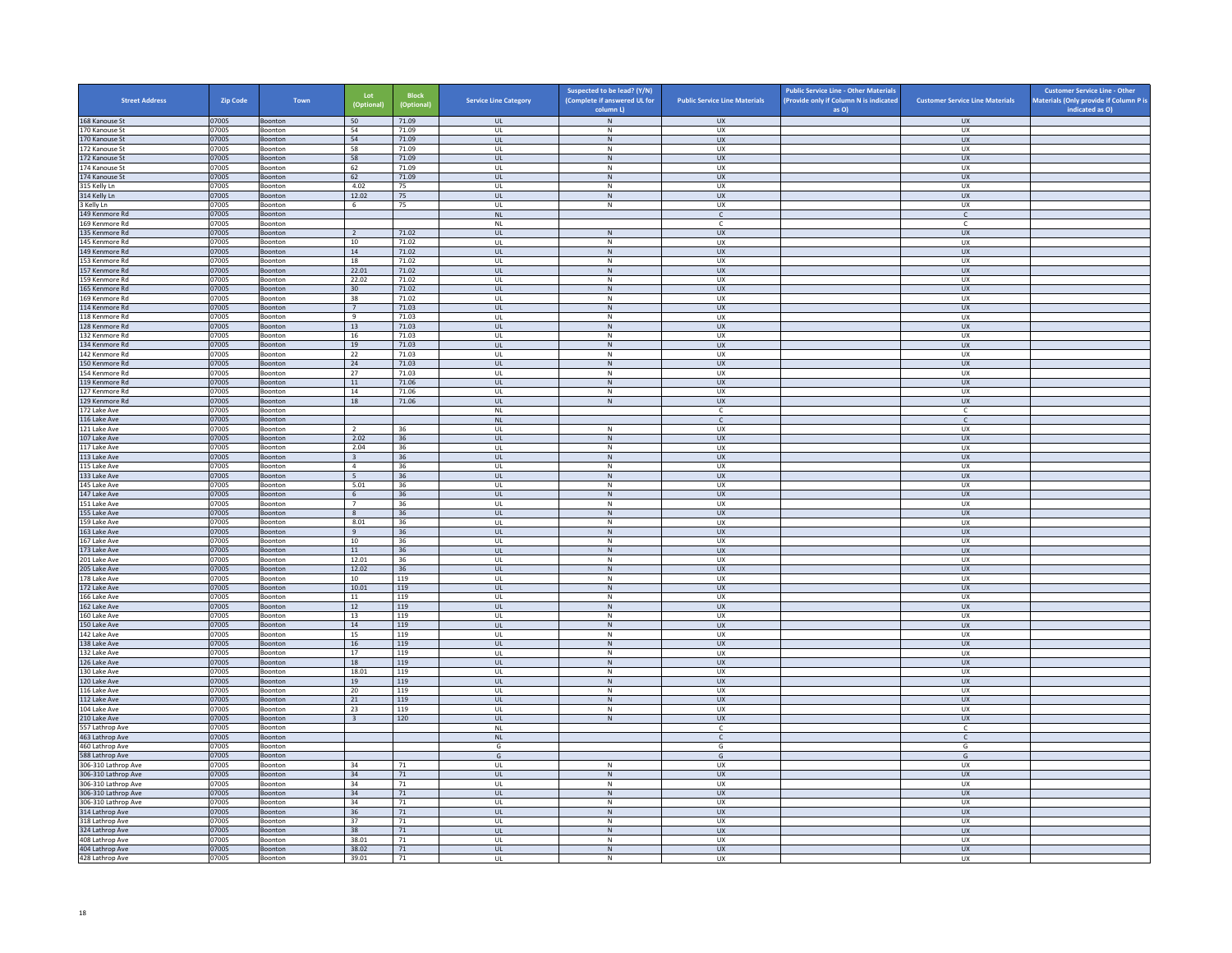| <b>Street Address</b>              | Zip Code       | Town                      | Lot<br>(Optional               | <b>Block</b><br>(Optional) | <b>Service Line Category</b> | Suspected to be lead? (Y/N)<br>(Complete if answered UL for<br>column L) | <b>Public Service Line Materials</b> | <b>Public Service Line - Other Materials</b><br>(Provide only if Column N is indicated<br>as O) | <b>Customer Service Line Materials</b> | <b>Customer Service Line - Other</b><br>Materials (Only provide if Column P is<br>indicated as O) |
|------------------------------------|----------------|---------------------------|--------------------------------|----------------------------|------------------------------|--------------------------------------------------------------------------|--------------------------------------|-------------------------------------------------------------------------------------------------|----------------------------------------|---------------------------------------------------------------------------------------------------|
| 420 Lathrop Ave                    | 07005          | Boonton                   | 39.02                          | 71                         | <b>UL</b>                    | $\,$ N                                                                   | <b>UX</b>                            |                                                                                                 | <b>UX</b>                              |                                                                                                   |
| 434 Lathrop Ave                    | 07005          | Boonton                   | 41                             | 71                         | UL                           | N                                                                        | UX                                   |                                                                                                 | <b>UX</b>                              |                                                                                                   |
| 434 Lathrop Ave<br>460 Lathrop Ave | 07005<br>07005 | Boonton<br>Boonton        | 41<br>41.02                    | 71<br>71                   | $_{\sf UL}$<br>UL            | ${\sf N}$<br>N                                                           | UX<br><b>UX</b>                      |                                                                                                 | UX<br><b>UX</b>                        |                                                                                                   |
| 466 Lathrop Ave                    | 07005          | <b>Boonton</b>            | 42.01                          | 71                         | <b>UL</b>                    | ${\sf N}$                                                                | <b>UX</b>                            |                                                                                                 | <b>UX</b>                              |                                                                                                   |
| 570 Lathrop Ave                    | 07005          | Boonton                   | $\mathbf{1}$                   | 71.01                      | UL                           | $\,$ N                                                                   | UX                                   |                                                                                                 | UX                                     |                                                                                                   |
| 574 Lathrop Ave                    | 07005          | <b>Boonton</b>            | $\overline{3}$                 | 71.01                      | $\mathbf{u}$                 | N                                                                        | UX                                   |                                                                                                 | $\overline{U}$                         |                                                                                                   |
| 560 Lathrop Ave                    | 07005          | Boonton                   | 74.01<br>74.02                 | 71.01                      | UL                           | $\mathsf{N}$<br>N                                                        | UX                                   |                                                                                                 | UX                                     |                                                                                                   |
| 564 Lathrop Ave<br>610 Lathrop Ave | 07005<br>07005 | Boonton<br>Boonton        | $\,$ 1 $\,$                    | 71.01<br>71.03             | <b>UL</b><br>$\mathsf{UL}$   | ${\sf N}$                                                                | <b>UX</b><br>UX                      |                                                                                                 | <b>UX</b><br>UX                        |                                                                                                   |
| 614 Lathrop Ave                    | 07005          | Boonton                   | $\overline{4}$                 | 71.03                      | UL                           | N                                                                        | <b>UX</b>                            |                                                                                                 | <b>UX</b>                              |                                                                                                   |
| 626 Lathrop Ave                    | 07005          | Boonton                   | 44                             | 71.03                      | UL                           | N                                                                        | <b>UX</b>                            |                                                                                                 | UX                                     |                                                                                                   |
| 626 Lathrop Ave<br>586 Lathrop Ave | 07005<br>07005 | Boonton<br><b>Boonton</b> | $44\,$<br>$\overline{1}$       | 71.03<br>71.06             | $_{\sf UL}$<br>$\mathbf{U}$  | ${\sf N}$<br>N                                                           | UX<br>UX                             |                                                                                                 | UX<br>UX                               |                                                                                                   |
| 588 Lathrop Ave                    | 07005          | Boonton                   | $\overline{4}$                 | 71.06                      | UL                           | $\mathsf{N}$                                                             | UX                                   |                                                                                                 | UX                                     |                                                                                                   |
| 590 Lathrop Ave                    | 07005          | Boonton                   | 6                              | 71.06                      | UL                           | N                                                                        | UX                                   |                                                                                                 | <b>UX</b>                              |                                                                                                   |
| 594 Lathrop Ave                    | 07005          | Boonton                   | $\,$ 8                         | 71.06                      | $_{\sf UL}$                  | ${\sf N}$                                                                | UX                                   |                                                                                                 | UX                                     |                                                                                                   |
| 480 Lathrop Ave<br>502 Lathrop Ave | 07005<br>07005 | Boonton<br><b>Boonton</b> | $\overline{1}$<br><sup>1</sup> | 71.08<br>71.09             | UL<br><b>UL</b>              | $\mathsf{N}$<br>N                                                        | UX<br><b>UX</b>                      |                                                                                                 | UX<br><b>UX</b>                        |                                                                                                   |
| 506 Lathrop Ave                    | 07005          | Boonton                   | $\overline{\mathbf{3}}$        | 71.09                      | UL                           | ${\sf N}$                                                                | UX                                   |                                                                                                 | UX                                     |                                                                                                   |
| 518 Lathrop Ave                    | 07005          | Boonton                   | 5 <sup>5</sup>                 | 71.09                      | $\mathbf{u}$                 | N                                                                        | UX                                   |                                                                                                 | UX                                     |                                                                                                   |
| 32 Lathrop Ave                     | 07005          | Boonton                   | $\mathbf{1}$                   | 71.10                      | UL                           | N                                                                        | UX                                   |                                                                                                 | UX                                     |                                                                                                   |
| 548 Lathrop Ave<br>540 Lathrop Ave | 07005<br>07005 | Boonton<br>Boonton        | 44<br>44.04                    | 71.10<br>71.10             | <b>UL</b><br>UL              | N<br>${\sf N}$                                                           | <b>UX</b><br>UX                      |                                                                                                 | <b>UX</b><br>UX                        |                                                                                                   |
| 150 Lathrop Ave                    | 07005          | Boonton                   | 2.01                           | 71.14                      | UL                           | N                                                                        | <b>UX</b>                            |                                                                                                 | <b>UX</b>                              |                                                                                                   |
| 309 Lathrop Ave                    | 07005          | Boonton                   | 9.01                           | 75                         | UL                           | N                                                                        | <b>UX</b>                            |                                                                                                 | <b>UX</b>                              |                                                                                                   |
| 303 Lathrop Ave                    | 07005          | Boonton                   | 9.02                           | 75                         | $_{\sf UL}$                  | ${\sf N}$                                                                | ${\sf U}{\sf X}$                     |                                                                                                 | ${\sf U}{\sf X}$                       |                                                                                                   |
| 305 Lathrop Ave                    | 07005          | Boonton                   | 9.03                           | 75                         | $\mathbf{U}$                 | N                                                                        | <b>UX</b>                            |                                                                                                 | <b>UX</b>                              |                                                                                                   |
| 315 Lathrop Ave<br>319 Lathrop Ave | 07005<br>07005 | Boonton<br>Boonton        | 10<br>11                       | 75<br>75                   | <b>UL</b><br>UL              | $\,$ N<br>N                                                              | UX<br>UX                             |                                                                                                 | <b>UX</b><br>UX                        |                                                                                                   |
| 323 Lathrop Ave                    | 07005          | Boonton                   | 12                             | 75                         | UL                           | $\,$ N                                                                   | <b>UX</b>                            |                                                                                                 | <b>UX</b>                              |                                                                                                   |
| 219 Lathrop Ave                    | 07005          | Boonton                   | 9                              | 76                         | UL                           | N                                                                        | UX                                   |                                                                                                 | UX                                     |                                                                                                   |
| 213 Lathrop Ave<br>205 Lathrop Ave | 07005<br>07005 | Boonton                   | 9.01<br>$10\,$                 | 76<br>76                   | <b>UL</b><br>UL              | N<br>${\sf N}$                                                           | <b>UX</b><br>UX                      |                                                                                                 | <b>UX</b><br>UX                        |                                                                                                   |
| 411 Lathrop Ave                    | 07005          | Boonton<br>Boonton        | 65.05                          | 90                         | $\mathbf{u}$                 | N                                                                        | <b>UX</b>                            |                                                                                                 | <b>UX</b>                              |                                                                                                   |
| 417 Lathrop Ave                    | 07005          | Boonton                   | 65.06                          | 90                         | UL                           | N                                                                        | UX                                   |                                                                                                 | UX                                     |                                                                                                   |
| 423 Lathrop Ave                    | 07005          | Boonton                   | 65.07                          | 90                         | <b>UL</b>                    | N                                                                        | <b>UX</b>                            |                                                                                                 | <b>UX</b>                              |                                                                                                   |
| 435 Lathrop Ave<br>435 Lathrop Ave | 07005<br>07005 | Boonton                   | 66<br>66                       | 90<br>90                   | UL<br>UL                     | ${\sf N}$<br>$\,$ N                                                      | UX<br><b>UX</b>                      |                                                                                                 | UX<br><b>UX</b>                        |                                                                                                   |
| 435 Lathrop Ave                    | 07005          | Boonton<br>Boonton        | 66                             | 90                         | UL                           | N                                                                        | <b>UX</b>                            |                                                                                                 | <b>UX</b>                              |                                                                                                   |
| 463 Lathrop Ave                    | 07005          | Boonton                   | 66.01                          | 90                         | $_{\sf UL}$                  | $\,$ N                                                                   | ${\sf U}{\sf X}$                     |                                                                                                 | ${\sf U}{\sf X}$                       |                                                                                                   |
| 493 Lathrop Ave                    | 07005          | Boonton                   | 70                             | 90                         | $\mathbf{U}$                 | N                                                                        | <b>UX</b>                            |                                                                                                 | <b>UX</b>                              |                                                                                                   |
| 497 Lathrop Ave<br>499 Lathrop Ave | 07005<br>07005 | Boonton<br>Boonton        | 71<br>71.01                    | 90<br>90                   | $\mathsf{UL}$<br>UL          | $\mathsf{N}$<br>N                                                        | UX<br>UX                             |                                                                                                 | UX<br>UX                               |                                                                                                   |
| 503 Lathrop Ave                    | 07005          | Boonton                   | 72                             | 90                         | UL                           | $\,$ N                                                                   | <b>UX</b>                            |                                                                                                 | <b>UX</b>                              |                                                                                                   |
| 507 Lathrop Ave                    | 07005          | Boonton                   | 73                             | 90                         | UL                           | N                                                                        | UX                                   |                                                                                                 | UX                                     |                                                                                                   |
| 511 Lathrop Ave                    | 07005          | Boonton                   | 74                             | 90                         | $\mathbf{u}$                 | N                                                                        | UX                                   |                                                                                                 | UX                                     |                                                                                                   |
| 525 Lathrop Ave<br>515 Lathrop Ave | 07005<br>07005 | Boonton<br>Boonton        | 75<br>75.01                    | 90<br>90                   | UL<br>$\mathbf{u}$           | ${\sf N}$<br>N                                                           | UX<br>$\overline{11}$                |                                                                                                 | UX<br><b>UX</b>                        |                                                                                                   |
| 39 Lathrop Ave                     | 07005          | Boonton                   | 82                             | 90                         | UL                           | ${\sf N}$                                                                | UX                                   |                                                                                                 | UX                                     |                                                                                                   |
| 557 Lathrop Ave                    | 07005          | Boonton                   | 82.02                          | 90                         | UL                           | N                                                                        | <b>UX</b>                            |                                                                                                 | UX                                     |                                                                                                   |
| 537 Lathrop Ave                    | 07005          | Boonton                   | 82.27                          | 90                         | UL                           | ${\sf N}$                                                                | UX                                   |                                                                                                 | UX                                     |                                                                                                   |
| 553 Lathrop Ave<br>565 Lathrop Ave | 07005<br>07005 | Boonton<br><b>Boonton</b> | 82.30<br>85                    | 90<br>90                   | UL<br>$\mathbf{U}$           | $\,$ N<br>N                                                              | <b>UX</b><br>UX                      |                                                                                                 | <b>UX</b><br>UX                        |                                                                                                   |
| 565 Lathrop Ave                    | 07005          | Boonton                   | 85                             | 90                         | $\mathsf{UL}$                | $\mathsf{N}$                                                             | UX                                   |                                                                                                 | UX                                     |                                                                                                   |
| 565 Lathrop Ave                    | 07005          | Boonton                   | 85                             | 90                         | UL                           | N                                                                        | <b>UX</b>                            |                                                                                                 | UX                                     |                                                                                                   |
| 565 Lathrop Ave                    | 07005          | Boonton                   | 85                             | 90                         | $_{\sf UL}$                  | ${\sf N}$                                                                | UX                                   |                                                                                                 | UX                                     |                                                                                                   |
| 811 Laurel St<br>713 Laurel St     | 07005<br>07005 | Boonton<br><b>Boonton</b> | 1.02<br>8                      | 50<br>51                   | UL<br><b>UL</b>              | N<br>N                                                                   | UX<br><b>UX</b>                      |                                                                                                 | UX<br><b>UX</b>                        |                                                                                                   |
| 711 Laurel St                      | 07005          | Boonton                   | 7.01                           | 57                         | UL                           | ${\sf N}$                                                                | UX                                   |                                                                                                 | UX                                     |                                                                                                   |
| 418 Laurel St                      | 07005          | Boonton                   | 7                              | 64                         | $\mathbf{u}$                 | N                                                                        | UX                                   |                                                                                                 | $\overline{U}$                         |                                                                                                   |
| 417 Laurel St                      | 07005          | Boonton                   | 1.01                           | 65                         | UL                           | ${\sf N}$                                                                | UX                                   |                                                                                                 | UX                                     |                                                                                                   |
| 118 Liberty St<br>26 Liberty St    | 07005<br>07005 | Boonton<br>Boonton        |                                |                            | <b>NL</b><br><b>NL</b>       |                                                                          | $\mathsf{C}$                         |                                                                                                 | $\mathsf{C}$<br>c                      |                                                                                                   |
| 654 Liberty St                     | 07005          | Boonton                   |                                |                            | <b>NL</b>                    |                                                                          | $\epsilon$                           |                                                                                                 | $\mathsf{C}$                           |                                                                                                   |
| 660 Liberty St                     | 07005          | Boonton                   |                                |                            | $\mathsf{NL}$                |                                                                          | $\mathsf{C}$                         |                                                                                                 | $\mathsf{C}$                           |                                                                                                   |
| 613 Liberty St                     | 07005<br>07005 | Boonton                   |                                |                            | $\mathsf{NL}$<br>NI          |                                                                          | $\mathsf{C}$                         |                                                                                                 | $\mathsf{C}^-$                         |                                                                                                   |
| 505 Liberty St<br>209 Liberty St   | 07005          | <b>Boonton</b><br>Boonton | 5                              | 14                         | UL                           | ${\sf N}$                                                                | $\epsilon$<br>UX                     |                                                                                                 | $\mathsf{C}$<br>UX                     |                                                                                                   |
| 223 Liberty St                     | 07005          | Boonton                   | $\overline{\mathbf{8}}$        | 14                         | UL                           | N                                                                        | <b>UX</b>                            |                                                                                                 | UX                                     |                                                                                                   |
| 229 Liberty St                     | 07005          | Boonton                   | $\,9$                          | 14                         | $_{\sf UL}$                  | ${\sf N}$                                                                | UX                                   |                                                                                                 | UX                                     |                                                                                                   |
| 107 Liberty St                     | 07005          | Boonton                   | $\overline{4}$                 | 15                         | UL                           | ${\sf N}$                                                                | UX                                   |                                                                                                 | UX                                     |                                                                                                   |
| 111 Liberty St<br>115 Liberty St   | 07005<br>07005 | Boonton<br>Boonton        | 5<br>$\sqrt{6}$                | 15<br>15                   | <b>UL</b><br>UL              | N<br>${\sf N}$                                                           | <b>UX</b><br>UX                      |                                                                                                 | <b>UX</b><br>UX                        |                                                                                                   |
| 117 Liberty St                     | 07005          | Boonton                   | 7                              | 15                         | $\mathbf{u}$                 | N                                                                        | UX                                   |                                                                                                 | <b>UX</b>                              |                                                                                                   |
| 202 Liberty St                     | 07005          | Boonton                   | $\mathbf{1}$                   | 16                         | UL                           | $\mathsf{N}$                                                             | UX                                   |                                                                                                 | UX                                     |                                                                                                   |
| 204 Liberty St                     | 07005          | Boonton                   | $\overline{2}$                 | 16                         | <b>UL</b>                    | N                                                                        | <b>UX</b>                            |                                                                                                 | <b>UX</b>                              |                                                                                                   |
| 208 Liberty St<br>210 Liberty St   | 07005<br>07005 | Boonton<br>Boonton        | $\overline{\mathbf{3}}$<br>5   | 16<br>16                   | UL<br>UL                     | ${\sf N}$<br>N                                                           | UX<br><b>UX</b>                      |                                                                                                 | UX<br>UX                               |                                                                                                   |
| 214 Liberty St                     | 07005          | Boonton                   | 6                              | 16                         | UL                           | N                                                                        | <b>UX</b>                            |                                                                                                 | <b>UX</b>                              |                                                                                                   |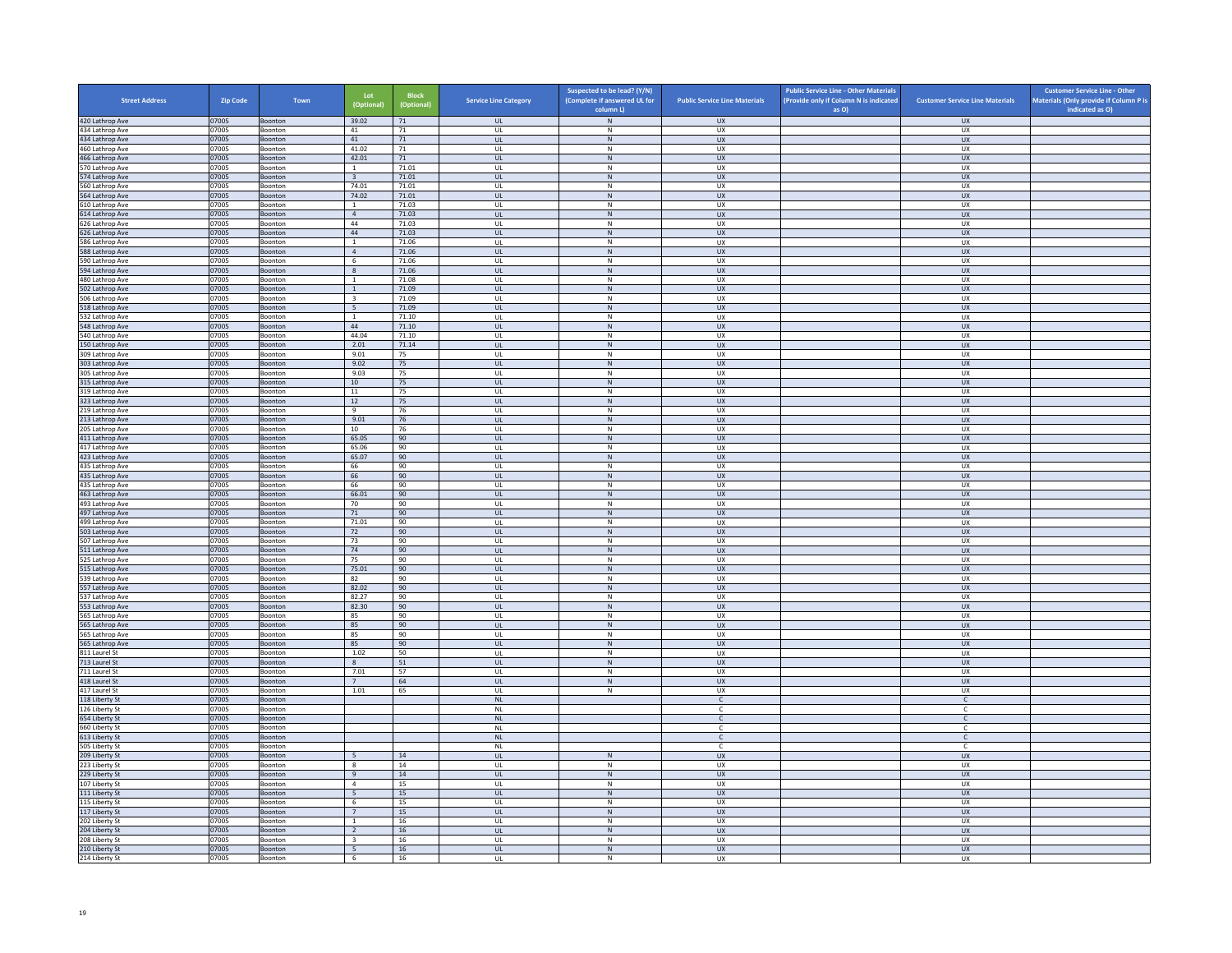| <b>Street Address</b>            | <b>Zip Code</b> | Town                      | Lot<br>(Optional)       | Block<br>(Optional) | <b>Service Line Category</b>            | Suspected to be lead? (Y/N)<br>(Complete if answered UL for<br>column L) | <b>Public Service Line Materials</b> | <b>Public Service Line - Other Materials</b><br>(Provide only if Column N is indicated<br>as O) | <b>Customer Service Line Materials</b> | <b>Customer Service Line - Other</b><br>Materials (Only provide if Column P is<br>indicated as O) |
|----------------------------------|-----------------|---------------------------|-------------------------|---------------------|-----------------------------------------|--------------------------------------------------------------------------|--------------------------------------|-------------------------------------------------------------------------------------------------|----------------------------------------|---------------------------------------------------------------------------------------------------|
| 218 Liberty St                   | 07005           | Boonton                   | 7                       | 16                  | <b>UL</b>                               | N                                                                        | <b>UX</b>                            |                                                                                                 | <b>UX</b>                              |                                                                                                   |
| 224 Liberty St                   | 07005           | Boonton                   | 8                       | 16                  | UL                                      | N                                                                        | <b>UX</b>                            |                                                                                                 | <b>UX</b>                              |                                                                                                   |
| 232 Liberty St<br>110 Liberty St | 07005<br>07005  | Boonton<br>Boonton        | $\,9$<br>$\overline{2}$ | $16\,$<br>17        | UL<br>UL                                | ${\sf N}$<br>$\mathsf{N}$                                                | UX<br><b>UX</b>                      |                                                                                                 | ${\sf U}{\sf X}$<br><b>UX</b>          |                                                                                                   |
| 116 Liberty St                   | 07005           | Boonton                   | $\overline{\mathbf{3}}$ | 17                  | UL                                      | ${\sf N}$                                                                | <b>UX</b>                            |                                                                                                 | UX                                     |                                                                                                   |
| 118 Liberty St                   | 07005           | Boonton                   | $\overline{5}$          | 17                  | UL                                      | ${\sf N}$                                                                | <b>UX</b>                            |                                                                                                 | <b>UX</b>                              |                                                                                                   |
| 126 Liberty St                   | 07005           | Boonton                   | $\overline{7}$          | 17                  | UL                                      | N                                                                        | <b>UX</b>                            |                                                                                                 | UX                                     |                                                                                                   |
| 124 Liberty St<br>130 Liberty St | 07005<br>07005  | Boonton<br>Boonton        | 7.01<br>7.02            | 17<br>17            | UL<br>$\mathbf{u}$                      | ${\sf N}$<br>N                                                           | UX<br>UX                             |                                                                                                 | UX<br><b>UX</b>                        |                                                                                                   |
| 134 Liberty St                   | 07005           | Boonton                   | $\mathbf{8}$            | 17                  | UL                                      | $\mathsf{N}$                                                             | UX                                   |                                                                                                 | UX                                     |                                                                                                   |
| 676 Liberty St                   | 07005           | Boonton                   | 30                      | 44                  | <b>UL</b>                               | N                                                                        | <b>UX</b>                            |                                                                                                 | <b>UX</b>                              |                                                                                                   |
| 675 Liberty St                   | 07005           | Boonton                   | 30.01                   | 44<br>44            | UL                                      | ${\sf N}$                                                                | UX                                   |                                                                                                 | UX                                     |                                                                                                   |
| 665 Liberty St<br>641 Liberty St | 07005<br>07005  | Boonton<br>Boonton        | 30.02<br>39.05          | 44                  | UL<br>UL                                | ${\sf N}$<br>${\sf N}$                                                   | UX<br><b>UX</b>                      |                                                                                                 | UX<br>UX                               |                                                                                                   |
| 647 Liberty St                   | 07005           | Boonton                   | 39.06                   | 44                  | UL                                      | ${\sf N}$                                                                | <b>UX</b>                            |                                                                                                 | UX                                     |                                                                                                   |
| 661 Liberty St                   | 07005           | Boonton                   | 39.07                   | 44                  | UL                                      | $\mathbb N$                                                              | U X                                  |                                                                                                 | UX                                     |                                                                                                   |
| 646 Liberty St                   | 07005           | Boonton                   | $5\overline{ }$         | 44.01               | UL                                      | ${\sf N}$                                                                | UX<br><b>UX</b>                      |                                                                                                 | UX                                     |                                                                                                   |
| 654 Liberty St<br>660 Liberty St | 07005<br>07005  | Boonton<br>Boonton        | - 6<br>$7\overline{ }$  | 44.01<br>44.01      | UL<br>UL                                | N<br>${\sf N}$                                                           | <b>UX</b>                            |                                                                                                 | <b>UX</b><br>UX                        |                                                                                                   |
| 664 Liberty St                   | 07005           | Boonton                   | 8                       | 44.01               | UL                                      | ${\sf N}$                                                                | UX                                   |                                                                                                 | <b>UX</b>                              |                                                                                                   |
| 633 Liberty St                   | 07005           | Boonton                   | 8                       | 46                  | <b>UL</b>                               | N                                                                        | <b>UX</b>                            |                                                                                                 | UX                                     |                                                                                                   |
| 627 Liberty St                   | 07005           | Boonton                   | 10.01                   | 46<br>46            | UL                                      | ${\sf N}$                                                                | UX<br>UX                             |                                                                                                 | UX                                     |                                                                                                   |
| 621 Liberty St<br>615 Liberty St | 07005<br>07005  | Boonton<br>Boonton        | 10.02<br>$11\,$         | 46                  | $\mathbf{U}$<br>UL                      | N<br>${\sf N}$                                                           | UX                                   |                                                                                                 | <b>UX</b><br>UX                        |                                                                                                   |
| 613 Liberty St                   | 07005           | Boonton                   | 12.01                   | 46                  | <b>UL</b>                               | N                                                                        | <b>UX</b>                            |                                                                                                 | <b>UX</b>                              |                                                                                                   |
| 611 Liberty St                   | 07005           | Boonton                   | 12.02                   | 46                  | UL                                      | $\mathsf{N}$                                                             | UX                                   |                                                                                                 | UX                                     |                                                                                                   |
| 310 Liberty St                   | 07005           | Boonton                   | 1.03                    | 48                  | UL                                      | ${\sf N}$                                                                | UX                                   |                                                                                                 | UX                                     |                                                                                                   |
| 314 Liberty St<br>320 Liberty St | 07005<br>07005  | Boonton                   | $\overline{2}$<br>4.01  | 48<br>48            | UL<br>$\ensuremath{\mathsf{UL}}\xspace$ | $\mathsf{N}$<br>${\sf N}$                                                | UX<br>UX                             |                                                                                                 | UX<br>${\sf U}{\sf X}$                 |                                                                                                   |
| 404 Liberty St                   | 07005           | Boonton<br>Boonton        | 1.01                    | 49                  | UL                                      | N                                                                        | <b>UX</b>                            |                                                                                                 | <b>UX</b>                              |                                                                                                   |
| 410 Liberty St                   | 07005           | Boonton                   | $\overline{2}$          | 49                  | <b>UL</b>                               | ${\sf N}$                                                                | UX                                   |                                                                                                 | UX                                     |                                                                                                   |
| 416 Liberty St                   | 07005           | Boonton                   | 2.01                    | 49                  | UL                                      | $\mathsf{N}$                                                             | UX                                   |                                                                                                 | <b>UX</b>                              |                                                                                                   |
| 412 Liberty St                   | 07005           | Boonton                   | 2.02                    | 49                  | UL                                      | $\mathsf{N}$                                                             | <b>UX</b>                            |                                                                                                 | UX                                     |                                                                                                   |
| 434 Liberty St<br>442 Liberty St | 07005<br>07005  | Boonton<br>Boonton        | 3.03<br>$\overline{4}$  | 49<br>49            | UL<br>$\mathbf{u}$                      | ${\sf N}$<br>N                                                           | UX<br>UX                             |                                                                                                 | <b>UX</b><br>UX                        |                                                                                                   |
| 438 Liberty St                   | 07005           | Boonton                   | 4.01                    | 49                  | UL                                      | ${\sf N}$                                                                | UX                                   |                                                                                                 | UX                                     |                                                                                                   |
| 444 Liberty St                   | 07005           | Boonton                   | 5                       | 49                  | <b>UL</b>                               | N                                                                        | UX                                   |                                                                                                 | <b>UX</b>                              |                                                                                                   |
| 450 Liberty St                   | 07005           | Boonton                   | 6                       | 49                  | UL                                      | ${\sf N}$                                                                | UX                                   |                                                                                                 | UX                                     |                                                                                                   |
| 502 Liberty St<br>508 Liberty St | 07005<br>07005  | Boonton<br>Boonton        | $\overline{1}$<br>1.01  | 50<br>50            | UL<br>UL                                | ${\sf N}$<br>$\mathsf{N}$                                                | UX<br><b>UX</b>                      |                                                                                                 | UX<br>UX                               |                                                                                                   |
| 518 Liberty St                   | 07005           | Boonton                   | $\overline{\mathbf{3}}$ | 50                  | UL                                      | ${\sf N}$                                                                | UX                                   |                                                                                                 | UX                                     |                                                                                                   |
| 528 Liberty St                   | 07005           | <b>Boonton</b>            | $\overline{4}$          | 50                  | $\mathbf{u}$                            | $\mathsf{N}$                                                             | UX                                   |                                                                                                 | UX                                     |                                                                                                   |
| 524 Liberty St                   | 07005           | Boonton                   | 4.01                    | 50                  | UL                                      | ${\sf N}$                                                                | <b>UX</b>                            |                                                                                                 | UX                                     |                                                                                                   |
| 519 Liberty St<br>515 Liberty St | 07005<br>07005  | Boonton<br>Boonton        | 7<br>7.01               | 51<br>51            | UL<br>$\mathsf{UL}$                     | N<br>${\sf N}$                                                           | <b>UX</b><br>UX                      |                                                                                                 | UX<br>UX                               |                                                                                                   |
| 517 Liberty St                   | 07005           | Boonton                   | 7.02                    | 51                  | UL                                      | ${\sf N}$                                                                | UX                                   |                                                                                                 | UX                                     |                                                                                                   |
| 501 Liberty St                   | 07005           | Boonton                   | 8.01                    | 51                  | <b>UL</b>                               | N                                                                        | <b>UX</b>                            |                                                                                                 | <b>UX</b>                              |                                                                                                   |
| 505 Liberty St                   | 07005           | Boonton                   | 8.02                    | 51                  | $\mathsf{UL}$                           | ${\sf N}$                                                                | UX                                   |                                                                                                 | <b>UX</b>                              |                                                                                                   |
| 417 Liberty St<br>415 Liberty St | 07005<br>07005  | Boonton<br>Boonton        | 5 <sup>2</sup><br>5.01  | 53<br>53            | <b>UL</b><br>UL                         | N<br>${\sf N}$                                                           | UX<br>UX                             |                                                                                                 | UX<br>UX                               |                                                                                                   |
| 409 Liberty St                   | 07005           | Boonton                   | 6                       | 53                  | UL                                      | N                                                                        | <b>UX</b>                            |                                                                                                 | UX                                     |                                                                                                   |
| 325 Liberty St                   | 07005           | Boonton                   | $\boldsymbol{8}$        | 54                  | UL                                      | ${\sf N}$                                                                | <b>UX</b>                            |                                                                                                 | UX                                     |                                                                                                   |
| 323 Liberty St                   | 07005           | Boonton                   | 9                       | 54                  | UL                                      | $\,$ N                                                                   | <b>UX</b>                            |                                                                                                 | UX                                     |                                                                                                   |
| 321 Liberty St                   | 07005           | Boonton                   | 9.01                    | 54                  | UL                                      | N<br>${\sf N}$                                                           | <b>UX</b>                            |                                                                                                 | <b>UX</b>                              |                                                                                                   |
| 313 Liberty St<br>311 Liberty St | 07005<br>07005  | Boonton<br><b>Boonton</b> | $10\,$<br>11            | 54<br>54            | $\mathsf{UL}$<br>$\mathbf{U}$           | $\mathsf{N}$                                                             | ${\sf U}{\sf X}$<br><b>UX</b>        |                                                                                                 | ${\sf U}{\sf X}$<br><b>UX</b>          |                                                                                                   |
| 315 Lincoln St                   | 07005           | Boonton                   |                         |                     | $\mathsf{NL}\xspace$                    |                                                                          | $\mathsf{C}$                         |                                                                                                 | $\mathsf{C}$                           |                                                                                                   |
| 319 Lincoln St                   | 07005           | Boonton                   |                         |                     | $\mathsf{NL}$                           |                                                                          | c                                    |                                                                                                 | c                                      |                                                                                                   |
| 327 Lincoln St                   | 07005           | Boonton                   |                         |                     | NL                                      |                                                                          | $\mathsf{C}$                         |                                                                                                 | $\mathsf{C}$                           |                                                                                                   |
| 406 Lincoln St<br>137 Lincoln St | 07005<br>07005  | Boonton<br>Boonton        | $\overline{2}$          | 79                  | $\mathsf{NL}\,$<br>$\mathbf{u}$         | N                                                                        | $\mathsf{C}$<br>UX                   |                                                                                                 | c<br>UX                                |                                                                                                   |
| 217 Lincoln St                   | 07005           | Boonton                   | $\overline{4}$          | 79                  | UL                                      | ${\sf N}$                                                                | UX                                   |                                                                                                 | UX                                     |                                                                                                   |
| 531 Lincoln St                   | 07005           | Boonton                   | $\overline{\mathbf{3}}$ | 79.01               | UL.                                     | N                                                                        | <b>UX</b>                            |                                                                                                 | <b>UX</b>                              |                                                                                                   |
| 529 Lincoln St                   | 07005           | Boonton                   | $\overline{4}$          | 79.01               | UL                                      | ${\sf N}$                                                                | UX                                   |                                                                                                 | UX                                     |                                                                                                   |
| 523 Lincoln St<br>519 Lincoln St | 07005<br>07005  | Boonton<br>Boonton        | -5<br>6                 | 79.01<br>79.01      | UL<br>UL                                | ${\sf N}$<br>${\sf N}$                                                   | <b>UX</b><br>UX                      |                                                                                                 | UX<br>UX                               |                                                                                                   |
| 511 Lincoln St                   | 07005           | Boonton                   | 7                       | 79.01               | UL                                      | ${\sf N}$                                                                | <b>UX</b>                            |                                                                                                 | UX                                     |                                                                                                   |
| 415 Lincoln St                   | 07005           | <b>Boonton</b>            | 18                      | 79.02               | UL                                      | N                                                                        | U X                                  |                                                                                                 | UX                                     |                                                                                                   |
| 327 Lincoln St                   | 07005           | Boonton                   | $10\,$                  | 79.03               | UL                                      | ${\sf N}$                                                                | UX                                   |                                                                                                 | UX                                     |                                                                                                   |
| 319 Lincoln St                   | 07005           | Boonton                   | 11                      | 79.03               | UL                                      | N                                                                        | <b>UX</b>                            |                                                                                                 | UX                                     |                                                                                                   |
| 315 Lincoln St<br>124 Lincoln St | 07005<br>07005  | Boonton<br>Boonton        | 11.02<br>5              | 79.03<br>80         | UL<br>UL                                | ${\sf N}$<br>${\sf N}$                                                   | <b>UX</b><br>UX                      |                                                                                                 | UX<br>UX                               |                                                                                                   |
| 124 Lincoln St                   | 07005           | Boonton                   | 5 <sup>5</sup>          | 80                  | <b>UL</b>                               | $\mathsf{N}$                                                             | <b>UX</b>                            |                                                                                                 | UX                                     |                                                                                                   |
| 132 Lincoln St                   | 07005           | Boonton                   | 5.02                    | $80\,$              | UL                                      | ${\sf N}$                                                                | UX                                   |                                                                                                 | UX                                     |                                                                                                   |
| 116 Lincoln St                   | 07005           | Boonton                   | 13                      | 80                  | $\mathbf{U}$                            | N                                                                        | UX                                   |                                                                                                 | <b>UX</b>                              |                                                                                                   |
| 112 Lincoln St                   | 07005           | Boonton                   | 13.01                   | $80\,$<br>94        | UL<br>UL.                               | ${\sf N}$<br>N                                                           | UX<br><b>UX</b>                      |                                                                                                 | UX<br><b>UX</b>                        |                                                                                                   |
| 216 Lincoln St<br>220 Lincoln St | 07005<br>07005  | Boonton<br>Boonton        | 1.01<br>1.02            | 94                  | UL                                      | $\mathsf{N}$                                                             | UX                                   |                                                                                                 | UX                                     |                                                                                                   |
| 314 Lincoln St                   | 07005           | Boonton                   | 4.03                    | 95                  | UL                                      | ${\sf N}$                                                                | UX                                   |                                                                                                 | UX                                     |                                                                                                   |
| 318 Lincoln St                   | 07005           | Boonton                   | 4.04                    | 95                  | UL                                      | N                                                                        | UX                                   |                                                                                                 | <b>UX</b>                              |                                                                                                   |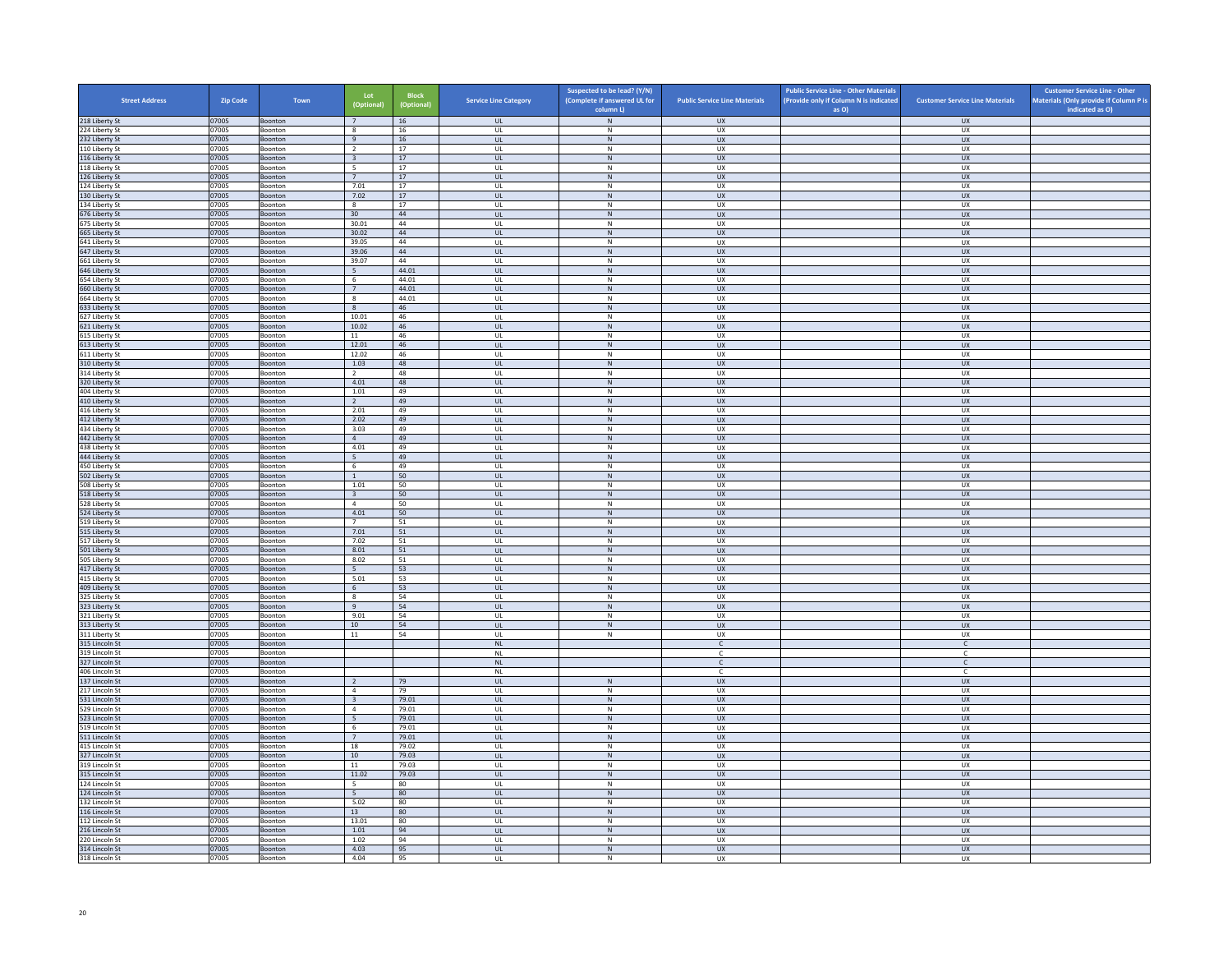| <b>Street Address</b>              | <b>Zip Code</b> | Town                      | Lot<br>(Optional)                         | <b>Block</b><br>(Optional) | <b>Service Line Category</b>                   | Suspected to be lead? (Y/N)<br>(Complete if answered UL for<br>column L) | <b>Public Service Line Materials</b> | <b>Public Service Line - Other Materials</b><br>(Provide only if Column N is indicated<br>as O) | <b>Customer Service Line Materials</b> | <b>Customer Service Line - Other</b><br>Materials (Only provide if Column P is<br>indicated as O) |
|------------------------------------|-----------------|---------------------------|-------------------------------------------|----------------------------|------------------------------------------------|--------------------------------------------------------------------------|--------------------------------------|-------------------------------------------------------------------------------------------------|----------------------------------------|---------------------------------------------------------------------------------------------------|
| 322 Lincoln St                     | 07005           | Boonton                   | 4.05                                      | 95                         | UL                                             | $\,$ N                                                                   | <b>UX</b>                            |                                                                                                 | <b>UX</b>                              |                                                                                                   |
| 330 Lincoln St                     | 07005           | Boonton                   | 9.01                                      | 95                         | UL                                             | N                                                                        | UX                                   |                                                                                                 | UX                                     |                                                                                                   |
| 334 Lincoln St                     | 07005           | Boonton                   | 9.02                                      | 95                         | $\mathsf{UL}$                                  | $\,$ N                                                                   | UX                                   |                                                                                                 | UX                                     |                                                                                                   |
| 416 Lincoln St<br>410 Lincoln St   | 07005<br>07005  | Boonton<br>Boonton        | $\overline{3}$<br>3.02                    | 102<br>102                 | UL<br>UL                                       | ${\sf N}$<br>N                                                           | UX<br><b>UX</b>                      |                                                                                                 | <b>UX</b><br>UX                        |                                                                                                   |
| 406 Lincoln St                     | 07005           | Boonton                   | 4.02                                      | 102                        | UL                                             | $\,$ N                                                                   | UX                                   |                                                                                                 | <b>UX</b>                              |                                                                                                   |
| 540 Lincoln St                     | 07005           | <b>Boonton</b>            | 1.01                                      | 103                        | $\mathbf{u}$                                   | N                                                                        | UX                                   |                                                                                                 | UX                                     |                                                                                                   |
| 532 Lincoln St                     | 07005           | Boonton                   | 2.02                                      | 103                        | UL                                             | ${\sf N}$                                                                | UX                                   |                                                                                                 | UX                                     |                                                                                                   |
| 520 Lincoln St                     | 07005           | Boonton                   | 2.05                                      | 103                        | <b>UL</b>                                      | N                                                                        | <b>UX</b>                            |                                                                                                 | <b>UX</b>                              |                                                                                                   |
| 510 Lincoln St                     | 07005           | Boonton                   | 3.01                                      | 103                        | UL                                             | ${\sf N}$                                                                | UX                                   |                                                                                                 | UX                                     |                                                                                                   |
| 21 Lorraine Ter                    | 07005           | Boonton                   |                                           |                            | $\mathsf{NL}\xspace$                           |                                                                          | $\mathsf{C}$                         |                                                                                                 | $\mathsf{C}$                           |                                                                                                   |
| 32 Lorraine Ter<br>18 Lorraine Ter | 07005<br>07005  | Boonton<br>Boonton        |                                           |                            | <b>NL</b><br>NL                                |                                                                          | C<br>$\mathsf{C}$                    |                                                                                                 | C<br>$\mathsf{C}^-$                    |                                                                                                   |
| 64 Lorraine Ter                    | 07005           | <b>Boonton</b>            | $\overline{4}$                            | 33                         | $\mathbf{u}$                                   | $\mathbf N$                                                              | UX                                   |                                                                                                 | UX                                     |                                                                                                   |
| 62 Lorraine Ter                    | 07005           | Boonton                   | 5                                         | 33                         | UL                                             | ${\sf N}$                                                                | UX                                   |                                                                                                 | UX                                     |                                                                                                   |
| 60 Lorraine Ter                    | 07005           | Boonton                   | 6                                         | 33                         | UL                                             | N                                                                        | UX                                   |                                                                                                 | UX                                     |                                                                                                   |
| 58 Lorraine Ter                    | 07005           | Boonton                   | $7\overline{ }$                           | 33                         | UL                                             | ${\sf N}$                                                                | UX                                   |                                                                                                 | UX                                     |                                                                                                   |
| 56 Lorraine Ter                    | 07005           | Boonton                   | 8                                         | 33                         | UL                                             | ${\sf N}$                                                                | UX                                   |                                                                                                 | UX                                     |                                                                                                   |
| 54 Lorraine Ter<br>52 Lorraine Ter | 07005<br>07005  | Boonton<br>Boonton        | 9<br>10                                   | 33<br>33                   | <b>UL</b><br>$\ensuremath{\mathsf{UL}}\xspace$ | N<br>${\sf N}$                                                           | <b>UX</b><br>UX                      |                                                                                                 | <b>UX</b><br><b>UX</b>                 |                                                                                                   |
| 50 Lorraine Ter                    | 07005           | <b>Boonton</b>            | 11                                        | 33                         | $\mathbf{u}$                                   | N                                                                        | UX                                   |                                                                                                 | UX                                     |                                                                                                   |
| 48 Lorraine Ter                    | 07005           | Boonton                   | 12                                        | 33                         | UL                                             | ${\sf N}$                                                                | UX                                   |                                                                                                 | UX                                     |                                                                                                   |
| 46 Lorraine Ter                    | 07005           | Boonton                   | 13                                        | 33                         | <b>UL</b>                                      | N                                                                        | UX                                   |                                                                                                 | <b>UX</b>                              |                                                                                                   |
| 44 Lorraine Ter                    | 07005           | Boonton                   | 14                                        | 33                         | UL                                             | ${\sf N}$                                                                | UX                                   |                                                                                                 | UX                                     |                                                                                                   |
| 42 Lorraine Ter                    | 07005           | Boonton                   | 15                                        | 33                         | $\mathsf{UL}$                                  | $\,$ N                                                                   | <b>UX</b>                            |                                                                                                 | UX                                     |                                                                                                   |
| 40 Lorraine Ter                    | 07005           | Boonton                   | 16                                        | 33                         | UL                                             | N                                                                        | <b>UX</b>                            |                                                                                                 | <b>UX</b>                              |                                                                                                   |
| 38 Lorraine Ter<br>36 Lorraine Ter | 07005<br>07005  | Boonton<br><b>Boonton</b> | $17$<br>18                                | 33<br>33                   | UL<br>$\mathbf{u}$                             | ${\sf N}$<br>N                                                           | ${\sf U}{\sf X}$<br>U X              |                                                                                                 | ${\sf U}{\sf X}$<br>UX                 |                                                                                                   |
| 34 Lorraine Ter                    | 07005           | Boonton                   | 19                                        | 33                         | UL                                             | $\,$ N                                                                   | UX                                   |                                                                                                 | UX                                     |                                                                                                   |
| 32 Lorraine Ter                    | 07005           | Boonton                   | 20                                        | 33                         | UL                                             | N                                                                        | UX                                   |                                                                                                 | <b>UX</b>                              |                                                                                                   |
| 30 Lorraine Ter                    | 07005           | Boonton                   | 21                                        | 33                         | UL                                             | ${\sf N}$                                                                | <b>UX</b>                            |                                                                                                 | UX                                     |                                                                                                   |
| 28 Lorraine Ter                    | 07005           | Boonton                   | 22                                        | 33                         | UL                                             | ${\sf N}$                                                                | UX                                   |                                                                                                 | UX                                     |                                                                                                   |
| 24 Lorraine Ter                    | 07005           | Boonton                   | 24                                        | 33                         | <b>UL</b>                                      | N                                                                        | <b>UX</b>                            |                                                                                                 | <b>UX</b>                              |                                                                                                   |
| 22 Lorraine Ter<br>20 Lorraine Ter | 07005<br>07005  | Boonton<br><b>Boonton</b> | 25<br>26                                  | 33<br>33                   | UL<br>$\overline{\mathbf{u}}$                  | ${\sf N}$<br>N                                                           | UX<br>UX                             |                                                                                                 | UX<br>UX                               |                                                                                                   |
| 18 Lorraine Ter                    | 07005           | Boonton                   | 27                                        | 33                         | UL                                             | ${\sf N}$                                                                | UX                                   |                                                                                                 | UX                                     |                                                                                                   |
| 16 Lorraine Ter                    | 07005           | Boonton                   | 28                                        | 33                         | UL                                             | N                                                                        | <b>UX</b>                            |                                                                                                 | <b>UX</b>                              |                                                                                                   |
| 14 Lorraine Ter                    | 07005           | Boonton                   | 29                                        | 33                         | UL                                             | ${\sf N}$                                                                | UX                                   |                                                                                                 | UX                                     |                                                                                                   |
| 12 Lorraine Ter                    | 07005           | Boonton                   | 30                                        | 33                         | UL                                             | $\,$ N                                                                   | <b>UX</b>                            |                                                                                                 | <b>UX</b>                              |                                                                                                   |
| 12 Lorraine Ter                    | 07005           | Boonton                   | 30                                        | 33                         | <b>UL</b>                                      | N                                                                        | <b>UX</b>                            |                                                                                                 | UX                                     |                                                                                                   |
| 10 Lorraine Ter<br>57 Lorraine Ter | 07005<br>07005  | Boonton<br>Boonton        | $31\,$<br>6                               | 33<br>33.01                | UL<br>UL                                       | ${\sf N}$<br>N                                                           | ${\sf U}{\sf X}$<br><b>UX</b>        |                                                                                                 | ${\sf U}{\sf X}$<br><b>UX</b>          |                                                                                                   |
| 55 Lorraine Ter                    | 07005           | Boonton                   | $7\overline{ }$                           | 33.01                      | UL                                             | ${\sf N}$                                                                | UX                                   |                                                                                                 | UX                                     |                                                                                                   |
| 53 Lorraine Ter                    | 07005           | Boonton                   | 8                                         | 33.01                      | UL                                             | ${\sf N}$                                                                | UX                                   |                                                                                                 | <b>UX</b>                              |                                                                                                   |
| 51 Lorraine Ter                    | 07005           | Boonton                   | 9                                         | 33.01                      | UL                                             | ${\sf N}$                                                                | <b>UX</b>                            |                                                                                                 | UX                                     |                                                                                                   |
| 47 Lorraine Ter                    | 07005           | Boonton                   | 10                                        | 33.01                      | UL                                             | ${\sf N}$                                                                | UX                                   |                                                                                                 | UX                                     |                                                                                                   |
| 43 Lorraine Ter                    | 07005           | Boonton                   | 11                                        | 33.01                      | $\mathbf{u}$                                   | N                                                                        | UX                                   |                                                                                                 | UX                                     |                                                                                                   |
| 41 Lorraine Ter                    | 07005<br>07005  | Boonton                   | 12                                        | 33.01<br>33.01             | UL                                             | ${\sf N}$<br>N                                                           | UX<br><b>UX</b>                      |                                                                                                 | UX                                     |                                                                                                   |
| 39 Lorraine Ter<br>37 Lorraine Ter | 07005           | Boonton<br>Boonton        | 13<br>14                                  | 33.01                      | UL.<br>UL                                      | ${\sf N}$                                                                | UX                                   |                                                                                                 | <b>UX</b><br>UX                        |                                                                                                   |
| 35 Lorraine Ter                    | 07005           | Boonton                   | 15                                        | 33.01                      | UL                                             | ${\sf N}$                                                                | UX                                   |                                                                                                 | UX                                     |                                                                                                   |
| 33 Lorraine Ter                    | 07005           | Boonton                   | 16                                        | 33.01                      | UL                                             | ${\sf N}$                                                                | UX                                   |                                                                                                 | UX                                     |                                                                                                   |
| 21 Lorraine Ter                    | 07005           | Boonton                   | 17                                        | 33.01                      | $\ensuremath{\mathsf{UL}}\xspace$              | ${\sf N}$                                                                | UX                                   |                                                                                                 | UX                                     |                                                                                                   |
| 19 Lorraine Ter                    | 07005           | <b>Boonton</b>            | 18                                        | 33.01                      | UL                                             | N                                                                        | U X                                  |                                                                                                 | UX                                     |                                                                                                   |
| 17 Lorraine Ter                    | 07005           | Boonton                   | 19                                        | 33.01                      | UL                                             | ${\sf N}$                                                                | UX                                   |                                                                                                 | UX                                     |                                                                                                   |
| 15 Lorraine Ter<br>13 Lorraine Ter | 07005<br>07005  | Boonton<br>Boonton        | 20<br>6                                   | 33.01<br>33.02             | UL<br>UL                                       | N<br>${\sf N}$                                                           | <b>UX</b><br>UX                      |                                                                                                 | UX<br>UX                               |                                                                                                   |
| 8 Lorraine Ter                     | 07005           | Boonton                   | 32                                        | 33                         | UL                                             | $\,$ N                                                                   | UX                                   |                                                                                                 | <b>UX</b>                              |                                                                                                   |
| 6 Lorraine Ter                     | 07005           | Boonton                   | 33                                        | 33                         | UL                                             | ${\sf N}$                                                                | <b>UX</b>                            |                                                                                                 | UX                                     |                                                                                                   |
| 4 Lorraine Ter                     | 07005           | Boonton                   | 34                                        | 33                         | UL                                             | ${\sf N}$                                                                | UX                                   |                                                                                                 | UX                                     |                                                                                                   |
| 2 Lorraine Ter                     | 07005           | Boonton                   | 35                                        | 33                         | $\mathbf{u}$                                   | N                                                                        | UX                                   |                                                                                                 | <b>UX</b>                              |                                                                                                   |
| 3 Lorraine Ter                     | 07005           | Boonton                   | $\mathbf{1}$                              | 33.02                      | UL                                             | ${\sf N}$                                                                | UX                                   |                                                                                                 | UX                                     |                                                                                                   |
| 5 Lorraine Ter<br>7 Lorraine Ter   | 07005<br>07005  | Boonton<br>Boonton        | $\overline{\mathbf{3}}$<br>$\overline{4}$ | 33.02<br>33.02             | <b>UL</b><br>UL                                | N<br>${\sf N}$                                                           | <b>UX</b><br>UX                      |                                                                                                 | <b>UX</b><br>UX                        |                                                                                                   |
| 9 Lorraine Ter                     | 07005           | Boonton                   | 5 <sup>5</sup>                            | 33.02                      | UL                                             | $\,$ N                                                                   | <b>UX</b>                            |                                                                                                 | UX                                     |                                                                                                   |
| 211 Madison St                     | 07005           | Boonton                   |                                           |                            | <b>NL</b>                                      |                                                                          | $\mathsf{C}$                         |                                                                                                 | $\mathsf{C}$                           |                                                                                                   |
| 206 Madison St                     | 07005           | Boonton                   |                                           |                            | $\sf NL$                                       |                                                                          | $\mathsf{C}$                         |                                                                                                 | $\mathsf{C}^-$                         |                                                                                                   |
| 118 Madison St                     | 07005           | <b>Boonton</b>            | 11                                        | 76                         | $\mathbf{U}$                                   | N                                                                        | U X                                  |                                                                                                 | UX                                     |                                                                                                   |
| 125 Madison St                     | 07005           | Boonton                   | 6                                         | 77                         | UL                                             | ${\sf N}$                                                                | UX                                   |                                                                                                 | UX                                     |                                                                                                   |
| 125 Madison St                     | 07005           | Boonton<br>Boonton        | - 6                                       | 77                         | <b>UL</b>                                      | N<br>N                                                                   | UX                                   |                                                                                                 | UX                                     |                                                                                                   |
| 235 Madison St<br>231 Madison St   | 07005<br>07005  | Boonton                   | $\overline{\mathbf{3}}$<br>$\overline{4}$ | 81<br>81                   | UL<br>UL                                       | $\,$ N                                                                   | UX<br>UX                             |                                                                                                 | UX<br><b>UX</b>                        |                                                                                                   |
| 227 Madison St                     | 07005           | <b>Boonton</b>            | -5                                        | 81                         | UL                                             | N                                                                        | <b>UX</b>                            |                                                                                                 | UX                                     |                                                                                                   |
| 223 Madison St                     | 07005           | Boonton                   | 6                                         | 81                         | UL                                             | ${\sf N}$                                                                | UX                                   |                                                                                                 | UX                                     |                                                                                                   |
| 219 Madison St                     | 07005           | Boonton                   | 7                                         | 81                         | $\mathbf{U}$                                   | N                                                                        | UX                                   |                                                                                                 | UX                                     |                                                                                                   |
| 215 Madison St                     | 07005           | Boonton                   | $\mathbf{8}$                              | 81                         | UL                                             | ${\sf N}$                                                                | UX                                   |                                                                                                 | UX                                     |                                                                                                   |
| 211 Madison St                     | 07005           | Boonton                   | 9                                         | 81                         | <b>UL</b>                                      | N                                                                        | <b>UX</b>                            |                                                                                                 | <b>UX</b>                              |                                                                                                   |
| 205 Madison St<br>238 Madison St   | 07005<br>07005  | Boonton<br>Boonton        | 10<br><sup>1</sup>                        | 81<br>82                   | UL<br>UL                                       | $\mathsf{N}$<br>${\sf N}$                                                | UX<br><b>UX</b>                      |                                                                                                 | UX<br>UX                               |                                                                                                   |
| 222 Madison St                     | 07005           | Boonton                   | $\overline{2}$                            | 82                         | UL                                             | N                                                                        | <b>UX</b>                            |                                                                                                 | <b>UX</b>                              |                                                                                                   |
|                                    |                 |                           |                                           |                            |                                                |                                                                          |                                      |                                                                                                 |                                        |                                                                                                   |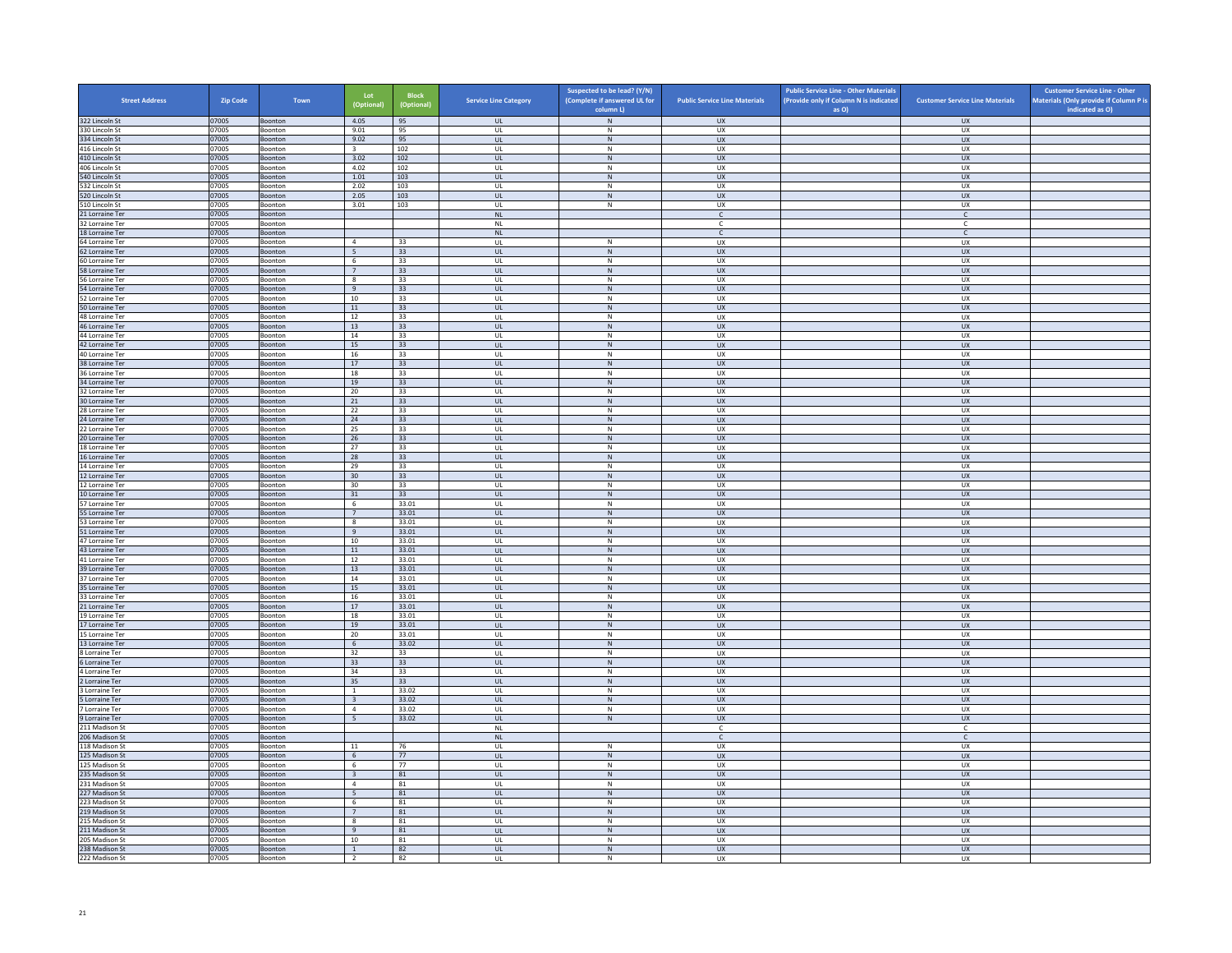| <b>Street Address</b>            | Zip Code       | Town                      | Lot<br>(Optional)                         | <b>Block</b><br>(Optional)                 | <b>Service Line Category</b>         | Suspected to be lead? (Y/N)<br>(Complete if answered UL for<br>column L) | <b>Public Service Line Materials</b> | <b>Public Service Line - Other Materials</b><br>(Provide only if Column N is indicated<br>as O) | <b>Customer Service Line Materials</b> | <b>Customer Service Line - Other</b><br>Materials (Only provide if Column P is<br>indicated as O) |
|----------------------------------|----------------|---------------------------|-------------------------------------------|--------------------------------------------|--------------------------------------|--------------------------------------------------------------------------|--------------------------------------|-------------------------------------------------------------------------------------------------|----------------------------------------|---------------------------------------------------------------------------------------------------|
| 230 Madison St                   | 07005          | Boonton                   | 2.01                                      | 82                                         | <b>UL</b>                            | ${\sf N}$                                                                | <b>UX</b>                            |                                                                                                 | <b>UX</b>                              |                                                                                                   |
| 234 Madison St                   | 07005          | Boonton                   | 2.02                                      | 82                                         | UL                                   | N                                                                        | UX                                   |                                                                                                 | <b>UX</b>                              |                                                                                                   |
| 218 Madison St                   | 07005          | Boonton                   | $\overline{\mathbf{3}}$                   | 82                                         | $_{\sf UL}$                          | ${\sf N}$                                                                | UX                                   |                                                                                                 | <b>UX</b>                              |                                                                                                   |
| 214 Madison St<br>210 Madison St | 07005<br>07005 | Boonton<br><b>Boonton</b> | $\overline{4}$<br>5                       | 82<br>82                                   | UL<br><b>UL</b>                      | $\,$ N<br>${\sf N}$                                                      | <b>UX</b><br><b>UX</b>               |                                                                                                 | <b>UX</b><br><b>UX</b>                 |                                                                                                   |
| 206 Madison St                   | 07005          | Boonton                   | 6                                         | 82                                         | UL                                   | $\,$ N                                                                   | UX                                   |                                                                                                 | UX                                     |                                                                                                   |
| 304 Madison St                   | 07005          | <b>Boonton</b>            | 4.01                                      | 92                                         | $\mathbf{u}$                         | N                                                                        | UX                                   |                                                                                                 | UX                                     |                                                                                                   |
| 12 Madison St                    | 07005          | Boonton                   | 5                                         | 92                                         | UL                                   | ${\sf N}$                                                                | UX                                   |                                                                                                 | UX                                     |                                                                                                   |
| 320 Madison St<br>423 Madison St | 07005<br>07005 | Boonton<br>Boonton        | 5.01<br>$\overline{2}$                    | 92<br>96                                   | <b>UL</b><br>$\mathsf{UL}$           | N<br>${\sf N}$                                                           | <b>UX</b><br>UX                      |                                                                                                 | <b>UX</b><br>UX                        |                                                                                                   |
| 419 Madison St                   | 07005          | Boonton                   | $\overline{\mathbf{3}}$                   | 96                                         | UL.                                  | $\,$ N                                                                   | <b>UX</b>                            |                                                                                                 | <b>UX</b>                              |                                                                                                   |
| 415 Madison St                   | 07005          | Boonton                   | $\overline{4}$                            | 96                                         | UL                                   | N                                                                        | <b>UX</b>                            |                                                                                                 | UX                                     |                                                                                                   |
| 411 Madison St                   | 07005          | Boonton                   | $\overline{5}$                            | 96                                         | $_{\sf UL}$                          | ${\sf N}$                                                                | ${\sf U}{\sf X}$                     |                                                                                                 | UX                                     |                                                                                                   |
| 432 Madison St                   | 07005          | <b>Boonton</b>            | $\overline{1}$                            | 97                                         | $\mathbf{U}$                         | N                                                                        | UX                                   |                                                                                                 | UX                                     |                                                                                                   |
| 430 Madison St<br>424 Madison St | 07005<br>07005 | Boonton<br>Boonton        | 1.01<br><sup>2</sup>                      | 97<br>97                                   | UL<br>UL                             | N<br>N                                                                   | UX<br>UX                             |                                                                                                 | UX<br>UX.                              |                                                                                                   |
| 420 Madison St                   | 07005          | Boonton                   | 2.01                                      | 97                                         | $_{\sf UL}$                          | ${\sf N}$                                                                | UX                                   |                                                                                                 | UX                                     |                                                                                                   |
| 416 Madison St                   | 07005          | Boonton                   | $\overline{\mathbf{3}}$                   | 97                                         | UL                                   | N                                                                        | UX                                   |                                                                                                 | UX                                     |                                                                                                   |
| 414 Madison St                   | 07005          | <b>Boonton</b>            | $\overline{4}$                            | 97                                         | <b>UL</b>                            | ${\sf N}$                                                                | <b>UX</b>                            |                                                                                                 | <b>UX</b>                              |                                                                                                   |
| 512 Madison St                   | 07005<br>07005 | Boonton                   | $\boldsymbol{8}$                          | 100                                        | UL                                   | ${\sf N}$                                                                | UX                                   |                                                                                                 | UX                                     |                                                                                                   |
| 513 Madison St<br>Main Rd        | 07005          | Boonton<br>Boonton        | 5.01                                      | 101                                        | $\mathbf{u}$<br>$\mathsf{NL}\xspace$ | N                                                                        | UX<br>$\mathsf{C}$                   |                                                                                                 | UX<br>c                                |                                                                                                   |
| 1 Main Rd, Montville             | 07005          | Boonton                   |                                           |                                            | <b>NL</b>                            |                                                                          | $\mathsf{C}$                         |                                                                                                 | $\mathsf{C}$                           |                                                                                                   |
| <b>B Main Rd, Montville</b>      | 07005          | Boonton                   |                                           |                                            | <b>NL</b>                            |                                                                          | $\mathsf{C}$                         |                                                                                                 | $\mathsf{C}$                           |                                                                                                   |
| 410 Main St                      | 07005          | Boonton                   |                                           |                                            | $\mathsf{NL}$                        |                                                                          | $\mathsf{C}$                         |                                                                                                 | $\mathsf{C}$                           |                                                                                                   |
| 707 Main St                      | 07005          | Boonton                   |                                           |                                            | <b>NL</b>                            |                                                                          | <b>C</b>                             |                                                                                                 | C                                      |                                                                                                   |
| 418 Main St<br>916 Main St       | 07005<br>07005 | Boonton<br>Boonton        |                                           |                                            | $\mathsf{NL}$<br><b>NL</b>           |                                                                          | $\mathsf{C}$<br>$\mathsf{C}$         |                                                                                                 | $\mathsf{C}$<br>$\mathsf{C}$           |                                                                                                   |
| 402 Main St                      | 07005          | Boonton                   |                                           |                                            | $\mathsf{NL}$                        |                                                                          | $\mathsf{C}$                         |                                                                                                 | $\mathsf{C}$                           |                                                                                                   |
| 906 Main St                      | 07005          | Boonton                   |                                           |                                            | <b>NL</b>                            |                                                                          | $\epsilon$                           |                                                                                                 | c                                      |                                                                                                   |
| 309 Main St                      | 07005          | Boonton                   |                                           |                                            | NL                                   |                                                                          | $\mathsf{C}$                         |                                                                                                 | $\mathsf{C}$                           |                                                                                                   |
| 1021 Main St                     | 07005          | Boonton                   |                                           |                                            | <b>NL</b>                            |                                                                          | $\mathsf{C}$                         |                                                                                                 | $\mathsf{C}$                           |                                                                                                   |
| 506 Main St<br>317 Main St       | 07005<br>07005 | Boonton<br>Boonton        |                                           |                                            | G<br>G                               |                                                                          | G<br>G                               |                                                                                                 | G<br>G                                 |                                                                                                   |
| 1001 Main St                     | 07005          | Boonton                   | 1                                         | 17                                         | $\mathbf{u}$                         | N                                                                        | <b>UX</b>                            |                                                                                                 | UX                                     |                                                                                                   |
| 1015 Main St                     | 07005          | Boonton                   | 15                                        | 17                                         | UL                                   | $\,$ N                                                                   | UX                                   |                                                                                                 | UX                                     |                                                                                                   |
| 1017 Main St                     | 07005          | Boonton                   | 15.01                                     | 17                                         | UL                                   | N                                                                        | <b>UX</b>                            |                                                                                                 | <b>UX</b>                              |                                                                                                   |
| 1121 Main St                     | 07005          | Boonton                   | $\mathbf{1}$                              | 19                                         | UL                                   | ${\sf N}$                                                                | UX                                   |                                                                                                 | UX                                     |                                                                                                   |
| 1137 Main St<br>1153 Main St     | 07005<br>07005 | Boonton<br>Boonton        | $\overline{2}$<br>$\overline{\mathbf{3}}$ | 19<br>19                                   | UL<br>UL                             | $\,$ N<br>N                                                              | <b>UX</b><br><b>UX</b>               |                                                                                                 | <b>UX</b><br><b>UX</b>                 |                                                                                                   |
| 1153 Main St                     | 07005          | Boonton                   | $\overline{\mathbf{3}}$                   | 19                                         | $_{\sf UL}$                          | $\,$ N                                                                   | ${\sf U}{\sf X}$                     |                                                                                                 | ${\sf U}{\sf X}$                       |                                                                                                   |
| 1153 Main St                     | 07005          | Boonton                   | $\overline{\mathbf{3}}$                   | 19                                         | UL                                   | N                                                                        | <b>UX</b>                            |                                                                                                 | <b>UX</b>                              |                                                                                                   |
| 1004 Main St                     | 07005          | Boonton                   | 22                                        | 34                                         | $\mathsf{UL}$                        | $\mathsf{N}$                                                             | UX                                   |                                                                                                 | UX                                     |                                                                                                   |
| 1000 Main St                     | 07005          | Boonton                   | 22.01                                     | 34                                         | UL                                   | N                                                                        | UX                                   |                                                                                                 | <b>UX</b>                              |                                                                                                   |
| 301 Main St<br>317 Main St       | 07005<br>07005 | Boonton<br>Boonton        | <sup>1</sup><br>10                        | $\mathbf{1}$<br>$\mathbf{1}$               | UL<br>UL                             | $\,$ N<br>$\,$ N                                                         | <b>UX</b><br>UX                      |                                                                                                 | <b>UX</b><br>UX                        |                                                                                                   |
| 317 Main St                      | 07005          | Boonton                   | 10 <sup>1</sup>                           | $\overline{1}$                             | $\mathbf{u}$                         | N                                                                        | $\overline{11}$                      |                                                                                                 | UX                                     |                                                                                                   |
| 315 Main St                      | 07005          | Boonton                   | $11\,$                                    | $\mathbf{1}$                               | UL                                   | ${\sf N}$                                                                | UX                                   |                                                                                                 | UX                                     |                                                                                                   |
| 315 Main St                      | 07005          | Boonton                   | 11                                        | $\overline{1}$                             | UL <sub>1</sub>                      | N                                                                        | <b>UX</b>                            |                                                                                                 | <b>UX</b>                              |                                                                                                   |
| 313 Main St                      | 07005          | Boonton                   | 12                                        | <sup>1</sup><br>$\overline{1}$             | UL                                   | ${\sf N}$<br>N                                                           | UX<br><b>UX</b>                      |                                                                                                 | UX                                     |                                                                                                   |
| 311 Main St<br>309 Main St       | 07005<br>07005 | Boonton<br>Boonton        | 13<br>14                                  | $\mathbf{1}$                               | UL<br>UL                             | ${\sf N}$                                                                | UX                                   |                                                                                                 | UX<br>UX                               |                                                                                                   |
| 307 Main St                      | 07005          | Boonton                   | 15                                        | $\mathbf{1}$                               | UL                                   | $\,$ N                                                                   | UX                                   |                                                                                                 | <b>UX</b>                              |                                                                                                   |
| 403 Main St                      | 07005          | <b>Boonton</b>            | 1                                         | 3                                          | $\mathbf{U}$                         | N                                                                        | <b>UX</b>                            |                                                                                                 | UX                                     |                                                                                                   |
| 409 Main St                      | 07005          | Boonton                   | $\overline{\mathbf{3}}$                   | $\overline{\mathbf{3}}$                    | $_{\sf UL}$                          | ${\sf N}$                                                                | UX                                   |                                                                                                 | UX                                     |                                                                                                   |
| 413 Main St<br>521 Main St       | 07005<br>07005 | Boonton<br>Boonton        | 3.01<br>3.05                              | $\overline{\mathbf{3}}$<br>$6\phantom{.}6$ | UL<br>$_{\sf UL}$                    | N<br>${\sf N}$                                                           | <b>UX</b><br>UX                      |                                                                                                 | <b>UX</b><br>UX                        |                                                                                                   |
| 402 Main St                      | 07005          | Boonton                   | $\mathbf{1}$                              | 8                                          | UL                                   | N                                                                        | <b>UX</b>                            |                                                                                                 | UX                                     |                                                                                                   |
| 404 Main St                      | 07005          | <b>Boonton</b>            | <sup>2</sup>                              | 8                                          | <b>UL</b>                            | N                                                                        | <b>UX</b>                            |                                                                                                 | <b>UX</b>                              |                                                                                                   |
| 410 Main St                      | 07005          | Boonton                   | $\overline{\mathbf{3}}$                   | 8                                          | UL                                   | $\,$ N                                                                   | UX                                   |                                                                                                 | UX                                     |                                                                                                   |
| 414 Main St                      | 07005          | Boonton                   | $\overline{4}$                            | $\mathbf{8}$                               | $\mathbf{u}$                         | N                                                                        | UX                                   |                                                                                                 | <b>UX</b>                              |                                                                                                   |
| 414 Main St<br>416 Main St       | 07005<br>07005 | Boonton<br>Boonton        | $\overline{4}$<br>5                       | 8<br>8                                     | UL<br><b>UL</b>                      | ${\sf N}$<br>N                                                           | UX<br><b>UX</b>                      |                                                                                                 | UX<br><b>UX</b>                        |                                                                                                   |
| 418 Main St                      | 07005          | Boonton                   | $\,$ 6                                    | $\bf{8}$                                   | UL                                   | ${\sf N}$                                                                | UX                                   |                                                                                                 | UX                                     |                                                                                                   |
| 502 Main St                      | 07005          | Boonton                   | $7\overline{ }$                           | 8                                          | UL                                   | N                                                                        | UX                                   |                                                                                                 | UX                                     |                                                                                                   |
| 504 Main St                      | 07005          | Boonton                   | 8                                         | 8                                          | UL                                   | ${\sf N}$                                                                | UX                                   |                                                                                                 | UX                                     |                                                                                                   |
| 506 Main St<br>512 Main St       | 07005<br>07005 | Boonton                   | 9                                         | 8                                          | $_{\sf UL}$<br>$\mathbf{U}$          | ${\sf N}$<br>N                                                           | UX<br><b>UX</b>                      |                                                                                                 | <b>UX</b><br>UX                        |                                                                                                   |
| 520 Main St                      | 07005          | <b>Boonton</b><br>Boonton | 10<br>$12\,$                              | -8<br>8                                    | UL                                   | ${\sf N}$                                                                | UX                                   |                                                                                                 | UX                                     |                                                                                                   |
| 520 Main St                      | 07005          | Boonton                   | 12                                        | 8                                          | UL                                   | N                                                                        | <b>UX</b>                            |                                                                                                 | UX                                     |                                                                                                   |
| 606 Main St                      | 07005          | Boonton                   | 14                                        | $\boldsymbol{8}$                           | $_{\sf UL}$                          | ${\sf N}$                                                                | UX                                   |                                                                                                 | UX                                     |                                                                                                   |
| 602 Main St                      | 07005          | Boonton                   | 14.03                                     | $^{8}$                                     | UL                                   | $\,$ N                                                                   | UX                                   |                                                                                                 | UX                                     |                                                                                                   |
| 612 Main St                      | 07005          | Boonton                   | 16                                        | 8                                          | <b>UL</b>                            | N                                                                        | <b>UX</b>                            |                                                                                                 | <b>UX</b>                              |                                                                                                   |
| 616 Main St<br>618 Main St       | 07005<br>07005 | Boonton<br>Boonton        | 17<br>18                                  | $\bf{8}$<br>$_{\rm 8}$                     | UL<br>$\mathbf{u}$                   | ${\sf N}$<br>N                                                           | UX<br>UX                             |                                                                                                 | UX<br><b>UX</b>                        |                                                                                                   |
| 618 Main St                      | 07005          | Boonton                   | 18                                        | 8                                          | UL                                   | N                                                                        | UX                                   |                                                                                                 | UX                                     |                                                                                                   |
| 702 Main St                      | 07005          | Boonton                   | 19                                        | 8                                          | UL.                                  | N                                                                        | <b>UX</b>                            |                                                                                                 | <b>UX</b>                              |                                                                                                   |
| 708 Main St                      | 07005          | Boonton                   | 20                                        | 8                                          | UL                                   | ${\sf N}$                                                                | UX                                   |                                                                                                 | UX                                     |                                                                                                   |
| 712 Main St<br>714 Main St       | 07005<br>07005 | Boonton                   | 21<br>22                                  | 8<br>$\overline{\mathbf{8}}$               | UL<br>UL                             | N<br>$\overline{N}$                                                      | <b>UX</b><br><b>UX</b>               |                                                                                                 | UX<br><b>UX</b>                        |                                                                                                   |
|                                  |                | Boonton                   |                                           |                                            |                                      |                                                                          |                                      |                                                                                                 |                                        |                                                                                                   |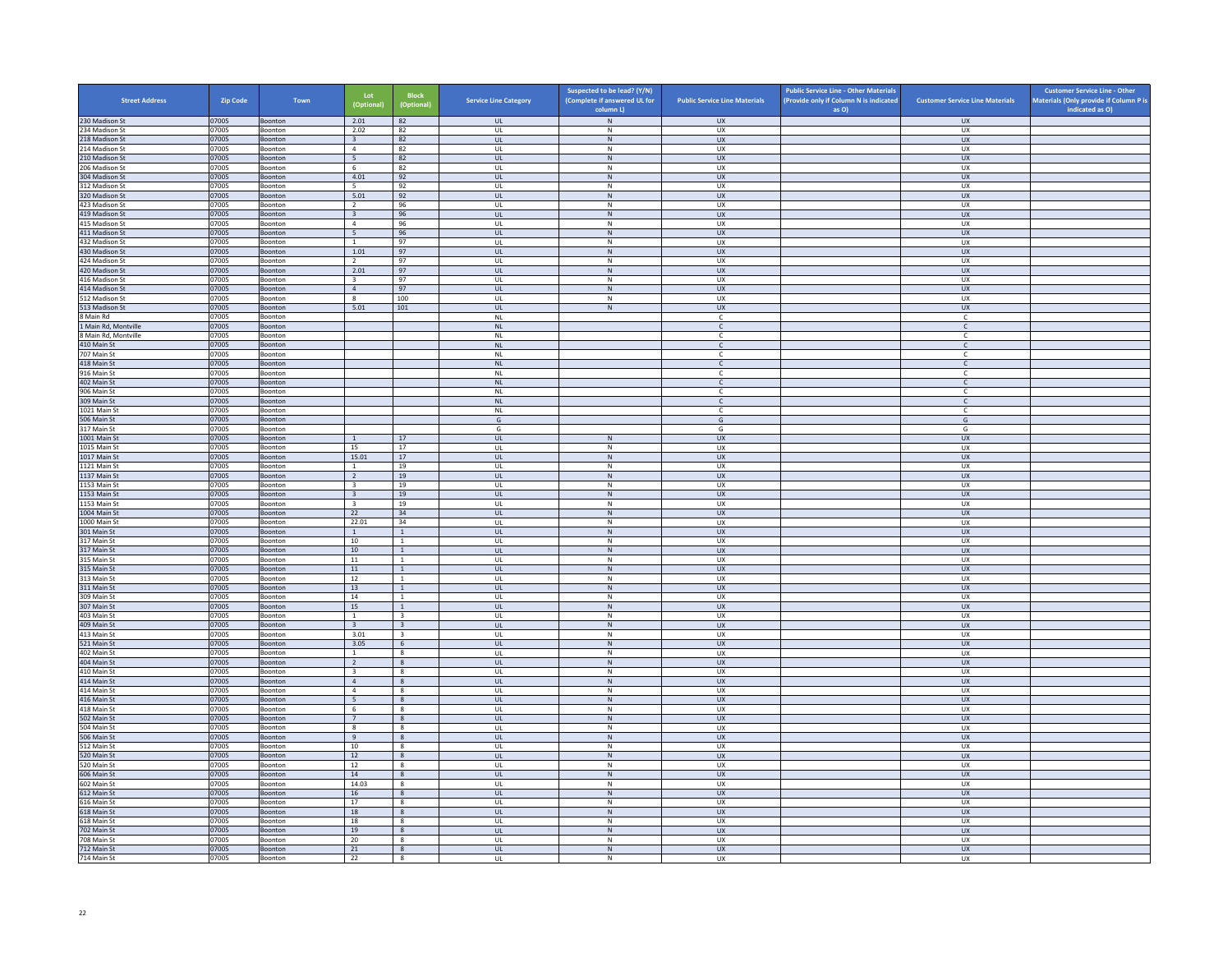| <b>Street Address</b>                | <b>Zip Code</b> | Town               | Lot<br>(Optional)                                  | Block<br>(Optional) | <b>Service Line Category</b>            | Suspected to be lead? (Y/N)<br>(Complete if answered UL for<br>column L) | <b>Public Service Line Materials</b> | <b>Public Service Line - Other Materials</b><br>(Provide only if Column N is indicated<br>as O) | <b>Customer Service Line Materials</b> | <b>Customer Service Line - Other</b><br>Materials (Only provide if Column P is<br>indicated as O) |
|--------------------------------------|-----------------|--------------------|----------------------------------------------------|---------------------|-----------------------------------------|--------------------------------------------------------------------------|--------------------------------------|-------------------------------------------------------------------------------------------------|----------------------------------------|---------------------------------------------------------------------------------------------------|
| 716 Main St                          | 07005           | Boonton            | 23                                                 | 8                   | <b>UL</b>                               | N                                                                        | <b>UX</b>                            |                                                                                                 | <b>UX</b>                              |                                                                                                   |
| 718 Main St                          | 07005           | Boonton            | 24                                                 | 8                   | <b>UL</b>                               | N                                                                        | <b>UX</b>                            |                                                                                                 | <b>UX</b>                              |                                                                                                   |
| 802 Main St<br>808 Main St           | 07005<br>07005  | Boonton<br>Boonton | 25<br>25.01                                        | 8<br>$\mathbf{g}$   | UL<br>UL                                | ${\sf N}$<br>N                                                           | UX<br>UX                             |                                                                                                 | ${\sf U}{\sf X}$<br><b>UX</b>          |                                                                                                   |
| 808 Main St                          | 07005           | Boonton            | 25.01                                              | 8                   | UL                                      | ${\sf N}$                                                                | <b>UX</b>                            |                                                                                                 | UX                                     |                                                                                                   |
| 601 Main St                          | 07005           | Boonton            | $\mathbf{1}$                                       | $\mathbf{q}$        | UL                                      | $\mathsf{N}$                                                             | UX                                   |                                                                                                 | <b>UX</b>                              |                                                                                                   |
| 605 Main St                          | 07005           | Boonton            | $\overline{2}$                                     | $\overline{9}$      | UL                                      | N                                                                        | <b>UX</b>                            |                                                                                                 | UX                                     |                                                                                                   |
| 611 Main St<br>615 Main St           | 07005<br>07005  | Boonton<br>Boonton | 2.01<br>$\overline{3}$                             | 9<br>$\overline{q}$ | UL<br>$\mathbf{u}$                      | ${\sf N}$<br>N                                                           | UX<br>$\overline{11}$                |                                                                                                 | UX<br><b>UX</b>                        |                                                                                                   |
| 619 Main St                          | 07005           | Boonton            | $\overline{4}$                                     | 9                   | UL                                      | $\mathsf{N}$                                                             | UX                                   |                                                                                                 | UX                                     |                                                                                                   |
| 701 Main St                          | 07005           | Boonton            | 1                                                  | 11                  | UL.                                     | N                                                                        | <b>UX</b>                            |                                                                                                 | <b>UX</b>                              |                                                                                                   |
| 707 Main St                          | 07005           | Boonton            | 1.01                                               | $11\,$              | UL                                      | ${\sf N}$                                                                | UX                                   |                                                                                                 | UX                                     |                                                                                                   |
| 709 Main St<br>713 Main St           | 07005<br>07005  | Boonton<br>Boonton | <sup>2</sup><br>$\overline{\mathbf{3}}$            | 11<br>11            | UL<br>UL                                | N<br>${\sf N}$                                                           | UX<br>UX                             |                                                                                                 | UX<br>UX                               |                                                                                                   |
| 715 Main St                          | 07005           | Boonton            | $\overline{4}$                                     | 11                  | UL                                      | ${\sf N}$                                                                | UX                                   |                                                                                                 | UX                                     |                                                                                                   |
| 719 Main St                          | 07005           | Boonton            | - 5                                                | 11                  | $\mathbf{U}$                            | N                                                                        | <b>UX</b>                            |                                                                                                 | UX                                     |                                                                                                   |
| 801 Main St                          | 07005           | Boonton            | $\mathbf{1}$                                       | 13                  | UL                                      | ${\sf N}$                                                                | UX                                   |                                                                                                 | UX                                     |                                                                                                   |
| 811 Main St<br>811 Main St           | 07005<br>07005  | Boonton<br>Boonton | $\overline{\mathbf{3}}$<br>$\overline{\mathbf{3}}$ | 13<br>13            | <b>UL</b><br><b>UL</b>                  | N<br>${\sf N}$                                                           | <b>UX</b><br>UX                      |                                                                                                 | UX<br>UX                               |                                                                                                   |
| 811 Main St                          | 07005           | Boonton            | $\overline{\mathbf{3}}$                            | 13                  | UL                                      | $\,$ N                                                                   | UX                                   |                                                                                                 | <b>UX</b>                              |                                                                                                   |
| 811 Main St                          | 07005           | Boonton            | $\overline{\mathbf{3}}$                            | 13                  | UL                                      | N                                                                        | <b>UX</b>                            |                                                                                                 | UX                                     |                                                                                                   |
| 815 Main St                          | 07005           | Boonton            | $\overline{4}$                                     | 13                  | UL                                      | ${\sf N}$                                                                | UX<br>UX                             |                                                                                                 | UX                                     |                                                                                                   |
| 819 Main St<br>813 Main St           | 07005<br>07005  | Boonton<br>Boonton | 4.01<br>4.02                                       | 13<br>13            | $\mathbf{U}$<br>UL                      | N<br>${\sf N}$                                                           | UX                                   |                                                                                                 | <b>UX</b><br>UX                        |                                                                                                   |
| 905 Main St                          | 07005           | Boonton            | 1                                                  | 15                  | <b>UL</b>                               | N                                                                        | <b>UX</b>                            |                                                                                                 | <b>UX</b>                              |                                                                                                   |
| 915 Main St                          | 07005           | Boonton            | $\overline{2}$                                     | 15                  | UL                                      | $\mathsf{N}$                                                             | UX                                   |                                                                                                 | UX                                     |                                                                                                   |
| 911 Main St                          | 07005           | Boonton            | 2.01                                               | 15                  | UL                                      | ${\sf N}$                                                                | <b>UX</b>                            |                                                                                                 | UX                                     |                                                                                                   |
| 919 Main St<br>925 Main St           | 07005<br>07005  | Boonton<br>Boonton | $\overline{\mathbf{3}}$<br>3.01                    | 15<br>15            | UL<br>$\ensuremath{\mathsf{UL}}\xspace$ | $\mathsf{N}$<br>${\sf N}$                                                | <b>UX</b><br>UX                      |                                                                                                 | UX<br>${\sf U}{\sf X}$                 |                                                                                                   |
| 310 Main St                          | 07005           | Boonton            | $\overline{4}$                                     | 34                  | <b>UL</b>                               | N                                                                        | <b>UX</b>                            |                                                                                                 | <b>UX</b>                              |                                                                                                   |
| 314 Main St                          | 07005           | Boonton            | 5                                                  | 34                  | UL                                      | ${\sf N}$                                                                | UX                                   |                                                                                                 | UX                                     |                                                                                                   |
| 312 Main St                          | 07005           | Boonton            | 5.01                                               | 34                  | UL                                      | ${\sf N}$                                                                | <b>UX</b>                            |                                                                                                 | <b>UX</b>                              |                                                                                                   |
| 816 Main St<br>816 Main St           | 07005<br>07005  | Boonton<br>Boonton | 17<br>17                                           | 34<br>34            | UL<br>UL                                | ${\sf N}$<br>${\sf N}$                                                   | <b>UX</b><br>UX                      |                                                                                                 | <b>UX</b><br>UX                        |                                                                                                   |
| 906 Main St                          | 07005           | Boonton            | 18                                                 | 34                  | $\overline{\mathbf{u}}$                 | N                                                                        | UX                                   |                                                                                                 | $\overline{U}$                         |                                                                                                   |
| 910 Main St                          | 07005           | Boonton            | 18.01                                              | 34                  | UL                                      | ${\sf N}$                                                                | UX                                   |                                                                                                 | UX                                     |                                                                                                   |
| 914 Main St                          | 07005           | Boonton            | 18.02                                              | 34                  | UL.                                     | N                                                                        | <b>UX</b>                            |                                                                                                 | <b>UX</b>                              |                                                                                                   |
| 916 Main St<br>920 Main St           | 07005<br>07005  | Boonton<br>Boonton | 19<br>20                                           | 34<br>34            | UL<br>UL                                | ${\sf N}$<br>${\sf N}$                                                   | UX<br>UX                             |                                                                                                 | UX<br><b>UX</b>                        |                                                                                                   |
| 203 Main St                          | 07005           | Boonton            | 20.01                                              | 70                  | UL                                      | $\mathsf{N}$                                                             | UX                                   |                                                                                                 | UX                                     |                                                                                                   |
| 219 Main St                          | 07005           | Boonton            | 22                                                 | 70                  | UL                                      | ${\sf N}$                                                                | UX                                   |                                                                                                 | UX                                     |                                                                                                   |
| Main St<br>132 Maple Ave             | 07005<br>07005  | Boonton<br>Boonton | $\overline{1}$                                     | - 6                 | $\mathbf{u}$<br>$\mathsf{NL}$           | $\mathsf{N}$                                                             | ux<br>$\mathsf{C}$                   |                                                                                                 | UX<br>$\mathsf{C}$                     |                                                                                                   |
| 106 Maple Ave                        | 07005           | Boonton            | 27                                                 | 71.15               | <b>UL</b>                               | N                                                                        | UX                                   |                                                                                                 | <b>UX</b>                              |                                                                                                   |
| 112 Maple Ave                        | 07005           | Boonton            | 28                                                 | 71.15               | UL                                      | ${\sf N}$                                                                | UX                                   |                                                                                                 | UX                                     |                                                                                                   |
| 120 Maple Ave                        | 07005           | Boonton            | 30                                                 | 71.15               | UL                                      | ${\sf N}$                                                                | UX                                   |                                                                                                 | UX                                     |                                                                                                   |
| 124 Maple Ave<br>122 Maple Ave       | 07005<br>07005  | Boonton<br>Boonton | 31<br>31.01                                        | 71.15<br>71.15      | <b>UL</b><br>UL                         | N<br>${\sf N}$                                                           | <b>UX</b><br>UX                      |                                                                                                 | <b>UX</b><br>UX                        |                                                                                                   |
| 132 Maple Ave                        | 07005           | Boonton            | 32                                                 | 71.15               | $\mathbf{U}$                            | N                                                                        | $\overline{11}$                      |                                                                                                 | UX                                     |                                                                                                   |
| 136 Maple Ave                        | 07005           | Boonton            | 33                                                 | 71.15               | UL                                      | ${\sf N}$                                                                | UX                                   |                                                                                                 | UX                                     |                                                                                                   |
| 313 Marc Blvd                        | 07005           | Boonton            |                                                    |                     | <b>NL</b>                               |                                                                          | $\mathsf{C}$                         |                                                                                                 | $\mathsf{C}$                           |                                                                                                   |
| 305 Marc Blvd<br>210 Marc Blvd       | 07005<br>07005  | Boonton<br>Boonton | $\overline{1}$                                     | 73                  | NL<br><b>UL</b>                         | $\,N\,$                                                                  | $\mathsf{C}$<br><b>UX</b>            |                                                                                                 | $\mathsf{C}$<br><b>UX</b>              |                                                                                                   |
| 206 Marc Blyd                        | 07005           | Boonton            | <sup>2</sup>                                       | 73                  | UL                                      | N                                                                        | <b>UX</b>                            |                                                                                                 | <b>UX</b>                              |                                                                                                   |
| 202 Marc Blvd                        | 07005           | Boonton            | $\overline{\mathbf{3}}$                            | 73                  | UL                                      | ${\sf N}$                                                                | UX                                   |                                                                                                 | ${\sf U}{\sf X}$                       |                                                                                                   |
| 104 Marc Blvd                        | 07005           | Boonton            | 8                                                  | 73                  | UL                                      | N                                                                        | <b>UX</b>                            |                                                                                                 | <b>UX</b>                              |                                                                                                   |
| 105 Marc Blvd<br>109 Marc Blvd       | 07005<br>07005  | Boonton<br>Boonton | $\overline{2}$<br>$\overline{\mathbf{3}}$          | 73.01<br>73.01      | <b>UL</b><br>UL                         | ${\sf N}$<br>${\sf N}$                                                   | <b>UX</b><br>UX                      |                                                                                                 | <b>UX</b><br>UX                        |                                                                                                   |
| 201 Marc Blvd                        | 07005           | Boonton            | $\overline{4}$                                     | 73.01               | UL                                      | N                                                                        | <b>UX</b>                            |                                                                                                 | UX                                     |                                                                                                   |
| 205 Marc Blvd                        | 07005           | Boonton            | 5                                                  | 73.01               | UL                                      | ${\sf N}$                                                                | UX                                   |                                                                                                 | UX                                     |                                                                                                   |
| 209 Marc Blvd                        | 07005           | Boonton            | - 6<br>$\overline{7}$                              | 73.01               | $\mathbf{u}$                            | N<br>${\sf N}$                                                           | UX                                   |                                                                                                 | $\overline{U}$                         |                                                                                                   |
| 213 Marc Blvd<br>301 Marc Blvd       | 07005<br>07005  | Boonton<br>Boonton | 8                                                  | 73.01<br>73.01      | UL<br><b>UL</b>                         | N                                                                        | UX<br><b>UX</b>                      |                                                                                                 | UX<br><b>UX</b>                        |                                                                                                   |
| 305 Marc Blvd                        | 07005           | Boonton            | 9                                                  | 73.01               | UL                                      | ${\sf N}$                                                                | UX                                   |                                                                                                 | UX                                     |                                                                                                   |
| 313 Marc Blvd                        | 07005           | Boonton            | 11                                                 | 73.01               | UL                                      | ${\sf N}$                                                                | <b>UX</b>                            |                                                                                                 | UX                                     |                                                                                                   |
| 317 Marc Blvd                        | 07005           | Boonton            | 12                                                 | 73.01               | UL                                      | ${\sf N}$                                                                | UX                                   |                                                                                                 | UX                                     |                                                                                                   |
| 316 Marc Blvd<br>312 Marc Blvd       | 07005<br>07005  | Boonton<br>Boonton | 13<br>14                                           | 73.02<br>73.02      | <b>UL</b><br>$\mathbf{U}$               | $\,$ N<br>$\mathbb N$                                                    | UX<br>UX                             |                                                                                                 | <b>UX</b><br>UX                        |                                                                                                   |
| 308 Marc Blvd                        | 07005           | Boonton            | 15                                                 | 73.02               | UL                                      | ${\sf N}$                                                                | UX                                   |                                                                                                 | UX                                     |                                                                                                   |
| 21 Margaretta Rd                     | 07005           | Boonton            |                                                    |                     | NI                                      |                                                                          | $\mathbb{C}$                         |                                                                                                 | $\mathsf{C}$                           |                                                                                                   |
| 24 Margaretta Rd                     | 07005<br>07005  | Boonton<br>Boonton | $\overline{4}$<br>4.01                             | 107<br>107          | $\mathsf{UL}$<br>UL                     | ${\sf N}$<br>N                                                           | UX<br>UX                             |                                                                                                 | UX<br>UX                               |                                                                                                   |
| 16 Margaretta Rd<br>20 Margaretta Rd | 07005           | Boonton            | 4.02                                               | 107                 | UL                                      | N                                                                        | <b>UX</b>                            |                                                                                                 | UX                                     |                                                                                                   |
| 22 Margaretta Rd                     | 07005           | Boonton            | 4.03                                               | 107                 | UL                                      | N                                                                        | UX                                   |                                                                                                 | UX                                     |                                                                                                   |
| 26 Margaretta Rd                     | 07005           | Boonton            | 4.04                                               | 107                 | $\mathbf{u}$                            | N                                                                        | $\overline{11}$                      |                                                                                                 | <b>UX</b>                              |                                                                                                   |
| 18 Margaretta Rd                     | 07005           | Boonton            | 4.07<br>14                                         | 107<br>107.01       | UL<br><b>UL</b>                         | ${\sf N}$<br>N                                                           | UX<br><b>UX</b>                      |                                                                                                 | UX<br><b>UX</b>                        |                                                                                                   |
| 11 Margaretta Rd<br>15 Margaretta Rd | 07005<br>07005  | Boonton<br>Boonton | 15                                                 | 107.01              | UL                                      | $\mathsf{N}$                                                             | UX                                   |                                                                                                 | UX                                     |                                                                                                   |
| 17 Margaretta Rd                     | 07005           | Boonton            | 16                                                 | 107.01              | UL                                      | ${\sf N}$                                                                | UX                                   |                                                                                                 | UX                                     |                                                                                                   |
| 19 Margaretta Rd                     | 07005           | Boonton            | 17                                                 | 107.01              | UL                                      | N                                                                        | <b>UX</b>                            |                                                                                                 | <b>UX</b>                              |                                                                                                   |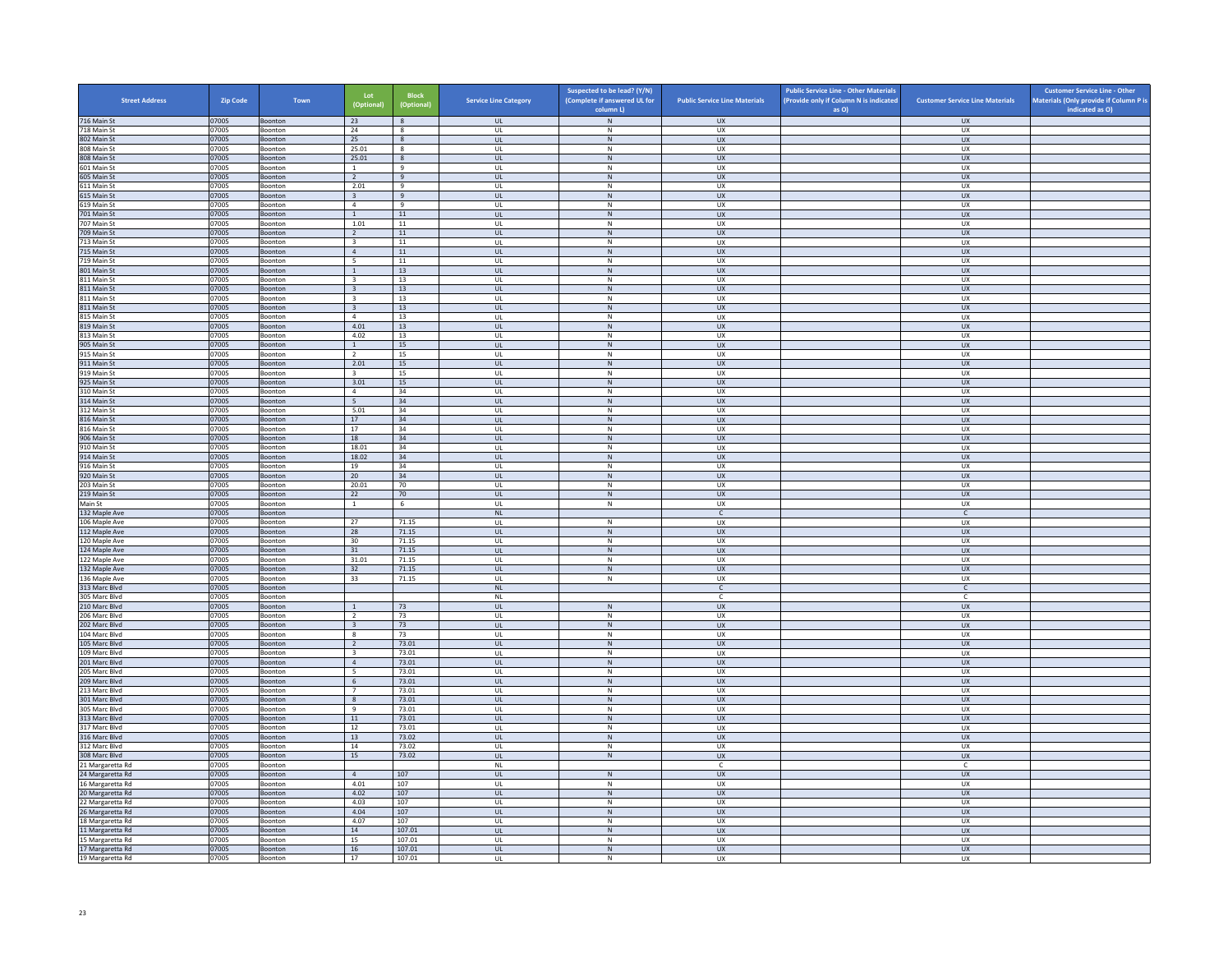| <b>Street Address</b>                | Zip Code       | Town                      | Lot<br>(Optional)        | <b>Block</b><br>(Optional)       | <b>Service Line Category</b> | Suspected to be lead? (Y/N)<br>(Complete if answered UL for<br>column L) | <b>Public Service Line Materials</b> | <b>Public Service Line - Other Materials</b><br>(Provide only if Column N is indicated<br>as O) | <b>Customer Service Line Materials</b> | <b>Customer Service Line - Other</b><br>Materials (Only provide if Column P is<br>indicated as O) |
|--------------------------------------|----------------|---------------------------|--------------------------|----------------------------------|------------------------------|--------------------------------------------------------------------------|--------------------------------------|-------------------------------------------------------------------------------------------------|----------------------------------------|---------------------------------------------------------------------------------------------------|
| 21 Margaretta Rd                     | 07005          | Boonton                   | 18                       | 107.01                           | <b>UL</b>                    | ${\sf N}$                                                                | <b>UX</b>                            |                                                                                                 | <b>UX</b>                              |                                                                                                   |
| 23 Margaretta Rd                     | 07005          | Boonton                   | 19                       | 107.01                           | UL                           | N                                                                        | UX                                   |                                                                                                 | <b>UX</b>                              |                                                                                                   |
| 32 Margaretta Rd                     | 07005          | Boonton                   | $\overline{4}$           | 107.02                           | $_{\sf UL}$                  | ${\sf N}$                                                                | UX                                   |                                                                                                 | UX                                     |                                                                                                   |
| 33 Margaretta Rd<br>31 Margaretta Rd | 07005<br>07005 | Boonton<br><b>Boonton</b> | 1.07<br>1.08             | 107.03<br>107.03                 | UL<br><b>UL</b>              | N<br>${\sf N}$                                                           | <b>UX</b><br><b>UX</b>               |                                                                                                 | <b>UX</b><br><b>UX</b>                 |                                                                                                   |
| 1 Margaretta Rd                      | 07005          | Boonton                   | 10                       | 107.01                           | UL                           | $\,$ N                                                                   | UX                                   |                                                                                                 | UX                                     |                                                                                                   |
| 7 Margaretta Rd                      | 07005          | <b>Boonton</b>            | 11                       | 107.01                           | $\mathbf{u}$                 | N                                                                        | UX                                   |                                                                                                 | UX                                     |                                                                                                   |
| 107 Mechanic St                      | 07005          | Boonton                   |                          |                                  | $\mathsf{NL}$                |                                                                          | $\mathsf{C}$                         |                                                                                                 | c                                      |                                                                                                   |
| 225 Mechanic St<br>328 Mechanic St   | 07005<br>07005 | Boonton<br>Boonton        |                          |                                  | G<br>G                       |                                                                          | G<br>G                               |                                                                                                 | G<br>G                                 |                                                                                                   |
| 121 Mechanic St                      | 07005          | Boonton                   | 5.01                     | $\mathbf{1}$                     | UL                           | N                                                                        | <b>UX</b>                            |                                                                                                 | <b>UX</b>                              |                                                                                                   |
| 129 Mechanic St                      | 07005          | Boonton                   | 6.01                     | -1                               | UL                           | N                                                                        | <b>UX</b>                            |                                                                                                 | UX                                     |                                                                                                   |
| 117 Mechanic St                      | 07005          | Boonton                   | $7\phantom{.0}$          | $\,$ 1 $\,$                      | UL                           | ${\sf N}$                                                                | UX                                   |                                                                                                 | UX                                     |                                                                                                   |
| 115 Mechanic St                      | 07005          | <b>Boonton</b>            | $\mathbf{g}$             | $\overline{1}$                   | $\mathbf{U}$                 | N                                                                        | UX                                   |                                                                                                 | UX                                     |                                                                                                   |
| 111 Mechanic St<br>235 Mechanic St   | 07005<br>07005 | Boonton<br>Boonton        | 9<br>10.03               | $\mathbf{1}$<br>$\overline{2}$   | UL<br>UL                     | N<br>N                                                                   | UX<br>UX                             |                                                                                                 | UX<br><b>UX</b>                        |                                                                                                   |
| 237 Mechanic St                      | 07005          | Boonton                   | 10.04                    | <sup>2</sup>                     | $_{\sf UL}$                  | ${\sf N}$                                                                | UX                                   |                                                                                                 | UX                                     |                                                                                                   |
| 239 Mechanic St                      | 07005          | Boonton                   | 10.05                    | $\overline{2}$                   | UL                           | $\mathsf{N}$                                                             | UX                                   |                                                                                                 | UX                                     |                                                                                                   |
| 229 Mechanic St                      | 07005          | <b>Boonton</b>            | 11                       | $\overline{2}$                   | <b>UL</b>                    | ${\sf N}$                                                                | <b>UX</b>                            |                                                                                                 | <b>UX</b>                              |                                                                                                   |
| 225 Mechanic St                      | 07005<br>07005 | Boonton                   | 12                       | $\overline{2}$                   | UL                           | ${\sf N}$                                                                | UX                                   |                                                                                                 | UX                                     |                                                                                                   |
| 221 Mechanic St<br>19 Mechanic St    | 07005          | Boonton<br>Boonton        | 13<br>14                 | $\overline{2}$<br>$\overline{2}$ | $\mathbf{u}$<br>UL           | N<br>N                                                                   | UX<br>UX                             |                                                                                                 | UX<br>UX                               |                                                                                                   |
| 209 Mechanic St                      | 07005          | Boonton                   | 15                       | $\overline{2}$                   | <b>UL</b>                    | N                                                                        | <b>UX</b>                            |                                                                                                 | <b>UX</b>                              |                                                                                                   |
| 128 Mechanic St                      | 07005          | Boonton                   | 10                       | $\overline{\mathbf{3}}$          | UL                           | ${\sf N}$                                                                | UX                                   |                                                                                                 | UX                                     |                                                                                                   |
| 128 Mechanic St                      | 07005          | Boonton                   | 10                       | $\overline{\mathbf{3}}$          | UL                           | N                                                                        | <b>UX</b>                            |                                                                                                 | <b>UX</b>                              |                                                                                                   |
| 06 Mechanic St                       | 07005          | Boonton                   | 1.01                     | $\overline{4}$                   | UL                           | N                                                                        | <b>UX</b>                            |                                                                                                 | <b>UX</b>                              |                                                                                                   |
| 216 Mechanic St<br>222 Mechanic St   | 07005<br>07005 | Boonton<br>Boonton        | $\overline{2}$<br>2.01   | $\overline{4}$<br>$\overline{a}$ | $_{\sf UL}$<br>$\mathbf{U}$  | ${\sf N}$<br>N                                                           | ${\sf U}{\sf X}$<br><b>UX</b>        |                                                                                                 | ${\sf U}{\sf X}$<br><b>UX</b>          |                                                                                                   |
| 224 Mechanic St                      | 07005          | Boonton                   | $\overline{\mathbf{3}}$  | $\overline{4}$                   | <b>UL</b>                    | $\,$ N                                                                   | UX                                   |                                                                                                 | <b>UX</b>                              |                                                                                                   |
| 230 Mechanic St                      | 07005          | Boonton                   | $\overline{4}$           | $\overline{a}$                   | UL                           | N                                                                        | UX                                   |                                                                                                 | UX                                     |                                                                                                   |
| 232 Mechanic St                      | 07005          | Boonton                   | 5                        | $\overline{4}$                   | UL                           | ${\sf N}$                                                                | <b>UX</b>                            |                                                                                                 | <b>UX</b>                              |                                                                                                   |
| 236 Mechanic St                      | 07005          | Boonton                   | 6                        | $\overline{a}$                   | UL                           | N                                                                        | UX                                   |                                                                                                 | UX                                     |                                                                                                   |
| 238 Mechanic St<br>314 Mechanic St   | 07005<br>07005 | Boonton<br>Boonton        | 7<br>3.01                | $\overline{4}$<br>67             | <b>UL</b><br>UL              | N<br>${\sf N}$                                                           | <b>UX</b><br>UX                      |                                                                                                 | <b>UX</b><br>UX                        |                                                                                                   |
| 324 Mechanic St                      | 07005          | Boonton                   | 3.03                     | 67                               | $\mathbf{u}$                 | N                                                                        | <b>UX</b>                            |                                                                                                 | <b>UX</b>                              |                                                                                                   |
| 28 Mechanic St                       | 07005          | Boonton                   | 4.01                     | 67                               | UL                           | N                                                                        | UX                                   |                                                                                                 | UX                                     |                                                                                                   |
| 327 Mechanic St                      | 07005          | Boonton                   | 8                        | 68                               | <b>UL</b>                    | N                                                                        | <b>UX</b>                            |                                                                                                 | <b>UX</b>                              |                                                                                                   |
| 327 Mechanic St                      | 07005          | Boonton                   | $\boldsymbol{8}$         | 68                               | UL                           | ${\sf N}$                                                                | UX                                   |                                                                                                 | UX                                     |                                                                                                   |
| 315 Mechanic St<br>315 Mechanic St   | 07005<br>07005 | Boonton<br>Boonton        | 10<br>10                 | 68<br>68                         | UL<br>UL                     | $\,$ N<br>N                                                              | <b>UX</b><br><b>UX</b>               |                                                                                                 | <b>UX</b><br><b>UX</b>                 |                                                                                                   |
| 91 Meyer Farm Rd                     | 07005          | Boonton                   |                          |                                  | $_{\sf UL}$                  | ${\sf N}$                                                                | ${\sf U}{\sf X}$                     |                                                                                                 | ${\sf U}{\sf X}$                       |                                                                                                   |
| Michelangelo'S #2                    | 07005          | Boonton                   |                          |                                  | $\mathbf{U}$                 | N                                                                        | <b>UX</b>                            |                                                                                                 | <b>UX</b>                              |                                                                                                   |
| Michelangelo'S#3                     | 07005          | Boonton                   |                          |                                  | $\mathsf{UL}$                | $\,$ N                                                                   | <b>UX</b>                            |                                                                                                 | UX                                     |                                                                                                   |
| 410 Monroe St                        | 07005          | Boonton                   |                          |                                  | $\sf NL$                     |                                                                          | $\mathsf{C}$                         |                                                                                                 | c                                      |                                                                                                   |
| 207 Monroe St<br>304 Monroe St       | 07005<br>07005 | Boonton<br>Boonton        | $\mathbf{1}$             | 75                               | <b>NL</b><br>UL              | N                                                                        | $\mathsf{C}$<br>UX                   |                                                                                                 | $\mathsf{C}$<br>UX                     |                                                                                                   |
| 306 Monroe St                        | 07005          | Boonton                   | $\overline{2}$           | 75                               | $\mathbf{u}$                 | N                                                                        | $\overline{u}$                       |                                                                                                 | UX                                     |                                                                                                   |
| 314 Monroe St                        | 07005          | Boonton                   | $\overline{\mathbf{3}}$  | 75                               | UL                           | ${\sf N}$                                                                | UX                                   |                                                                                                 | UX                                     |                                                                                                   |
| 322 Monroe St                        | 07005          | Boonton                   | $\overline{4}$           | 75                               | $\mathbf{u}$                 | N                                                                        | $\overline{11}$                      |                                                                                                 | <b>UX</b>                              |                                                                                                   |
| 18 Monroe St                         | 07005          | Boonton                   | 4.01                     | 75                               | UL                           | ${\sf N}$<br>N                                                           | UX<br><b>UX</b>                      |                                                                                                 | UX                                     |                                                                                                   |
| 318 Monroe St<br>200 Monroe St       | 07005<br>07005 | Boonton<br>Boonton        | 4.01<br>$\overline{1}$   | 75<br>76                         | UL<br>UL                     | ${\sf N}$                                                                | UX                                   |                                                                                                 | UX<br>UX                               |                                                                                                   |
| 204 Monroe St                        | 07005          | Boonton                   | 1.01                     | 76                               | UL                           | $\,$ N                                                                   | <b>UX</b>                            |                                                                                                 | <b>UX</b>                              |                                                                                                   |
| 206 Monroe St                        | 07005          | <b>Boonton</b>            | 2                        | 76                               | $\mathbf{U}$                 | N                                                                        | UX                                   |                                                                                                 | UX                                     |                                                                                                   |
| 18 Monroe St                         | 07005          | Boonton                   | $\overline{\mathbf{3}}$  | 76                               | UL                           | $\mathsf{N}$                                                             | UX                                   |                                                                                                 | UX                                     |                                                                                                   |
| 214 Monroe St<br>100 Monroe St       | 07005<br>07005 | Boonton<br>Boonton        | 3.01<br>$\mathbf{1}$     | 76<br>77                         | UL<br>$_{\sf UL}$            | N<br>${\sf N}$                                                           | <b>UX</b><br>UX                      |                                                                                                 | <b>UX</b><br>UX                        |                                                                                                   |
| 128 Monroe St                        | 07005          | Boonton                   | $\mathbf{1}$             | 79                               | UL                           | N                                                                        | UX                                   |                                                                                                 | UX                                     |                                                                                                   |
| 128 Monroe St                        | 07005          | <b>Boonton</b>            | 1                        | 79                               | <b>UL</b>                    | N                                                                        | <b>UX</b>                            |                                                                                                 | <b>UX</b>                              |                                                                                                   |
| 128 Monroe St                        | 07005          | Boonton                   | $\mathbf{1}$             | 79                               | UL                           | $\,$ N                                                                   | UX                                   |                                                                                                 | UX                                     |                                                                                                   |
| 108 Monroe St                        | 07005          | Boonton                   | 11                       | 80                               | $\mathbf{u}$                 | N                                                                        | UX                                   |                                                                                                 | $\overline{U}$                         |                                                                                                   |
| 112 Monroe St<br>110 Monroe St       | 07005<br>07005 | Boonton<br>Boonton        | 12<br>12.01              | 80<br>80                         | UL<br><b>UL</b>              | ${\sf N}$<br>N                                                           | UX<br><b>UX</b>                      |                                                                                                 | UX<br><b>UX</b>                        |                                                                                                   |
| 21 Monroe St                         | 07005          | Boonton                   | $11\,$                   | 81                               | $\mathsf{UL}$                | ${\sf N}$                                                                | UX                                   |                                                                                                 | UX                                     |                                                                                                   |
| 121 Monroe St                        | 07005          | Boonton                   | 11                       | 81                               | UL                           | N                                                                        | UX                                   |                                                                                                 | UX                                     |                                                                                                   |
| 207 Monroe St                        | 07005          | Boonton                   | $\overline{7}$           | 82                               | UL                           | ${\sf N}$                                                                | UX                                   |                                                                                                 | UX                                     |                                                                                                   |
| 211 Monroe St<br>311 Monroe St       | 07005<br>07005 | Boonton                   | 8                        | 82<br>83                         | $_{\sf UL}$<br>$\mathbf{U}$  | ${\sf N}$                                                                | UX<br><b>UX</b>                      |                                                                                                 | <b>UX</b><br>UX                        |                                                                                                   |
| 301 Monroe St                        | 07005          | <b>Boonton</b><br>Boonton | 3.02<br>$5\phantom{.0}$  | 83                               | UL                           | N<br>${\sf N}$                                                           | UX                                   |                                                                                                 | UX                                     |                                                                                                   |
| 305 Monroe St                        | 07005          | Boonton                   | 5.01                     | - 83                             | UL                           | N                                                                        | <b>UX</b>                            |                                                                                                 | UX                                     |                                                                                                   |
| 307 Monroe St                        | 07005          | Boonton                   | $6\overline{6}$          | 83                               | $_{\sf UL}$                  | ${\sf N}$                                                                | UX                                   |                                                                                                 | UX                                     |                                                                                                   |
| 309 Monroe St                        | 07005          | Boonton                   | $\overline{7}$           | 83                               | UL                           | ${\sf N}$                                                                | UX                                   |                                                                                                 | UX                                     |                                                                                                   |
| 313 Monroe St                        | 07005          | Boonton                   | 8                        | 83                               | <b>UL</b>                    | N                                                                        | <b>UX</b>                            |                                                                                                 | <b>UX</b>                              |                                                                                                   |
| 15 Monroe St<br>325 Monroe St        | 07005<br>07005 | Boonton<br>Boonton        | $\,9$<br>10 <sup>1</sup> | 83<br>83                         | UL<br>$\mathbf{u}$           | ${\sf N}$<br>N                                                           | UX<br>UX                             |                                                                                                 | UX<br><b>UX</b>                        |                                                                                                   |
| 323 Monroe St                        | 07005          | Boonton                   | 10.01                    | 83                               | UL                           | $\mathsf{N}$                                                             | UX                                   |                                                                                                 | UX                                     |                                                                                                   |
| 403 Monroe St                        | 07005          | Boonton                   | 1.01                     | 84                               | UL.                          | N                                                                        | <b>UX</b>                            |                                                                                                 | <b>UX</b>                              |                                                                                                   |
| 405 Monroe St                        | 07005          | Boonton                   | 1.02                     | 84                               | UL                           | ${\sf N}$                                                                | UX                                   |                                                                                                 | UX                                     |                                                                                                   |
| 411 Monroe St                        | 07005<br>07005 | Boonton                   | 1.03<br>1.04             | 84<br>84                         | UL<br>UL                     | N<br>N                                                                   | <b>UX</b><br><b>UX</b>               |                                                                                                 | UX<br><b>UX</b>                        |                                                                                                   |
| 419 Monroe St                        |                | Boonton                   |                          |                                  |                              |                                                                          |                                      |                                                                                                 |                                        |                                                                                                   |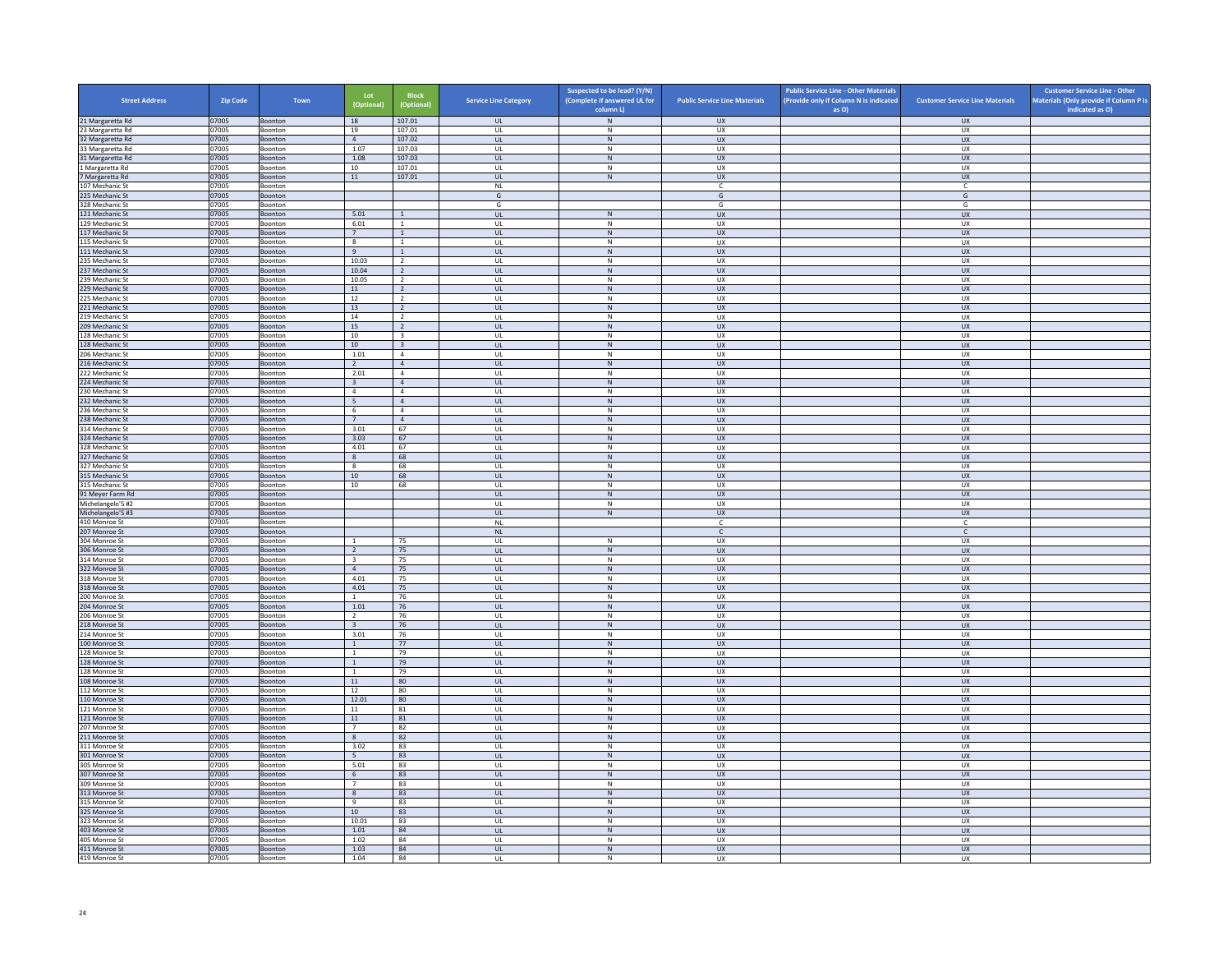| <b>Street Address</b>                    | Zip Code       | Town                      | Lot<br>(Optional)                | <b>Block</b><br>(Optional) | <b>Service Line Category</b>            | Suspected to be lead? (Y/N)<br>(Complete if answered UL for | <b>Public Service Line Materials</b> | <b>Public Service Line - Other Materials</b><br>(Provide only if Column N is indicated | <b>Customer Service Line Materials</b> | <b>Customer Service Line - Other</b><br>Materials (Only provide if Column P is |
|------------------------------------------|----------------|---------------------------|----------------------------------|----------------------------|-----------------------------------------|-------------------------------------------------------------|--------------------------------------|----------------------------------------------------------------------------------------|----------------------------------------|--------------------------------------------------------------------------------|
|                                          |                |                           |                                  |                            |                                         | column L)<br>N                                              |                                      | as O)                                                                                  |                                        | indicated as O)                                                                |
| 503 Monroe St<br>507 Monroe St           | 07005<br>07005 | Boonton<br>Boonton        | $\overline{1}$<br>$\overline{2}$ | 85<br>85                   | <b>UL</b><br><b>UL</b>                  | N                                                           | UX<br>UX                             |                                                                                        | <b>UX</b><br><b>UX</b>                 |                                                                                |
| 513 Monroe St                            | 07005          | Boonton                   | $\overline{\mathbf{3}}$          | 85                         | UL                                      | ${\sf N}$                                                   | UX                                   |                                                                                        | UX                                     |                                                                                |
| 517 Monroe St                            | 07005          | Boonton                   | $\overline{4}$                   | 85                         | UL                                      | ${\sf N}$                                                   | UX                                   |                                                                                        | <b>UX</b>                              |                                                                                |
| 603 Monroe St<br>609 Monroe St           | 07005<br>07005 | <b>Boonton</b>            | <sup>1</sup><br>$\overline{2}$   | 86<br>86                   | <b>UL</b><br>UL                         | N<br>${\sf N}$                                              | <b>UX</b><br>UX                      |                                                                                        | UX<br>UX                               |                                                                                |
| 402 Monroe St                            | 07005          | Boonton<br><b>Boonton</b> | 65.01                            | 90                         | $\mathbf{U}$                            | N                                                           | UX                                   |                                                                                        | $\overline{U}$                         |                                                                                |
| 410 Monroe St                            | 07005          | Boonton                   | 65.08                            | 90                         | UL                                      | ${\sf N}$                                                   | UX                                   |                                                                                        | UX                                     |                                                                                |
| 418 Monroe St                            | 07005          | Boonton                   | 65.09                            | 90                         | <b>UL</b>                               | N                                                           | <b>UX</b>                            |                                                                                        | <b>UX</b>                              |                                                                                |
| 439 Morris Ave                           | 07005          | Boonton                   |                                  |                            | $\mathsf{NL}$                           |                                                             | $\mathfrak{c}$                       |                                                                                        | $\mathsf{C}$                           |                                                                                |
| 470 Morris Ave<br>441 Morris Ave         | 07005<br>07005 | Boonton<br>Boonton        |                                  |                            | NL<br><b>NL</b>                         |                                                             | $\mathsf{C}$<br>-C                   |                                                                                        | $\mathsf{C}$<br>C                      |                                                                                |
| 473 Morris Ave                           | 07005          | Boonton                   |                                  |                            | $\mathsf{NL}$                           |                                                             | $\mathsf{C}$                         |                                                                                        | $\mathsf{C}$                           |                                                                                |
| 324 Morris Ave                           | 07005          | <b>Boonton</b>            | -6                               | 105                        | $\mathbf{U}$                            | $\mathsf{N}$                                                | UX                                   |                                                                                        | UX                                     |                                                                                |
| 314 Morris Ave                           | 07005          | Boonton                   | 6.01                             | 105                        | UL                                      | N                                                           | UX                                   |                                                                                        | UX                                     |                                                                                |
| 304 Morris Ave                           | 07005          | Boonton                   | 6.02                             | 105                        | <b>UL</b>                               | N                                                           | UX                                   |                                                                                        | <b>UX</b>                              |                                                                                |
| 334 Morris Ave<br>402 Morris Ave         | 07005<br>07005 | Boonton<br>Boonton        | $7\overline{ }$<br>$_{\rm 8}$    | 105<br>105                 | UL<br>UL                                | N<br>${\sf N}$                                              | UX<br>UX                             |                                                                                        | UX<br>UX                               |                                                                                |
| 412 Morris Ave                           | 07005          | Boonton                   | 9                                | 105                        | <b>UL</b>                               | N                                                           | <b>UX</b>                            |                                                                                        | <b>UX</b>                              |                                                                                |
| 424 Morris Ave                           | 07005          | Boonton                   | 9.01                             | 105                        | UL                                      | ${\sf N}$                                                   | UX                                   |                                                                                        | UX                                     |                                                                                |
| 434 Morris Ave                           | 07005          | Boonton                   | 10 <sup>1</sup>                  | 105                        | $\mathbf{u}$                            | N                                                           | $\overline{11}$                      |                                                                                        | UX                                     |                                                                                |
| 448 Morris Ave                           | 07005          | Boonton                   | 10.01                            | 105                        | UL                                      | ${\sf N}$                                                   | UX                                   |                                                                                        | UX                                     |                                                                                |
| 440 Morris Ave<br>456 Morris Ave         | 07005<br>07005 | Boonton<br>Boonton        | 10.02<br>11                      | 105<br>105                 | <b>UL</b><br>UL                         | N<br>${\sf N}$                                              | UX<br>UX                             |                                                                                        | UX<br>UX                               |                                                                                |
| 464 Morris Ave                           | 07005          | Boonton                   | 12                               | 105                        | UL                                      | ${\sf N}$                                                   | UX                                   |                                                                                        | <b>UX</b>                              |                                                                                |
| 470 Morris Ave                           | 07005          | Boonton                   | 13                               | 105                        | UL                                      | N                                                           | <b>UX</b>                            |                                                                                        | <b>UX</b>                              |                                                                                |
| 496 Morris Ave                           | 07005          | Boonton                   | $14\,$                           | 105                        | $_{\sf UL}$                             | N                                                           | ${\sf U}{\sf X}$                     |                                                                                        | ${\sf U}{\sf X}$                       |                                                                                |
| 498 Morris Ave                           | 07005          | <b>Boonton</b>            | 14.01                            | 105                        | $\mathbf{U}$                            | N                                                           | UX                                   |                                                                                        | UX                                     |                                                                                |
| 528 Morris Ave                           | 07005          | Boonton                   | 15                               | 105                        | UL                                      | ${\sf N}$<br>N                                              | UX                                   |                                                                                        | UX                                     |                                                                                |
| 500 Morris Ave<br>506 Morris Ave         | 07005<br>07005 | Boonton<br>Boonton        | 15.01<br>15.02                   | 105<br>105                 | <b>UL</b><br>UL                         | N                                                           | UX<br><b>UX</b>                      |                                                                                        | UX<br>UX                               |                                                                                |
| 504 Morris Ave                           | 07005          | Boonton                   | 15.03                            | 105                        | UL                                      | ${\sf N}$                                                   | UX                                   |                                                                                        | UX                                     |                                                                                |
| 100 Morris Ave                           | 07005          | Boonton                   | 17.01                            | 105                        | <b>UL</b>                               | N                                                           | <b>UX</b>                            |                                                                                        | <b>UX</b>                              |                                                                                |
| 405 Morris Ave                           | 07005          | Boonton                   | 1.01                             | 107.02                     | UL                                      | N                                                           | UX                                   |                                                                                        | UX                                     |                                                                                |
| 473 Morris Ave                           | 07005          | Boonton                   | 1.02                             | 107.02                     | $\mathbf{U}$                            | N                                                           | $\overline{11}$                      |                                                                                        | UX                                     |                                                                                |
| 445 Morris Ave<br>443 Morris Ave         | 07005<br>07005 | Boonton<br>Boonton        | 1.04<br>1.06                     | 107.02<br>107.02           | UL<br><b>UL</b>                         | ${\sf N}$<br>N                                              | UX<br><b>UX</b>                      |                                                                                        | UX<br><b>UX</b>                        |                                                                                |
| 441 Morris Ave                           | 07005          | Boonton                   | 1.07                             | 107.02                     | UL                                      | ${\sf N}$                                                   | UX                                   |                                                                                        | UX                                     |                                                                                |
| 439 Morris Ave                           | 07005          | Boonton                   | 1.08                             | 107.02                     | UL.                                     | $\,$ N                                                      | <b>UX</b>                            |                                                                                        | <b>UX</b>                              |                                                                                |
| 433 Morris Ave                           | 07005          | Boonton                   | 1.09                             | 107.02                     | <b>UL</b>                               | N                                                           | <b>UX</b>                            |                                                                                        | <b>UX</b>                              |                                                                                |
| 423 Morris Ave                           | 07005          | Boonton                   | $1.10\,$                         | 107.02                     | UL                                      | N                                                           | UX                                   |                                                                                        | ${\sf U}{\sf X}$                       |                                                                                |
| 415 Morris Ave<br>497 Morris Ave         | 07005<br>07005 | Boonton<br>Boonton        | 1.11<br>4.01                     | 107.02<br>107.02           | UL<br><b>UL</b>                         | N<br>${\sf N}$                                              | UX<br><b>UX</b>                      |                                                                                        | <b>UX</b><br><b>UX</b>                 |                                                                                |
| 481 Morris Ave                           | 07005          | Boonton                   | 4.16                             | 107.02                     | UL                                      | ${\sf N}$                                                   | UX                                   |                                                                                        | UX                                     |                                                                                |
| 489 Morris Ave                           | 07005          | Boonton                   | 4.19                             | 107.02                     | <b>UL</b>                               | N                                                           | <b>UX</b>                            |                                                                                        | UX                                     |                                                                                |
| 503 Morris Ave                           | 07005          | Boonton                   | 1.03                             | 107.03                     | UL                                      | ${\sf N}$                                                   | UX                                   |                                                                                        | UX                                     |                                                                                |
| 327 Morris Ave                           | 07005          | Boonton                   | 13.02                            | 108                        | $\mathbf{u}$                            | N                                                           | UX                                   |                                                                                        | $\overline{U}$                         |                                                                                |
| 319 Morris Ave<br>297 Morris Ave         | 07005<br>07005 | Boonton<br>Boonton        | 13.03<br>4.01                    | 108<br>112                 | UL<br><b>UL</b>                         | N<br>N                                                      | UX<br><b>UX</b>                      |                                                                                        | UX<br><b>UX</b>                        |                                                                                |
| 215 Myrtle Ave                           | 07005          | Boonton                   |                                  |                            | $\mathsf{NL}$                           |                                                             | C                                    |                                                                                        | $\mathsf{C}$                           |                                                                                |
| 231-235 Myrtle Ave                       | 07005          | Boonton                   |                                  |                            | <b>NL</b>                               |                                                             | $\mathsf{C}$                         |                                                                                        | $\mathsf{C}$                           |                                                                                |
| 300 Myrtle Ave                           | 07005          | Boonton                   |                                  |                            | NL                                      |                                                             | $\mathbb{C}$                         |                                                                                        | $\mathsf{C}$                           |                                                                                |
| 520-550 Myrtle Ave                       | 07005          | Boonton                   | 75.02                            | 69                         | UL                                      | $\,$ N                                                      | <b>UX</b>                            |                                                                                        | <b>UX</b>                              |                                                                                |
| 520-550 Myrtle Ave<br>520-550 Myrtle Ave | 07005<br>07005 | Boonton<br>Boonton        | 75.02<br>75.02                   | 69<br>69                   | - UI<br>UL                              | N<br>N                                                      | UX<br>UX                             |                                                                                        | UX<br>UX                               |                                                                                |
| 520-550 Myrtle Ave                       | 07005          | Boonton                   | 75.02                            | 69                         | <b>UL</b>                               | N                                                           | <b>UX</b>                            |                                                                                        | UX                                     |                                                                                |
| 520-550 Myrtle Ave                       | 07005          | Boonton                   | 75.02                            | 69                         | $\mathsf{UL}$                           | ${\sf N}$                                                   | UX                                   |                                                                                        | UX                                     |                                                                                |
| 520-550 Myrtle Ave                       | 07005          | Boonton                   | 75.02                            | 69                         | UL                                      | ${\sf N}$                                                   | UX                                   |                                                                                        | UX                                     |                                                                                |
| 520-550 Myrtle Ave                       | 07005          | Boonton                   | 75.02                            | 69                         | <b>UL</b>                               | N                                                           | <b>UX</b>                            |                                                                                        | UX                                     |                                                                                |
| 520-550 Myrtle Ave<br>520-550 Myrtle Ave | 07005<br>07005 | Boonton<br>Boonton        | 75.02<br>75.02                   | 69<br>69                   | UL<br>$\mathbf{u}$                      | ${\sf N}$<br>N                                              | UX<br>UX                             |                                                                                        | UX<br><b>UX</b>                        |                                                                                |
| 520-550 Myrtle Ave                       | 07005          | Boonton                   | 75.02                            | 69                         | UL                                      | $\mathsf{N}$                                                | UX                                   |                                                                                        | UX                                     |                                                                                |
| 520-550 Myrtle Ave                       | 07005          | Boonton                   | 75.10                            | 69                         | <b>UL</b>                               | N                                                           | <b>UX</b>                            |                                                                                        | <b>UX</b>                              |                                                                                |
| 520-550 Myrtle Ave                       | 07005          | Boonton                   | 75.10                            | 69                         | UL                                      | ${\sf N}$                                                   | UX                                   |                                                                                        | UX                                     |                                                                                |
| 266-280 Myrtle Ave                       | 07005          | Boonton                   | 69                               | 69.01                      | UL                                      | ${\sf N}$                                                   | UX                                   |                                                                                        | UX                                     |                                                                                |
| 266-280 Myrtle Ave<br>568 Myrtle Ave     | 07005<br>07005 | Boonton                   | 69<br>75.03                      | 69.01<br>69                | UL<br>$\ensuremath{\mathsf{UL}}\xspace$ | $\mathsf{N}$<br>${\sf N}$                                   | UX<br>UX                             |                                                                                        | UX<br>UX                               |                                                                                |
| 502 Myrtle Ave                           | 07005          | Boonton<br>Boonton        | 75.04                            | 69                         | $\mathbf{U}$                            | N                                                           | UX                                   |                                                                                        | UX                                     |                                                                                |
| 556 Myrtle Ave                           | 07005          | Boonton                   | 75.08                            | 69                         | UL                                      | ${\sf N}$                                                   | UX                                   |                                                                                        | UX                                     |                                                                                |
| 600 Myrtle Ave                           | 07005          | Boonton                   | 75.09                            | 69                         | <b>UL</b>                               | N                                                           | <b>UX</b>                            |                                                                                        | UX                                     |                                                                                |
| 600 Myrtle Ave                           | 07005          | Boonton                   | 75.09                            | 69                         | $\mathsf{UL}$                           | ${\sf N}$                                                   | UX                                   |                                                                                        | UX                                     |                                                                                |
| 600 Myrtle Ave                           | 07005<br>07005 | Boonton<br>Boonton        | 75.09<br>75.09                   | 69<br>69                   | UL<br><b>UL</b>                         | ${\sf N}$<br>N                                              | UX<br><b>UX</b>                      |                                                                                        | UX<br>UX                               |                                                                                |
| 600 Myrtle Ave<br>600 Myrtle Ave         | 07005          | Boonton                   | 75.09                            | 69                         | UL                                      | ${\sf N}$                                                   | UX                                   |                                                                                        | UX                                     |                                                                                |
| 600 Myrtle Ave                           | 07005          | Boonton                   | 75.09                            | 69                         | $\mathbf{u}$                            | N                                                           | UX                                   |                                                                                        | <b>UX</b>                              |                                                                                |
| 600 Myrtle Ave                           | 07005          | Boonton                   | 75.09                            | 69                         | UL                                      | $\mathsf{N}$                                                | UX                                   |                                                                                        | UX                                     |                                                                                |
| 650 Myrtle Ave                           | 07005          | Boonton                   | 75.15                            | 69                         | <b>UL</b>                               | N                                                           | <b>UX</b>                            |                                                                                        | <b>UX</b>                              |                                                                                |
| 650 Myrtle Ave                           | 07005          | Boonton                   | 75.16                            | 69                         | UL                                      | $\mathsf{N}$                                                | UX                                   |                                                                                        | UX                                     |                                                                                |
| 650 Myrtle Ave<br>662 Myrtle Ave         | 07005<br>07005 | Boonton<br>Boonton        | 75.16<br>77                      | 69<br>69                   | UL<br>UL                                | N<br>$\mathsf{N}$                                           | UX<br><b>UX</b>                      |                                                                                        | UX<br><b>UX</b>                        |                                                                                |
|                                          |                |                           |                                  |                            |                                         |                                                             |                                      |                                                                                        |                                        |                                                                                |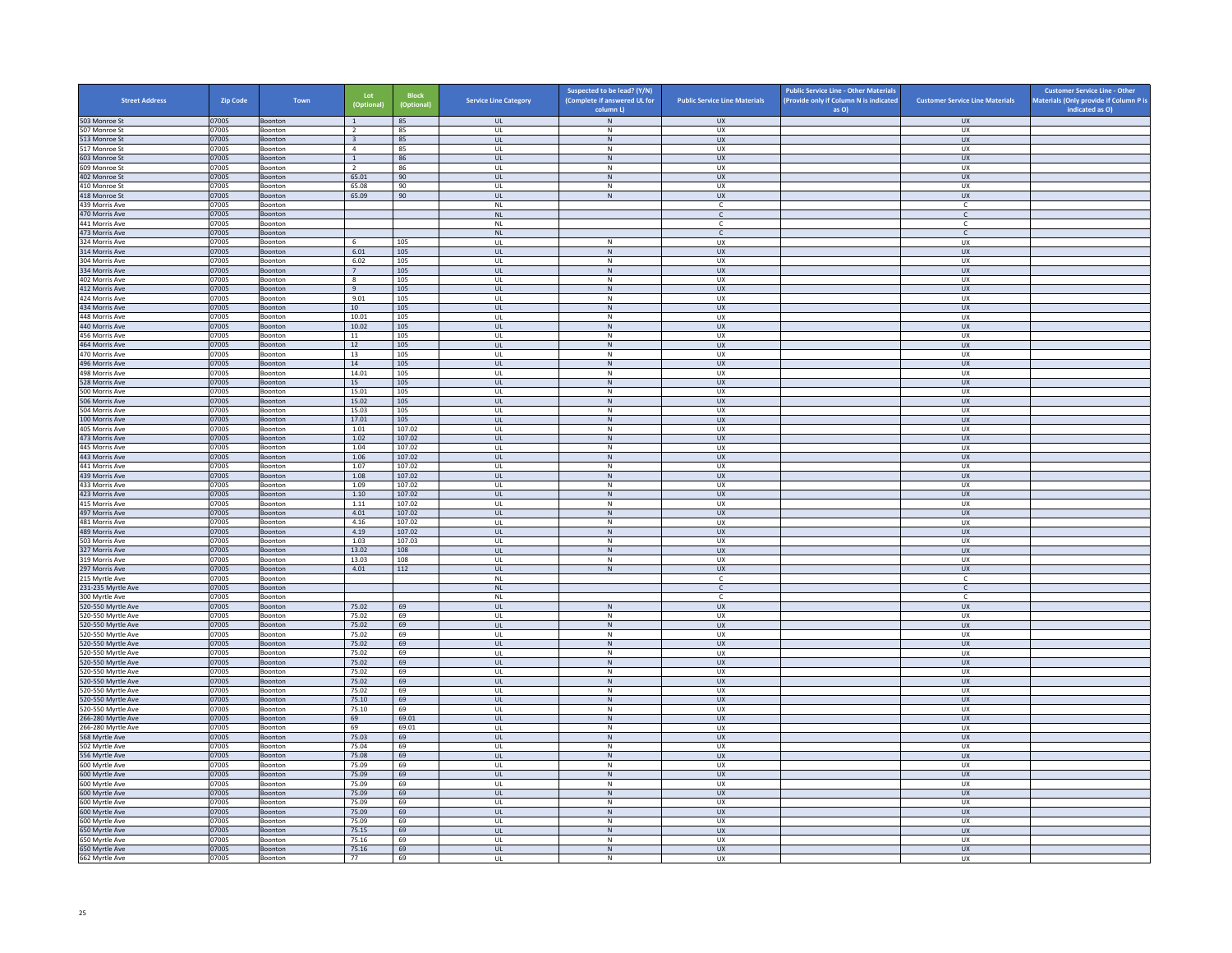| <b>Street Address</b>            | <b>Zip Code</b> | Town                      | Lot<br>(Optional)       | <b>Block</b><br>(Optional) | <b>Service Line Category</b>      | Suspected to be lead? (Y/N)<br>(Complete if answered UL for<br>column L) | <b>Public Service Line Materials</b> | <b>Public Service Line - Other Materials</b><br>(Provide only if Column N is indicated<br>as O) | <b>Customer Service Line Materials</b> | <b>Customer Service Line - Other</b><br>Materials (Only provide if Column P is<br>indicated as O) |
|----------------------------------|-----------------|---------------------------|-------------------------|----------------------------|-----------------------------------|--------------------------------------------------------------------------|--------------------------------------|-------------------------------------------------------------------------------------------------|----------------------------------------|---------------------------------------------------------------------------------------------------|
| 662 Myrtle Ave                   | 07005           | Boonton                   | 77                      | 69                         | <b>UL</b>                         | N                                                                        | <b>UX</b>                            |                                                                                                 | <b>UX</b>                              |                                                                                                   |
| 662 Myrtle Ave                   | 07005           | Boonton                   | 77                      | 69                         | UL                                | N                                                                        | <b>UX</b>                            |                                                                                                 | UX                                     |                                                                                                   |
| 710 Myrtle Ave<br>710 Myrtle Ave | 07005<br>07005  | Boonton<br>Boonton        | 78<br>78                | 69<br>69                   | UL<br>UL                          | ${\sf N}$<br>$\mathsf{N}$                                                | ${\sf U}{\sf X}$<br><b>UX</b>        |                                                                                                 | UX<br><b>UX</b>                        |                                                                                                   |
| 710 Myrtle Ave                   | 07005           | Boonton                   | 78                      | 69                         | UL                                | ${\sf N}$                                                                | <b>UX</b>                            |                                                                                                 | UX                                     |                                                                                                   |
| 720 Myrtle Ave                   | 07005           | Boonton                   | 78.01                   | 69                         | UL                                | ${\sf N}$                                                                | <b>UX</b>                            |                                                                                                 | <b>UX</b>                              |                                                                                                   |
| 720 Myrtle Ave                   | 07005           | Boonton                   | 78.01                   | 69                         | UL                                | $\mathsf{N}$                                                             | <b>UX</b>                            |                                                                                                 | UX                                     |                                                                                                   |
| 726 Myrtle Ave<br>244 Myrtle Ave | 07005<br>07005  | Boonton<br>Boonton        | 79.02<br>65             | 69<br>69.01                | UL<br>$\mathbf{u}$                | ${\sf N}$<br>N                                                           | UX<br>UX                             |                                                                                                 | UX<br>UX                               |                                                                                                   |
| 244 Myrtle Ave                   | 07005           | Boonton                   | 65                      | 69.01                      | UL                                | $\mathsf{N}$                                                             | UX                                   |                                                                                                 | UX                                     |                                                                                                   |
| 250 Myrtle Ave                   | 07005           | Boonton                   | 66                      | 69.01                      | <b>UL</b>                         | N                                                                        | <b>UX</b>                            |                                                                                                 | <b>UX</b>                              |                                                                                                   |
| 254 Myrtle Ave                   | 07005           | Boonton                   | 67                      | 69.01                      | UL                                | ${\sf N}$                                                                | UX                                   |                                                                                                 | UX                                     |                                                                                                   |
| 302 Myrtle Ave                   | 07005<br>07005  | Boonton<br>Boonton        | 70<br>71                | 69.01<br>69.01             | UL<br>UL                          | ${\sf N}$<br>${\sf N}$                                                   | UX<br>UX                             |                                                                                                 | UX<br>UX                               |                                                                                                   |
| 300 Myrtle Ave<br>300 Myrtle Ave | 07005           | Boonton                   | 71                      | 69.01                      | UL                                | ${\sf N}$                                                                | <b>UX</b>                            |                                                                                                 | UX                                     |                                                                                                   |
| 300 Myrtle Ave                   | 07005           | Boonton                   | 71                      | 69.01                      | UL                                | N                                                                        | U X                                  |                                                                                                 | UX                                     |                                                                                                   |
| 400 Myrtle Ave                   | 07005           | Boonton                   | 73.01                   | 69.01                      | UL                                | ${\sf N}$                                                                | UX                                   |                                                                                                 | UX                                     |                                                                                                   |
| 400 Myrtle Ave                   | 07005           | Boonton                   | 73.01                   | 69.01                      | UL                                | N                                                                        | <b>UX</b>                            |                                                                                                 | UX                                     |                                                                                                   |
| 240 Myrtle Ave<br>236 Myrtle Ave | 07005<br>07005  | Boonton<br>Boonton        | 9<br>10.01              | 70<br>70                   | UL<br>UL                          | ${\sf N}$<br>${\sf N}$                                                   | <b>UX</b><br>UX                      |                                                                                                 | UX<br>UX                               |                                                                                                   |
| 226 Myrtle Ave                   | 07005           | Boonton                   | 10.02                   | 70                         | <b>UL</b>                         | N                                                                        | <b>UX</b>                            |                                                                                                 | UX                                     |                                                                                                   |
| 226 Myrtle Ave                   | 07005           | Boonton                   | 10.02                   | $70\,$                     | UL                                | ${\sf N}$                                                                | UX                                   |                                                                                                 | UX                                     |                                                                                                   |
| 226 Myrtle Ave                   | 07005           | Boonton                   | 10.02                   | 70                         | $\mathbf{U}$                      | N                                                                        | UX                                   |                                                                                                 | <b>UX</b>                              |                                                                                                   |
| 224 Myrtle Ave                   | 07005           | Boonton                   | 10.03                   | $70\,$                     | UL                                | ${\sf N}$                                                                | UX                                   |                                                                                                 | UX                                     |                                                                                                   |
| 224 Myrtle Ave<br>218 Myrtle Ave | 07005<br>07005  | Boonton<br>Boonton        | 10.03<br>11             | 70<br>70                   | <b>UL</b><br>UL                   | N<br>$\mathsf{N}$                                                        | <b>UX</b><br>UX                      |                                                                                                 | <b>UX</b><br>UX                        |                                                                                                   |
| 210 Myrtle Ave                   | 07005           | Boonton                   | 12                      | 70                         | UL                                | ${\sf N}$                                                                | UX                                   |                                                                                                 | UX                                     |                                                                                                   |
| 208 Myrtle Ave                   | 07005           | Boonton                   | 13                      | 70                         | UL                                | $\mathsf{N}$                                                             | UX                                   |                                                                                                 | UX                                     |                                                                                                   |
| 134 Myrtle Ave                   | 07005           | Boonton                   | $14\,$                  | $70\,$                     | $\ensuremath{\mathsf{UL}}\xspace$ | ${\sf N}$                                                                | UX                                   |                                                                                                 | ${\sf U}{\sf X}$                       |                                                                                                   |
| 130 Myrtle Ave                   | 07005           | Boonton                   | 15                      | 70                         | UL                                | N                                                                        | <b>UX</b>                            |                                                                                                 | <b>UX</b>                              |                                                                                                   |
| 126 Myrtle Ave                   | 07005           | Boonton<br>Boonton        | 16<br>17                | 70<br>70                   | <b>UL</b><br>UL                   | ${\sf N}$<br>$\mathsf{N}$                                                | UX<br>UX                             |                                                                                                 | UX<br><b>UX</b>                        |                                                                                                   |
| 122 Myrtle Ave<br>118 Myrtle Ave | 07005<br>07005  | Boonton                   | 18                      | 70                         | UL                                | $\mathsf{N}$                                                             | <b>UX</b>                            |                                                                                                 | UX                                     |                                                                                                   |
| 114 Myrtle Ave                   | 07005           | Boonton                   | 19                      | 70                         | UL                                | ${\sf N}$                                                                | UX                                   |                                                                                                 | <b>UX</b>                              |                                                                                                   |
| 110 Myrtle Ave                   | 07005           | Boonton                   | 20 <sup>2</sup>         | 70                         | $\mathbf{U}$                      | N                                                                        | UX                                   |                                                                                                 | UX                                     |                                                                                                   |
| 202 Myrtle Ave                   | 07005           | Boonton                   | 21.03                   | $70\,$                     | UL                                | $\mathsf{N}$                                                             | UX                                   |                                                                                                 | UX                                     |                                                                                                   |
| 261 Myrtle Ave<br>267 Myrtle Ave | 07005<br>07005  | Boonton<br>Boonton        | 19<br>20                | 71.12<br>71.12             | <b>UL</b><br>UL                   | N<br>${\sf N}$                                                           | UX<br>UX                             |                                                                                                 | <b>UX</b><br>UX                        |                                                                                                   |
| 273 Myrtle Ave                   | 07005           | Boonton                   | 21                      | 71.12                      | UL                                | ${\sf N}$                                                                | UX                                   |                                                                                                 | UX                                     |                                                                                                   |
| 277 Myrtle Ave                   | 07005           | Boonton                   | 22                      | 71.12                      | UL                                | N                                                                        | <b>UX</b>                            |                                                                                                 | UX                                     |                                                                                                   |
| 283 Myrtle Ave                   | 07005           | Boonton                   | 23                      | 71.12                      | UL                                | ${\sf N}$                                                                | UX                                   |                                                                                                 | UX                                     |                                                                                                   |
| 283 Myrtle Ave                   | 07005           | <b>Boonton</b>            | 23                      | 71.12                      | $\mathbf{u}$                      | $\mathsf{N}$                                                             | UX                                   |                                                                                                 | UX                                     |                                                                                                   |
| 281 Myrtle Ave                   | 07005<br>07005  | Boonton<br>Boonton        | 23.01<br>6              | 71.12<br>71.13             | UL                                | ${\sf N}$<br>N                                                           | <b>UX</b><br><b>UX</b>               |                                                                                                 | UX<br>UX                               |                                                                                                   |
| 133 Myrtle Ave<br>201 Myrtle Ave | 07005           | Boonton                   | 8                       | 71.13                      | UL<br>$\mathsf{UL}$               | ${\sf N}$                                                                | UX                                   |                                                                                                 | UX                                     |                                                                                                   |
| 205 Myrtle Ave                   | 07005           | Boonton                   | 9                       | 71.13                      | UL                                | ${\sf N}$                                                                | UX                                   |                                                                                                 | <b>UX</b>                              |                                                                                                   |
| 209 Myrtle Ave                   | 07005           | Boonton                   | 11                      | 71.13                      | <b>UL</b>                         | N                                                                        | <b>UX</b>                            |                                                                                                 | <b>UX</b>                              |                                                                                                   |
| 209 Myrtle Ave                   | 07005           | Boonton                   | $11\,$                  | 71.13                      | $\mathsf{UL}$                     | ${\sf N}$                                                                | UX                                   |                                                                                                 | <b>UX</b>                              |                                                                                                   |
| 215 Myrtle Ave<br>223 Myrtle Ave | 07005<br>07005  | Boonton<br>Boonton        | 12<br>13                | 71.13<br>71.13             | <b>UL</b><br>UL                   | N<br>${\sf N}$                                                           | UX<br>UX                             |                                                                                                 | UX<br>UX                               |                                                                                                   |
| 227 Myrtle Ave                   | 07005           | Boonton                   | 13.01                   | 71.13                      | <b>UL</b>                         | N                                                                        | <b>UX</b>                            |                                                                                                 | <b>UX</b>                              |                                                                                                   |
| 231 Myrtle Ave                   | 07005           | Boonton                   | 14                      | 71.13                      | UL                                | ${\sf N}$                                                                | UX                                   |                                                                                                 | UX                                     |                                                                                                   |
| 231 Myrtle Ave                   | 07005           | Boonton                   | 14                      | 71.13                      | UL                                | $\,$ N                                                                   | <b>UX</b>                            |                                                                                                 | UX                                     |                                                                                                   |
| 239 Myrtle Ave                   | 07005           | Boonton                   | 15                      | 71.13                      | UL                                | N                                                                        | <b>UX</b>                            |                                                                                                 | <b>UX</b>                              |                                                                                                   |
| 239 Myrtle Ave<br>249 Myrtle Ave | 07005<br>07005  | Boonton<br><b>Boonton</b> | 15<br>16                | 71.13<br>71.13             | $\mathsf{UL}$<br>$\mathbf{U}$     | ${\sf N}$<br>N                                                           | UX<br>U X                            |                                                                                                 | ${\sf U}{\sf X}$<br>UX                 |                                                                                                   |
| 375 Myrtle Ave                   | 07005           | Boonton                   | $\mathbf{1}$            | 71.17                      | UL                                | ${\sf N}$                                                                | UX                                   |                                                                                                 | UX                                     |                                                                                                   |
| 651 Myrtle Ave                   | 07005           | Boonton                   | $\overline{1}$          | 72.01                      | UL                                | ${\sf N}$                                                                | UX                                   |                                                                                                 | UX                                     |                                                                                                   |
| 661 Myrtle Ave                   | 07005           | Boonton                   | $\overline{2}$          | 72.01                      | UL                                | ${\sf N}$                                                                | <b>UX</b>                            |                                                                                                 | UX                                     |                                                                                                   |
| 677 Myrtle Ave                   | 07005           | Boonton                   | 2.01                    | 72.01                      | UL<br>$\mathbf{u}$                | ${\sf N}$                                                                | UX<br>UX                             |                                                                                                 | UX<br>UX                               |                                                                                                   |
| 677 Myrtle Ave<br>677 Myrtle Ave | 07005<br>07005  | Boonton<br>Boonton        | 2.01<br>2.01            | 72.01<br>72.01             | UL                                | N<br>${\sf N}$                                                           | UX                                   |                                                                                                 | UX                                     |                                                                                                   |
| 717 Myrtle Ave                   | 07005           | Boonton                   | $\overline{\mathbf{3}}$ | 72.01                      | UL.                               | N                                                                        | <b>UX</b>                            |                                                                                                 | <b>UX</b>                              |                                                                                                   |
| 721 Myrtle Ave                   | 07005           | Boonton                   | $\overline{4}$          | 72.01                      | UL                                | ${\sf N}$                                                                | UX                                   |                                                                                                 | UX                                     |                                                                                                   |
| 141 N Main St                    | 07005           | Boonton                   |                         |                            | $\mathsf{NL}$                     |                                                                          | $\epsilon$                           |                                                                                                 | $\mathsf{C}$                           |                                                                                                   |
| 187 N Main St                    | 07005           | Boonton                   |                         |                            | NL                                |                                                                          | $\mathsf{C}$                         |                                                                                                 | $\mathsf{C}$                           |                                                                                                   |
| 8 N Main St<br>197 N Main St     | 07005<br>07005  | Boonton<br><b>Boonton</b> |                         |                            | $\sf NL$<br>NI                    |                                                                          | $\mathsf{C}$<br>$\epsilon$           |                                                                                                 | $\mathsf{C}$<br>$\epsilon$             |                                                                                                   |
| 133 N Main St                    | 07005           | Boonton                   |                         |                            | $\mathsf{NL}\xspace$              |                                                                          | $\mathsf{C}$                         |                                                                                                 | $\mathsf{C}$                           |                                                                                                   |
| 191 N Main St                    | 07005           | Boonton                   |                         |                            | <b>NL</b>                         |                                                                          | $\epsilon$                           |                                                                                                 | C                                      |                                                                                                   |
| 179 N Main St                    | 07005           | Boonton                   |                         |                            | $\mathsf{NL}\xspace$              |                                                                          | $\mathsf{C}$                         |                                                                                                 | $\mathsf{C}$                           |                                                                                                   |
| 48 N Main St                     | 07005           | Boonton                   |                         |                            | G                                 |                                                                          | G                                    |                                                                                                 | G                                      |                                                                                                   |
| 109 N Main St<br>113 N Main St   | 07005<br>07005  | Boonton<br>Boonton        | $\mathbf{1}$<br>1.02    | 24<br>24                   | <b>UL</b><br>UL                   | N<br>N                                                                   | <b>UX</b><br>UX                      |                                                                                                 | UX<br>UX                               |                                                                                                   |
| 117 N Main St                    | 07005           | Boonton                   | 1.03                    | 24                         | $\mathbf{U}$                      | N                                                                        | UX                                   |                                                                                                 | UX                                     |                                                                                                   |
| 121 N Main St                    | 07005           | Boonton                   | 1.04                    | 24                         | UL                                | $\mathsf{N}$                                                             | UX                                   |                                                                                                 | UX                                     |                                                                                                   |
| 123 N Main St                    | 07005           | Boonton                   | 8                       | 24                         | <b>UL</b>                         | N                                                                        | <b>UX</b>                            |                                                                                                 | <b>UX</b>                              |                                                                                                   |
| 141 N Main St                    | 07005           | Boonton                   | 8.01                    | 24                         | UL                                | $\mathsf{N}$                                                             | UX                                   |                                                                                                 | UX                                     |                                                                                                   |
| 133 N Main St<br>125 N Main St   | 07005<br>07005  | Boonton<br>Boonton        | 8.02<br>8.03            | 24<br>24                   | UL<br>UL                          | ${\sf N}$<br>N                                                           | UX<br>UX                             |                                                                                                 | UX<br><b>UX</b>                        |                                                                                                   |
|                                  |                 |                           |                         |                            |                                   |                                                                          |                                      |                                                                                                 |                                        |                                                                                                   |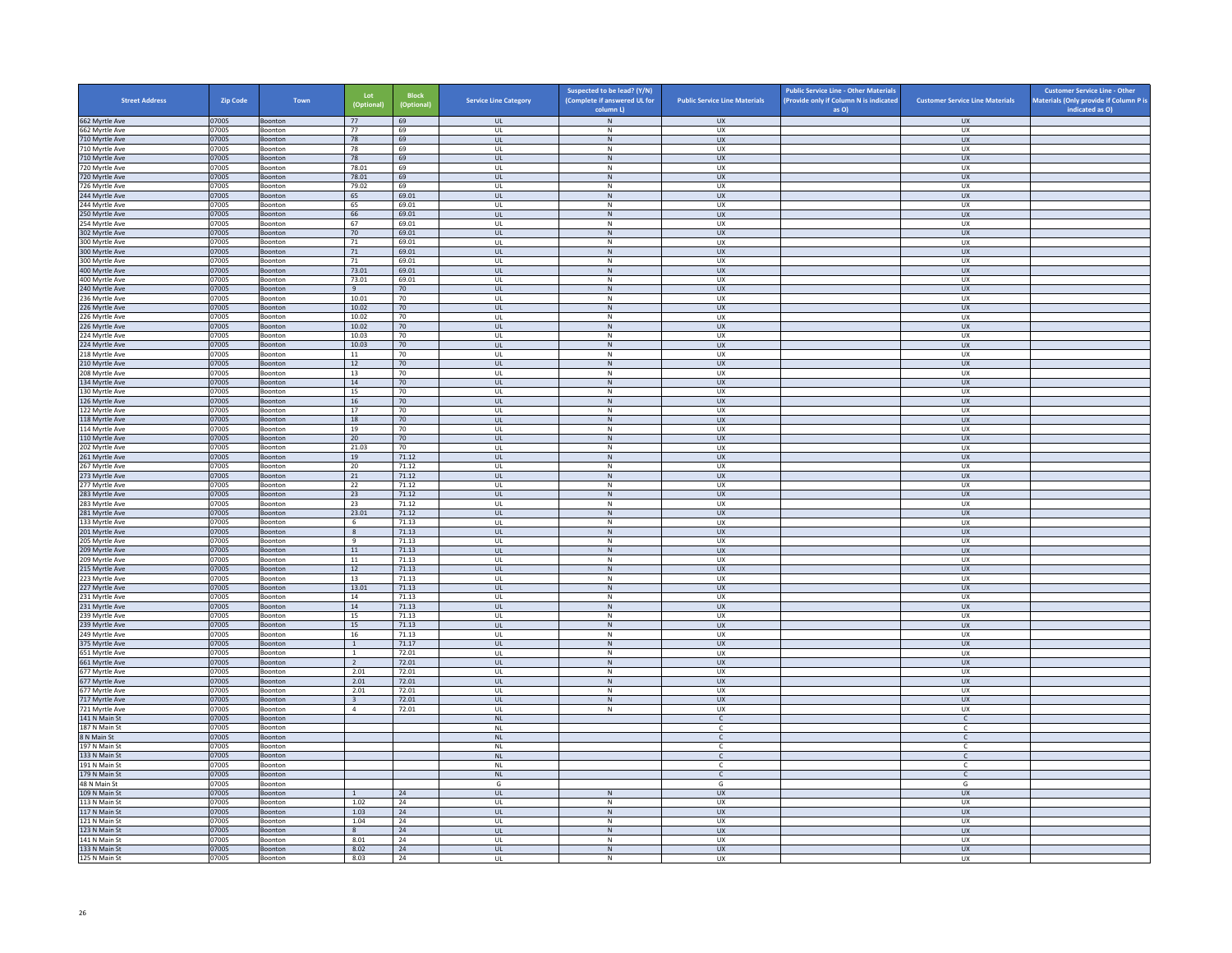| <b>Street Address</b>          | <b>Zip Code</b> | Town                      | Lot<br>(Optional)                | <b>Block</b><br>(Optional) | <b>Service Line Category</b>      | Suspected to be lead? (Y/N)<br>(Complete if answered UL for | <b>Public Service Line Materials</b> | <b>Public Service Line - Other Materials</b><br>(Provide only if Column N is indicated | <b>Customer Service Line Materials</b> | <b>Customer Service Line - Other</b><br>Materials (Only provide if Column P is |
|--------------------------------|-----------------|---------------------------|----------------------------------|----------------------------|-----------------------------------|-------------------------------------------------------------|--------------------------------------|----------------------------------------------------------------------------------------|----------------------------------------|--------------------------------------------------------------------------------|
| 149 N Main St                  | 07005           | Boonton                   | 14                               | 24                         | <b>UL</b>                         | column L)<br>${\sf N}$                                      | <b>UX</b>                            | as O)                                                                                  | <b>UX</b>                              | indicated as O)                                                                |
| 155 N Main St                  | 07005           | Boonton                   | 15.01                            | 24                         | UL                                | N                                                           | UX                                   |                                                                                        | <b>UX</b>                              |                                                                                |
| 167 N Main St                  | 07005           | Boonton                   | 18.01                            | 24                         | <b>UL</b>                         | ${\sf N}$                                                   | <b>UX</b>                            |                                                                                        | UX                                     |                                                                                |
| 169 N Main St                  | 07005           | Boonton                   | 19.01                            | 24                         | UL                                | ${\sf N}$                                                   | <b>UX</b>                            |                                                                                        | UX                                     |                                                                                |
| 171 N Main St<br>173 N Main St | 07005<br>07005  | Boonton<br>Boonton        | 19.02<br>19.03                   | 24<br>24                   | <b>UL</b><br>UL                   | N<br>${\sf N}$                                              | <b>UX</b><br>UX                      |                                                                                        | <b>UX</b><br><b>UX</b>                 |                                                                                |
| 175 N Main St                  | 07005           | Boonton                   | 19.04                            | 24                         | $\mathbf{u}$                      | N                                                           | UX                                   |                                                                                        | UX                                     |                                                                                |
| 177 N Main St                  | 07005           | Boonton                   | 19.05                            | 24                         | UL                                | ${\sf N}$                                                   | UX                                   |                                                                                        | UX                                     |                                                                                |
| 179 N Main St                  | 07005           | Boonton                   | 19.06                            | 24                         | <b>UL</b>                         | N                                                           | UX                                   |                                                                                        | <b>UX</b>                              |                                                                                |
| 181 N Main St<br>183 N Main St | 07005           | Boonton                   | 19.07<br>19.08                   | 24<br>24                   | UL<br><b>UL</b>                   | ${\sf N}$<br>$\,$ N                                         | UX<br><b>UX</b>                      |                                                                                        | UX<br><b>UX</b>                        |                                                                                |
| 185 N Main St                  | 07005<br>07005  | Boonton<br>Boonton        | 19.09                            | 24                         | UL                                | N                                                           | <b>UX</b>                            |                                                                                        | UX                                     |                                                                                |
| 187 N Main St                  | 07005           | Boonton                   | 19.10                            | 24                         | UL                                | ${\sf N}$                                                   | UX                                   |                                                                                        | UX                                     |                                                                                |
| 189 N Main St                  | 07005           | <b>Boonton</b>            | 19.11                            | 24                         | $\mathbf{U}$                      | $\mathsf{N}$                                                | UX                                   |                                                                                        | UX                                     |                                                                                |
| 191 N Main St                  | 07005           | Boonton                   | 19.12                            | 24                         | UL                                | N                                                           | UX                                   |                                                                                        | UX                                     |                                                                                |
| 193 N Main St<br>195 N Main St | 07005<br>07005  | Boonton<br>Boonton        | 19.13<br>19.14                   | 24<br>24                   | <b>UL</b><br>UL                   | N<br>N                                                      | UX<br>UX                             |                                                                                        | UX<br>UX                               |                                                                                |
| 197 N Main St                  | 07005           | Boonton                   | 19.15                            | 24                         | UL                                | ${\sf N}$                                                   | UX                                   |                                                                                        | UX                                     |                                                                                |
| 199 N Main St                  | 07005           | Boonton                   | 19.16                            | 24                         | <b>UL</b>                         | N                                                           | <b>UX</b>                            |                                                                                        | <b>UX</b>                              |                                                                                |
| 21 N Main St                   | 07005           | Boonton                   |                                  |                            | UL                                | ${\sf N}$                                                   | UX                                   |                                                                                        | <b>UX</b>                              |                                                                                |
| 17 N Main St                   | 07005           | Boonton                   |                                  |                            | $\mathbf{U}$                      | N                                                           | $\overline{11}$                      |                                                                                        | UX                                     |                                                                                |
| 19 N Main St                   | 07005           | Boonton                   |                                  |                            | UL                                | ${\sf N}$                                                   | UX                                   |                                                                                        | UX                                     |                                                                                |
| 27 N Main St<br>31 N Main St   | 07005<br>07005  | Boonton<br>Boonton        |                                  |                            | UL<br>UL                          | N<br>${\sf N}$                                              | ${\sf U}{\sf X}$<br>UX               |                                                                                        | UX<br>UX                               |                                                                                |
| 35 N Main St                   | 07005           | Boonton                   |                                  |                            | UL                                | ${\sf N}$                                                   | <b>UX</b>                            |                                                                                        | <b>UX</b>                              |                                                                                |
| 32 N Main St                   | 07005           | Boonton                   |                                  |                            | UL                                | N                                                           | <b>UX</b>                            |                                                                                        | <b>UX</b>                              |                                                                                |
| 40 N Main St                   | 07005           | Boonton                   |                                  |                            | $_{\sf UL}$                       | ${\sf N}$                                                   | ${\sf U}{\sf X}$                     |                                                                                        | ${\sf U}{\sf X}$                       |                                                                                |
| 41 N Main St                   | 07005           | Boonton                   |                                  |                            | $\mathbf{U}$                      | N                                                           | UX                                   |                                                                                        | UX                                     |                                                                                |
| 39 N Main St<br>44 N Main St   | 07005           | Boonton<br>Boonton        |                                  |                            | UL<br><b>UL</b>                   | ${\sf N}$<br>N                                              | UX<br>UX                             |                                                                                        | <b>UX</b><br>UX                        |                                                                                |
| 48 N Main St                   | 07005<br>07005  | Boonton                   |                                  |                            | UL                                | N                                                           | <b>UX</b>                            |                                                                                        | UX                                     |                                                                                |
| 45 N Main St                   | 07005           | Boonton                   |                                  |                            | UL                                | ${\sf N}$                                                   | UX                                   |                                                                                        | UX                                     |                                                                                |
| 53 N Main St                   | 07005           | Boonton                   |                                  |                            | <b>UL</b>                         | N                                                           | <b>UX</b>                            |                                                                                        | <b>UX</b>                              |                                                                                |
| 52 N Main St                   | 07005           | Boonton                   |                                  |                            | $_{\sf UL}$                       | N                                                           | UX                                   |                                                                                        | UX                                     |                                                                                |
| 56 N Main St<br>55 N Main St   | 07005<br>07005  | Boonton<br>Boonton        |                                  |                            | $\mathbf{u}$<br>UL                | N<br>${\sf N}$                                              | $\overline{11}$<br>UX                |                                                                                        | UX<br>UX                               |                                                                                |
| 57 N Main St                   | 07005           | Boonton                   |                                  |                            | UL                                | N                                                           | <b>UX</b>                            |                                                                                        | <b>UX</b>                              |                                                                                |
| 59 N Main St                   | 07005           | Boonton                   |                                  |                            | UL                                | ${\sf N}$                                                   | UX                                   |                                                                                        | UX                                     |                                                                                |
| 61 N Main St                   | 07005           | Boonton                   |                                  |                            | UL.                               | $\,$ N                                                      | <b>UX</b>                            |                                                                                        | <b>UX</b>                              |                                                                                |
| 29 N Main St                   | 07005           | Boonton                   |                                  |                            | <b>UL</b>                         | N                                                           | <b>UX</b>                            |                                                                                        | <b>UX</b>                              |                                                                                |
| 4 N Main St<br>6 N Main St     | 07005<br>07005  | Boonton                   |                                  |                            | $_{\sf UL}$<br>UL                 | ${\sf N}$<br>N                                              | UX<br>UX                             |                                                                                        | ${\sf U}{\sf X}$<br>UX                 |                                                                                |
| 8 N Main St                    | 07005           | Boonton<br>Boonton        |                                  |                            | <b>UL</b>                         | ${\sf N}$                                                   | <b>UX</b>                            |                                                                                        | <b>UX</b>                              |                                                                                |
| 5 N Main St                    | 07005           | Boonton                   |                                  |                            | UL                                | ${\sf N}$                                                   | UX                                   |                                                                                        | UX                                     |                                                                                |
| 9 N Main St                    | 07005           | Boonton                   |                                  |                            | <b>UL</b>                         | N                                                           | <b>UX</b>                            |                                                                                        | UX                                     |                                                                                |
| N Main St                      | 07005           | Boonton                   |                                  |                            | UL                                | ${\sf N}$                                                   | UX                                   |                                                                                        | UX                                     |                                                                                |
| N Main St<br>104 Oak Rd        | 07005<br>07005  | Boonton<br>Boonton        |                                  |                            | $\mathbf{u}$<br>UL                | N<br>${\sf N}$                                              | UX<br>UX                             |                                                                                        | UX<br>UX                               |                                                                                |
| 99 Oak Rd                      | 07005           | Boonton                   |                                  |                            | <b>UL</b>                         | N                                                           | <b>UX</b>                            |                                                                                        | <b>UX</b>                              |                                                                                |
| 95 Oak Rd                      | 07005           | Boonton                   |                                  |                            | UL                                | ${\sf N}$                                                   | UX                                   |                                                                                        | UX                                     |                                                                                |
| 93 Oak Rd                      | 07005           | Boonton                   |                                  |                            | UL                                | ${\sf N}$                                                   | <b>UX</b>                            |                                                                                        | UX                                     |                                                                                |
| 87 Oak Rd                      | 07005           | Boonton                   |                                  |                            | UL                                | ${\sf N}$                                                   | UX                                   |                                                                                        | UX                                     |                                                                                |
| 91 Oak Rd<br>89 Oak Rd         | 07005<br>07005  | Boonton<br>Boonton        |                                  |                            | UL<br>$\mathbf{U}$                | $\,$ N<br>N                                                 | UX<br>UX                             |                                                                                        | <b>UX</b><br>UX                        |                                                                                |
| 98 Oak Rd                      | 07005           | Boonton                   |                                  |                            | UL                                | ${\sf N}$                                                   | UX                                   |                                                                                        | UX                                     |                                                                                |
| 104 Oak St                     | 07005           | Boonton                   |                                  |                            | NI                                |                                                             | $\circ$                              | BRASS?                                                                                 | $\circ$                                | BRASS?                                                                         |
| 103 Oak St                     | 07005           | Boonton                   |                                  |                            | $\mathsf{NL}\xspace$              |                                                             | $\mathsf{C}^-$                       |                                                                                        | $\mathsf{C}^-$                         |                                                                                |
| 527 Oak St                     | 07005           | Boonton                   |                                  |                            | <b>NL</b>                         |                                                             | $\mathsf{C}$                         |                                                                                        | c                                      |                                                                                |
| 403 Oak St<br>524 Oak St       | 07005<br>07005  | Boonton<br>Boonton        |                                  |                            | <b>NL</b><br><b>NL</b>            |                                                             | $\mathsf{C}$<br>$\mathsf{C}$         |                                                                                        | $\mathsf{C}$<br>c                      |                                                                                |
| 107 Oak St                     | 07005           | Boonton                   | 12                               | 17                         | $\mathbf{u}$                      | N                                                           | $\overline{11}$                      |                                                                                        | <b>UX</b>                              |                                                                                |
| 103 Oak St                     | 07005           | Boonton                   | 13                               | 17                         | UL                                | ${\sf N}$                                                   | UX                                   |                                                                                        | UX                                     |                                                                                |
| 101 Oak St                     | 07005           | Boonton                   | 14                               | 17                         | <b>UL</b>                         | N                                                           | <b>UX</b>                            |                                                                                        | <b>UX</b>                              |                                                                                |
| 104 Oak St                     | 07005           | Boonton                   | 17                               | $17\,$                     | UL                                | ${\sf N}$                                                   | UX                                   |                                                                                        | UX                                     |                                                                                |
| 110 Oak St<br>114 Oak St       | 07005<br>07005  | Boonton<br>Boonton        | 18<br>19                         | 17<br>17                   | UL<br>UL                          | ${\sf N}$<br>${\sf N}$                                      | UX<br>UX                             |                                                                                        | UX<br>UX                               |                                                                                |
| 227 Oak St                     | 07005           | Boonton                   | 9                                | 18                         | $\ensuremath{\mathsf{UL}}\xspace$ | ${\sf N}$                                                   | UX                                   |                                                                                        | ${\sf U}{\sf X}$                       |                                                                                |
| 223 Oak St                     | 07005           | Boonton                   | 10                               | 18                         | UL                                | N                                                           | <b>UX</b>                            |                                                                                        | UX                                     |                                                                                |
| 204 Oak St                     | 07005           | Boonton                   | $\mathbf{1}$                     | 22                         | UL                                | ${\sf N}$                                                   | UX                                   |                                                                                        | UX                                     |                                                                                |
| 206 Oak St                     | 07005           | Boonton                   | $\overline{2}$                   | 22                         | <b>UL</b>                         | N                                                           | <b>UX</b>                            |                                                                                        | UX                                     |                                                                                |
| 210 Oak St                     | 07005           | Boonton                   | $\overline{\mathbf{3}}$          | 22                         | $\mathsf{UL}$                     | ${\sf N}$                                                   | UX                                   |                                                                                        | UX                                     |                                                                                |
| 216 Oak St<br>220 Oak St       | 07005<br>07005  | Boonton<br><b>Boonton</b> | 3.01<br>$\overline{4}$           | 22<br>22                   | UL<br><b>UL</b>                   | N<br>N                                                      | <b>UX</b><br><b>UX</b>               |                                                                                        | <b>UX</b><br>UX                        |                                                                                |
| 222 Oak St                     | 07005           | Boonton                   | $\overline{5}$                   | 22                         | $_{\sf UL}$                       | ${\sf N}$                                                   | UX                                   |                                                                                        | UX                                     |                                                                                |
| 226 Oak St                     | 07005           | Boonton                   | -6                               | 22                         | $\mathbf{u}$                      | N                                                           | $\overline{11}$                      |                                                                                        | <b>UX</b>                              |                                                                                |
| 230 Oak St                     | 07005           | Boonton                   | $\overline{7}$                   | 22                         | UL                                | ${\sf N}$                                                   | UX                                   |                                                                                        | UX                                     |                                                                                |
| 302 Oak St<br>304 Oak St       | 07005<br>07005  | Boonton<br>Boonton        | $\overline{1}$<br>$\overline{2}$ | 23<br>23                   | <b>UL</b><br>UL                   | N<br>N                                                      | <b>UX</b><br>UX                      |                                                                                        | <b>UX</b><br>UX                        |                                                                                |
| 426 Oak St                     | 07005           | Boonton                   | $\overline{\mathbf{3}}$          | 31                         | UL                                | ${\sf N}$                                                   | UX                                   |                                                                                        | UX                                     |                                                                                |
| 418 Oak St                     | 07005           | Boonton                   | 3.03                             | 31                         | UL                                | N                                                           | <b>UX</b>                            |                                                                                        | <b>UX</b>                              |                                                                                |
|                                |                 |                           |                                  |                            |                                   |                                                             |                                      |                                                                                        |                                        |                                                                                |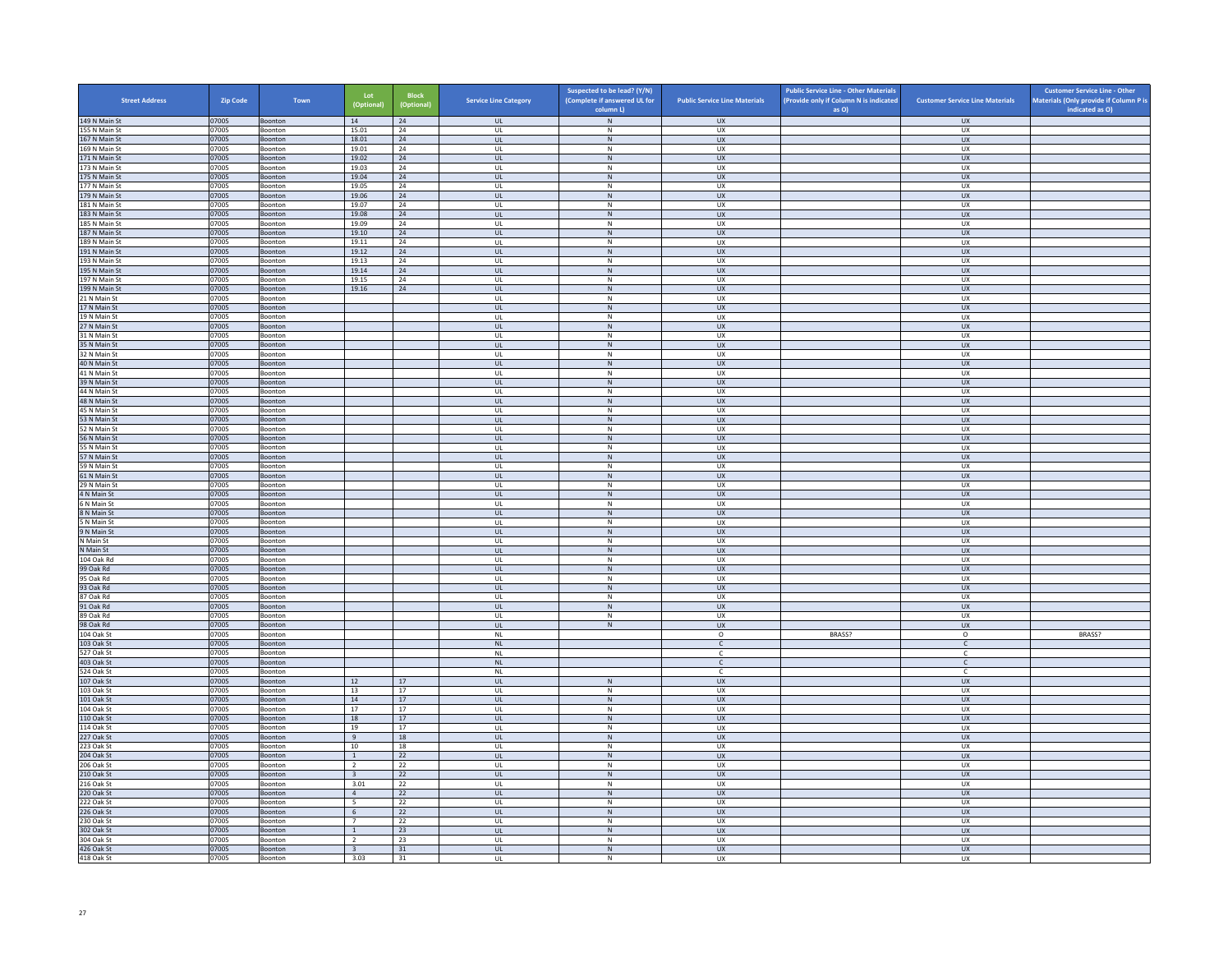| <b>Street Address</b>                    | <b>Zip Code</b> | Town                      | Lot<br>(Optional)       | <b>Block</b><br>(Optional) | <b>Service Line Category</b>            | Suspected to be lead? (Y/N)<br>(Complete if answered UL for<br>column L) | <b>Public Service Line Materials</b> | <b>Public Service Line - Other Materials</b><br>(Provide only if Column N is indicated<br>as O) | <b>Customer Service Line Materials</b> | <b>Customer Service Line - Other</b><br>Materials (Only provide if Column P is<br>indicated as O) |
|------------------------------------------|-----------------|---------------------------|-------------------------|----------------------------|-----------------------------------------|--------------------------------------------------------------------------|--------------------------------------|-------------------------------------------------------------------------------------------------|----------------------------------------|---------------------------------------------------------------------------------------------------|
| 410 Oak St                               | 07005           | Boonton                   | 3.04                    | 31                         | UL                                      | $\,$ N                                                                   | <b>UX</b>                            |                                                                                                 | <b>UX</b>                              |                                                                                                   |
| 406 Oak St                               | 07005           | Boonton                   | 3.06                    | 31                         | UL                                      | N                                                                        | UX                                   |                                                                                                 | <b>UX</b>                              |                                                                                                   |
| 528 Oak St                               | 07005           | Boonton                   | $\mathbf{1}$            | 33                         | $\mathsf{UL}$                           | ${\sf N}$                                                                | UX                                   |                                                                                                 | UX                                     |                                                                                                   |
| 524 Oak St<br>520 Oak St                 | 07005<br>07005  | Boonton                   | 1.02<br>1.03            | 33<br>33                   | UL<br>UL                                | ${\sf N}$<br>N                                                           | UX<br><b>UX</b>                      |                                                                                                 | <b>UX</b><br>UX                        |                                                                                                   |
| 514 Oak St                               | 07005           | Boonton<br>Boonton        | 1.04                    | 33                         | UL                                      | $\,$ N                                                                   | UX                                   |                                                                                                 | <b>UX</b>                              |                                                                                                   |
| 510 Oak St                               | 07005           | <b>Boonton</b>            | 1.05                    | 33                         | $\mathbf{u}$                            | N                                                                        | UX                                   |                                                                                                 | UX                                     |                                                                                                   |
| 534 Oak St                               | 07005           | Boonton                   | 2.01                    | 33                         | UL                                      | ${\sf N}$                                                                | UX                                   |                                                                                                 | UX                                     |                                                                                                   |
| 540 Oak St                               | 07005           | Boonton                   | 2.02                    | 33                         | <b>UL</b>                               | N                                                                        | <b>UX</b>                            |                                                                                                 | <b>UX</b>                              |                                                                                                   |
| 602 Oak St<br>618 Oak St                 | 07005<br>07005  | Boonton<br>Boonton        | 3.01<br>3.02            | 33<br>33                   | UL<br><b>UL</b>                         | ${\sf N}$<br>$\,$ N                                                      | UX<br><b>UX</b>                      |                                                                                                 | UX<br><b>UX</b>                        |                                                                                                   |
| 614 Oak St                               | 07005           | Boonton                   | 3.03                    | 33                         | UL                                      | $\mathsf{N}$                                                             | <b>UX</b>                            |                                                                                                 | UX                                     |                                                                                                   |
| 616 Oak St                               | 07005           | Boonton                   | 3.04                    | 33                         | UL                                      | ${\sf N}$                                                                | UX                                   |                                                                                                 | UX                                     |                                                                                                   |
| 620 Oak St                               | 07005           | <b>Boonton</b>            | 3.05                    | 33                         | $\mathbf{u}$                            | N                                                                        | UX                                   |                                                                                                 | UX                                     |                                                                                                   |
| 622 Oak St                               | 07005           | Boonton                   | 3.06                    | 33                         | UL                                      | ${\sf N}$                                                                | <b>UX</b>                            |                                                                                                 | UX                                     |                                                                                                   |
| 724 Oak St<br>736 Oak St                 | 07005<br>07005  | Boonton<br>Boonton        | 3.07<br>3.08            | 33<br>33                   | UL<br>UL                                | N<br>${\sf N}$                                                           | UX<br>UX                             |                                                                                                 | UX<br>UX                               |                                                                                                   |
| 711 Oak St                               | 07005           | Boonton                   | $\mathbf{1}$            | 37                         | UL                                      | ${\sf N}$                                                                | UX                                   |                                                                                                 | UX                                     |                                                                                                   |
| 717 Oak St                               | 07005           | Boonton                   | <sup>2</sup>            | 37                         | <b>UL</b>                               | N                                                                        | <b>UX</b>                            |                                                                                                 | <b>UX</b>                              |                                                                                                   |
| 725 Oak St                               | 07005           | Boonton                   | $\overline{4}$          | 37                         | $\ensuremath{\mathsf{UL}}\xspace$       | ${\sf N}$                                                                | UX                                   |                                                                                                 | <b>UX</b>                              |                                                                                                   |
| 723 Oak St                               | 07005           | <b>Boonton</b>            | 5 <sup>5</sup>          | 37                         | <b>UL</b>                               | N                                                                        | UX                                   |                                                                                                 | UX                                     |                                                                                                   |
| 731 Oak St<br>603 Oak St                 | 07005<br>07005  | Boonton<br>Boonton        | 8<br>1.01               | 37<br>41                   | UL<br><b>UL</b>                         | ${\sf N}$<br>N                                                           | UX<br>UX                             |                                                                                                 | UX<br><b>UX</b>                        |                                                                                                   |
| 605 Oak St                               | 07005           | Boonton                   | 1.02                    | 41                         | UL                                      | ${\sf N}$                                                                | UX                                   |                                                                                                 | UX                                     |                                                                                                   |
| 617 Oak St                               | 07005           | Boonton                   | $\overline{2}$          | 41                         | $\mathsf{UL}$                           | $\,$ N                                                                   | <b>UX</b>                            |                                                                                                 | UX                                     |                                                                                                   |
| 615 Oak St                               | 07005           | Boonton                   | 2.01                    | 41                         | UL                                      | N                                                                        | <b>UX</b>                            |                                                                                                 | <b>UX</b>                              |                                                                                                   |
| 631 Oak St                               | 07005           | Boonton                   | 3.01                    | $41\,$                     | UL                                      | ${\sf N}$                                                                | UX                                   |                                                                                                 | ${\sf U}{\sf X}$                       |                                                                                                   |
| 315 Oak St<br>319 Oak St                 | 07005<br>07005  | <b>Boonton</b><br>Boonton | 10.01<br>11             | 47<br>47                   | $\mathbf{u}$<br>UL                      | N<br>$\,$ N                                                              | U X<br>UX                            |                                                                                                 | UX<br>UX                               |                                                                                                   |
| 529 Oak St                               | 07005           | Boonton                   | 27                      | 47                         | UL                                      | N                                                                        | UX                                   |                                                                                                 | <b>UX</b>                              |                                                                                                   |
| 419 Oak St                               | 07005           | Boonton                   | 29.05                   | 47                         | UL                                      | ${\sf N}$                                                                | <b>UX</b>                            |                                                                                                 | UX                                     |                                                                                                   |
| 411 Oak St                               | 07005           | Boonton                   | 29.06                   | 47                         | UL                                      | ${\sf N}$                                                                | UX                                   |                                                                                                 | UX                                     |                                                                                                   |
| 527 Oak St                               | 07005           | Boonton                   | 29.08                   | 47                         | <b>UL</b>                               | N                                                                        | <b>UX</b>                            |                                                                                                 | <b>UX</b>                              |                                                                                                   |
| 501 Oak St                               | 07005<br>07005  | Boonton<br><b>Boonton</b> | 29.10<br>29.11          | 47<br>47                   | UL<br>$\overline{\mathbf{u}}$           | ${\sf N}$<br>N                                                           | UX<br>UX                             |                                                                                                 | UX<br>UX                               |                                                                                                   |
| 505 Oak St<br>517 Oak St                 | 07005           | Boonton                   | 30                      | 47                         | UL                                      | ${\sf N}$                                                                | UX                                   |                                                                                                 | UX                                     |                                                                                                   |
| 509 Oak St                               | 07005           | Boonton                   | 31                      | 47                         | UL                                      | N                                                                        | <b>UX</b>                            |                                                                                                 | <b>UX</b>                              |                                                                                                   |
| 525 Oak St                               | 07005           | Boonton                   | 32                      | 47                         | UL                                      | ${\sf N}$                                                                | UX                                   |                                                                                                 | UX                                     |                                                                                                   |
| 403 Oak St                               | 07005           | Boonton                   | 33                      | 47                         | UL                                      | $\,$ N                                                                   | <b>UX</b>                            |                                                                                                 | <b>UX</b>                              |                                                                                                   |
| 234 Old Boonton Rd<br>106 Old Boonton Rd | 07005<br>07005  | Boonton                   |                         |                            | <b>NL</b><br>$\mathsf{NL}$              |                                                                          | C.<br>$\mathsf{C}$                   |                                                                                                 | C<br>$\mathsf{C}$                      |                                                                                                   |
| 127 Old Boonton Rd                       | 07005           | Boonton<br>Boonton        | 5 <sub>5</sub>          | 75                         | UL                                      | N                                                                        | <b>UX</b>                            |                                                                                                 | <b>UX</b>                              |                                                                                                   |
| 123 Old Boonton Rd                       | 07005           | Boonton                   | 5.01                    | 75                         | UL                                      | ${\sf N}$                                                                | UX                                   |                                                                                                 | UX                                     |                                                                                                   |
| 117 Old Boonton Rd                       | 07005           | Boonton                   | 5.02                    | 75                         | UL                                      | ${\sf N}$                                                                | UX                                   |                                                                                                 | <b>UX</b>                              |                                                                                                   |
| 113 Old Boonton Rd                       | 07005           | Boonton                   | 12.01                   | 75                         | <b>UL</b>                               | ${\sf N}$                                                                | <b>UX</b>                            |                                                                                                 | UX                                     |                                                                                                   |
| 215 Old Boonton Rd<br>213 Old Boonton Rd | 07005<br>07005  | Boonton                   | 11<br>11.01             | 83<br>83                   | UL<br>$\mathbf{u}$                      | ${\sf N}$<br>N                                                           | UX<br>UX                             |                                                                                                 | UX<br>UX                               |                                                                                                   |
| 217 Old Boonton Rd                       | 07005           | Boonton<br>Boonton        | 12                      | 83                         | UL                                      | ${\sf N}$                                                                | UX                                   |                                                                                                 | UX                                     |                                                                                                   |
| 219 Old Boonton Rd                       | 07005           | Boonton                   | 13                      | 83                         | UL.                                     | N                                                                        | <b>UX</b>                            |                                                                                                 | <b>UX</b>                              |                                                                                                   |
| 221 Old Boonton Rd                       | 07005           | Boonton                   | 14                      | 83                         | UL                                      | ${\sf N}$                                                                | UX                                   |                                                                                                 | UX                                     |                                                                                                   |
| 223 Old Boonton Rd                       | 07005           | Boonton                   | 15                      | 83                         | UL                                      | ${\sf N}$                                                                | UX                                   |                                                                                                 | UX                                     |                                                                                                   |
| 225 Old Boonton Rd<br>235 Old Boonton Rd | 07005<br>07005  | Boonton<br>Boonton        | 16<br>17                | 83<br>83                   | UL<br>$\ensuremath{\mathsf{UL}}\xspace$ | ${\sf N}$<br>${\sf N}$                                                   | UX<br>UX                             |                                                                                                 | UX<br>UX                               |                                                                                                   |
| 231 Old Boonton Rd                       | 07005           | <b>Boonton</b>            | 17.01                   | 83                         | UL                                      | N                                                                        | U X                                  |                                                                                                 | UX                                     |                                                                                                   |
| 310 Old Boonton Rd                       | 07005           | Boonton                   | 1                       | 89                         | UL                                      | ${\sf N}$                                                                | UX                                   |                                                                                                 | UX                                     |                                                                                                   |
| 306 Old Boonton Rd                       | 07005           | Boonton                   | $\overline{2}$          | 89                         | UL                                      | N                                                                        | <b>UX</b>                            |                                                                                                 | UX                                     |                                                                                                   |
| 302 Old Boonton Rd                       | 07005           | Boonton                   | $\overline{\mathbf{3}}$ | 89                         | UL                                      | ${\sf N}$                                                                | UX                                   |                                                                                                 | UX                                     |                                                                                                   |
| 236 Old Boonton Rd<br>234 Old Boonton Rd | 07005<br>07005  | Boonton<br>Boonton        | $\overline{4}$<br>5     | 89<br>89                   | UL<br>UL                                | $\,$ N<br>${\sf N}$                                                      | UX<br><b>UX</b>                      |                                                                                                 | <b>UX</b><br>UX                        |                                                                                                   |
| 232 Old Boonton Rd                       | 07005           | Boonton                   | $\,$ 6                  | 89                         | UL                                      | ${\sf N}$                                                                | UX                                   |                                                                                                 | UX                                     |                                                                                                   |
| 230 Old Boonton Rd                       | 07005           | Boonton                   | $7^{\circ}$             | 89                         | $\mathbf{u}$                            | N                                                                        | UX                                   |                                                                                                 | <b>UX</b>                              |                                                                                                   |
| 122 Old Boonton Rd                       | 07005           | Boonton                   | 65.02                   | 90                         | UL                                      | ${\sf N}$                                                                | UX                                   |                                                                                                 | UX                                     |                                                                                                   |
| 108 Old Boonton Rd                       | 07005           | Boonton                   | 65.03                   | 90                         | <b>UL</b>                               | N                                                                        | <b>UX</b>                            |                                                                                                 | <b>UX</b>                              |                                                                                                   |
| 106 Old Boonton Rd<br>620 Old Boonton Rd | 07005<br>07005  | Boonton<br>Boonton        | 65.04<br>10             | 90<br>90.02                | UL<br>UL                                | ${\sf N}$<br>${\sf N}$                                                   | UX<br><b>UX</b>                      |                                                                                                 | UX<br>UX                               |                                                                                                   |
| 608 Old Boonton Rd                       | 07005           | Boonton                   | 10.02                   | 90.02                      | UL                                      | ${\sf N}$                                                                | UX                                   |                                                                                                 | UX                                     |                                                                                                   |
| 640 Old Boonton Rd                       | 07005           | Boonton                   | $11\,$                  | 90.02                      | $\ensuremath{\mathsf{UL}}\xspace$       | ${\sf N}$                                                                | ${\sf U}{\sf X}$                     |                                                                                                 | ${\sf U}{\sf X}$                       |                                                                                                   |
| 630 Old Boonton Rd                       | 07005           | <b>Boonton</b>            | 12                      | 90.02                      | UL                                      | $\mathbb N$                                                              | U X                                  |                                                                                                 | UX                                     |                                                                                                   |
| 604 Old Boonton Rd                       | 07005           | Boonton                   | 13<br>14                | 90.02                      | UL                                      | ${\sf N}$                                                                | UX                                   |                                                                                                 | UX                                     |                                                                                                   |
| 526 Old Boonton Rd<br>520 Old Boonton Rd | 07005<br>07005  | Boonton<br>Boonton        | 15                      | 90.02<br>90.02             | <b>UL</b><br>UL                         | N<br>N                                                                   | UX<br>UX                             |                                                                                                 | UX<br>UX                               |                                                                                                   |
| 516 Old Boonton Rd                       | 07005           | Boonton                   | 16                      | 90.02                      | UL                                      | $\,$ N                                                                   | UX                                   |                                                                                                 | <b>UX</b>                              |                                                                                                   |
| 506 Old Boonton Rd                       | 07005           | <b>Boonton</b>            | 17                      | 90.02                      | UL                                      | N                                                                        | <b>UX</b>                            |                                                                                                 | UX                                     |                                                                                                   |
| 434 Old Boonton Rd                       | 07005           | Boonton                   | 26                      | 90.03                      | UL                                      | ${\sf N}$                                                                | UX                                   |                                                                                                 | UX                                     |                                                                                                   |
| 426 Old Boonton Rd                       | 07005           | Boonton                   | 27                      | 90.03                      | $\mathbf{U}$                            | N                                                                        | UX                                   |                                                                                                 | UX                                     |                                                                                                   |
| 416 Old Boonton Rd<br>412 Old Boonton Rd | 07005<br>07005  | Boonton<br>Boonton        | 28<br>29                | 90.03<br>90.03             | UL<br><b>UL</b>                         | ${\sf N}$<br>N                                                           | UX<br><b>UX</b>                      |                                                                                                 | UX<br><b>UX</b>                        |                                                                                                   |
| 406 Old Boonton Rd                       | 07005           | Boonton                   | 30                      | 90.03                      | UL                                      | N                                                                        | UX                                   |                                                                                                 | UX                                     |                                                                                                   |
| 320 Old Boonton Rd                       | 07005           | Boonton                   | 31                      | 90.03                      | UL                                      | ${\sf N}$                                                                | <b>UX</b>                            |                                                                                                 | UX                                     |                                                                                                   |
| 305 Old Boonton Rd                       | 07005           | Boonton                   | $\overline{4}$          | 91                         | UL                                      | N                                                                        | <b>UX</b>                            |                                                                                                 | <b>UX</b>                              |                                                                                                   |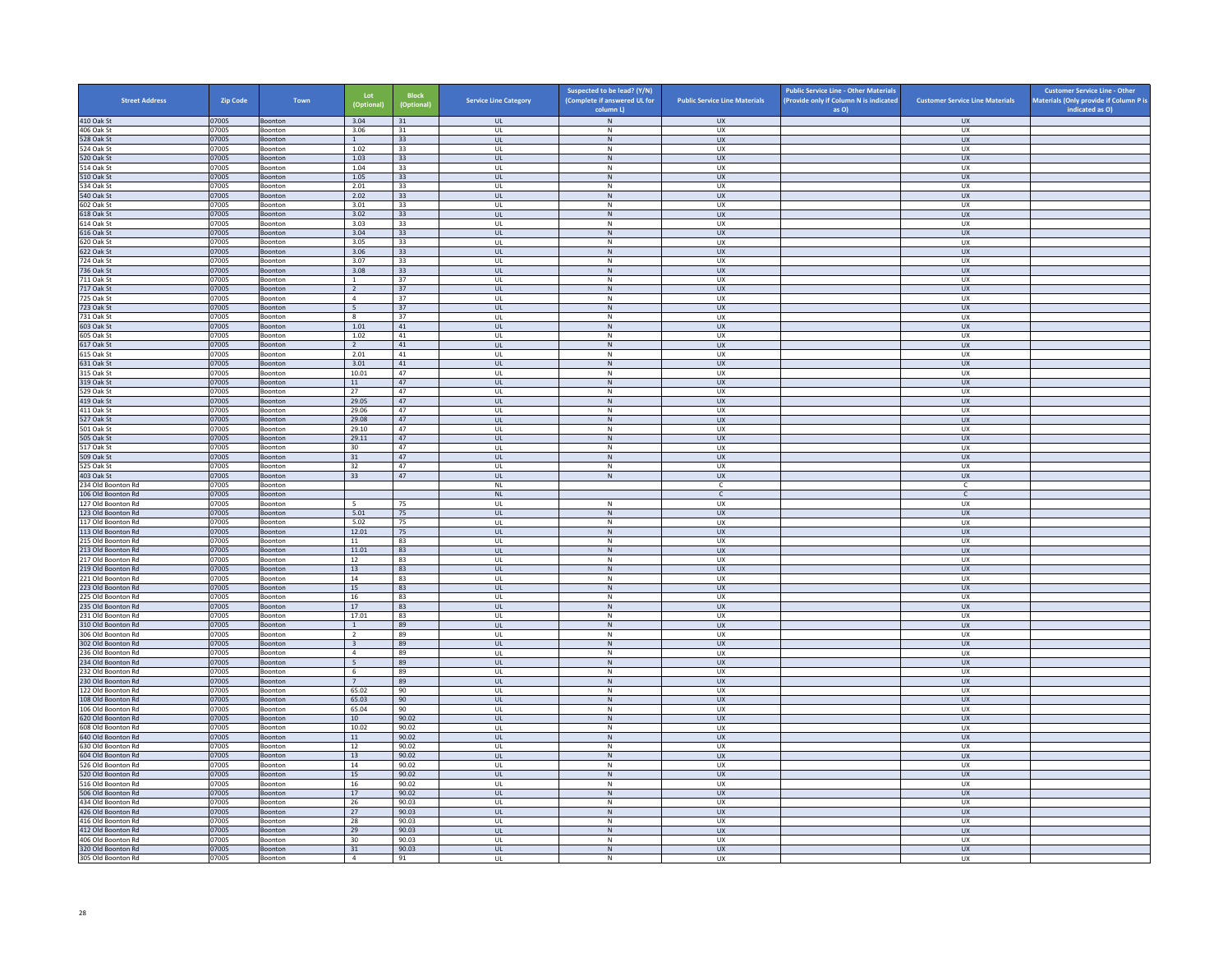| <b>Street Address</b>                         | <b>Zip Code</b> | Town               | Lot<br>(Optional) | <b>Block</b><br>(Optional) | <b>Service Line Category</b>      | Suspected to be lead? (Y/N)<br>(Complete if answered UL for | <b>Public Service Line Materials</b> | <b>Public Service Line - Other Materials</b><br>(Provide only if Column N is indicated | <b>Customer Service Line Materials</b> | <b>Customer Service Line - Other</b><br>Materials (Only provide if Column P is<br>indicated as O) |
|-----------------------------------------------|-----------------|--------------------|-------------------|----------------------------|-----------------------------------|-------------------------------------------------------------|--------------------------------------|----------------------------------------------------------------------------------------|----------------------------------------|---------------------------------------------------------------------------------------------------|
| 311 Old Boonton Rd                            | 07005           | Boonton            | 5                 | 91                         | <b>UL</b>                         | column L)<br>${\sf N}$                                      | UX                                   | as O)                                                                                  | <b>UX</b>                              |                                                                                                   |
| 319 Old Boonton Rd                            | 07005           | Boonton            | 6                 | 91                         | <b>UL</b>                         | N                                                           | UX                                   |                                                                                        | UX                                     |                                                                                                   |
| 415 Old Boonton Rd                            | 07005           | Boonton            | 6                 | 98                         | UL                                | ${\sf N}$                                                   | UX                                   |                                                                                        | UX                                     |                                                                                                   |
| 425 Old Boonton Rd<br>433 Old Boonton Rd      | 07005           | Boonton            | 7.01<br>9         | 98<br>98                   | UL<br><b>UL</b>                   | ${\sf N}$<br>N                                              | UX<br><b>UX</b>                      |                                                                                        | <b>UX</b><br>UX                        |                                                                                                   |
| 517 Old Boonton Rd                            | 07005<br>07005  | Boonton<br>Boonton | 2.03              | 99                         | UL                                | N                                                           | UX                                   |                                                                                        | UX                                     |                                                                                                   |
| 519 Old Boonton Rd                            | 07005           | Boonton            | $\overline{3}$    | 99                         | $\mathbf{U}$                      | N                                                           | UX                                   |                                                                                        | $\overline{U}$                         |                                                                                                   |
| 523 Old Boonton Rd                            | 07005           | Boonton            | 3.02              | 99                         | UL                                | ${\sf N}$                                                   | UX                                   |                                                                                        | UX                                     |                                                                                                   |
| 605 Old Boonton Rd                            | 07005           | Boonton            | 9                 | 104                        | <b>UL</b>                         | N                                                           | <b>UX</b><br>$\mathfrak{c}$          |                                                                                        | <b>UX</b>                              |                                                                                                   |
| 20 Old Denville Rd<br>19 Old Denville Rd      | 07005<br>07005  | Boonton<br>Boonton |                   |                            | $\mathsf{NL}$<br>NL               |                                                             | $\mathsf{C}$                         |                                                                                        | $\mathsf{C}$<br>$\mathsf{C}$           |                                                                                                   |
| 64 Old Denville Rd                            | 07005           | Boonton            |                   |                            | <b>NL</b>                         |                                                             | -C                                   |                                                                                        | C                                      |                                                                                                   |
| 35 Old Denville Rd                            | 07005           | Boonton            |                   |                            | NL                                |                                                             | $\mathsf{C}$                         |                                                                                        | $\mathsf{C}$                           |                                                                                                   |
| 140 Old Denville Rd                           | 07005           | <b>Boonton</b>     |                   |                            | NI                                |                                                             | $\mathbb{C}$                         |                                                                                        | $\mathsf{C}$                           |                                                                                                   |
| 51 Old Denville Rd                            | 07005           | Boonton            |                   |                            | NL                                |                                                             | C                                    |                                                                                        | $\mathsf{C}$                           |                                                                                                   |
| 15 Old Denville Rd<br>122-130 Old Denville Rd | 07005<br>07005  | Boonton<br>Boonton |                   |                            | <b>NL</b><br>UL                   | N                                                           | c<br>UX                              |                                                                                        | c<br>UX                                |                                                                                                   |
| 140 Old Denville Rd                           | 07005           | Boonton            |                   |                            | UL                                | ${\sf N}$                                                   | UX                                   |                                                                                        | UX                                     |                                                                                                   |
| 140 Old Denville Rd                           | 07005           | Boonton            |                   |                            | <b>UL</b>                         | N                                                           | <b>UX</b>                            |                                                                                        | <b>UX</b>                              |                                                                                                   |
| 131 Old Denville Rd                           | 07005           | Boonton            |                   |                            | UL                                | ${\sf N}$                                                   | UX                                   |                                                                                        | UX                                     |                                                                                                   |
| 123 Old Denville Rd                           | 07005           | Boonton            |                   |                            | $\mathbf{U}$                      | N                                                           | $\overline{11}$                      |                                                                                        | UX                                     |                                                                                                   |
| 117 Old Denville Rd<br>106 Old Denville Rd    | 07005<br>07005  | Boonton<br>Boonton |                   |                            | UL<br>UL                          | ${\sf N}$<br>N                                              | UX<br>${\sf U}{\sf X}$               |                                                                                        | UX<br>UX                               |                                                                                                   |
| 114 Old Denville Rd                           | 07005           | Boonton            |                   |                            | UL                                | ${\sf N}$                                                   | UX                                   |                                                                                        | UX                                     |                                                                                                   |
| 110 Old Denville Rd                           | 07005           | Boonton            |                   |                            | UL                                | ${\sf N}$                                                   | UX                                   |                                                                                        | <b>UX</b>                              |                                                                                                   |
| 107 Old Denville Rd                           | 07005           | Boonton            |                   |                            | UL                                | N                                                           | <b>UX</b>                            |                                                                                        | <b>UX</b>                              |                                                                                                   |
| 102 Old Denville Rd                           | 07005           | Boonton            |                   |                            | $_{\sf UL}$                       | N                                                           | ${\sf U}{\sf X}$                     |                                                                                        | ${\sf U}{\sf X}$                       |                                                                                                   |
| 99 Old Denville Rd<br>93 Old Denville Rd      | 07005<br>07005  | Boonton<br>Boonton |                   |                            | $\mathbf{U}$<br>UL                | N<br>${\sf N}$                                              | UX<br>UX                             |                                                                                        | UX<br>UX                               |                                                                                                   |
| 87 Old Denville Rd                            | 07005           | Boonton            |                   |                            | <b>UL</b>                         | N                                                           | UX                                   |                                                                                        | UX                                     |                                                                                                   |
| 78 Old Denville Rd                            | 07005           | Boonton            |                   |                            | UL                                | N                                                           | <b>UX</b>                            |                                                                                        | UX                                     |                                                                                                   |
| 84 Old Denville Rd                            | 07005           | Boonton            |                   |                            | UL                                | ${\sf N}$                                                   | UX                                   |                                                                                        | UX                                     |                                                                                                   |
| 83 Old Denville Rd                            | 07005           | Boonton            |                   |                            | <b>UL</b>                         | N                                                           | <b>UX</b>                            |                                                                                        | <b>UX</b>                              |                                                                                                   |
| 77 Old Denville Rd<br>72 Old Denville Rd      | 07005<br>07005  | Boonton<br>Boonton |                   |                            | UL<br>$\mathbf{U}$                | $\mathsf{N}$<br>N                                           | UX<br>$\overline{11}$                |                                                                                        | UX<br>UX                               |                                                                                                   |
| 68 Old Denville Rd                            | 07005           | Boonton            |                   |                            | UL                                | ${\sf N}$                                                   | UX                                   |                                                                                        | UX                                     |                                                                                                   |
| 64 Old Denville Rd                            | 07005           | Boonton            |                   |                            | <b>UL</b>                         | N                                                           | <b>UX</b>                            |                                                                                        | <b>UX</b>                              |                                                                                                   |
| 60 Old Denville Rd                            | 07005           | Boonton            |                   |                            | UL                                | ${\sf N}$                                                   | UX                                   |                                                                                        | UX                                     |                                                                                                   |
| 52 Old Denville Rd                            | 07005           | Boonton            |                   |                            | <b>UL</b>                         | $\,$ N                                                      | <b>UX</b>                            |                                                                                        | <b>UX</b>                              |                                                                                                   |
| 35 Old Denville Rd<br>59 Old Denville Rd      | 07005<br>07005  | Boonton            |                   |                            | <b>UL</b>                         | N                                                           | <b>UX</b><br>UX                      |                                                                                        | UX<br>${\sf U}{\sf X}$                 |                                                                                                   |
| 53 Old Denville Rd                            | 07005           | Boonton<br>Boonton |                   |                            | UL<br><b>UL</b>                   | ${\sf N}$<br>N                                              | UX                                   |                                                                                        | UX                                     |                                                                                                   |
| 51 Old Denville Rd                            | 07005           | Boonton            |                   |                            | <b>UL</b>                         | ${\sf N}$                                                   | <b>UX</b>                            |                                                                                        | <b>UX</b>                              |                                                                                                   |
| 43 Old Denville Rd                            | 07005           | Boonton            |                   |                            | UL                                | ${\sf N}$                                                   | UX                                   |                                                                                        | UX                                     |                                                                                                   |
| 49 Old Denville Rd                            | 07005           | Boonton            |                   |                            | <b>UL</b>                         | N                                                           | <b>UX</b>                            |                                                                                        | UX                                     |                                                                                                   |
| 45 Old Denville Rd<br>38 Old Denville Rd      | 07005<br>07005  | Boonton            |                   |                            | UL<br>$\mathbf{u}$                | ${\sf N}$<br>N                                              | UX<br>UX                             |                                                                                        | UX<br>$\overline{U}$                   |                                                                                                   |
| 39 Old Denville Rd                            | 07005           | Boonton<br>Boonton |                   |                            | UL                                | $\mathsf{N}$                                                | UX                                   |                                                                                        | UX                                     |                                                                                                   |
| 31 Old Denville Rd                            | 07005           | Boonton            |                   |                            | <b>UL</b>                         | N                                                           | <b>UX</b>                            |                                                                                        | <b>UX</b>                              |                                                                                                   |
| 48 Old Denville Rd                            | 07005           | Boonton            |                   |                            | UL                                | ${\sf N}$                                                   | UX                                   |                                                                                        | UX                                     |                                                                                                   |
| 27 Old Denville Rd                            | 07005           | Boonton            |                   |                            | UL                                | N                                                           | <b>UX</b>                            |                                                                                        | UX                                     |                                                                                                   |
| 23 Old Denville Rd                            | 07005           | Boonton            |                   |                            | UL<br>UL                          | $\mathsf{N}$<br>${\sf N}$                                   | UX<br><b>UX</b>                      |                                                                                        | UX<br><b>UX</b>                        |                                                                                                   |
| 20 Old Denville Rd<br>19 Old Denville Rd      | 07005<br>07005  | Boonton<br>Boonton |                   |                            | - UI                              | N                                                           | UX                                   |                                                                                        | UX                                     |                                                                                                   |
| 15 Old Denville Rd                            | 07005           | Boonton            |                   |                            | UL                                | N                                                           | UX                                   |                                                                                        | UX                                     |                                                                                                   |
| 9 Old Denville Rd                             | 07005           | Boonton            |                   |                            | <b>UL</b>                         | N                                                           | <b>UX</b>                            |                                                                                        | <b>UX</b>                              |                                                                                                   |
| 8 Old Denville Rd                             | 07005           | Boonton            |                   |                            | $\mathsf{UL}$                     | ${\sf N}$                                                   | UX                                   |                                                                                        | UX                                     |                                                                                                   |
| 4 Old Denville Rd<br>5 Old Denville Rd        | 07005<br>07005  | Boonton<br>Boonton |                   |                            | UL<br><b>UL</b>                   | ${\sf N}$<br>N                                              | UX<br><b>UX</b>                      |                                                                                        | UX<br>UX                               |                                                                                                   |
| 2 Old Denville Rd                             | 07005           | Boonton            |                   |                            | UL                                | ${\sf N}$                                                   | UX                                   |                                                                                        | UX                                     |                                                                                                   |
| 124 Old Wood Lane                             | 07005           | Boonton            |                   |                            | $\mathbf{u}$                      | N                                                           | UX                                   |                                                                                        | <b>UX</b>                              |                                                                                                   |
| 121 Old Wood Lane                             | 07005           | Boonton            |                   |                            | UL                                | $\mathsf{N}$                                                | UX                                   |                                                                                        | UX                                     |                                                                                                   |
| 126 Old Wood Lane                             | 07005           | Boonton            |                   |                            | <b>UL</b>                         | N                                                           | <b>UX</b>                            |                                                                                        | <b>UX</b>                              |                                                                                                   |
| 128 Old Wood Lane<br>125 Old Wood Lane        | 07005           | Boonton<br>Boonton |                   |                            | UL<br>UL                          | ${\sf N}$<br>${\sf N}$                                      | UX<br>UX                             |                                                                                        | UX<br>UX                               |                                                                                                   |
| 205 Old Wood Lane                             | 07005<br>07005  | Boonton            |                   |                            | UL                                | $\mathsf{N}$                                                | UX                                   |                                                                                        | UX                                     |                                                                                                   |
| 203 Old Wood Lane                             | 07005           | Boonton            |                   |                            | $\ensuremath{\mathsf{UL}}\xspace$ | ${\sf N}$                                                   | UX                                   |                                                                                        | ${\sf U}{\sf X}$                       |                                                                                                   |
| 122 Old Wood Ln                               | 07005           | Boonton            | $\overline{1}$    | 38                         | $\mathbf{U}$                      | N                                                           | <b>UX</b>                            |                                                                                        | UX                                     |                                                                                                   |
| 106 Old Wood Ln                               | 07005           | Boonton            | 1.01              | 38                         | UL                                | ${\sf N}$                                                   | UX                                   |                                                                                        | UX                                     |                                                                                                   |
| 114 Old Wood Ln<br>119 Old Wood Ln            | 07005<br>07005  | Boonton<br>Boonton | 1.03<br>5         | 38<br>40                   | <b>UL</b><br>$\mathsf{UL}$        | N<br>${\sf N}$                                              | <b>UX</b><br>UX                      |                                                                                        | <b>UX</b><br>UX                        |                                                                                                   |
| 117 Old Wood Ln                               | 07005           | Boonton            | 6                 | 40                         | UL                                | $\,N\,$                                                     | <b>UX</b>                            |                                                                                        | UX                                     |                                                                                                   |
| 158 Overlook Ave                              | 07005           | Boonton            |                   |                            | <b>NL</b>                         |                                                             | $\mathsf{C}$                         |                                                                                        | $\mathsf{C}$                           |                                                                                                   |
| 140 Overlook Ave                              | 07005           | Boonton            |                   |                            | <b>NL</b>                         |                                                             | c                                    |                                                                                        | $\mathsf{C}$                           |                                                                                                   |
| 159 Overlook Ave                              | 07005           | Boonton            |                   |                            | NI                                |                                                             | $\mathsf{C}$                         |                                                                                        | $\mathsf{C}$                           |                                                                                                   |
| 116 Overlook Ave                              | 07005           | Boonton            | 82.03             | 90                         | UL                                | $\mathsf{N}$                                                | UX                                   |                                                                                        | UX                                     |                                                                                                   |
| 120 Overlook Ave<br>126 Overlook Ave          | 07005<br>07005  | Boonton<br>Boonton | 82.04<br>82.05    | 90<br>90                   | <b>UL</b><br>UL                   | N<br>$\mathsf{N}$                                           | <b>UX</b><br>UX                      |                                                                                        | <b>UX</b><br>UX                        |                                                                                                   |
| 136 Overlook Ave                              | 07005           | Boonton            | 82.06             | 90                         | UL                                | ${\sf N}$                                                   | UX                                   |                                                                                        | UX                                     |                                                                                                   |
| 140 Overlook Ave                              | 07005           | Boonton            | 82.07             | 90                         | UL                                | $\mathsf{N}$                                                | <b>UX</b>                            |                                                                                        | <b>UX</b>                              |                                                                                                   |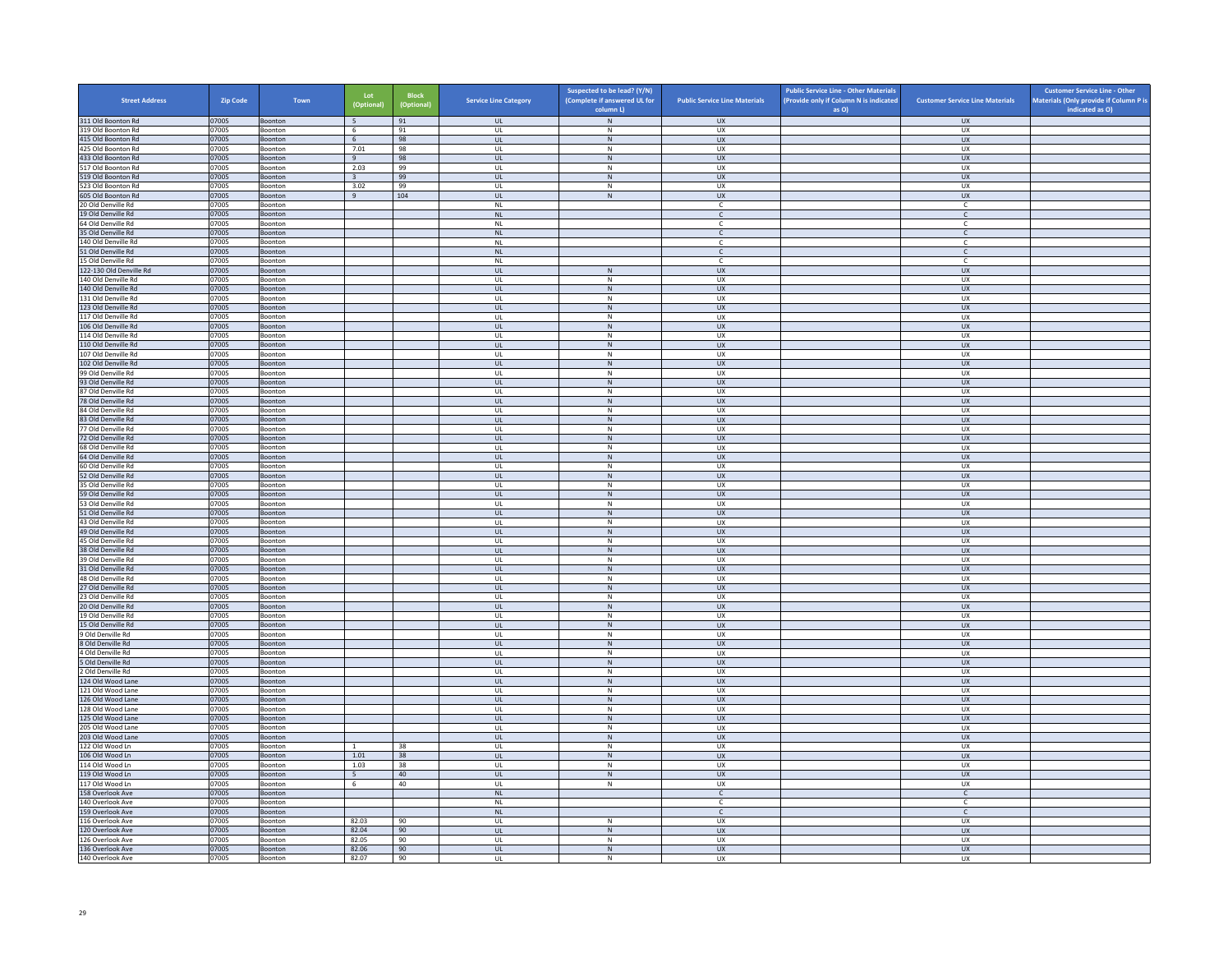| <b>Street Address</b>                | <b>Zip Code</b> | Town                      | Lot<br>(Optional                          | Block<br>(Optional) | <b>Service Line Category</b>      | Suspected to be lead? (Y/N)<br>(Complete if answered UL for<br>column L) | <b>Public Service Line Materials</b> | <b>Public Service Line - Other Materials</b><br>(Provide only if Column N is indicated<br>as O) | <b>Customer Service Line Materials</b> | <b>Customer Service Line - Other</b><br>Materials (Only provide if Column P is<br>indicated as O) |
|--------------------------------------|-----------------|---------------------------|-------------------------------------------|---------------------|-----------------------------------|--------------------------------------------------------------------------|--------------------------------------|-------------------------------------------------------------------------------------------------|----------------------------------------|---------------------------------------------------------------------------------------------------|
| 144 Overlook Ave                     | 07005           | Boonton                   | 82.08                                     | 90                  | <b>UL</b>                         | N                                                                        | <b>UX</b>                            |                                                                                                 | <b>UX</b>                              |                                                                                                   |
| 152 Overlook Ave                     | 07005           | Boonton                   | 82.09                                     | 90                  | UL                                | N                                                                        | <b>UX</b>                            |                                                                                                 | <b>UX</b>                              |                                                                                                   |
| 158 Overlook Ave<br>174 Overlook Ave | 07005<br>07005  | Boonton<br><b>Boonton</b> | 82.10<br>82.12                            | 90<br>90            | $_{\sf UL}$<br>UL                 | ${\sf N}$<br>N                                                           | ${\sf U}{\sf X}$<br><b>UX</b>        |                                                                                                 | ${\sf U}{\sf X}$<br><b>UX</b>          |                                                                                                   |
| 200 Overlook Ave                     | 07005           | Boonton                   | 82.14                                     | 90                  | $\mathsf{UL}$                     | $\mathsf{N}$                                                             | UX                                   |                                                                                                 | UX                                     |                                                                                                   |
| 179 Overlook Ave                     | 07005           | Boonton                   | 82.16                                     | 90                  | UL                                | N                                                                        | UX                                   |                                                                                                 | <b>UX</b>                              |                                                                                                   |
| 175 Overlook Ave<br>165 Overlook Ave | 07005<br>07005  | Boonton<br>Boonton        | 82.17<br>82.18                            | 90<br>90            | UL<br>UL                          | $\,$ N<br>N                                                              | <b>UX</b><br>UX                      |                                                                                                 | <b>UX</b><br>UX                        |                                                                                                   |
| 159 Overlook Ave                     | 07005           | Boonton                   | 82.19                                     | 90                  | $\mathbf{U}$                      | N                                                                        | $\overline{11}$                      |                                                                                                 | UX                                     |                                                                                                   |
| 153 Overlook Ave                     | 07005           | Boonton                   | 82.20                                     | 90                  | UL                                | ${\sf N}$                                                                | UX                                   |                                                                                                 | UX                                     |                                                                                                   |
| 149 Overlook Ave                     | 07005           | Boonton                   | 82.21                                     | 90                  | UL.                               | N                                                                        | <b>UX</b>                            |                                                                                                 | <b>UX</b>                              |                                                                                                   |
| 141 Overlook Ave<br>137 Overlook Ave | 07005<br>07005  | Boonton<br>Boonton        | 82.22<br>82.23                            | 90<br>90            | UL<br>UL                          | ${\sf N}$<br>N                                                           | UX<br>UX                             |                                                                                                 | UX<br>UX                               |                                                                                                   |
| 131 Overlook Ave                     | 07005           | Boonton                   | 82.24                                     | 90                  | UL                                | ${\sf N}$                                                                | UX                                   |                                                                                                 | UX                                     |                                                                                                   |
| 127 Overlook Ave                     | 07005           | Boonton                   | 82.25                                     | 90                  | UL                                | $\,$ N                                                                   | UX                                   |                                                                                                 | UX                                     |                                                                                                   |
| 115 Overlook Ave<br>102 Overlook Ave | 07005<br>07005  | <b>Boonton</b><br>Boonton | 82.26<br>82.29                            | 90<br>90            | $\mathbf{U}$<br>UL                | N<br>${\sf N}$                                                           | <b>UX</b><br>UX                      |                                                                                                 | UX<br>UX                               |                                                                                                   |
| 133 Oxford Ave                       | 07005           | Boonton                   | 30                                        | 71.03               | UL                                | N                                                                        | UX                                   |                                                                                                 | UX                                     |                                                                                                   |
| 131 Oxford Ave                       | 07005           | Boonton                   | 31                                        | 71.03               | $_{\sf UL}$                       | ${\sf N}$                                                                | UX                                   |                                                                                                 | UX                                     |                                                                                                   |
| 127 Oxford Ave                       | 07005           | Boonton                   | 33                                        | 71.03               | UL                                | N                                                                        | UX                                   |                                                                                                 | UX                                     |                                                                                                   |
| 123 Oxford Ave<br>119 Oxford Ave     | 07005<br>07005  | Boonton<br>Boonton        | 35<br>37                                  | 71.03<br>71.03      | <b>UL</b><br>UL                   | N<br>${\sf N}$                                                           | <b>UX</b><br>UX                      |                                                                                                 | <b>UX</b><br>UX                        |                                                                                                   |
| 115 Oxford Ave                       | 07005           | Boonton                   | 39                                        | 71.03               | $\mathbf{u}$                      | N                                                                        | UX                                   |                                                                                                 | <b>UX</b>                              |                                                                                                   |
| 142 Oxford Ave                       | 07005           | Boonton                   | 2.01                                      | 71.04               | UL                                | $\mathsf{N}$                                                             | UX                                   |                                                                                                 | UX                                     |                                                                                                   |
| 138 Oxford Ave                       | 07005           | Boonton                   | 2.02                                      | 71.04               | <b>UL</b>                         | N                                                                        | <b>UX</b>                            |                                                                                                 | <b>UX</b>                              |                                                                                                   |
| 34 Oxford Ave<br>130 Oxford Ave      | 07005<br>07005  | Boonton<br>Boonton        | 10<br>14                                  | 71.04<br>71.04      | UL<br>UL                          | N<br>N                                                                   | <b>UX</b><br><b>UX</b>               |                                                                                                 | UX<br>UX                               |                                                                                                   |
| 126 Oxford Ave                       | 07005           | Boonton                   | 18                                        | 71.04               | UL                                | N                                                                        | <b>UX</b>                            |                                                                                                 | <b>UX</b>                              |                                                                                                   |
| 122 Oxford Ave                       | 07005           | Boonton                   | 22                                        | 71.04               | $\ensuremath{\mathsf{UL}}\xspace$ | ${\sf N}$                                                                | ${\sf U}{\sf X}$                     |                                                                                                 | ${\sf U}{\sf X}$                       |                                                                                                   |
| 118 Oxford Ave                       | 07005           | Boonton                   | 26                                        | 71.04               | UL                                | N                                                                        | <b>UX</b>                            |                                                                                                 | UX.                                    |                                                                                                   |
| 114 Oxford Ave<br>313 Park Ave       | 07005<br>07005  | Boonton<br>Boonton        | 30                                        | 71.04               | UL<br>$\sf NL$                    | $\,$ N                                                                   | UX<br>$\mathsf{C}$                   |                                                                                                 | UX<br>$\mathsf{C}$                     |                                                                                                   |
| 105 Park Ave                         | 07005           | Boonton                   | 43                                        | 71.02               | UL                                | $\,$ N                                                                   | <b>UX</b>                            |                                                                                                 | <b>UX</b>                              |                                                                                                   |
| 117 Park Ave                         | 07005           | Boonton                   | 44                                        | 71.02               | UL                                | $\,$ N                                                                   | UX                                   |                                                                                                 | UX                                     |                                                                                                   |
| 205 Park Ave<br>211 Park Ave         | 07005<br>07005  | <b>Boonton</b><br>Boonton | $\overline{1}$<br>$7\overline{ }$         | 71.04<br>71.04      | $\overline{\mathbf{u}}$<br>UL     | N<br>${\sf N}$                                                           | $\overline{11}$<br>UX                |                                                                                                 | $\overline{11}$<br>UX                  |                                                                                                   |
| 219 Park Ave                         | 07005           | Boonton                   | 13                                        | 71.04               | <b>UL</b>                         | N                                                                        | <b>UX</b>                            |                                                                                                 | <b>UX</b>                              |                                                                                                   |
| 305 Park Ave                         | 07005           | Boonton                   | 23                                        | 71.04               | $\mathsf{UL}$                     | ${\sf N}$                                                                | UX                                   |                                                                                                 | UX                                     |                                                                                                   |
| 311 Park Ave                         | 07005           | Boonton                   | 27                                        | 71.04               | <b>UL</b>                         | N                                                                        | UX                                   |                                                                                                 | UX                                     |                                                                                                   |
| 313 Park Ave<br>306 Park Ave         | 07005<br>07005  | Boonton<br>Boonton        | 40<br>$\,$ 1 $\,$                         | 71.04<br>71.05      | UL<br>UL                          | N<br>$\,$ N                                                              | <b>UX</b><br>UX                      |                                                                                                 | UX<br>UX                               |                                                                                                   |
| 308 Park Ave                         | 07005           | <b>Boonton</b>            | $\overline{3}$                            | 71.05               | $\mathbf{U}$                      | N                                                                        | UX                                   |                                                                                                 | UX                                     |                                                                                                   |
| 118 Park Ave                         | 07005           | Boonton                   | $\mathbf{1}$                              | 71.07               | UL                                | $\mathsf{N}$                                                             | UX                                   |                                                                                                 | UX                                     |                                                                                                   |
| 120 Park Ave<br>124 Park Ave         | 07005<br>07005  | Boonton<br>Boonton        | $\overline{2}$<br>$\overline{\mathbf{3}}$ | 71.07<br>71.07      | UL<br>$_{\sf UL}$                 | N<br>${\sf N}$                                                           | UX<br>UX                             |                                                                                                 | UX.<br>UX                              |                                                                                                   |
| 218 Park Ave                         | 07005           | Boonton                   | $\overline{4}$                            | 71.07               | UL                                | N                                                                        | UX                                   |                                                                                                 | UX                                     |                                                                                                   |
| 87 Park Ave                          | 07005           | <b>Boonton</b>            | 34                                        | 71.10               | <b>UL</b>                         | $\,$ N                                                                   | <b>UX</b>                            |                                                                                                 | <b>UX</b>                              |                                                                                                   |
| 22 Park Pl                           | 07046           | Boonton                   |                                           |                     | $\mathsf{NL}$                     |                                                                          | $\mathsf{C}$                         |                                                                                                 | $\mathsf{C}^-$                         |                                                                                                   |
| 36 Park Pl<br>5 Park Pl              | 07046<br>07046  | Boonton<br>Boonton        |                                           |                     | <b>NI</b><br><b>NL</b>            |                                                                          | $\mathsf{C}$<br>$\mathsf{C}$         |                                                                                                 | $\mathsf{C}$<br>c                      |                                                                                                   |
| 26 Park Pl, Mountain Lakes           | 07046           | Boonton                   |                                           |                     | <b>NL</b>                         |                                                                          | $\mathsf{C}$                         |                                                                                                 | $\mathsf{C}$                           |                                                                                                   |
| 3 Pepe Rd                            | 07005           | Boonton                   | 27.11                                     | 47                  | UL                                | $\mathsf{N}$                                                             | UX                                   |                                                                                                 | UX                                     |                                                                                                   |
| 1 Pepe Rd                            | 07005<br>07005  | Boonton                   | 27.1001                                   | 47<br>47            | UL                                | $\,$ N                                                                   | <b>UX</b>                            |                                                                                                 | <b>UX</b>                              |                                                                                                   |
| Pepe Rd<br>432 Pine St               | 07005           | Boonton<br>Boonton        | 27.1002                                   |                     | UL<br>$\mathsf{NL}$               | N                                                                        | <b>UX</b><br>$\circ$                 | <b>BRASS</b>                                                                                    | <b>UX</b><br>$\circ$                   | <b>BRASS</b>                                                                                      |
| 436 Pine St                          | 07005           | Boonton                   |                                           |                     | <b>NL</b>                         |                                                                          | C.                                   |                                                                                                 | $\mathsf{C}$                           |                                                                                                   |
| 121 Pine St                          | 07005           | Boonton                   | 21.02                                     | 17                  | <b>UL</b>                         | $\,N\,$                                                                  | <b>UX</b>                            |                                                                                                 | <b>UX</b>                              |                                                                                                   |
| 113 Pine St<br>101 Pine St           | 07005<br>07005  | Boonton<br>Boonton        | 22<br>23                                  | 17<br>17            | UL<br><b>UL</b>                   | ${\sf N}$<br>$\,$ N                                                      | UX<br><b>UX</b>                      |                                                                                                 | UX<br><b>UX</b>                        |                                                                                                   |
| 105 Pine St                          | 07005           | Boonton                   | 23.01                                     | 17                  | UL                                | $\,$ N                                                                   | UX                                   |                                                                                                 | UX                                     |                                                                                                   |
| 114 Pine St                          | 07005           | Boonton                   | $\overline{1}$                            | 20                  | $\mathbf{U}$                      | N                                                                        | UX                                   |                                                                                                 | $\overline{U}$                         |                                                                                                   |
| 120 Pine St                          | 07005           | Boonton                   | $\overline{\mathbf{3}}$                   | 20                  | UL                                | ${\sf N}$                                                                | UX                                   |                                                                                                 | UX                                     |                                                                                                   |
| 210 Pine St<br>209 Pine St           | 07005<br>07005  | Boonton<br>Boonton        | $\overline{\mathbf{3}}$<br>9              | 21<br>22            | <b>UL</b><br>UL                   | N<br>$\,$ N                                                              | <b>UX</b><br>UX                      |                                                                                                 | <b>UX</b><br>UX                        |                                                                                                   |
| 213 Pine St                          | 07005           | Boonton                   | 9.01                                      | 22                  | UL                                | N                                                                        | <b>UX</b>                            |                                                                                                 | UX                                     |                                                                                                   |
| 217 Pine St                          | 07005           | Boonton                   | 10                                        | 22                  | UL                                | ${\sf N}$                                                                | UX                                   |                                                                                                 | UX                                     |                                                                                                   |
| 221 Pine St                          | 07005           | Boonton                   | 11                                        | 22                  | UL                                | $\,$ N                                                                   | <b>UX</b>                            |                                                                                                 | <b>UX</b>                              |                                                                                                   |
| 316 Pine St<br>314 Pine St           | 07005<br>07005  | <b>Boonton</b><br>Boonton | 6.02<br>$\overline{7}$                    | 27<br>27            | $\mathbf{U}$<br>UL                | N<br>$\,$ N                                                              | <b>UX</b><br>UX                      |                                                                                                 | UX<br>UX                               |                                                                                                   |
| 310 Pine St                          | 07005           | Boonton                   | $\mathbf{g}$                              | 27                  | UL                                | N                                                                        | <b>UX</b>                            |                                                                                                 | <b>UX</b>                              |                                                                                                   |
| 460 Pine St                          | 07005           | Boonton                   | 19.01                                     | 28                  | $_{\sf UL}$                       | ${\sf N}$                                                                | UX                                   |                                                                                                 | UX                                     |                                                                                                   |
| 456 Pine St<br>452 Pine St           | 07005<br>07005  | Boonton<br>Boonton        | 20<br>22                                  | 28<br>28            | UL<br><b>UL</b>                   | N<br>N                                                                   | UX<br><b>UX</b>                      |                                                                                                 | UX<br><b>UX</b>                        |                                                                                                   |
| 440 Pine St                          | 07005           | Boonton                   | 23                                        | 28                  | UL                                | ${\sf N}$                                                                | UX                                   |                                                                                                 | UX                                     |                                                                                                   |
| 438 Pine St                          | 07005           | Boonton                   | 24                                        | 28                  | $\mathbf{u}$                      | N                                                                        | UX                                   |                                                                                                 | <b>UX</b>                              |                                                                                                   |
| 436 Pine St                          | 07005           | Boonton                   | 25                                        | 28                  | UL                                | $\mathsf{N}$                                                             | UX                                   |                                                                                                 | UX                                     |                                                                                                   |
| 432 Pine St<br>420 Pine St           | 07005<br>07005  | Boonton<br>Boonton        | 27<br>29                                  | 28<br>28            | UL.<br>UL                         | N<br>${\sf N}$                                                           | <b>UX</b><br>UX                      |                                                                                                 | <b>UX</b><br>UX                        |                                                                                                   |
| 418 Pine St                          | 07005           | Boonton                   | 31                                        | 28                  | UL                                | N                                                                        | <b>UX</b>                            |                                                                                                 | UX                                     |                                                                                                   |
| 416 Pine St                          | 07005           | Boonton                   | 32                                        | 28                  | UL                                | N                                                                        | <b>UX</b>                            |                                                                                                 | <b>UX</b>                              |                                                                                                   |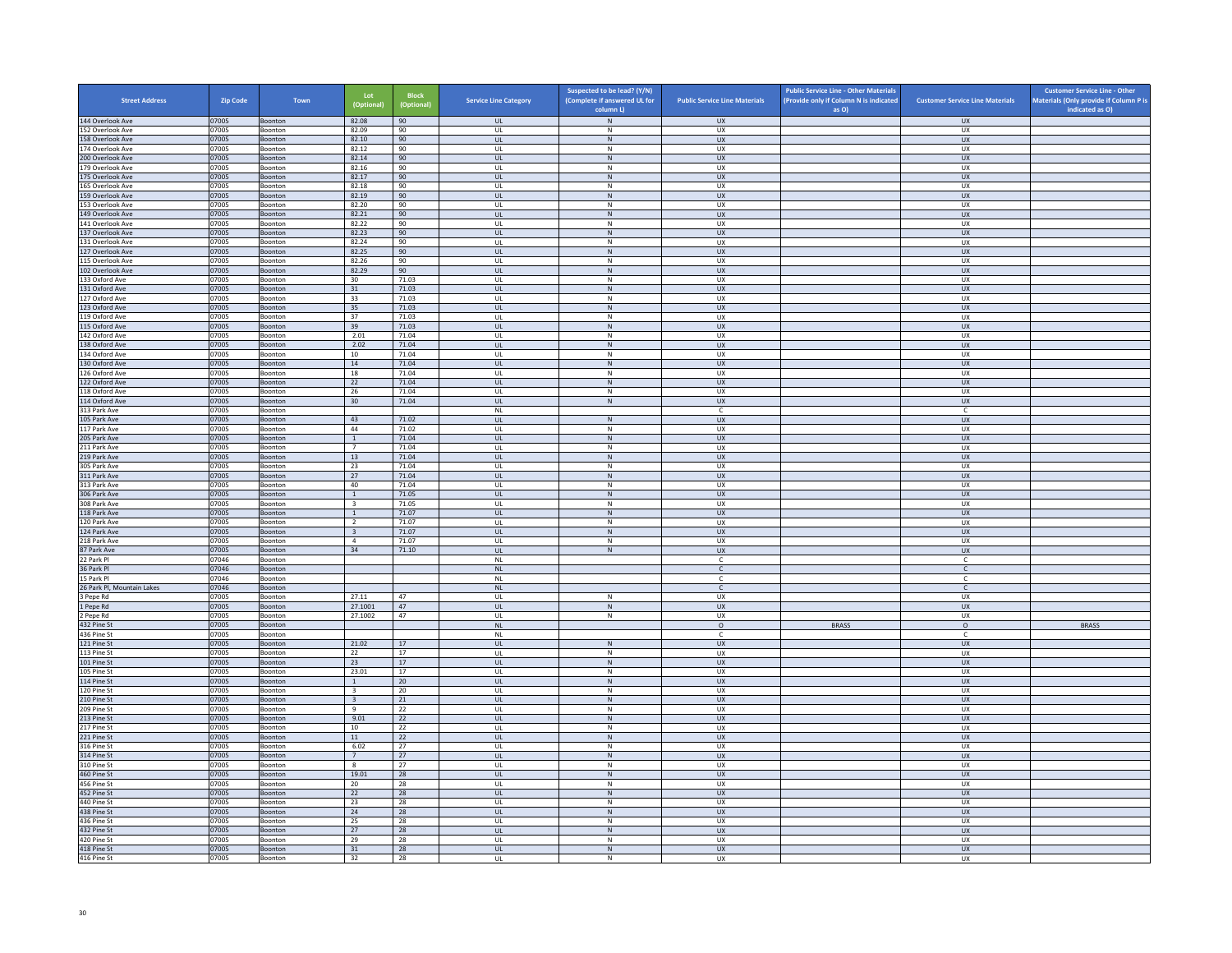| <b>Street Address</b>                    | Zip Code       | Town               | Lot<br>(Optional)        | <b>Block</b><br>(Optional) | <b>Service Line Category</b>      | Suspected to be lead? (Y/N)<br>(Complete if answered UL for | <b>Public Service Line Materials</b> | <b>Public Service Line - Other Materials</b><br>(Provide only if Column N is indicated | <b>Customer Service Line Materials</b> | <b>Customer Service Line - Other</b><br>Materials (Only provide if Column P is |
|------------------------------------------|----------------|--------------------|--------------------------|----------------------------|-----------------------------------|-------------------------------------------------------------|--------------------------------------|----------------------------------------------------------------------------------------|----------------------------------------|--------------------------------------------------------------------------------|
| 408 Pine St                              | 07005          | Boonton            | 33                       | 28                         | <b>UL</b>                         | column L)<br>${\sf N}$                                      | <b>UX</b>                            | as O)                                                                                  | <b>UX</b>                              | indicated as O)                                                                |
| 402 Pine St                              | 07005          | Boonton            | 35                       | 28                         | <b>UL</b>                         | N                                                           | UX                                   |                                                                                        | UX                                     |                                                                                |
| 301 Pine St                              | 07005          | Boonton            | <sup>1</sup>             | 29                         | <b>UL</b>                         | ${\sf N}$                                                   | UX                                   |                                                                                        | UX                                     |                                                                                |
| 311 Pine St                              | 07005          | Boonton            | $\overline{\mathbf{3}}$  | 29                         | UL                                | ${\sf N}$                                                   | UX                                   |                                                                                        | UX                                     |                                                                                |
| 315 Pine St<br>317 Pine St               | 07005<br>07005 | Boonton            | 3.01<br>$\overline{4}$   | 29<br>29                   | <b>UL</b><br>UL                   | N<br>${\sf N}$                                              | <b>UX</b><br>UX                      |                                                                                        | <b>UX</b><br><b>UX</b>                 |                                                                                |
| 319 Pine St                              | 07005          | Boonton<br>Boonton | 5                        | 29                         | $\mathbf{U}$                      | N                                                           | UX                                   |                                                                                        | $\overline{U}$                         |                                                                                |
| 329 Pine St                              | 07005          | Boonton            | $\overline{7}$           | 29                         | UL                                | ${\sf N}$                                                   | UX                                   |                                                                                        | UX                                     |                                                                                |
| 403 Pine St                              | 07005          | Boonton            | $\mathbf{1}$             | 30                         | <b>UL</b>                         | N                                                           | UX                                   |                                                                                        | <b>UX</b>                              |                                                                                |
| 407 Pine St                              | 07005          | Boonton            | $\overline{\mathbf{3}}$  | 30                         | UL                                | ${\sf N}$                                                   | UX                                   |                                                                                        | UX                                     |                                                                                |
| 415 Pine St<br>Pine St                   | 07005<br>07005 | Boonton<br>Boonton | $\overline{4}$<br>- 5    | 30<br>30                   | UL<br>UL                          | $\,$ N<br>N                                                 | UX<br><b>UX</b>                      |                                                                                        | <b>UX</b><br>UX                        |                                                                                |
| 159 Plane St                             | 07005          | Boonton            | 16.01                    | $\bf 8$                    | UL                                | ${\sf N}$                                                   | UX                                   |                                                                                        | UX                                     |                                                                                |
| 140 Plane St                             | 07005          | <b>Boonton</b>     | 1.03                     | 34                         | $\mathbf{U}$                      | $\mathsf{N}$                                                | UX                                   |                                                                                        | UX                                     |                                                                                |
| 106 Plane St                             | 07005          | Boonton            | 8                        | 34                         | UL                                | N                                                           | UX                                   |                                                                                        | UX                                     |                                                                                |
| 110 Plane St                             | 07005          | Boonton            | -9                       | 34                         | <b>UL</b>                         | N<br>N                                                      | UX                                   |                                                                                        | UX                                     |                                                                                |
| Plane St<br>Plane St                     | 07005<br>07005 | Boonton<br>Boonton | 1.01<br>1.02             | 34<br>34                   | UL<br>UL                          | ${\sf N}$                                                   | UX<br>UX                             |                                                                                        | UX<br>UX                               |                                                                                |
| Plane St                                 | 07005          | Boonton            | 2.01                     | 34                         | <b>UL</b>                         | N                                                           | <b>UX</b>                            |                                                                                        | <b>UX</b>                              |                                                                                |
| Plane St                                 | 07005          | Boonton            | 2.01                     | 34                         | UL                                | ${\sf N}$                                                   | UX                                   |                                                                                        | <b>UX</b>                              |                                                                                |
| Plane St                                 | 07005          | Boonton            | 2.01                     | 34                         | $\mathbf{u}$                      | N                                                           | $\overline{11}$                      |                                                                                        | $\overline{11}$                        |                                                                                |
| Plane St                                 | 07005          | Boonton            | 2.01                     | 34                         | UL                                | ${\sf N}$                                                   | UX                                   |                                                                                        | UX                                     |                                                                                |
| Plane St<br>Plane St                     | 07005<br>07005 | Boonton<br>Boonton | 2.01<br>2.01             | 34<br>34                   | UL<br>UL                          | N<br>$\mathsf N$                                            | UX<br>UX                             |                                                                                        | UX<br>UX                               |                                                                                |
| 227 Powerville Rd                        | 07005          | Boonton            |                          |                            | NL                                |                                                             | $\mathsf{C}$                         |                                                                                        | $\mathsf{C}$                           |                                                                                |
| 219 Powerville Rd                        | 07005          | Boonton            |                          |                            | UL                                | N                                                           | <b>UX</b>                            |                                                                                        | UX                                     |                                                                                |
| 231 Powerville Rd                        | 07005          | Boonton            |                          |                            | $_{\sf UL}$                       | ${\sf N}$                                                   | ${\sf U}{\sf X}$                     |                                                                                        | ${\sf U}{\sf X}$                       |                                                                                |
| 227 Powerville Rd                        | 07005          | Boonton            |                          |                            | $\mathbf{U}$                      | $\mathsf{N}$                                                | UX                                   |                                                                                        | UX                                     |                                                                                |
| 228 Powerville Rd<br>230 Powerville Rd   | 07005<br>07005 | Boonton<br>Boonton |                          |                            | UL<br><b>UL</b>                   | ${\sf N}$<br>N                                              | UX<br>UX                             |                                                                                        | <b>UX</b><br>UX                        |                                                                                |
| 222 Powerville Rd                        | 07005          | Boonton            |                          |                            | UL                                | N                                                           | <b>UX</b>                            |                                                                                        | UX                                     |                                                                                |
| 224 Powerville Rd                        | 07005          | Boonton            |                          |                            | UL                                | ${\sf N}$                                                   | UX                                   |                                                                                        | UX                                     |                                                                                |
| 214 Powerville Rd                        | 07005          | Boonton            |                          |                            | UL                                | N                                                           | <b>UX</b>                            |                                                                                        | UX                                     |                                                                                |
| 217 Powerville Rd                        | 07005          | Boonton            |                          |                            | UL                                | $\mathsf{N}$                                                | UX                                   |                                                                                        | UX                                     |                                                                                |
| 215 Powerville Rd<br>200 Powerville Rd   | 07005<br>07005 | Boonton<br>Boonton |                          |                            | $\mathbf{U}$<br>UL                | N<br>${\sf N}$                                              | $\overline{11}$<br>UX                |                                                                                        | UX<br>UX                               |                                                                                |
| 175 Powerville Rd                        | 07005          | Boonton            |                          |                            | <b>UL</b>                         | N                                                           | <b>UX</b>                            |                                                                                        | <b>UX</b>                              |                                                                                |
| 171 Powerville Rd                        | 07005          | Boonton            |                          |                            | UL                                | ${\sf N}$                                                   | UX                                   |                                                                                        | UX                                     |                                                                                |
| Powerville Rd                            | 07005          | Boonton            |                          |                            | <b>UL</b>                         | $\,N\,$                                                     | <b>UX</b>                            |                                                                                        | <b>UX</b>                              |                                                                                |
| Powerville Rd                            | 07005          | Boonton            |                          |                            | UL                                | N                                                           | <b>UX</b>                            |                                                                                        | <b>UX</b>                              |                                                                                |
| Powerville Rd<br>100 Prospect St         | 07005<br>07005 | Boonton<br>Boonton | 12                       | 72.01                      | $_{\sf UL}$<br>UL                 | N<br>N                                                      | UX<br>UX                             |                                                                                        | ${\sf U}{\sf X}$<br><b>UX</b>          |                                                                                |
| 104 Prospect St                          | 07005          | Boonton            | 14                       | 72.01                      | <b>UL</b>                         | $\,N\,$                                                     | <b>UX</b>                            |                                                                                        | <b>UX</b>                              |                                                                                |
| 35 Puddingstone Dr                       | 07005          | Boonton            |                          |                            | $\sf NL$                          |                                                             | $\mathsf{C}$                         |                                                                                        | $\mathsf{C}$                           |                                                                                |
| 19 Puddingstone Dr                       | 07005          | Boonton            |                          |                            | <b>NL</b>                         |                                                             | $\mathsf{C}$                         |                                                                                        | $\mathsf{C}$                           |                                                                                |
| 44 Puddingstone Dr                       | 07005          | Boonton            |                          |                            | <b>NL</b><br>N1                   |                                                             | $\mathsf{C}$<br>$\mathsf{C}$         |                                                                                        | $\mathsf{C}$<br>$\mathbb{C}$           |                                                                                |
| 32 Puddingstone Dr<br>37 Puddingstone Dr | 07005<br>07005 | Boonton<br>Boonton | 4.05                     | 107                        | UL                                | $\mathsf N$                                                 | UX                                   |                                                                                        | UX                                     |                                                                                |
| 39 Puddingstone Dr                       | 07005          | Boonton            | 4.06                     | 107                        | <b>UL</b>                         | N                                                           | <b>UX</b>                            |                                                                                        | <b>UX</b>                              |                                                                                |
| 35 Puddingstone Dr                       | 07005          | Boonton            | 24                       | 107                        | UL                                | ${\sf N}$                                                   | UX                                   |                                                                                        | UX                                     |                                                                                |
| 27 Puddingstone Dr                       | 07005          | Boonton            | 25                       | 107                        | UL                                | ${\sf N}$                                                   | <b>UX</b>                            |                                                                                        | UX                                     |                                                                                |
| 23 Puddingstone Dr                       | 07005          | Boonton            | 26<br>27                 | 107                        | UL<br><b>UL</b>                   | ${\sf N}$<br>${\sf N}$                                      | UX<br><b>UX</b>                      |                                                                                        | UX<br><b>UX</b>                        |                                                                                |
| 19 Puddingstone Dr<br>15 Puddingstone Dr | 07005<br>07005 | Boonton<br>Boonton | 28                       | 107<br>107                 | $\mathbf{U}$                      | N                                                           | UX                                   |                                                                                        | UX                                     |                                                                                |
| 11 Puddingstone Dr                       | 07005          | Boonton            | 29                       | 107                        | UL                                | N                                                           | UX                                   |                                                                                        | UX                                     |                                                                                |
| 43 Puddingstone Dr                       | 07005          | Boonton            | 20                       | 107.01                     | UL                                | N                                                           | <b>UX</b>                            |                                                                                        | <b>UX</b>                              |                                                                                |
| 45 Puddingstone Dr                       | 07005          | Boonton            | 21                       | 107.01                     | <b>UL</b>                         | ${\sf N}$                                                   | UX                                   |                                                                                        | UX                                     |                                                                                |
| 42 Puddingstone Dr<br>12 Puddingstone Dr | 07005<br>07005 | Boonton<br>Boonton | 4.07<br>16               | 107.02<br>107.02           | UL<br>UL                          | $\,N\,$<br>N                                                | UX<br><b>UX</b>                      |                                                                                        | UX<br>UX                               |                                                                                |
| 16 Puddingstone Dr                       | 07005          | Boonton            | 17                       | 107.02                     | UL                                | ${\sf N}$                                                   | UX                                   |                                                                                        | UX                                     |                                                                                |
| 20 Puddingstone Dr                       | 07005          | Boonton            | 18                       | 107.02                     | $\mathbf{u}$                      | N                                                           | UX                                   |                                                                                        | <b>UX</b>                              |                                                                                |
| 24 Puddingstone Dr                       | 07005          | Boonton            | 19                       | 107.02                     | UL                                | $\mathsf{N}$                                                | UX                                   |                                                                                        | UX                                     |                                                                                |
| 28 Puddingstone Dr                       | 07005          | Boonton            | 20                       | 107.02                     | <b>UL</b>                         | N                                                           | <b>UX</b>                            |                                                                                        | <b>UX</b>                              |                                                                                |
| 32 Puddingstone Dr<br>36 Puddingstone Dr | 07005<br>07005 | Boonton<br>Boonton | 21<br>22                 | 107.02<br>107.02           | UL<br>UL                          | ${\sf N}$<br>${\sf N}$                                      | UX<br>UX                             |                                                                                        | UX<br>UX                               |                                                                                |
| 40 Puddingstone Dr                       | 07005          | Boonton            | 23                       | 107.02                     | UL                                | ${\sf N}$                                                   | UX                                   |                                                                                        | UX                                     |                                                                                |
| 44 Puddingstone Dr                       | 07005          | Boonton            | $\overline{4}$           | 107.03                     | $\ensuremath{\mathsf{UL}}\xspace$ | ${\sf N}$                                                   | UX                                   |                                                                                        | ${\sf U}{\sf X}$                       |                                                                                |
| 4 Puddingstone Dr                        | 07005          | Boonton            | 14                       | 107.02                     | UL                                | N                                                           | UX                                   |                                                                                        | UX                                     |                                                                                |
| 8 Puddingstone Dr                        | 07005          | Boonton            | 15                       | 107.02                     | UL                                | ${\sf N}$                                                   | UX                                   |                                                                                        | UX                                     |                                                                                |
| 46 Puddingstone Rd<br>46 Puddingstone Rd | 07005<br>07005 | Boonton<br>Boonton | $\overline{\mathbf{3}}$  | 107.03                     | NI<br>$\mathsf{UL}$               | ${\sf N}$                                                   | $\epsilon$<br>UX                     |                                                                                        | C<br>UX                                |                                                                                |
| 315 Reserve St                           | 07005          | Boonton            |                          |                            | <b>NL</b>                         |                                                             | $\mathsf{C}$                         |                                                                                        | c                                      |                                                                                |
| 185 Reserve St                           | 07005          | Boonton            |                          |                            | NL                                |                                                             | $\mathsf{C}$                         |                                                                                        | $\mathsf{C}$                           |                                                                                |
| 255 Reserve St                           | 07005          | Boonton            |                          |                            | <b>NL</b>                         |                                                             | c                                    |                                                                                        | $\mathsf{C}$                           |                                                                                |
| 308 Reserve St                           | 07005          | Boonton            |                          |                            | NI                                |                                                             | $\mathsf{C}$                         |                                                                                        | $\mathsf{C}$                           |                                                                                |
| 332 Reserve St                           | 07005          | Boonton            |                          |                            | $\mathsf{NL}$<br><b>NL</b>        |                                                             | c<br>$\mathsf{C}$                    |                                                                                        | c<br>$\mathsf{C}$                      |                                                                                |
| 156 Reserve St<br>166 Reserve St         | 07005<br>07005 | Boonton<br>Boonton |                          |                            | <b>NL</b>                         |                                                             | C.                                   |                                                                                        | c                                      |                                                                                |
| 337 Reserve St                           | 07005          | Boonton            | $\overline{2}$           | 107                        | UL                                | N                                                           | UX                                   |                                                                                        | UX                                     |                                                                                |
| 335 Reserve St                           | 07005          | Boonton            | $\overline{\phantom{0}}$ | 107                        | UL                                | N                                                           | <b>UX</b>                            |                                                                                        | <b>UX</b>                              |                                                                                |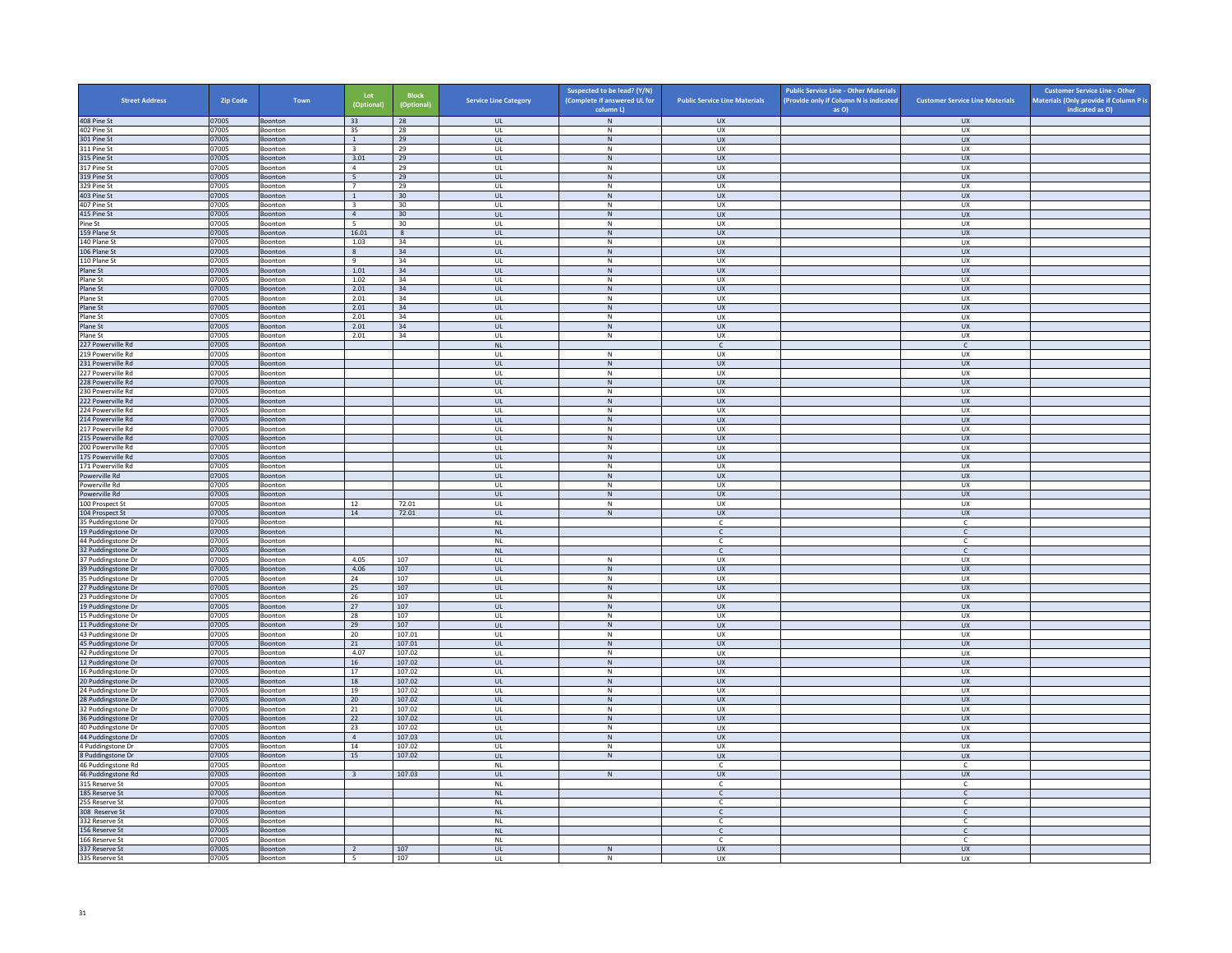| <b>Street Address</b>                | <b>Zip Code</b> | Town                      | Lot<br>(Optional)                 | Block<br>(Optional) | <b>Service Line Category</b>  | Suspected to be lead? (Y/N)<br>(Complete if answered UL for<br>column L) | <b>Public Service Line Materials</b> | <b>Public Service Line - Other Materials</b><br>(Provide only if Column N is indicated<br>as O) | <b>Customer Service Line Materials</b> | <b>Customer Service Line - Other</b><br>Materials (Only provide if Column P is<br>indicated as O) |
|--------------------------------------|-----------------|---------------------------|-----------------------------------|---------------------|-------------------------------|--------------------------------------------------------------------------|--------------------------------------|-------------------------------------------------------------------------------------------------|----------------------------------------|---------------------------------------------------------------------------------------------------|
| 323 Reserve St                       | 07005           | Boonton                   | 6                                 | 107                 | <b>UL</b>                     | N                                                                        | <b>UX</b>                            |                                                                                                 | <b>UX</b>                              |                                                                                                   |
| 315 Reserve St                       | 07005           | Boonton                   | 8.01                              | 107                 | <b>UL</b>                     | N                                                                        | <b>UX</b>                            |                                                                                                 | <b>UX</b>                              |                                                                                                   |
| 305 Reserve St<br>255 Reserve St     | 07005<br>07005  | Boonton<br>Boonton        | 8.02<br>8.03                      | 107<br>107          | UL<br>UL                      | ${\sf N}$<br>N                                                           | UX<br><b>UX</b>                      |                                                                                                 | ${\sf U}{\sf X}$<br><b>UX</b>          |                                                                                                   |
| 245 Reserve St                       | 07005           | Boonton                   | 8.04                              | 107                 | UL                            | ${\sf N}$                                                                | <b>UX</b>                            |                                                                                                 | UX                                     |                                                                                                   |
| 239 Reserve St                       | 07005           | Boonton                   | 8.05                              | 107                 | UL                            | $\mathsf{N}$                                                             | UX                                   |                                                                                                 | <b>UX</b>                              |                                                                                                   |
| 225 Reserve St                       | 07005           | Boonton                   | 9.01                              | 107                 | UL                            | N                                                                        | <b>UX</b>                            |                                                                                                 | UX                                     |                                                                                                   |
| 211 Reserve St<br>326 Reserve St     | 07005<br>07005  | Boonton<br>Boonton        | 9.02<br>$\overline{9}$            | 107<br>108          | UL<br>$\mathbf{u}$            | ${\sf N}$<br>N                                                           | UX<br>UX                             |                                                                                                 | UX<br>UX                               |                                                                                                   |
| 332 Reserve St                       | 07005           | Boonton                   | 10                                | 108                 | UL                            | $\mathsf{N}$                                                             | UX                                   |                                                                                                 | UX                                     |                                                                                                   |
| 338 Reserve St                       | 07005           | Boonton                   | 11                                | 108                 | UL.                           | N                                                                        | <b>UX</b>                            |                                                                                                 | <b>UX</b>                              |                                                                                                   |
| 346 Reserve St                       | 07005           | Boonton                   | 12                                | 108                 | UL<br><b>UL</b>               | ${\sf N}$<br>N                                                           | UX<br><b>UX</b>                      |                                                                                                 | UX                                     |                                                                                                   |
| 354 Reserve St<br>302 Reserve St     | 07005<br>07005  | Boonton<br>Boonton        | 13.01<br>13                       | 108<br>109          | UL                            | ${\sf N}$                                                                | UX                                   |                                                                                                 | UX<br>UX                               |                                                                                                   |
| 308 Reserve St                       | 07005           | Boonton                   | 14                                | 109                 | <b>UL</b>                     | ${\sf N}$                                                                | UX                                   |                                                                                                 | UX                                     |                                                                                                   |
| 228 Reserve St                       | 07005           | Boonton                   | 10.01                             | 110                 | <b>UI</b>                     | N                                                                        | <b>UX</b>                            |                                                                                                 | UX                                     |                                                                                                   |
| 242 Reserve St<br>212 Reserve St     | 07005           | Boonton<br>Boonton        | 10.02<br>14                       | 110<br>110          | UL<br><b>UL</b>               | ${\sf N}$<br>N                                                           | UX<br><b>UX</b>                      |                                                                                                 | UX<br>UX                               |                                                                                                   |
| 151 Reserve St                       | 07005<br>07005  | Boonton                   | 21                                | 113                 | <b>UL</b>                     | ${\sf N}$                                                                | UX                                   |                                                                                                 | UX                                     |                                                                                                   |
| 163 Reserve St                       | 07005           | Boonton                   | 23                                | 113                 | UL                            | $\,N\,$                                                                  | UX                                   |                                                                                                 | <b>UX</b>                              |                                                                                                   |
| 181 Reserve St                       | 07005           | Boonton                   | 24                                | 113                 | <b>UL</b>                     | N                                                                        | <b>UX</b>                            |                                                                                                 | UX                                     |                                                                                                   |
| 185 Reserve St<br>148 Reserve St     | 07005<br>07005  | Boonton<br><b>Boonton</b> | 24.02<br>6                        | 113<br>114          | UL<br>$\mathbf{U}$            | ${\sf N}$<br>N                                                           | UX<br>UX                             |                                                                                                 | UX<br><b>UX</b>                        |                                                                                                   |
| 182 Reserve St                       | 07005           | Boonton                   | 7.01                              | 114                 | UL                            | ${\sf N}$                                                                | UX                                   |                                                                                                 | UX                                     |                                                                                                   |
| 176 Reserve St                       | 07005           | Boonton                   | 7.03                              | 114                 | <b>UL</b>                     | N                                                                        | <b>UX</b>                            |                                                                                                 | <b>UX</b>                              |                                                                                                   |
| 166 Reserve St                       | 07005           | Boonton                   | 7.04                              | 114                 | UL                            | $\mathsf{N}$                                                             | UX                                   |                                                                                                 | UX                                     |                                                                                                   |
| 156 Reserve St<br>516 Reservoir Dr   | 07005<br>07005  | Boonton<br>Boonton        | 7.05                              | 114                 | UL<br>NL                      | ${\sf N}$                                                                | <b>UX</b><br>$\mathsf{C}$            |                                                                                                 | UX<br>$\overline{c}$                   |                                                                                                   |
| 510 Reservoir Dr                     | 07005           | Boonton                   |                                   |                     | NL                            |                                                                          | $\mathsf{C}^-$                       |                                                                                                 | $\mathsf{C}^-$                         |                                                                                                   |
| 620 Reservoir Dr                     | 07005           | Boonton                   | $\overline{4}$                    | 86                  | UL                            | N                                                                        | <b>UX</b>                            |                                                                                                 | <b>UX</b>                              |                                                                                                   |
| 608 Reservoir Dr                     | 07005           | Boonton                   | 6                                 | 86                  | UL                            | ${\sf N}$                                                                | UX                                   |                                                                                                 | UX                                     |                                                                                                   |
| 604 Reservoir Dr<br>516 Reservoir Dr | 07005<br>07005  | Boonton<br>Boonton        | $\overline{7}$<br>10              | 86<br>87            | UL<br>UL                      | ${\sf N}$<br>${\sf N}$                                                   | <b>UX</b><br><b>UX</b>               |                                                                                                 | <b>UX</b><br><b>UX</b>                 |                                                                                                   |
| 514 Reservoir Dr                     | 07005           | Boonton                   | 11.01                             | 87                  | UL                            | ${\sf N}$                                                                | UX                                   |                                                                                                 | UX                                     |                                                                                                   |
| 510 Reservoir Dr                     | 07005           | Boonton                   | 12.01                             | 87                  | $\overline{\mathbf{u}}$       | N                                                                        | $\overline{11}$                      |                                                                                                 | $\overline{11}$                        |                                                                                                   |
| 123 Reservoir Dr                     | 07005           | Boonton                   | 1.02                              | 90.01               | UL                            | ${\sf N}$                                                                | UX                                   |                                                                                                 | UX                                     |                                                                                                   |
| 127 Reservoir Dr<br>135 Reservoir Dr | 07005<br>07005  | Boonton<br>Boonton        | 1.03<br>1.04                      | 90.01<br>90.01      | UL.<br>UL                     | N<br>${\sf N}$                                                           | <b>UX</b><br>UX                      |                                                                                                 | <b>UX</b><br>UX                        |                                                                                                   |
| 141 Reservoir Dr                     | 07005           | Boonton                   | 1.05                              | 90.01               | UL                            | ${\sf N}$                                                                | UX                                   |                                                                                                 | UX                                     |                                                                                                   |
| 145 Reservoir Dr                     | 07005           | Boonton                   | 1.06                              | 90.01               | UL                            | $\mathsf{N}$                                                             | UX                                   |                                                                                                 | UX                                     |                                                                                                   |
| 151 Reservoir Dr                     | 07005           | Boonton                   | 1.07                              | 90.01               | UL                            | ${\sf N}$                                                                | UX                                   |                                                                                                 | UX                                     |                                                                                                   |
| 155 Reservoir Dr<br>163 Reservoir Dr | 07005<br>07005  | Boonton<br>Boonton        | 1.08<br>1.09                      | 90.01<br>90.01      | $\mathbf{u}$<br>UL            | $\mathsf{N}$<br>N                                                        | UX<br>UX                             |                                                                                                 | UX<br>UX                               |                                                                                                   |
| 169 Reservoir Dr                     | 07005           | Boonton                   | 1.10                              | 90.01               | <b>UL</b>                     | N                                                                        | <b>UX</b>                            |                                                                                                 | <b>UX</b>                              |                                                                                                   |
| 201 Reservoir Dr                     | 07005           | Boonton                   | 1.11                              | 90.01               | UL                            | ${\sf N}$                                                                | UX                                   |                                                                                                 | UX                                     |                                                                                                   |
| 207 Reservoir Dr                     | 07005           | Boonton                   | 1.12                              | 90.01               | UL                            | $\mathsf{N}$                                                             | <b>UX</b>                            |                                                                                                 | UX                                     |                                                                                                   |
| 213 Reservoir Dr<br>216 Reservoir Dr | 07005<br>07005  | Boonton<br>Boonton        | 1.13<br>10.01                     | 90.01<br>90.02      | <b>UL</b><br>UL               | N<br>${\sf N}$                                                           | <b>UX</b><br>UX                      |                                                                                                 | <b>UX</b><br>UX                        |                                                                                                   |
| 246 Reservoir Dr                     | 07005           | Boonton                   | 10 <sub>2</sub>                   | 90.02               | $\mathbf{U}$                  | N                                                                        | $\overline{11}$                      |                                                                                                 | UX                                     |                                                                                                   |
| 240 Reservoir Dr                     | 07005           | Boonton                   | 104                               | 90.02               | UL                            | ${\sf N}$                                                                | UX                                   |                                                                                                 | UX                                     |                                                                                                   |
| 300 Reservoir Dr<br>318 Reservoir Dr | 07005<br>07005  | Boonton<br>Boonton        | 105<br>114                        | 90.04<br>90.04      | <b>UL</b><br>UL               | N<br>${\sf N}$                                                           | <b>UX</b><br>UX                      |                                                                                                 | <b>UX</b><br>UX                        |                                                                                                   |
| 332 Reservoir Dr                     | 07005           | Boonton                   | 117                               | 90.04               | <b>UL</b>                     | $\,$ N                                                                   | <b>UX</b>                            |                                                                                                 | <b>UX</b>                              |                                                                                                   |
| 340 Reservoir Dr                     | 07005           | Boonton                   | 119                               | 90.04               | UL                            | N                                                                        | <b>UX</b>                            |                                                                                                 | <b>UX</b>                              |                                                                                                   |
| 346 Reservoir Dr                     | 07005           | Boonton                   | 121                               | 90.04               | $_{\sf UL}$                   | N                                                                        | UX                                   |                                                                                                 | ${\sf U}{\sf X}$                       |                                                                                                   |
| 352 Reservoir Dr<br>360 Reservoir Dr | 07005<br>07005  | Boonton<br>Boonton        | 122<br>123                        | 90.04<br>90.04      | UL<br><b>UL</b>               | N<br>${\sf N}$                                                           | <b>UX</b><br><b>UX</b>               |                                                                                                 | <b>UX</b><br><b>UX</b>                 |                                                                                                   |
| 424 Reservoir Dr                     | 07005           | Boonton                   | 130                               | 90.04               | UL                            | $\,N\,$                                                                  | UX                                   |                                                                                                 | UX                                     |                                                                                                   |
| 414 Reservoir Dr                     | 07005           | Boonton                   | 132                               | 90.04               | UL                            | N                                                                        | <b>UX</b>                            |                                                                                                 | UX                                     |                                                                                                   |
| 410 Reservoir Dr                     | 07005           | Boonton                   | 133                               | 90.04               | UL                            | ${\sf N}$                                                                | UX                                   |                                                                                                 | UX                                     |                                                                                                   |
| 406 Reservoir Dr<br>201 Rexland Dr   | 07005<br>07005  | Boonton<br>Boonton        | 134<br>$5\overline{5}$            | 90.04<br>130        | $\overline{\mathbf{u}}$<br>UL | N <sub>1</sub><br>$\mathsf{N}$                                           | UX<br>UX                             |                                                                                                 | $\overline{U}$<br>UX                   |                                                                                                   |
| 211 Rexland Dr                       | 07005           | Boonton                   | 6                                 | 130                 | <b>UL</b>                     | N                                                                        | <b>UX</b>                            |                                                                                                 | <b>UX</b>                              |                                                                                                   |
| 219 Rexland Dr                       | 07005           | Boonton                   | $\overline{7}$                    | 130                 | UL                            | ${\sf N}$                                                                | UX                                   |                                                                                                 | UX                                     |                                                                                                   |
| 301 Rexland Dr                       | 07005           | Boonton                   | 8                                 | 130                 | UL                            | N                                                                        | <b>UX</b>                            |                                                                                                 | UX                                     |                                                                                                   |
| 309 Rexland Dr<br>313 Rexland Dr     | 07005<br>07005  | Boonton<br>Boonton        | 9<br>10                           | 130<br>130          | UL<br><b>UL</b>               | ${\sf N}$<br>$\,$ N                                                      | UX<br>UX                             |                                                                                                 | UX<br><b>UX</b>                        |                                                                                                   |
| 317 Rexland Dr                       | 07005           | Boonton                   | 11                                | 130                 | $\mathbf{U}$                  | N                                                                        | UX                                   |                                                                                                 | UX                                     |                                                                                                   |
| 321 Rexland Dr                       | 07005           | Boonton                   | 12                                | 130                 | UL                            | ${\sf N}$                                                                | UX                                   |                                                                                                 | UX                                     |                                                                                                   |
| 325 Rexland Dr                       | 07005           | Boonton                   | 13                                | 130                 | <b>UL</b>                     | N                                                                        | <b>UX</b>                            |                                                                                                 | <b>UX</b>                              |                                                                                                   |
| 329 Rexland Dr<br>304 Rexland Dr     | 07005<br>07005  | Boonton<br>Boonton        | $14\,$<br>$\overline{\mathbf{3}}$ | 130<br>131          | $\mathsf{UL}$<br>UL           | ${\sf N}$<br>${\sf N}$                                                   | UX<br>UX                             |                                                                                                 | UX<br>UX                               |                                                                                                   |
| 312 Rexland Dr                       | 07005           | Boonton                   | $\overline{4}$                    | 131                 | <b>UL</b>                     | N                                                                        | <b>UX</b>                            |                                                                                                 | UX                                     |                                                                                                   |
| 316 Rexland Dr                       | 07005           | Boonton                   | $\overline{\phantom{0}}$          | 131                 | UL                            | N                                                                        | UX                                   |                                                                                                 | UX                                     |                                                                                                   |
| 320 Rexland Dr                       | 07005           | Boonton                   | -6                                | 131                 | $\mathbf{u}$                  | N                                                                        | $\overline{11}$                      |                                                                                                 | <b>UX</b>                              |                                                                                                   |
| 324 Rexland Dr<br>328 Rexland Dr     | 07005<br>07005  | Boonton<br>Boonton        | $\overline{7}$<br>8               | 131<br>131          | UL<br><b>UL</b>               | $\mathsf{N}$<br>N                                                        | UX<br><b>UX</b>                      |                                                                                                 | UX<br><b>UX</b>                        |                                                                                                   |
| 204 Rexland Dr                       | 07005           | Boonton                   | $\overline{1}$                    | 132                 | UL                            | $\mathsf{N}$                                                             | UX                                   |                                                                                                 | UX                                     |                                                                                                   |
| 214 Rexland Dr                       | 07005           | Boonton                   | $\overline{2}$                    | 132                 | UL                            | N                                                                        | UX                                   |                                                                                                 | UX                                     |                                                                                                   |
| 11 Rexland Dr                        | 07005           | Boonton                   | $\overline{7}$                    | 129                 | UL                            | $\mathsf{N}$                                                             | <b>UX</b>                            |                                                                                                 | <b>UX</b>                              |                                                                                                   |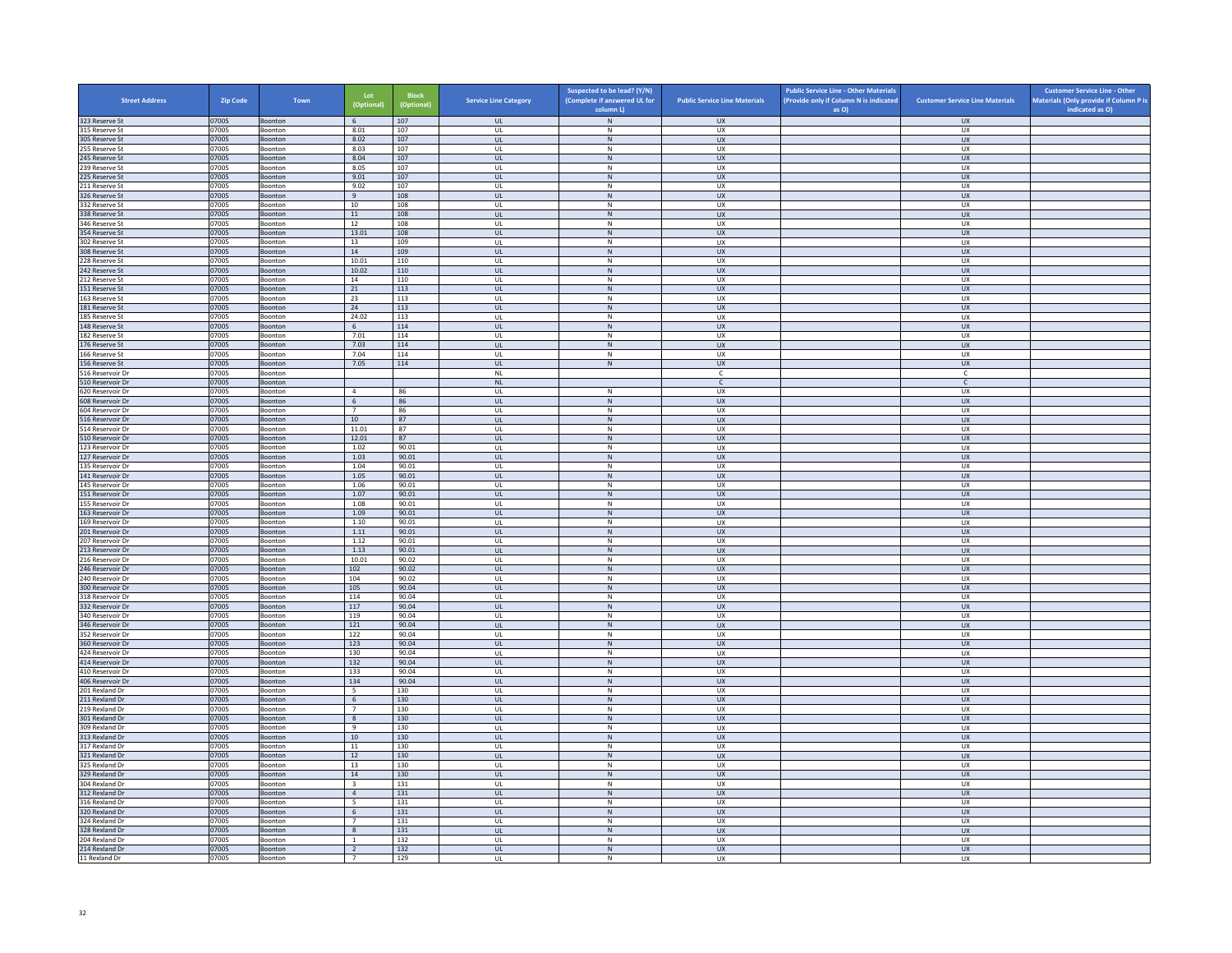| <b>Street Address</b>                | <b>Zip Code</b> | Town                      | Lot<br>(Optional)               | <b>Block</b><br>(Optional) | <b>Service Line Category</b>  | Suspected to be lead? (Y/N)<br>(Complete if answered UL for<br>column L) | <b>Public Service Line Materials</b> | <b>Public Service Line - Other Materials</b><br>(Provide only if Column N is indicated<br>as O) | <b>Customer Service Line Materials</b> | <b>Customer Service Line - Other</b><br>Materials (Only provide if Column P is<br>indicated as O) |
|--------------------------------------|-----------------|---------------------------|---------------------------------|----------------------------|-------------------------------|--------------------------------------------------------------------------|--------------------------------------|-------------------------------------------------------------------------------------------------|----------------------------------------|---------------------------------------------------------------------------------------------------|
| 23 Rexland Dr                        | 07005           | Boonton                   | 8                               | 129                        | <b>UL</b>                     | N                                                                        | <b>UX</b>                            |                                                                                                 | <b>UX</b>                              |                                                                                                   |
| 31 Rexland Dr                        | 07005           | Boonton                   | 9                               | 129                        | UL                            | N                                                                        | <b>UX</b>                            |                                                                                                 | <b>UX</b>                              |                                                                                                   |
| 43 Rexland Dr<br>10 Rexland Dr       | 07005<br>07005  | Boonton<br>Boonton        | $10\,$<br>$\overline{4}$        | 129<br>133                 | UL<br>UL                      | ${\sf N}$<br>$\mathsf{N}$                                                | UX<br><b>UX</b>                      |                                                                                                 | UX<br><b>UX</b>                        |                                                                                                   |
| 22 Rexland Dr                        | 07005           | Boonton                   | $5\overline{5}$                 | 133                        | UL                            | ${\sf N}$                                                                | <b>UX</b>                            |                                                                                                 | UX                                     |                                                                                                   |
| 32 Rexland Dr                        | 07005           | Boonton                   | 11                              | 133.01                     | UL                            | ${\sf N}$                                                                | <b>UX</b>                            |                                                                                                 | <b>UX</b>                              |                                                                                                   |
| 3 Rexland Dr                         | 07005           | Boonton                   | 6                               | 129                        | UL                            | $\mathsf{N}$                                                             | <b>UX</b>                            |                                                                                                 | UX                                     |                                                                                                   |
| 4 Rexland Dr                         | 07005           | Boonton                   | $\mathbf{1}$<br>9.01            | 133<br>113                 | UL<br>$\mathbf{u}$            | ${\sf N}$<br>N                                                           | UX<br>UX                             |                                                                                                 | UX<br>UX                               |                                                                                                   |
| 120 Ridgeview Pl<br>115 Ridgeview Pl | 07005<br>07005  | Boonton<br>Boonton        | 9.02                            | 113                        | UL                            | $\mathsf{N}$                                                             | UX                                   |                                                                                                 | UX                                     |                                                                                                   |
| 121 Ridgeview Pl                     | 07005           | Boonton                   | 9.04                            | 113                        | UL.                           | N                                                                        | <b>UX</b>                            |                                                                                                 | <b>UX</b>                              |                                                                                                   |
| 130 Ridgeview Pl                     | 07005           | Boonton                   | 9.05                            | 113                        | UL                            | ${\sf N}$                                                                | UX                                   |                                                                                                 | UX                                     |                                                                                                   |
| 133 Ridgeview Pl                     | 07005           | Boonton                   | 9.06                            | 113                        | UL                            | ${\sf N}$                                                                | <b>UX</b>                            |                                                                                                 | UX                                     |                                                                                                   |
| 140 Ridgeview Pl<br>139 Ridgeview Pl | 07005<br>07005  | Boonton                   | 9.07<br>9.08                    | 113<br>113                 | UL<br>UL                      | ${\sf N}$<br>${\sf N}$                                                   | <b>UX</b><br><b>UX</b>               |                                                                                                 | UX<br>UX                               |                                                                                                   |
| 148 Ridgeview Pl                     | 07005           | Boonton<br>Boonton        | 9.09                            | 113                        | UL                            | N                                                                        | U X                                  |                                                                                                 | UX                                     |                                                                                                   |
| 145 Ridgeview Pl                     | 07005           | Boonton                   | 9.10                            | 113                        | UL                            | ${\sf N}$                                                                | UX                                   |                                                                                                 | UX                                     |                                                                                                   |
| 159 Ridgeview Pl                     | 07005           | Boonton                   | 19                              | 113                        | UL                            | N                                                                        | <b>UX</b>                            |                                                                                                 | UX                                     |                                                                                                   |
| 160 Ridgeview Pl                     | 07005           | Boonton                   | 20                              | 113                        | UL                            | ${\sf N}$                                                                | <b>UX</b>                            |                                                                                                 | UX                                     |                                                                                                   |
| 120 River Rd<br>114 River Rd         | 07005<br>07005  | Boonton<br>Boonton        | 9<br>10.02                      | 119<br>119                 | UL<br><b>UL</b>               | ${\sf N}$<br>N                                                           | UX<br><b>UX</b>                      |                                                                                                 | <b>UX</b><br>UX                        |                                                                                                   |
| 110 River Rd                         | 07005           | Boonton                   | 10.03                           | 119                        | UL                            | ${\sf N}$                                                                | UX                                   |                                                                                                 | UX                                     |                                                                                                   |
| 117 River Rd                         | 07005           | Boonton                   | 1.01                            | 120                        | $\mathbf{U}$                  | N                                                                        | UX                                   |                                                                                                 | <b>UX</b>                              |                                                                                                   |
| 121 River Rd                         | 07005           | Boonton                   | 1.02                            | 120                        | UL                            | ${\sf N}$                                                                | UX                                   |                                                                                                 | UX                                     |                                                                                                   |
| 107 River Rd                         | 07005           | Boonton                   | $\overline{2}$                  | 120                        | <b>UL</b>                     | N                                                                        | <b>UX</b>                            |                                                                                                 | <b>UX</b>                              |                                                                                                   |
| 103 River Rd<br>332 Rockaway St      | 07005<br>07005  | Boonton<br>Boonton        | 2.01                            | 120                        | UL<br>$\mathsf{NL}\xspace$    | $\mathsf{N}$                                                             | UX<br>$\mathsf{C}$                   |                                                                                                 | UX<br>$\mathsf{C}$                     |                                                                                                   |
| 457 Rockaway St                      | 07005           | Boonton                   |                                 |                            | <b>NL</b>                     |                                                                          | $\mathsf{C}$                         |                                                                                                 | $\overline{c}$                         |                                                                                                   |
| 431 Rockaway St                      | 07005           | Boonton                   |                                 |                            | $\mathsf{NL}$                 |                                                                          | $\mathsf{C}^-$                       |                                                                                                 | $\mathsf{C}$                           |                                                                                                   |
| 416 Rockaway St                      | 07005           | Boonton                   |                                 |                            | <b>NL</b>                     |                                                                          | $\epsilon$                           |                                                                                                 | $\epsilon$                             |                                                                                                   |
| 286 Rockaway St                      | 07005           | Boonton                   |                                 |                            | $\mathsf{NL}\xspace$          |                                                                          | $\mathsf{C}$                         |                                                                                                 | $\mathsf{C}$                           |                                                                                                   |
| 211 Rockaway St                      | 07005<br>07005  | Boonton<br>Boonton        |                                 |                            | <b>NL</b><br>G                |                                                                          | $\epsilon$<br>$\mathsf{G}$           |                                                                                                 | $\mathsf{C}$<br>G                      |                                                                                                   |
| 277 Rockaway St<br>457 Rockaway St   | 07005           | Boonton                   | <sup>1</sup>                    | 108                        | UL                            | N                                                                        | UX                                   |                                                                                                 | <b>UX</b>                              |                                                                                                   |
| 439 Rockaway St                      | 07005           | Boonton                   | $\overline{2}$                  | 108                        | $\mathbf{u}$                  | N                                                                        | UX                                   |                                                                                                 | UX                                     |                                                                                                   |
| 447 Rockaway St                      | 07005           | Boonton                   | $\overline{\mathbf{3}}$         | 108                        | UL                            | ${\sf N}$                                                                | UX                                   |                                                                                                 | UX                                     |                                                                                                   |
| 431 Rockaway St                      | 07005           | Boonton                   | $\overline{4}$                  | 108                        | <b>UL</b>                     | N                                                                        | UX                                   |                                                                                                 | <b>UX</b>                              |                                                                                                   |
| 425 Rockaway St<br>407 Rockaway St   | 07005<br>07005  | Boonton<br>Boonton        | 5<br>$6\overline{6}$            | 108<br>108                 | UL<br>UL                      | ${\sf N}$<br>${\sf N}$                                                   | UX<br>UX                             |                                                                                                 | UX<br>UX                               |                                                                                                   |
| 415 Rockaway St                      | 07005           | Boonton                   | 6.01                            | 108                        | UL                            | N                                                                        | <b>UX</b>                            |                                                                                                 | UX                                     |                                                                                                   |
| 331 Rockaway St                      | 07005           | Boonton                   | $\mathbf 1$                     | 109                        | UL                            | ${\sf N}$                                                                | UX                                   |                                                                                                 | UX                                     |                                                                                                   |
| 321 Rockaway St                      | 07005           | <b>Boonton</b>            | $\overline{2}$                  | 109                        | $\mathbf{u}$                  | $\mathbb N$                                                              | UX                                   |                                                                                                 | UX                                     |                                                                                                   |
| 315 Rockaway St                      | 07005           | Boonton                   | $\overline{\mathbf{3}}$         | 109<br>109                 | UL                            | $\mathsf{N}$                                                             | <b>UX</b>                            |                                                                                                 | UX                                     |                                                                                                   |
| 305 Rockaway St<br>285 Rockaway St   | 07005<br>07005  | Boonton<br>Boonton        | $\overline{4}$<br>5             | 109                        | UL<br>$\mathsf{UL}$           | N<br>${\sf N}$                                                           | <b>UX</b><br>UX                      |                                                                                                 | UX<br>UX                               |                                                                                                   |
| 291 Rockaway St                      | 07005           | Boonton                   | 5.01                            | 109                        | UL                            | ${\sf N}$                                                                | UX                                   |                                                                                                 | UX                                     |                                                                                                   |
| 281 Rockaway St                      | 07005           | Boonton                   | 6                               | 109                        | <b>UL</b>                     | N                                                                        | <b>UX</b>                            |                                                                                                 | <b>UX</b>                              |                                                                                                   |
| 259 Rockaway St                      | 07005           | Boonton                   | $\overline{7}$                  | 109                        | $\mathsf{UL}$                 | ${\sf N}$                                                                | UX                                   |                                                                                                 | <b>UX</b>                              |                                                                                                   |
| 277 Rockaway St<br>245 Rockaway St   | 07005<br>07005  | Boonton<br>Boonton        | 7.01<br><sup>1</sup>            | 109<br>111                 | UL.<br>UL                     | N<br>${\sf N}$                                                           | UX<br>UX                             |                                                                                                 | UX<br>UX                               |                                                                                                   |
| 219 Rockaway St                      | 07005           | Boonton                   | $\Delta$                        | 111                        | UL.                           | N                                                                        | <b>UX</b>                            |                                                                                                 | UX                                     |                                                                                                   |
| 211 Rockaway St                      | 07005           | Boonton                   | $\overline{5}$                  | 111                        | UL                            | ${\sf N}$                                                                | UX                                   |                                                                                                 | UX                                     |                                                                                                   |
| 205 Rockaway St                      | 07005           | Boonton                   | 5.01                            | 111                        | UL                            | $\,$ N                                                                   | <b>UX</b>                            |                                                                                                 | UX                                     |                                                                                                   |
| 456 Rockaway St                      | 07005           | Boonton                   | $\overline{4}$                  | 112                        | <b>UL</b>                     | N                                                                        | <b>UX</b>                            |                                                                                                 | <b>UX</b>                              |                                                                                                   |
| 452 Rockaway St<br>440 Rockaway St   | 07005<br>07005  | Boonton<br><b>Boonton</b> | $7\phantom{.0}$<br>$\mathbf{R}$ | 112<br>112                 | $\mathsf{UL}$<br>$\mathbf{U}$ | ${\sf N}$<br>N                                                           | UX<br>U X                            |                                                                                                 | ${\sf U}{\sf X}$<br><b>UX</b>          |                                                                                                   |
| 430 Rockaway St                      | 07005           | Boonton                   | 9                               | 112                        | UL                            | ${\sf N}$                                                                | UX                                   |                                                                                                 | UX                                     |                                                                                                   |
| 424 Rockaway St                      | 07005           | Boonton                   | 10                              | 112                        | UL                            | ${\sf N}$                                                                | UX                                   |                                                                                                 | UX                                     |                                                                                                   |
| 416 Rockaway St                      | 07005           | Boonton                   | $11\,$                          | 112                        | UL                            | ${\sf N}$                                                                | <b>UX</b>                            |                                                                                                 | UX                                     |                                                                                                   |
| 404 Rockaway St                      | 07005           | Boonton                   | 12<br>14                        | 112<br>112                 | UL<br>$\mathbf{u}$            | ${\sf N}$<br>N                                                           | UX<br>UX                             |                                                                                                 | UX<br>UX                               |                                                                                                   |
| 332 Rockaway St<br>322 Rockaway St   | 07005<br>07005  | Boonton<br>Boonton        | 15                              | 112                        | UL                            | ${\sf N}$                                                                | UX                                   |                                                                                                 | UX                                     |                                                                                                   |
| 306 Rockaway St                      | 07005           | Boonton                   | 16                              | 112                        | UL.                           | N                                                                        | <b>UX</b>                            |                                                                                                 | <b>UX</b>                              |                                                                                                   |
| 290 Rockaway St                      | 07005           | Boonton                   | 18                              | 112                        | UL                            | ${\sf N}$                                                                | UX                                   |                                                                                                 | UX                                     |                                                                                                   |
| 286 Rockaway St                      | 07005           | Boonton                   | 19                              | 112                        | <b>UL</b>                     | $\mathsf{N}$                                                             | <b>UX</b>                            |                                                                                                 | UX                                     |                                                                                                   |
| 272 Rockaway St<br>258 Rockaway St   | 07005<br>07005  | Boonton                   | 20<br>22                        | 112<br>112                 | UL<br>UL                      | ${\sf N}$<br>${\sf N}$                                                   | UX<br><b>UX</b>                      |                                                                                                 | UX<br>UX                               |                                                                                                   |
| 250 Rockaway St                      | 07005           | Boonton<br><b>Boonton</b> | 24                              | 112                        | UL                            | N                                                                        | U X                                  |                                                                                                 | UX                                     |                                                                                                   |
| 242 Rockaway St                      | 07005           | Boonton                   | 25                              | 112                        | UL                            | ${\sf N}$                                                                | UX                                   |                                                                                                 | UX                                     |                                                                                                   |
| 234 Rockaway St                      | 07005           | Boonton                   | 26                              | 112                        | UL                            | N                                                                        | <b>UX</b>                            |                                                                                                 | UX                                     |                                                                                                   |
| 208 Rockaway St                      | 07005           | Boonton                   | 28                              | 112                        | UL                            | ${\sf N}$                                                                | <b>UX</b>                            |                                                                                                 | UX                                     |                                                                                                   |
| 222 Rockaway St<br>121 Roessler St   | 07005<br>07005  | Boonton<br>Boonton        | 28.01                           | 112                        | UL<br><b>NL</b>               | $\,$ N                                                                   | UX<br>$\mathsf{C}$                   |                                                                                                 | <b>UX</b><br>$\mathsf{C}$              |                                                                                                   |
| 165 Roessler St                      | 07005           | Boonton                   |                                 |                            | $\mathsf{NL}$                 |                                                                          | $\mathsf{C}$                         |                                                                                                 | $\mathsf{C}$                           |                                                                                                   |
| 107 Roessler St                      | 07005           | Boonton                   | 6.01                            | 71.09                      | $\mathbf{U}$                  | N                                                                        | UX                                   |                                                                                                 | UX                                     |                                                                                                   |
| 115 Roessler St                      | 07005           | Boonton                   | 19                              | 71.09                      | UL                            | ${\sf N}$                                                                | UX                                   |                                                                                                 | UX                                     |                                                                                                   |
| 121 Roessler St                      | 07005           | Boonton                   | 27                              | 71.09                      | UL.                           | N                                                                        | <b>UX</b>                            |                                                                                                 | <b>UX</b>                              |                                                                                                   |
| 125 Roessler St<br>133 Roessler St   | 07005<br>07005  | Boonton<br>Boonton        | 31<br>35                        | 71.09<br>71.09             | UL<br>UL                      | $\mathsf{N}$<br>${\sf N}$                                                | UX<br>UX                             |                                                                                                 | UX<br>UX                               |                                                                                                   |
| 135 Roessler St                      | 07005           | Boonton                   | 39                              | 71.09                      | UL                            | N                                                                        | UX                                   |                                                                                                 | <b>UX</b>                              |                                                                                                   |
|                                      |                 |                           |                                 |                            |                               |                                                                          |                                      |                                                                                                 |                                        |                                                                                                   |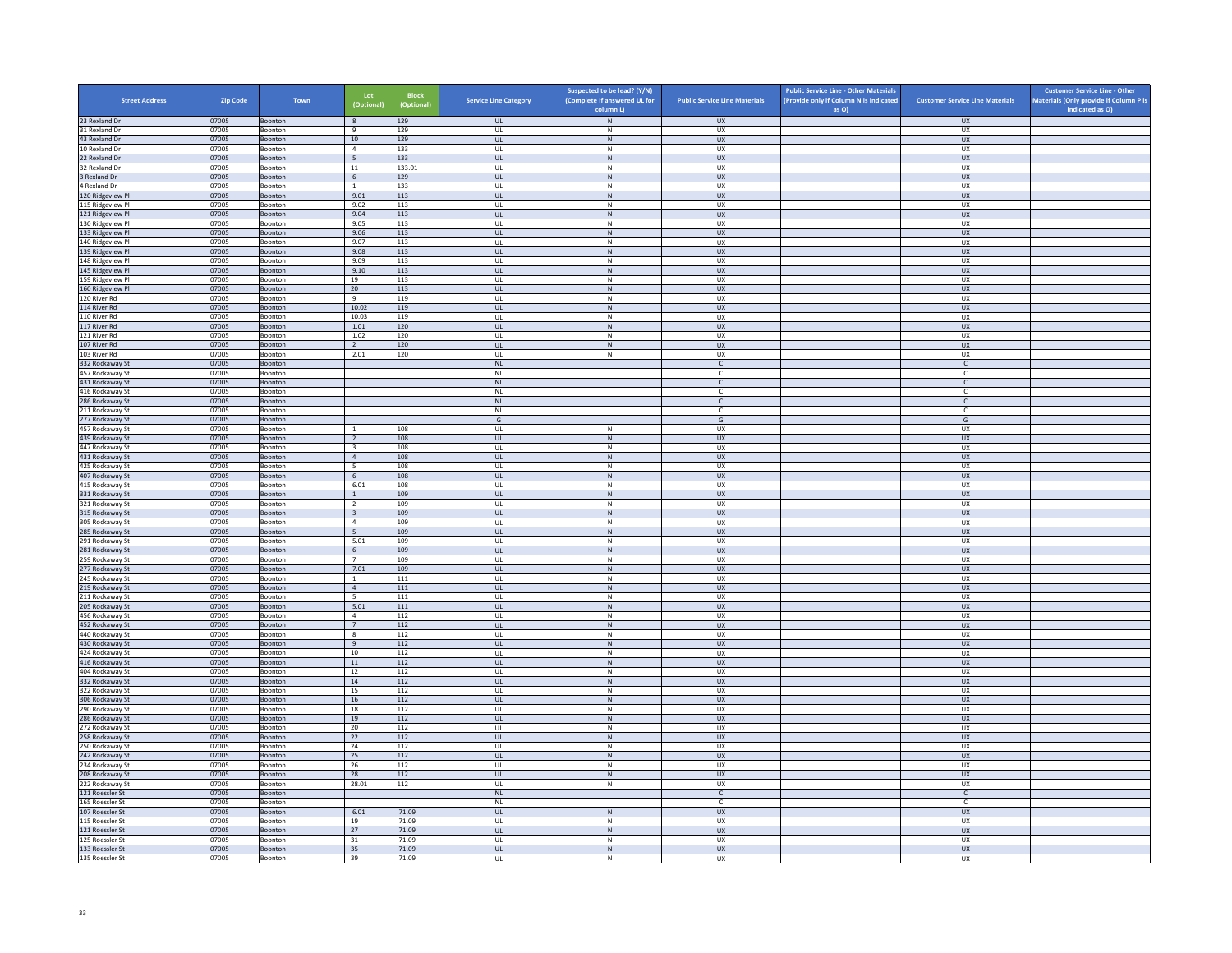| <b>Street Address</b>                  | <b>Zip Code</b> | Town               | Lot<br>(Optional)        | <b>Block</b><br>(Optional) | <b>Service Line Category</b>      | Suspected to be lead? (Y/N)<br>(Complete if answered UL for | <b>Public Service Line Materials</b> | <b>Public Service Line - Other Materials</b><br>(Provide only if Column N is indicated | <b>Customer Service Line Materials</b> | <b>Customer Service Line - Other</b><br>Materials (Only provide if Column P is<br>indicated as O) |
|----------------------------------------|-----------------|--------------------|--------------------------|----------------------------|-----------------------------------|-------------------------------------------------------------|--------------------------------------|----------------------------------------------------------------------------------------|----------------------------------------|---------------------------------------------------------------------------------------------------|
| 139 Roessler St                        | 07005           | Boonton            | 43                       | 71.09                      | <b>UL</b>                         | column L)<br>${\sf N}$                                      | <b>UX</b>                            | as O)                                                                                  | <b>UX</b>                              |                                                                                                   |
| 141 Roessler St                        | 07005           | Boonton            | 47                       | 71.09                      | <b>UL</b>                         | N                                                           | UX                                   |                                                                                        | <b>UX</b>                              |                                                                                                   |
| 145 Roessler St                        | 07005           | Boonton            | 51                       | 71.09                      | <b>UL</b>                         | ${\sf N}$                                                   | UX                                   |                                                                                        | UX                                     |                                                                                                   |
| 149 Roessler St                        | 07005           | Boonton            | 55<br>59                 | 71.09<br>71.09             | UL<br><b>UL</b>                   | ${\sf N}$<br>N                                              | UX<br><b>UX</b>                      |                                                                                        | <b>UX</b><br><b>UX</b>                 |                                                                                                   |
| 153 Roessler St<br>157 Roessler St     | 07005<br>07005  | Boonton<br>Boonton | 63                       | 71.09                      | UL                                | ${\sf N}$                                                   | UX                                   |                                                                                        | UX                                     |                                                                                                   |
| 122 Roessler St                        | 07005           | Boonton            | $7^{\circ}$              | 71.10                      | $\mathbf{U}$                      | N                                                           | UX                                   |                                                                                        | $\overline{U}$                         |                                                                                                   |
| 126 Roessler St                        | 07005           | Boonton            | $11\,$                   | 71.10                      | UL                                | ${\sf N}$                                                   | UX                                   |                                                                                        | UX                                     |                                                                                                   |
| 130 Roessler St                        | 07005           | Boonton            | 13                       | 71.10                      | <b>UL</b>                         | N                                                           | UX                                   |                                                                                        | <b>UX</b>                              |                                                                                                   |
| 134 Roessler St<br>138 Roessler St     | 07005<br>07005  | Boonton<br>Boonton | 15<br>17                 | 71.10<br>71.10             | UL<br><b>UL</b>                   | ${\sf N}$<br>$\,$ N                                         | UX<br>UX                             |                                                                                        | UX<br><b>UX</b>                        |                                                                                                   |
| 140 Roessler St                        | 07005           | Boonton            | 19                       | 71.10                      | UL                                | N                                                           | <b>UX</b>                            |                                                                                        | <b>UX</b>                              |                                                                                                   |
| 144 Roessler St                        | 07005           | Boonton            | 21                       | 71.10                      | UL                                | ${\sf N}$                                                   | UX                                   |                                                                                        | UX                                     |                                                                                                   |
| 152 Roessler St                        | 07005           | <b>Boonton</b>     | 23                       | 71.10                      | $\mathbf{U}$                      | $\mathsf{N}$                                                | UX                                   |                                                                                        | UX                                     |                                                                                                   |
| 154 Roessler St                        | 07005           | Boonton            | 25                       | 71.10                      | UL                                | N                                                           | UX                                   |                                                                                        | UX                                     |                                                                                                   |
| 158 Roessler St<br>162 Roessler St     | 07005<br>07005  | Boonton<br>Boonton | 27<br>29                 | 71.10<br>71.10             | <b>UL</b><br>UL                   | N<br>N                                                      | UX<br>UX                             |                                                                                        | UX<br>UX                               |                                                                                                   |
| 166 Roessler St                        | 07005           | Boonton            | 31                       | 71.10                      | UL                                | ${\sf N}$                                                   | UX                                   |                                                                                        | UX                                     |                                                                                                   |
| 170 Roessler St                        | 07005           | Boonton            | 33                       | 71.10                      | <b>UL</b>                         | N                                                           | <b>UX</b>                            |                                                                                        | <b>UX</b>                              |                                                                                                   |
| 165 Roessler St                        | 07005           | Boonton            | 71                       | 71.11                      | UL                                | ${\sf N}$                                                   | UX                                   |                                                                                        | <b>UX</b>                              |                                                                                                   |
| 169 Roessler St                        | 07005           | Boonton            | 75                       | 71.11                      | $\mathbf{u}$                      | N                                                           | $\overline{11}$                      |                                                                                        | UX                                     |                                                                                                   |
| 238 Roosevelt Ave<br>204 Roosevelt Ave | 07005<br>07005  | Boonton<br>Boonton | 9                        | 85                         | $\mathsf{NL}$<br>UL               | N                                                           | $\mathsf{C}$<br>${\sf U}{\sf X}$     |                                                                                        | c<br><b>UX</b>                         |                                                                                                   |
| 244 Roosevelt Ave                      | 07005           | Boonton            | $\mathbf{1}$             | 88                         | UL                                | ${\sf N}$                                                   | UX                                   |                                                                                        | UX                                     |                                                                                                   |
| 240 Roosevelt Ave                      | 07005           | Boonton            | $\overline{2}$           | 88                         | UL                                | $\,$ N                                                      | <b>UX</b>                            |                                                                                        | <b>UX</b>                              |                                                                                                   |
| 238 Roosevelt Ave                      | 07005           | Boonton            | $\overline{4}$           | 88                         | UL                                | N                                                           | <b>UX</b>                            |                                                                                        | <b>UX</b>                              |                                                                                                   |
| 234 Roosevelt Ave                      | 07005           | Boonton            | $\overline{\phantom{0}}$ | 88                         | $_{\sf UL}$                       | N                                                           | ${\sf U}{\sf X}$                     |                                                                                        | ${\sf U}{\sf X}$                       |                                                                                                   |
| 230 Roosevelt Ave<br>231 Roosevelt Ave | 07005<br>07005  | Boonton<br>Boonton | - 6<br>9                 | 88<br>89                   | $\mathbf{U}$<br>UL                | N<br>${\sf N}$                                              | UX<br>UX                             |                                                                                        | UX<br><b>UX</b>                        |                                                                                                   |
| 235 Roosevelt Ave                      | 07005           | Boonton            | 10                       | 89                         | <b>UL</b>                         | N                                                           | UX                                   |                                                                                        | UX                                     |                                                                                                   |
| 239 Roosevelt Ave                      | 07005           | Boonton            | 11                       | 89                         | UL                                | N                                                           | <b>UX</b>                            |                                                                                        | UX                                     |                                                                                                   |
| 243 Roosevelt Ave                      | 07005           | Boonton            | 12                       | 89                         | UL                                | ${\sf N}$                                                   | UX                                   |                                                                                        | UX                                     |                                                                                                   |
| 247 Roosevelt Ave                      | 07005           | Boonton            | 13                       | 89                         | <b>UL</b>                         | N                                                           | <b>UX</b>                            |                                                                                        | <b>UX</b>                              |                                                                                                   |
| 251 Roosevelt Ave<br>257 Ross Dr       | 07005<br>07005  | Boonton<br>Boonton | 14                       | 89                         | UL<br>NI                          | ${\sf N}$                                                   | UX<br>$\mathsf{C}$                   |                                                                                        | UX<br>$\mathsf{C}$                     |                                                                                                   |
| 282 Ross Dr                            | 07005           | Boonton            |                          |                            | UL                                | ${\sf N}$                                                   | UX                                   |                                                                                        | UX                                     |                                                                                                   |
| 224 Ross Dr                            | 07005           | Boonton            | $\overline{1}$           | 40                         | <b>UL</b>                         | N                                                           | <b>UX</b>                            |                                                                                        | <b>UX</b>                              |                                                                                                   |
| 220 Ross Dr                            | 07005           | Boonton            | 1.02                     | 40                         | UL                                | ${\sf N}$                                                   | UX                                   |                                                                                        | UX                                     |                                                                                                   |
| 234 Ross Dr                            | 07005           | Boonton            | 1.04                     | 40                         | <b>UL</b>                         | $\,N\,$                                                     | <b>UX</b>                            |                                                                                        | <b>UX</b>                              |                                                                                                   |
| 240 Ross Dr<br>246 Ross Dr             | 07005<br>07005  | Boonton            | 1.06<br>1.07             | 40<br>$40\,$               | <b>UL</b><br>$_{\sf UL}$          | N<br>N                                                      | <b>UX</b><br>UX                      |                                                                                        | <b>UX</b><br>${\sf U}{\sf X}$          |                                                                                                   |
| 270 Ross Dr                            | 07005           | Boonton<br>Boonton | $\overline{2}$           | 40                         | UL                                | N                                                           | UX                                   |                                                                                        | UX                                     |                                                                                                   |
| 100 Ross Dr                            | 07005           | Boonton            | 5                        | 43                         | <b>UL</b>                         | ${\sf N}$                                                   | <b>UX</b>                            |                                                                                        | <b>UX</b>                              |                                                                                                   |
| 100 Ross Dr                            | 07005           | Boonton            | $5\overline{5}$          | 43                         | UL                                | ${\sf N}$                                                   | UX                                   |                                                                                        | UX                                     |                                                                                                   |
| 210 Ross Dr                            | 07005           | Boonton            | 5.01                     | 43                         | <b>UL</b>                         | N                                                           | <b>UX</b>                            |                                                                                        | UX                                     |                                                                                                   |
| 205 Ross Dr<br>213 Ross Dr             | 07005<br>07005  | Boonton            | 1.01<br>1.02             | 44<br>44                   | UL<br>$\mathbf{u}$                | ${\sf N}$<br>N                                              | UX<br>UX                             |                                                                                        | UX<br>$\overline{U}$                   |                                                                                                   |
| 221 Ross Dr                            | 07005           | Boonton<br>Boonton | 1.03                     | 44                         | UL                                | $\mathsf{N}$                                                | UX                                   |                                                                                        | UX                                     |                                                                                                   |
| 227 Ross Dr                            | 07005           | Boonton            | 1.04                     | 44                         | <b>UL</b>                         | N                                                           | <b>UX</b>                            |                                                                                        | <b>UX</b>                              |                                                                                                   |
| 235 Ross Dr                            | 07005           | Boonton            | 1.05                     | 44                         | UL                                | ${\sf N}$                                                   | UX                                   |                                                                                        | UX                                     |                                                                                                   |
| 243 Ross Dr                            | 07005           | Boonton            | 1.06                     | 44                         | UL                                | N                                                           | <b>UX</b>                            |                                                                                        | UX                                     |                                                                                                   |
| 251 Ross Dr                            | 07005           | Boonton            | 1.07<br>1.08             | 44<br>44                   | UL<br>UL                          | ${\sf N}$<br>${\sf N}$                                      | UX<br><b>UX</b>                      |                                                                                        | UX<br><b>UX</b>                        |                                                                                                   |
| 257 Ross Dr<br>265 Ross Dr             | 07005<br>07005  | Boonton<br>Boonton | 1.09                     | 44                         | $\mathbf{U}$                      | N                                                           | UX                                   |                                                                                        | UX                                     |                                                                                                   |
| 273 Ross Dr                            | 07005           | Boonton            | $1.10\,$                 | 44                         | UL                                | N                                                           | UX                                   |                                                                                        | UX                                     |                                                                                                   |
| 275 Ross Dr                            | 07005           | Boonton            | 1.11                     | 44                         | <b>UL</b>                         | N                                                           | <b>UX</b>                            |                                                                                        | <b>UX</b>                              |                                                                                                   |
| 277 Ross Dr                            | 07005           | Boonton            | 1.12                     | 44                         | $\mathsf{UL}$                     | ${\sf N}$                                                   | UX                                   |                                                                                        | UX                                     |                                                                                                   |
| 11 Sheep Hill Rd<br>10 Sheep Hill Rd   | 07005<br>07005  | Boonton<br>Boonton |                          |                            | UL<br><b>UL</b>                   | $\,N\,$<br>N                                                | UX<br><b>UX</b>                      |                                                                                        | UX<br>UX                               |                                                                                                   |
| 25 Sheep Hill Rd                       | 07005           | Boonton            |                          |                            | UL                                | ${\sf N}$                                                   | UX                                   |                                                                                        | UX                                     |                                                                                                   |
| 26 Sheep Hill Rd                       | 07005           | Boonton            |                          |                            | $\mathbf{u}$                      | N                                                           | UX                                   |                                                                                        | <b>UX</b>                              |                                                                                                   |
| 16 Sheep Hill Rd                       | 07005           | Boonton            |                          |                            | UL                                | ${\sf N}$                                                   | UX                                   |                                                                                        | UX                                     |                                                                                                   |
| 17 Sheep Hill Rd                       | 07005           | Boonton            |                          |                            | <b>UL</b>                         | N                                                           | <b>UX</b>                            |                                                                                        | <b>UX</b>                              |                                                                                                   |
| 27 Sheep Hill Rd<br>31 Sheep Hill Rd   | 07005           | Boonton<br>Boonton |                          |                            | UL<br>UL                          | ${\sf N}$<br>${\sf N}$                                      | UX<br>UX                             |                                                                                        | UX<br>UX                               |                                                                                                   |
| 22 Sheep Hill Rd                       | 07005<br>07005  | Boonton            |                          |                            | UL                                | ${\sf N}$                                                   | UX                                   |                                                                                        | UX                                     |                                                                                                   |
| 21 Sheep Hill Rd                       | 07005           | Boonton            |                          |                            | $\ensuremath{\mathsf{UL}}\xspace$ | ${\sf N}$                                                   | UX                                   |                                                                                        | ${\sf U}{\sf X}$                       |                                                                                                   |
| 30 Sheep Hill Rd                       | 07005           | Boonton            |                          |                            | $\mathbf{U}$                      | N                                                           | UX                                   |                                                                                        | UX                                     |                                                                                                   |
| 35 Sheep Hill Rd                       | 07005           | Boonton            |                          |                            | UL                                | ${\sf N}$                                                   | UX                                   |                                                                                        | UX                                     |                                                                                                   |
| 15 Sheep Hill Rd<br>2 Sheep Hill Rd    | 07005<br>07005  | Boonton<br>Boonton |                          |                            | <b>UL</b><br>$\mathsf{UL}$        | N<br>${\sf N}$                                              | UX<br>UX                             |                                                                                        | <b>UX</b><br>UX                        |                                                                                                   |
| 1 Sheep Hill Rd                        | 07005           | Boonton            |                          |                            | UL                                | $\,N\,$                                                     | UX                                   |                                                                                        | UX                                     |                                                                                                   |
| 9 Sheep Hill Rd                        | 07005           | Boonton            |                          |                            | <b>UL</b>                         | N                                                           | <b>UX</b>                            |                                                                                        | UX                                     |                                                                                                   |
| 219 Sherman St                         | 07005           | Boonton            |                          |                            | <b>NL</b>                         |                                                             | c                                    |                                                                                        | $\mathsf{C}$                           |                                                                                                   |
| 304 Sherman St                         | 07005           | Boonton            |                          |                            | G                                 |                                                             | $\mathsf{G}$                         |                                                                                        | $\mathsf{G}$                           |                                                                                                   |
| 304 Sherman St                         | 07005           | Boonton            | $\overline{1}$           | 87                         | UL                                | $\mathsf{N}$                                                | UX                                   |                                                                                        | UX                                     |                                                                                                   |
| 212 Sherman St<br>216 Sherman St       | 07005<br>07005  | Boonton<br>Boonton | 13<br>13.01              | 88<br>88                   | <b>UL</b><br>UL                   | N<br>$\mathsf{N}$                                           | <b>UX</b><br>UX                      |                                                                                        | <b>UX</b><br>UX                        |                                                                                                   |
| 111 Sherman St                         | 07005           | Boonton            | 33                       | 90.03                      | UL                                | ${\sf N}$                                                   | UX                                   |                                                                                        | UX                                     |                                                                                                   |
| 119 Sherman St                         | 07005           | Boonton            | 34                       | 90.03                      | UL                                | N                                                           | <b>UX</b>                            |                                                                                        | <b>UX</b>                              |                                                                                                   |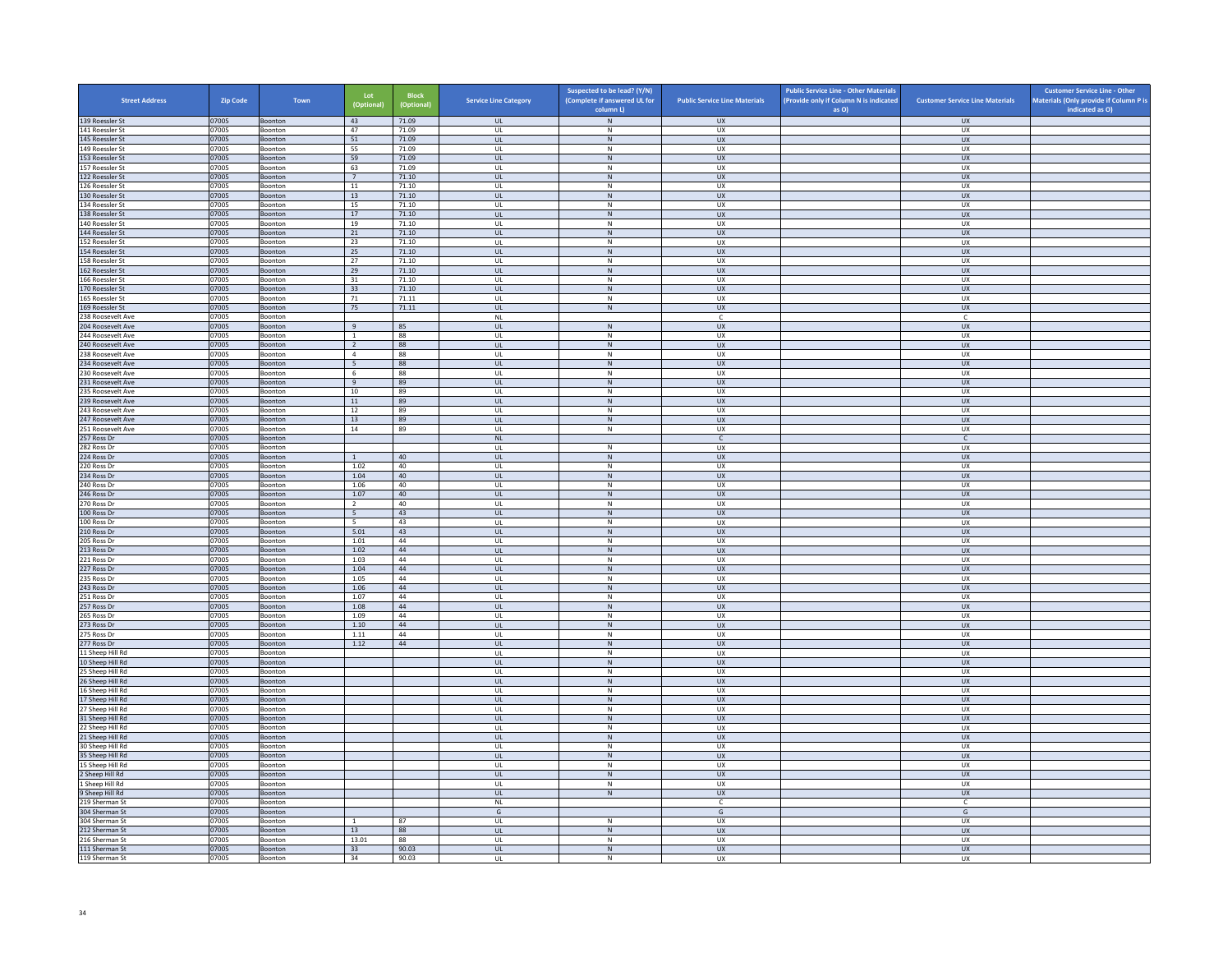| <b>Street Address</b>            | <b>Zip Code</b> | Town               | Lot<br>(Optional)                         | <b>Block</b><br>(Optional) | <b>Service Line Category</b>            | Suspected to be lead? (Y/N)<br>(Complete if answered UL for<br>column L) | <b>Public Service Line Materials</b> | <b>Public Service Line - Other Materials</b><br>(Provide only if Column N is indicated<br>as O) | <b>Customer Service Line Materials</b> | <b>Customer Service Line - Other</b><br>Materials (Only provide if Column P is<br>indicated as O) |
|----------------------------------|-----------------|--------------------|-------------------------------------------|----------------------------|-----------------------------------------|--------------------------------------------------------------------------|--------------------------------------|-------------------------------------------------------------------------------------------------|----------------------------------------|---------------------------------------------------------------------------------------------------|
| 123 Sherman St                   | 07005           | Boonton            | 35                                        | 90.03                      | <b>UL</b>                               | $\,N\,$                                                                  | <b>UX</b>                            |                                                                                                 | <b>UX</b>                              |                                                                                                   |
| 203 Sherman St                   | 07005           | Boonton            | 36                                        | 90.03                      | UL                                      | N                                                                        | <b>UX</b>                            |                                                                                                 | <b>UX</b>                              |                                                                                                   |
| 209 Sherman St                   | 07005           | Boonton            | 37.01                                     | 90.03                      | <b>UL</b>                               | $\,$ N                                                                   | <b>UX</b>                            |                                                                                                 | <b>UX</b>                              |                                                                                                   |
| 219 Sherman St<br>309 Sherman St | 07005<br>07005  | Boonton<br>Boonton | 40<br>41                                  | 90.04<br>90.04             | UL<br>UL.                               | N<br>N                                                                   | UX<br><b>UX</b>                      |                                                                                                 | <b>UX</b><br><b>UX</b>                 |                                                                                                   |
| 313 Sherman St                   | 07005           | Boonton            | 44                                        | 90.04                      | UL                                      | ${\sf N}$                                                                | UX                                   |                                                                                                 | <b>UX</b>                              |                                                                                                   |
| 315 Sherman St                   | 07005           | Boonton            | 45                                        | 90.04                      | UL.                                     | N                                                                        | <b>UX</b>                            |                                                                                                 | <b>UX</b>                              |                                                                                                   |
| 105 South Ln                     | 07005           | Boonton            | 8                                         | 108                        | UL                                      | ${\sf N}$                                                                | UX                                   |                                                                                                 | UX                                     |                                                                                                   |
| 106 South Ln                     | 07005           | Boonton            | 15                                        | 109                        | <b>UL</b>                               | N                                                                        | <b>UX</b><br>c                       |                                                                                                 | <b>UX</b>                              |                                                                                                   |
| 200 South Ter<br>110 South Ter   | 07005<br>07005  | Boonton<br>Boonton | 17                                        | 72                         | $\mathsf{NL}\,$<br>UL                   | N                                                                        | <b>UX</b>                            |                                                                                                 | c<br><b>UX</b>                         |                                                                                                   |
| 110 South Ter                    | 07005           | Boonton            | 17                                        | 72                         | UL                                      | $\mathsf{N}$                                                             | UX                                   |                                                                                                 | UX                                     |                                                                                                   |
| 118 South Ter                    | 07005           | Boonton            | 17.02                                     | 72                         | UL                                      | ${\sf N}$                                                                | UX                                   |                                                                                                 | UX                                     |                                                                                                   |
| 124 South Ter                    | 07005           | Boonton            | 17.03                                     | 72                         | UL                                      | $\mathsf{N}$<br>$\,$ N                                                   | UX                                   |                                                                                                 | <b>UX</b>                              |                                                                                                   |
| 132 South Ter<br>142 South Ter   | 07005<br>07005  | Boonton<br>Boonton | $18\,$<br>19                              | 72<br>72                   | $\ensuremath{\mathsf{UL}}\xspace$<br>UL | N                                                                        | UX<br><b>UX</b>                      |                                                                                                 | ${\sf U}{\sf X}$<br>UX                 |                                                                                                   |
| 152 South Ter                    | 07005           | Boonton            | 20.01                                     | 72                         | UL                                      | ${\sf N}$                                                                | UX                                   |                                                                                                 | UX                                     |                                                                                                   |
| 180 South Ter                    | 07005           | Boonton            | 20.02                                     | 72                         | <b>UL</b>                               | N                                                                        | UX                                   |                                                                                                 | UX                                     |                                                                                                   |
| 200 South Ter                    | 07005           | Boonton            | 20.03                                     | 72                         | UL.                                     | ${\sf N}$                                                                | <b>UX</b>                            |                                                                                                 | <b>UX</b>                              |                                                                                                   |
| 195 South Ter<br>186 South Ter   | 07005<br>07005  | Boonton<br>Boonton | 20.04<br>20.05                            | 72<br>72                   | UL<br><b>UL</b>                         | $\,$ N<br>N                                                              | UX<br><b>UX</b>                      |                                                                                                 | <b>UX</b><br><b>UX</b>                 |                                                                                                   |
| 190 South Ter                    | 07005           | Boonton            | 20.06                                     | 72                         | UL                                      | ${\sf N}$                                                                | UX                                   |                                                                                                 | UX                                     |                                                                                                   |
| 215 South Ter                    | 07005           | Boonton            | 20.07                                     | 72                         | UL.                                     | N                                                                        | UX                                   |                                                                                                 | <b>UX</b>                              |                                                                                                   |
| 179 South Ter                    | 07005           | Boonton            | 21                                        | 72                         | UL                                      | ${\sf N}$                                                                | UX                                   |                                                                                                 | UX                                     |                                                                                                   |
| 115 South Ter<br>129 South Ter   | 07005<br>07005  | Boonton<br>Boonton | 13<br>14                                  | 73<br>73                   | <b>UL</b><br>UL                         | N<br>$\mathsf{N}$                                                        | <b>UX</b><br>UX                      |                                                                                                 | <b>UX</b><br>UX                        |                                                                                                   |
| 131 South Ter                    | 07005           | Boonton            | 15                                        | 73                         | UL                                      | ${\sf N}$                                                                | UX                                   |                                                                                                 | UX                                     |                                                                                                   |
| 317 Spruce St                    | 07005           | Boonton            |                                           |                            | <b>NL</b>                               |                                                                          | $\mathsf{C}$                         |                                                                                                 | $\mathsf{C}$                           |                                                                                                   |
| 804 Spruce St                    | 07005           | Boonton            |                                           |                            | $\mathsf{NL}\xspace$                    |                                                                          | $\mathsf{C}^-$                       |                                                                                                 | $\mathsf{C}^-$                         |                                                                                                   |
| 604 Spruce St<br>804 Spruce St   | 07005<br>07005  | <b>Boonton</b>     | $\overline{4}$                            | 48                         | <b>NL</b>                               |                                                                          | $\epsilon$<br>UX                     |                                                                                                 | $\epsilon$<br>UX                       |                                                                                                   |
| 807 Spruce St                    | 07005           | Boonton<br>Boonton | $\overline{1}$                            | 49                         | UL<br>UL                                | ${\sf N}$<br>$\mathsf{N}$                                                | <b>UX</b>                            |                                                                                                 | UX                                     |                                                                                                   |
| 719 Spruce St                    | 07005           | Boonton            | 7.01                                      | 53                         | UL                                      | ${\sf N}$                                                                | <b>UX</b>                            |                                                                                                 | UX                                     |                                                                                                   |
| 715 Spruce St                    | 07005           | Boonton            | 7.02                                      | 53                         | UL                                      | ${\sf N}$                                                                | UX                                   |                                                                                                 | UX                                     |                                                                                                   |
| 714 Spruce St                    | 07005           | Boonton            | 7.02                                      | 54                         | <b>UL</b>                               | $\mathsf{N}$                                                             | <b>UX</b>                            |                                                                                                 | UX                                     |                                                                                                   |
| 604 Spruce St<br>614 Spruce St   | 07005<br>07005  | Boonton<br>Boonton | 7.01<br>$\mathbf{R}$                      | 55<br>55                   | UL<br>$\mathbf{U}$                      | ${\sf N}$<br>N                                                           | UX<br>UX                             |                                                                                                 | UX<br><b>UX</b>                        |                                                                                                   |
| 620 Spruce St                    | 07005           | Boonton            | 9                                         | 55                         | UL                                      | ${\sf N}$                                                                | UX                                   |                                                                                                 | UX                                     |                                                                                                   |
| 621 Spruce St                    | 07005           | Boonton            | 12                                        | 56                         | <b>UL</b>                               | N                                                                        | <b>UX</b>                            |                                                                                                 | <b>UX</b>                              |                                                                                                   |
| 615 Spruce St                    | 07005           | Boonton            | 12.01                                     | 56                         | UL                                      | ${\sf N}$                                                                | UX                                   |                                                                                                 | UX                                     |                                                                                                   |
| 512 Spruce St<br>412 Spruce St   | 07005<br>07005  | Boonton<br>Boonton | $7^{\circ}$<br>4.01                       | 58<br>63                   | UL<br>UL                                | ${\sf N}$<br>${\sf N}$                                                   | UX<br>UX                             |                                                                                                 | UX<br>UX                               |                                                                                                   |
| 316 Spruce St                    | 07005           | Boonton            | 6                                         | 66                         | UL                                      | ${\sf N}$                                                                | <b>UX</b>                            |                                                                                                 | UX                                     |                                                                                                   |
| 312 Spruce St                    | 07005           | Boonton            | $7^{\circ}$                               | 66                         | UL                                      | N                                                                        | UX                                   |                                                                                                 | UX                                     |                                                                                                   |
| 302 Spruce St                    | 07005           | Boonton            | 9                                         | 66                         | UL                                      | ${\sf N}$                                                                | UX                                   |                                                                                                 | UX                                     |                                                                                                   |
| 110 Spruce St<br>307 Spruce St   | 07005<br>07005  | Boonton<br>Boonton | - 6<br>17                                 | 68<br>69.02                | UL<br>UL                                | N<br>${\sf N}$                                                           | <b>UX</b><br><b>UX</b>               |                                                                                                 | UX<br>UX                               |                                                                                                   |
| 317 Spruce St                    | 07005           | Boonton            | 29.03                                     | 69.02                      | UL                                      | $\,$ N                                                                   | UX                                   |                                                                                                 | <b>UX</b>                              |                                                                                                   |
| 2 Sycamore Ln                    | 07005           | Boonton            | 28                                        | 69.02                      | UL                                      | $\mathsf{N}$                                                             | <b>UX</b>                            |                                                                                                 | UX                                     |                                                                                                   |
| 1 Sycamore Ln                    | 07005           | Boonton            | 28.01                                     | 69.02                      | UL                                      | ${\sf N}$                                                                | UX                                   |                                                                                                 | UX                                     |                                                                                                   |
| 4 Sycamore Ln<br>203 Taft St     | 07005<br>07005  | Boonton<br>Boonton | 34                                        | 69.02                      | $\mathbf{u}$<br>$\mathsf{NL}$           | N                                                                        | UX<br>C                              |                                                                                                 | UX<br>$\mathsf{C}$                     |                                                                                                   |
| 104 Taft St                      | 07005           | Boonton            | $\overline{2}$                            | 84                         | UL.                                     | N                                                                        | $\overline{11}$                      |                                                                                                 | $\overline{11}$                        |                                                                                                   |
| 120 Taft St                      | 07005           | Boonton            | 2.02                                      | 84                         | UL                                      | ${\sf N}$                                                                | UX                                   |                                                                                                 | UX                                     |                                                                                                   |
| 116 Taft St                      | 07005           | Boonton            | 2.03                                      | 84                         | <b>UL</b>                               | $\mathsf{N}$                                                             | <b>UX</b>                            |                                                                                                 | <b>UX</b>                              |                                                                                                   |
| 112 Taft St                      | 07005           | Boonton            | 2.04                                      | 84                         | UL                                      | ${\sf N}$                                                                | UX                                   |                                                                                                 | UX                                     |                                                                                                   |
| 108 Taft St<br>218 Taft St       | 07005<br>07005  | Boonton<br>Boonton | 2.05<br>6                                 | 84<br>85                   | <b>UL</b><br>UL                         | $\,$ N<br>N                                                              | <b>UX</b><br>UX                      |                                                                                                 | <b>UX</b><br><b>UX</b>                 |                                                                                                   |
| 214 Taft St                      | 07005           | Boonton            | $\overline{7}$                            | 85                         | $_{\sf UL}$                             | ${\sf N}$                                                                | ${\sf U}{\sf X}$                     |                                                                                                 | ${\sf U}{\sf X}$                       |                                                                                                   |
| 208 Taft St                      | 07005           | Boonton            | 8                                         | 85                         | UL                                      | $\mathsf{N}$                                                             | <b>UX</b>                            |                                                                                                 | <b>UX</b>                              |                                                                                                   |
| 310 Taft St                      | 07005           | Boonton<br>Boonton | 8<br>9                                    | 86<br>86                   | UL                                      | ${\sf N}$<br>N                                                           | <b>UX</b><br><b>UX</b>               |                                                                                                 | <b>UX</b><br><b>UX</b>                 |                                                                                                   |
| 306 Taft St<br>309 Taft St       | 07005<br>07005  | Boonton            | $7^{\circ}$                               | 87                         | UL<br><b>UL</b>                         | $\mathsf{N}$                                                             | <b>UX</b>                            |                                                                                                 | UX                                     |                                                                                                   |
| 315 Taft St                      | 07005           | Boonton            | 8                                         | 87                         | UL                                      | ${\sf N}$                                                                | UX                                   |                                                                                                 | UX                                     |                                                                                                   |
| 317 Taft St                      | 07005           | Boonton            | 9                                         | 87                         | UL.                                     | N                                                                        | <b>UX</b>                            |                                                                                                 | <b>UX</b>                              |                                                                                                   |
| 203 Taft St                      | 07005           | Boonton            | $\overline{7}$                            | 88                         | UL                                      | ${\sf N}$                                                                | UX                                   |                                                                                                 | UX                                     |                                                                                                   |
| 213 Taft St<br>217 Taft St       | 07005<br>07005  | Boonton<br>Boonton | 8<br>9                                    | 88<br>88                   | UL.<br>UL                               | N<br>${\sf N}$                                                           | UX<br>UX                             |                                                                                                 | UX<br>UX                               |                                                                                                   |
| 119 Taft St                      | 07005           | Boonton            | 8                                         | 89                         | UL                                      | N                                                                        | <b>UX</b>                            |                                                                                                 | <b>UX</b>                              |                                                                                                   |
| 24 Toner Rd                      | 07005           | Boonton            |                                           |                            | <b>NL</b>                               |                                                                          | $\mathsf{C}$                         |                                                                                                 | $\mathsf{C}$                           |                                                                                                   |
| 223 Toner Rd                     | 07005           | Boonton            |                                           |                            | $\mathsf{NL}\xspace$                    |                                                                          | $\mathsf{C}$                         |                                                                                                 | $\mathsf{C}$                           |                                                                                                   |
| 100 Toner Rd                     | 07005           | Boonton            | 14                                        | 126                        | UL                                      | N                                                                        | <b>UX</b>                            |                                                                                                 | <b>UX</b>                              |                                                                                                   |
| 102 Toner Rd<br>104 Toner Rd     | 07005<br>07005  | Boonton<br>Boonton | 15<br>16                                  | 126<br>126                 | $\mathsf{UL}$<br>UL                     | ${\sf N}$<br>$\mathsf{N}$                                                | ${\sf U}{\sf X}$<br><b>UX</b>        |                                                                                                 | ${\sf U}{\sf X}$<br><b>UX</b>          |                                                                                                   |
| 226 Toner Rd                     | 07005           | Boonton            | 13.01                                     | 126.01                     | UL                                      | ${\sf N}$                                                                | <b>UX</b>                            |                                                                                                 | <b>UX</b>                              |                                                                                                   |
| 224 Toner Rd                     | 07005           | Boonton            | 13.02                                     | 126.01                     | UL                                      | N                                                                        | UX                                   |                                                                                                 | UX                                     |                                                                                                   |
| 200 Toner Rd                     | 07005           | Boonton            | <sup>1</sup>                              | 126.02                     | UL                                      | $\,$ N                                                                   | <b>UX</b>                            |                                                                                                 | UX                                     |                                                                                                   |
| 202 Toner Rd<br>204 Toner Rd     | 07005<br>07005  | Boonton<br>Boonton | $\overline{2}$<br>$\overline{\mathbf{3}}$ | 126.02<br>126.02           | UL<br><b>UL</b>                         | ${\sf N}$<br>N                                                           | UX<br><b>UX</b>                      |                                                                                                 | UX<br><b>UX</b>                        |                                                                                                   |
| 206 Toner Rd                     | 07005           | Boonton            | $\overline{4}$                            | 126.02                     | UL                                      | N                                                                        | UX                                   |                                                                                                 | UX                                     |                                                                                                   |
|                                  |                 |                    |                                           |                            |                                         |                                                                          |                                      |                                                                                                 |                                        |                                                                                                   |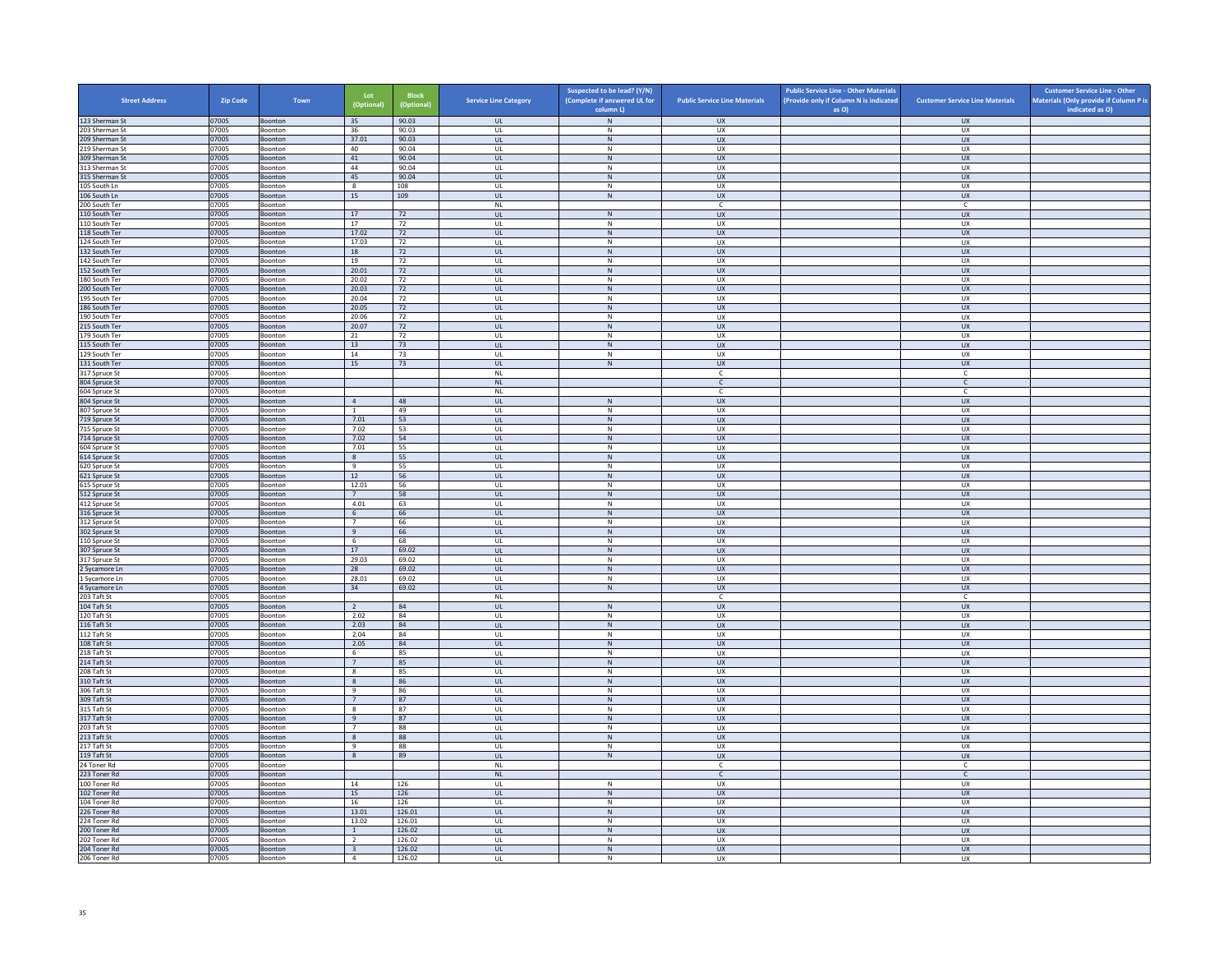| <b>Street Address</b>        | <b>Zip Code</b> | Town               | Lot<br>(Optional)               | <b>Block</b><br>(Optional)                | <b>Service Line Category</b>                      | Suspected to be lead? (Y/N)<br>(Complete if answered UL for | <b>Public Service Line Materials</b> | <b>Public Service Line - Other Materials</b><br>(Provide only if Column N is indicated | <b>Customer Service Line Materials</b> | <b>Customer Service Line - Other</b><br>Materials (Only provide if Column P is |
|------------------------------|-----------------|--------------------|---------------------------------|-------------------------------------------|---------------------------------------------------|-------------------------------------------------------------|--------------------------------------|----------------------------------------------------------------------------------------|----------------------------------------|--------------------------------------------------------------------------------|
|                              |                 |                    |                                 |                                           |                                                   | column L)                                                   |                                      | as O)                                                                                  |                                        | indicated as O)                                                                |
| 208 Toner Rd<br>210 Toner Rd | 07005<br>07005  | Boonton<br>Boonton | 5<br>6                          | 126.02<br>126.02                          | <b>UL</b><br><b>UL</b>                            | ${\sf N}$<br>N                                              | <b>UX</b><br>UX                      |                                                                                        | <b>UX</b><br><b>UX</b>                 |                                                                                |
| 212 Toner Rd                 | 07005           | Boonton            | 7                               | 126.02                                    | <b>UL</b>                                         | ${\sf N}$                                                   | ${\sf U}{\sf X}$                     |                                                                                        | UX                                     |                                                                                |
| 214 Toner Rd                 | 07005           | Boonton            | 8                               | 126.02                                    | UL                                                | ${\sf N}$                                                   | UX                                   |                                                                                        | <b>UX</b>                              |                                                                                |
| 216 Toner Rd<br>101 Toner Rd | 07005<br>07005  | Boonton<br>Boonton | 9<br>$\mathbf{1}$               | 126.02<br>126.03                          | <b>UL</b><br>UL                                   | N<br>${\sf N}$                                              | <b>UX</b><br>UX                      |                                                                                        | <b>UX</b><br><b>UX</b>                 |                                                                                |
| 103 Toner Rd                 | 07005           | Boonton            | $\overline{2}$                  | 126.03                                    | $\mathbf{U}$                                      | N                                                           | UX                                   |                                                                                        | $\overline{U}$                         |                                                                                |
| 105 Toner Rd                 | 07005           | Boonton            | $\overline{\mathbf{3}}$         | 126.03                                    | UL                                                | ${\sf N}$                                                   | UX                                   |                                                                                        | UX                                     |                                                                                |
| 201 Toner Rd                 | 07005           | Boonton            | $\overline{4}$                  | 126.03                                    | <b>UL</b>                                         | N                                                           | UX                                   |                                                                                        | <b>UX</b>                              |                                                                                |
| 203 Toner Rd<br>205 Toner Rd | 07005<br>07005  | Boonton<br>Boonton | $5\overline{5}$<br>6            | 126.03<br>126.03                          | UL<br>UL                                          | ${\sf N}$<br>$\,$ N                                         | UX<br>UX                             |                                                                                        | UX<br><b>UX</b>                        |                                                                                |
| 207 Toner Rd                 | 07005           | Boonton            | $7^{\circ}$                     | 126.03                                    | UL                                                | N                                                           | <b>UX</b>                            |                                                                                        | <b>UX</b>                              |                                                                                |
| 209 Toner Rd                 | 07005           | Boonton            | $\boldsymbol{8}$                | 126.03                                    | UL                                                | ${\sf N}$                                                   | UX                                   |                                                                                        | UX                                     |                                                                                |
| 211 Toner Rd                 | 07005           | <b>Boonton</b>     | $\overline{9}$                  | 126.03                                    | $\mathbf{U}$                                      | $\mathsf{N}$                                                | UX                                   |                                                                                        | UX                                     |                                                                                |
| 215 Toner Rd<br>217 Toner Rd | 07005<br>07005  | Boonton<br>Boonton | $10\,$<br>11                    | 126.03<br>126.03                          | UL<br><b>UL</b>                                   | N<br>N                                                      | UX<br>UX                             |                                                                                        | UX<br>UX                               |                                                                                |
| 219 Toner Rd                 | 07005           | Boonton            | 12                              | 126.03                                    | UL                                                | N                                                           | UX                                   |                                                                                        | UX                                     |                                                                                |
| 221 Toner Rd                 | 07005           | Boonton            | 13                              | 126.03                                    | UL                                                | ${\sf N}$                                                   | UX                                   |                                                                                        | UX                                     |                                                                                |
| 223 Toner Rd                 | 07005           | Boonton            | 14                              | 126.03                                    | <b>UL</b>                                         | N                                                           | <b>UX</b>                            |                                                                                        | <b>UX</b>                              |                                                                                |
| 225 Toner Rd<br>12 Toner Rd  | 07005<br>07005  | Boonton<br>Boonton | 15<br>$\overline{\mathbf{3}}$   | 126.03<br>126                             | UL<br>$\mathbf{u}$                                | ${\sf N}$<br>N                                              | UX<br>$\overline{11}$                |                                                                                        | <b>UX</b><br>UX                        |                                                                                |
| 16 Toner Rd                  | 07005           | Boonton            | $\overline{4}$                  | 126                                       | UL                                                | ${\sf N}$                                                   | UX                                   |                                                                                        | UX                                     |                                                                                |
| 20 Toner Rd                  | 07005           | Boonton            | 5                               | 126                                       | UL                                                | N                                                           | ${\sf U}{\sf X}$                     |                                                                                        | UX                                     |                                                                                |
| 24 Toner Rd                  | 07005           | Boonton            | 6                               | 126                                       | UL                                                | ${\sf N}$                                                   | UX                                   |                                                                                        | UX                                     |                                                                                |
| 28 Toner Rd                  | 07005           | Boonton            | 7                               | 126                                       | UL                                                | ${\sf N}$                                                   | UX                                   |                                                                                        | <b>UX</b>                              |                                                                                |
| 32 Toner Rd<br>36 Toner Rd   | 07005<br>07005  | Boonton<br>Boonton | 8<br>$\,9$                      | 126<br>126                                | UL<br>$_{\sf UL}$                                 | N<br>${\sf N}$                                              | <b>UX</b><br>${\sf U}{\sf X}$        |                                                                                        | <b>UX</b><br>${\sf U}{\sf X}$          |                                                                                |
| 40 Toner Rd                  | 07005           | Boonton            | 10                              | 126                                       | $\mathbf{U}$                                      | N                                                           | UX                                   |                                                                                        | UX                                     |                                                                                |
| 44 Toner Rd                  | 07005           | Boonton            | 11                              | 126                                       | UL                                                | ${\sf N}$                                                   | UX                                   |                                                                                        | UX                                     |                                                                                |
| 48 Toner Rd                  | 07005           | Boonton            | 12                              | 126                                       | <b>UL</b>                                         | N                                                           | UX                                   |                                                                                        | UX                                     |                                                                                |
| 52 Toner Rd<br>51 Toner Rd   | 07005<br>07005  | Boonton<br>Boonton | 13<br>14                        | 126<br>126.01                             | UL<br>UL                                          | N<br>${\sf N}$                                              | <b>UX</b><br>UX                      |                                                                                        | UX<br>UX                               |                                                                                |
| 47 Toner Rd                  | 07005           | Boonton            | 15                              | 126.01                                    | <b>UL</b>                                         | N                                                           | <b>UX</b>                            |                                                                                        | <b>UX</b>                              |                                                                                |
| 43 Toner Rd                  | 07005           | Boonton            | 16                              | 126.01                                    | $_{\sf UL}$                                       | $\mathsf{N}$                                                | UX                                   |                                                                                        | UX                                     |                                                                                |
| 39 Toner Rd                  | 07005           | Boonton            | 17                              | 126.01                                    | $\mathbf{u}$                                      | N                                                           | $\overline{11}$                      |                                                                                        | UX                                     |                                                                                |
| 35 Toner Rd<br>31 Toner Rd   | 07005<br>07005  | Boonton<br>Boonton | 18<br>19                        | 126.01<br>126.01                          | UL<br><b>UL</b>                                   | ${\sf N}$<br>N                                              | UX<br><b>UX</b>                      |                                                                                        | UX<br><b>UX</b>                        |                                                                                |
| 27 Toner Rd                  | 07005           | Boonton            | 20                              | 126.01                                    | UL                                                | ${\sf N}$                                                   | UX                                   |                                                                                        | UX                                     |                                                                                |
| 23 Toner Rd                  | 07005           | Boonton            | 21                              | 126.01                                    | UL.                                               | $\,$ N                                                      | <b>UX</b>                            |                                                                                        | <b>UX</b>                              |                                                                                |
| 8 Toner Rd                   | 07005           | Boonton            | $\overline{2}$                  | 126                                       | <b>UL</b>                                         | N                                                           | <b>UX</b>                            |                                                                                        | <b>UX</b>                              |                                                                                |
| 15 Tourne Rd<br>19 Tourne Rd | 07005<br>07005  | Boonton<br>Boonton |                                 |                                           | UL<br>UL                                          | ${\sf N}$<br>N                                              | UX<br>UX                             |                                                                                        | ${\sf U}{\sf X}$<br>UX                 |                                                                                |
| 17 Tourne Rd                 | 07005           | Boonton            |                                 |                                           | <b>UL</b>                                         | ${\sf N}$                                                   | <b>UX</b>                            |                                                                                        | <b>UX</b>                              |                                                                                |
| 1 Tourne Rd                  | 07005           | Boonton            |                                 |                                           | UL                                                | ${\sf N}$                                                   | UX                                   |                                                                                        | UX                                     |                                                                                |
| 3 Tourne Rd                  | 07005           | Boonton            |                                 |                                           | <b>UL</b>                                         | N                                                           | <b>UX</b>                            |                                                                                        | UX                                     |                                                                                |
| 5 Tourne Rd<br>7 Tourne Rd   | 07005<br>07005  | Boonton<br>Boonton |                                 |                                           | UL<br>$\mathbf{u}$                                | ${\sf N}$<br>N                                              | UX<br>UX                             |                                                                                        | UX<br>$\overline{U}$                   |                                                                                |
| 9 Tourne Rd                  | 07005           | Boonton            |                                 |                                           | UL                                                | ${\sf N}$                                                   | UX                                   |                                                                                        | UX                                     |                                                                                |
| 311 Union St                 | 07005           | Boonton            |                                 |                                           | NI                                                |                                                             | $\mathsf{C}$                         |                                                                                        | $\mathsf{C}$                           |                                                                                |
| 101 Union St                 | 07005           | Boonton            | $\overline{4}$                  | 3                                         | UL                                                | ${\sf N}$                                                   | UX                                   |                                                                                        | UX                                     |                                                                                |
| 105 Union St<br>107 Union St | 07005<br>07005  | Boonton<br>Boonton | 5<br>6                          | $\overline{3}$<br>$\overline{\mathbf{3}}$ | UL<br>UL                                          | ${\sf N}$<br>${\sf N}$                                      | <b>UX</b><br>UX                      |                                                                                        | UX<br>UX                               |                                                                                |
| 210 Union St                 | 07005           | Boonton            | $\overline{2}$                  | $5\overline{5}$                           | UL                                                | ${\sf N}$                                                   | <b>UX</b>                            |                                                                                        | UX                                     |                                                                                |
| 210 Union St                 | 07005           | Boonton            | $\overline{2}$                  | -5                                        | $\mathbf{U}$                                      | N                                                           | UX                                   |                                                                                        | UX                                     |                                                                                |
| 208 Union St                 | 07005           | Boonton            | 2.01                            | 5                                         | UL                                                | N                                                           | UX                                   |                                                                                        | UX                                     |                                                                                |
| 214 Union St<br>220 Union St | 07005<br>07005  | Boonton<br>Boonton | 2.02<br>$\overline{\mathbf{3}}$ | $5\overline{5}$<br>$5\overline{5}$        | <b>UL</b><br>$\mathsf{UL}$                        | N<br>${\sf N}$                                              | <b>UX</b><br>UX                      |                                                                                        | <b>UX</b><br>UX                        |                                                                                |
| 220 Union St                 | 07005           | Boonton            | $\overline{\mathbf{3}}$         | 5                                         | UL                                                | $\,N\,$                                                     | UX                                   |                                                                                        | UX                                     |                                                                                |
| 222 Union St                 | 07005           | Boonton            | $\overline{4}$                  | 5                                         | <b>UL</b>                                         | N                                                           | <b>UX</b>                            |                                                                                        | UX                                     |                                                                                |
| 230 Union St                 | 07005           | Boonton            | 5                               | 5                                         | UL                                                | ${\sf N}$                                                   | UX                                   |                                                                                        | UX                                     |                                                                                |
| 234 Union St                 | 07005           | Boonton            | -6<br>$\overline{7}$            | 5 <sub>5</sub><br>-5                      | $\mathbf{u}$                                      | N                                                           | UX                                   |                                                                                        | <b>UX</b>                              |                                                                                |
| 238 Union St<br>328 Union St | 07005<br>07005  | Boonton<br>Boonton | 10                              | 66                                        | UL<br><b>UL</b>                                   | ${\sf N}$<br>N                                              | UX<br><b>UX</b>                      |                                                                                        | UX<br><b>UX</b>                        |                                                                                |
| 320 Union St                 | 07005           | Boonton            | $11\,$                          | 66                                        | UL                                                | ${\sf N}$                                                   | UX                                   |                                                                                        | UX                                     |                                                                                |
| 318 Union St                 | 07005           | Boonton            | 12                              | 66                                        | UL                                                | ${\sf N}$                                                   | UX                                   |                                                                                        | UX                                     |                                                                                |
| 310 Union St                 | 07005           | Boonton            | 13                              | 66                                        | UL                                                | ${\sf N}$                                                   | UX                                   |                                                                                        | UX                                     |                                                                                |
| 302 Union St<br>306 Union St | 07005<br>07005  | Boonton<br>Boonton | $14\,$<br>14.01                 | 66<br>66                                  | $\ensuremath{\mathsf{UL}}\xspace$<br>$\mathbf{U}$ | ${\sf N}$<br>N                                              | UX<br><b>UX</b>                      |                                                                                        | ${\sf U}{\sf X}$<br>UX                 |                                                                                |
| 303 Union St                 | 07005           | Boonton            | 1                               | 67                                        | UL                                                | ${\sf N}$                                                   | UX                                   |                                                                                        | UX                                     |                                                                                |
| 303 Union St                 | 07005           | Boonton            | <sup>1</sup>                    | 67                                        | <b>UL</b>                                         | N                                                           | UX                                   |                                                                                        | UX                                     |                                                                                |
| 311 Union St                 | 07005           | Boonton            | $\overline{2}$                  | 67                                        | $\mathsf{UL}$                                     | ${\sf N}$                                                   | UX                                   |                                                                                        | UX                                     |                                                                                |
| 323 Union St<br>333 Union St | 07005<br>07005  | Boonton<br>Boonton | 3.02<br>$\overline{4}$          | 67<br>67                                  | UL<br><b>UL</b>                                   | ${\sf N}$<br>N                                              | UX<br><b>UX</b>                      |                                                                                        | UX<br>UX                               |                                                                                |
| 401 Union St                 | 07005           | Boonton            | 19.33                           | 69.02                                     | UL                                                | ${\sf N}$                                                   | UX                                   |                                                                                        | UX                                     |                                                                                |
| 403 Union St                 | 07005           | Boonton            | 19.34                           | 69.02                                     | $\mathbf{u}$                                      | N                                                           | $\overline{11}$                      |                                                                                        | <b>UX</b>                              |                                                                                |
| 405 Union St                 | 07005           | Boonton            | 19.35                           | 69.02                                     | UL                                                | ${\sf N}$                                                   | UX                                   |                                                                                        | UX                                     |                                                                                |
| 407 Union St<br>409 Union St | 07005<br>07005  | Boonton<br>Boonton | 19.36<br>19.37                  | 69.02<br>69.02                            | <b>UL</b><br>UL                                   | N<br>$\mathsf{N}$                                           | <b>UX</b><br>UX                      |                                                                                        | <b>UX</b><br>UX                        |                                                                                |
| 411 Union St                 | 07005           | Boonton            | 19.38                           | 69.02                                     | UL                                                | ${\sf N}$                                                   | UX                                   |                                                                                        | UX                                     |                                                                                |
| 415 Union St                 | 07005           | Boonton            | 19.39                           | 69.02                                     | UL                                                | $\mathsf{N}$                                                | <b>UX</b>                            |                                                                                        | <b>UX</b>                              |                                                                                |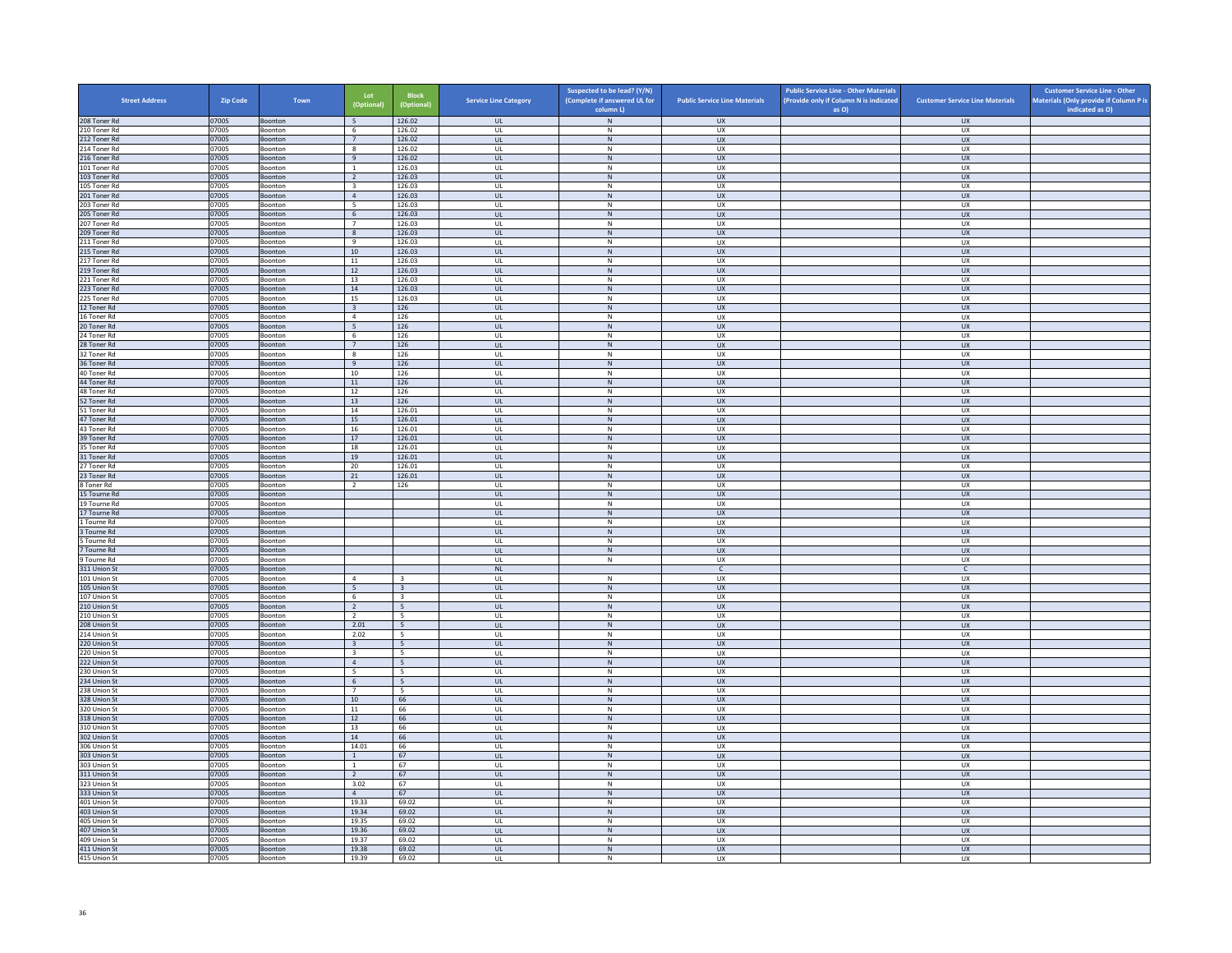| <b>Street Address</b>                  | Zip Code       | Town               | Lot<br>(Optional)               | <b>Block</b><br>(Optional) | <b>Service Line Category</b> | Suspected to be lead? (Y/N)<br>(Complete if answered UL for | <b>Public Service Line Materials</b> | <b>Public Service Line - Other Materials</b><br>(Provide only if Column N is indicated | <b>Customer Service Line Materials</b> | <b>Customer Service Line - Other</b><br>Materials (Only provide if Column P is |
|----------------------------------------|----------------|--------------------|---------------------------------|----------------------------|------------------------------|-------------------------------------------------------------|--------------------------------------|----------------------------------------------------------------------------------------|----------------------------------------|--------------------------------------------------------------------------------|
| 417 Union St                           | 07005          | Boonton            | 19.40                           | 69.02                      | <b>UL</b>                    | column L)<br>N                                              | UX                                   | as O)                                                                                  | <b>UX</b>                              | indicated as O)                                                                |
| 419 Union St                           | 07005          | Boonton            | 19.41                           | 69.02                      | <b>UL</b>                    | N                                                           | UX                                   |                                                                                        | UX                                     |                                                                                |
| 421 Union St                           | 07005          | Boonton            | 19.42                           | 69.02                      | UL                           | ${\sf N}$                                                   | UX                                   |                                                                                        | UX                                     |                                                                                |
| 423 Union St                           | 07005          | Boonton            | 19.43                           | 69.02                      | UL                           | ${\sf N}$                                                   | UX                                   |                                                                                        | <b>UX</b>                              |                                                                                |
| 425 Union St<br>427 Union St           | 07005<br>07005 | Boonton<br>Boonton | 19.44<br>19.45                  | 69.02<br>69.02             | <b>UL</b><br>UL              | N<br>${\sf N}$                                              | <b>UX</b><br>UX                      |                                                                                        | UX<br>UX                               |                                                                                |
| 429 Union St                           | 07005          | Boonton            | 19.46                           | 69.02                      | $\mathbf{U}$                 | N                                                           | UX                                   |                                                                                        | $\overline{U}$                         |                                                                                |
| 200 Vreeland Ave                       | 07005          | Boonton            | 40                              | 71.03                      | UL                           | ${\sf N}$                                                   | UX                                   |                                                                                        | UX                                     |                                                                                |
| 142 Vreeland Ave                       | 07005          | Boonton            | 33                              | 71.04                      | <b>UL</b>                    | N                                                           | UX                                   |                                                                                        | <b>UX</b>                              |                                                                                |
| 136 Vreeland Ave<br>128 Vreeland Ave   | 07005<br>07005 | Boonton<br>Boonton | 37<br>39                        | 71.04<br>71.04             | UL<br>UL                     | ${\sf N}$<br>$\,$ N                                         | UX<br>UX                             |                                                                                        | UX<br><b>UX</b>                        |                                                                                |
| 120 Vreeland Ave                       | 07005          | Boonton            | -8                              | 71.05                      | UL                           | N                                                           | <b>UX</b>                            |                                                                                        | <b>UX</b>                              |                                                                                |
| 114 Vreeland Ave                       | 07005          | Boonton            | $10\,$                          | 71.05                      | UL                           | ${\sf N}$                                                   | UX                                   |                                                                                        | UX                                     |                                                                                |
| 115 Vreeland Ave                       | 07005          | <b>Boonton</b>     | 17.01                           | 72                         | $\mathbf{U}$                 | N                                                           | UX                                   |                                                                                        | UX                                     |                                                                                |
| 341 Vreeland Ave                       | 07005          | Boonton            | 29                              | 72                         | UL                           | N                                                           | UX                                   |                                                                                        | UX                                     |                                                                                |
| 333 Vreeland Ave<br>445 Vreeland Ave   | 07005<br>07005 | Boonton<br>Boonton | 29.06<br>31.02                  | 72<br>72.02                | <b>UL</b><br>UL              | N<br>N                                                      | UX<br>UX                             |                                                                                        | UX<br>UX                               |                                                                                |
| 429 Vreeland Ave                       | 07005          | Boonton            | 31.12                           | 72.02                      | UL                           | ${\sf N}$                                                   | UX                                   |                                                                                        | UX                                     |                                                                                |
| 225 Vreeland Ave                       | 07005          | Boonton            | 9                               | 73                         | <b>UL</b>                    | N                                                           | <b>UX</b>                            |                                                                                        | <b>UX</b>                              |                                                                                |
| 221 Vreeland Ave                       | 07005          | Boonton            | $10\,$                          | 73                         | UL                           | ${\sf N}$                                                   | UX                                   |                                                                                        | UX                                     |                                                                                |
| 215 Vreeland Ave                       | 07005          | Boonton            | 11                              | 73                         | $\mathbf{u}$                 | N                                                           | $\overline{11}$                      |                                                                                        | UX                                     |                                                                                |
| 207 Vreeland Ave                       | 07005          | Boonton            | 12                              | 73                         | UL                           | ${\sf N}$                                                   | UX<br>UX                             |                                                                                        | UX                                     |                                                                                |
| 229 Vreeland Ave<br>324 Vreeland Ave   | 07005<br>07005 | Boonton<br>Boonton | $\mathbf{1}$<br>86              | 73.01<br>90                | UL<br>UL                     | N<br>${\sf N}$                                              | UX                                   |                                                                                        | UX<br>UX                               |                                                                                |
| 416 Vreeland Ave                       | 07005          | Boonton            | 8                               | 122                        | UL                           | ${\sf N}$                                                   | UX                                   |                                                                                        | <b>UX</b>                              |                                                                                |
| 424 Vreeland Ave                       | 07005          | Boonton            | 9                               | 122                        | UL                           | N                                                           | <b>UX</b>                            |                                                                                        | <b>UX</b>                              |                                                                                |
| 105 Vreeland Ave                       | 07005          | Boonton            | $\mathbf 1$                     | 126                        | $_{\sf UL}$                  | ${\sf N}$                                                   | ${\sf U}{\sf X}$                     |                                                                                        | ${\sf U}{\sf X}$                       |                                                                                |
| 405 Vreeland Ave                       | 07005          | Boonton            | $\overline{1}$                  | 129                        | $\mathbf{U}$                 | N                                                           | UX                                   |                                                                                        | UX                                     |                                                                                |
| 417 Vreeland Ave<br>115 W Main St      | 07005<br>07005 | Boonton<br>Boonton | $\overline{2}$                  | 133                        | UL<br>NI                     | ${\sf N}$                                                   | <b>UX</b><br>$\epsilon$              |                                                                                        | <b>UX</b><br>c                         |                                                                                |
| 320 W Main St                          | 07005          | Boonton            |                                 |                            | G                            |                                                             | G                                    |                                                                                        | G                                      |                                                                                |
| 338-342 W Main St                      | 07005          | Boonton            | 13                              | 116                        | UL                           | ${\sf N}$                                                   | UX                                   |                                                                                        | UX                                     |                                                                                |
| 121 W Main St                          | 07005          | Boonton            | $\overline{1}$                  | 36                         | <b>UL</b>                    | N                                                           | <b>UX</b>                            |                                                                                        | UX                                     |                                                                                |
| 117 W Main St                          | 07005          | Boonton            | 1.02                            | 36                         | UL                           | N                                                           | UX                                   |                                                                                        | UX                                     |                                                                                |
| 115 W Main St<br>125 W Main St         | 07005<br>07005 | Boonton<br>Boonton | 1.03<br>2.01                    | 36<br>36                   | $\mathbf{U}$<br>UL           | N<br>${\sf N}$                                              | $\overline{11}$<br>UX                |                                                                                        | UX<br>UX                               |                                                                                |
| 550 W Main St                          | 07005          | Boonton            | 13                              | 113.01                     | <b>UL</b>                    | N                                                           | <b>UX</b>                            |                                                                                        | <b>UX</b>                              |                                                                                |
| 222 W Main St                          | 07005          | Boonton            | 10.01                           | 115                        | UL                           | ${\sf N}$                                                   | UX                                   |                                                                                        | UX                                     |                                                                                |
| 228 W Main St                          | 07005          | Boonton            | 11                              | 115                        | <b>UL</b>                    | $\,$ N                                                      | <b>UX</b>                            |                                                                                        | <b>UX</b>                              |                                                                                |
| 236 W Main St                          | 07005          | Boonton            | 12                              | 115                        | <b>UL</b>                    | N                                                           | <b>UX</b>                            |                                                                                        | <b>UX</b>                              |                                                                                |
| 432 W Main St<br>304 W Main St         | 07005<br>07005 | Boonton<br>Boonton | 2.02<br>8                       | 116<br>116                 | UL<br>UL                     | N<br>N                                                      | UX<br>UX                             |                                                                                        | ${\sf U}{\sf X}$<br>UX                 |                                                                                |
| 312 W Main St                          | 07005          | Boonton            | 9.01                            | 116                        | <b>UL</b>                    | ${\sf N}$                                                   | <b>UX</b>                            |                                                                                        | <b>UX</b>                              |                                                                                |
| 320 W Main St                          | 07005          | Boonton            | 10                              | 116                        | UL                           | ${\sf N}$                                                   | UX                                   |                                                                                        | UX                                     |                                                                                |
| 328 W Main St                          | 07005          | Boonton            | 11                              | 116                        | <b>UL</b>                    | N                                                           | <b>UX</b>                            |                                                                                        | UX                                     |                                                                                |
| 334 W Main St                          | 07005          | Boonton            | 12                              | 116                        | UL                           | ${\sf N}$                                                   | UX                                   |                                                                                        | UX                                     |                                                                                |
| 416 W Main St<br>420 W Main St         | 07005<br>07005 | Boonton<br>Boonton | 14<br>14.01                     | 116<br>116                 | $\mathbf{u}$<br>UL           | N<br>N                                                      | UX<br>UX                             |                                                                                        | $\overline{U}$<br>UX                   |                                                                                |
| 424 W Main St                          | 07005          | Boonton            | 14.02                           | 116                        | <b>UL</b>                    | N                                                           | <b>UX</b>                            |                                                                                        | <b>UX</b>                              |                                                                                |
| 430 W Main St                          | 07005          | Boonton            | 14.04                           | 116                        | UL                           | ${\sf N}$                                                   | UX                                   |                                                                                        | UX                                     |                                                                                |
| 411 W Main St                          | 07005          | Boonton            | $\overline{1}$                  | 117                        | UL                           | ${\sf N}$                                                   | <b>UX</b>                            |                                                                                        | UX                                     |                                                                                |
| 413 W Main St                          | 07005          | Boonton            | 1.04                            | 117                        | UL                           | ${\sf N}$                                                   | UX                                   |                                                                                        | UX                                     |                                                                                |
| 421 W Main St<br>331 W Main St         | 07005<br>07005 | Boonton<br>Boonton | 1.05<br>$\overline{\mathbf{3}}$ | 117<br>118                 | UL<br>$\mathbf{U}$           | ${\sf N}$<br>N                                              | <b>UX</b><br>UX                      |                                                                                        | UX<br>UX                               |                                                                                |
| 327 W Main St                          | 07005          | Boonton            | $\overline{4}$                  | 118                        | UL                           | N                                                           | UX                                   |                                                                                        | UX                                     |                                                                                |
| 321 W Main St                          | 07005          | Boonton            | 5                               | 118                        | <b>UL</b>                    | N                                                           | <b>UX</b>                            |                                                                                        | UX                                     |                                                                                |
| 305 W Main St                          | 07005          | Boonton            | 6.01                            | 118                        | $\mathsf{UL}$                | ${\sf N}$                                                   | UX                                   |                                                                                        | UX                                     |                                                                                |
| 237 W Main St                          | 07005          | Boonton            | $\mathbf{1}$                    | 119                        | UL                           | $\,N\,$                                                     | UX                                   |                                                                                        | UX                                     |                                                                                |
| 223 W Main St<br>217 W Main St         | 07005          | Boonton            | 2.06<br>24                      | 119<br>119                 | <b>UL</b><br>UL              | N<br>${\sf N}$                                              | <b>UX</b><br>UX                      |                                                                                        | UX<br>UX                               |                                                                                |
| 314 Washington St                      | 07005<br>07005 | Boonton<br>Boonton |                                 |                            | NI                           |                                                             | $\mathbb{C}$                         |                                                                                        | $\mathsf{C}$                           |                                                                                |
| 423 Washington St                      | 07005          | Boonton            |                                 |                            | <b>NL</b>                    |                                                             | c                                    |                                                                                        | c                                      |                                                                                |
| 512 Washington St                      | 07005          | Boonton            |                                 |                            | <b>NL</b>                    |                                                             | $\mathsf{C}$                         |                                                                                        | $\mathsf{C}$                           |                                                                                |
| 712 Washington St                      | 07005          | Boonton            |                                 |                            | NL                           |                                                             |                                      |                                                                                        | c                                      |                                                                                |
| 419 Washington St                      | 07005<br>07005 | Boonton<br>Boonton |                                 |                            | <b>NL</b><br>NL              |                                                             | $\mathsf{C}$<br>$\mathsf{C}$         |                                                                                        | $\mathsf{C}$<br>$\mathsf{C}$           |                                                                                |
| 311 Washington St<br>218 Washington St | 07005          | Boonton            |                                 |                            | NL                           |                                                             | $\mathsf{C}$                         |                                                                                        | $\mathsf{C}$                           |                                                                                |
| 521 Washington St                      | 07005          | Boonton            |                                 |                            | G                            |                                                             | G                                    |                                                                                        | G                                      |                                                                                |
| 117 Washington St                      | 07005          | Boonton            | $\overline{4}$                  | 78                         | UL                           | ${\sf N}$                                                   | UX                                   |                                                                                        | UX                                     |                                                                                |
| 235 Washington St                      | 07005          | Boonton            | $\overline{4}$                  | 80                         | <b>UL</b>                    | N                                                           | <b>UX</b>                            |                                                                                        | <b>UX</b>                              |                                                                                |
| 223 Washington St                      | 07005          | Boonton            | 5.01                            | 80                         | $\mathsf{UL}$                | ${\sf N}$                                                   | UX                                   |                                                                                        | UX                                     |                                                                                |
| 221 Washington St<br>213 Washington St | 07005<br>07005 | Boonton<br>Boonton | 6<br>8                          | 80<br>80                   | UL<br><b>UL</b>              | ${\sf N}$<br>N                                              | UX<br><b>UX</b>                      |                                                                                        | UX<br>UX                               |                                                                                |
| 209 Washington St                      | 07005          | Boonton            | 9                               | 80                         | UL                           | ${\sf N}$                                                   | UX                                   |                                                                                        | UX                                     |                                                                                |
| 205 Washington St                      | 07005          | Boonton            | 10 <sup>1</sup>                 | 80                         | $\mathbf{u}$                 | N                                                           | UX                                   |                                                                                        | <b>UX</b>                              |                                                                                |
| 236 Washington St                      | 07005          | Boonton            | $\mathbf{1}$                    | 81                         | UL                           | ${\sf N}$                                                   | UX                                   |                                                                                        | UX                                     |                                                                                |
| 204 Washington St                      | 07005          | Boonton            | 12                              | 81                         | <b>UL</b>                    | N                                                           | <b>UX</b>                            |                                                                                        | <b>UX</b>                              |                                                                                |
| 210 Washington St<br>216 Washington St | 07005<br>07005 | Boonton<br>Boonton | 13<br>14                        | 81<br>81                   | UL<br>UL                     | $\mathsf{N}$<br>N                                           | UX<br>UX                             |                                                                                        | UX<br>UX                               |                                                                                |
| 218 Washington St                      | 07005          | Boonton            | 15                              | 81                         | UL                           | $\mathsf{N}$                                                | <b>UX</b>                            |                                                                                        | <b>UX</b>                              |                                                                                |
|                                        |                |                    |                                 |                            |                              |                                                             |                                      |                                                                                        |                                        |                                                                                |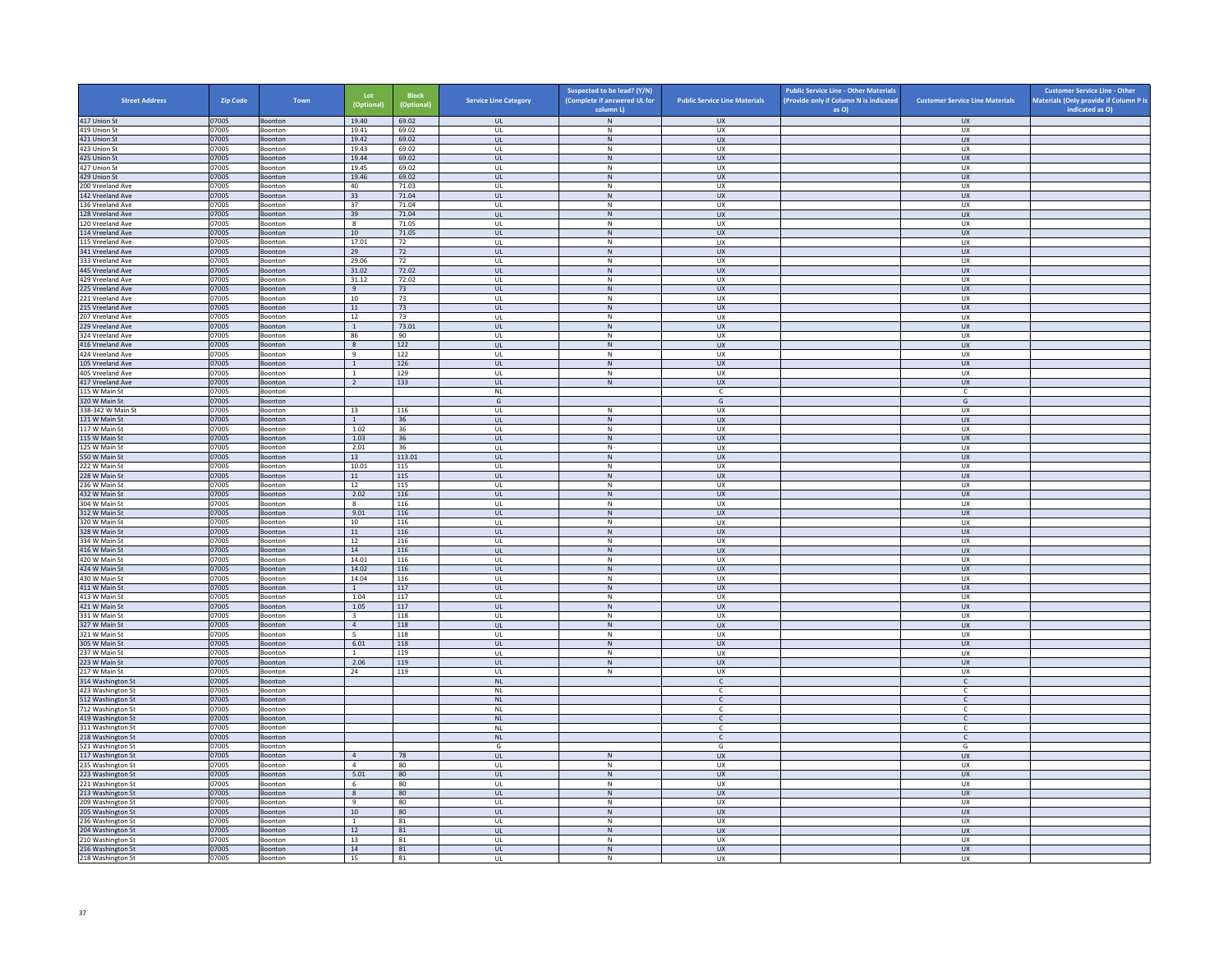| <b>Street Address</b>                  | <b>Zip Code</b> | Town                      | Lot<br>(Optional)                         | <b>Block</b><br>(Optional)        | <b>Service Line Category</b> | Suspected to be lead? (Y/N)<br>(Complete if answered UL for<br>column L) | <b>Public Service Line Materials</b> | <b>Public Service Line - Other Materials</b><br>(Provide only if Column N is indicated<br>as O) | <b>Customer Service Line Materials</b> | <b>Customer Service Line - Other</b><br>Materials (Only provide if Column P is<br>indicated as O) |
|----------------------------------------|-----------------|---------------------------|-------------------------------------------|-----------------------------------|------------------------------|--------------------------------------------------------------------------|--------------------------------------|-------------------------------------------------------------------------------------------------|----------------------------------------|---------------------------------------------------------------------------------------------------|
| 224 Washington St                      | 07005           | Boonton                   | 16                                        | 81                                | <b>UL</b>                    | ${\sf N}$                                                                | <b>UX</b>                            |                                                                                                 | <b>UX</b>                              |                                                                                                   |
| 226 Washington St                      | 07005           | Boonton                   | 17                                        | 81                                | UL                           | N                                                                        | UX                                   |                                                                                                 | UX                                     |                                                                                                   |
| 716 Washington St                      | 07005           | Boonton                   | <sup>1</sup>                              | 90.01                             | $_{\sf UL}$                  | ${\sf N}$                                                                | UX                                   |                                                                                                 | UX                                     |                                                                                                   |
| 700 Washington St<br>712 Washington St | 07005<br>07005  | Boonton<br><b>Boonton</b> | 1.01<br>1.14                              | 90.01<br>90.01                    | UL<br><b>UL</b>              | N<br>$\,$ N                                                              | <b>UX</b><br><b>UX</b>               |                                                                                                 | UX<br><b>UX</b>                        |                                                                                                   |
| 318 Washington St                      | 07005           | Boonton                   | $\mathbf{1}$                              | 93                                | UL                           | ${\sf N}$                                                                | UX                                   |                                                                                                 | UX                                     |                                                                                                   |
| 300 Washington St                      | 07005           | <b>Boonton</b>            | 5 <sup>5</sup>                            | 93                                | $\mathbf{u}$                 | N                                                                        | UX                                   |                                                                                                 | UX                                     |                                                                                                   |
| 00 Washington St                       | 07005           | Boonton                   | 5                                         | 93                                | UL                           | ${\sf N}$                                                                | UX                                   |                                                                                                 | UX                                     |                                                                                                   |
| 314 Washington St<br>311 Washington St | 07005<br>07005  | Boonton<br>Boonton        | 5.01<br>4.01                              | 93<br>94                          | <b>UL</b><br>$\mathsf{UL}$   | N<br>${\sf N}$                                                           | <b>UX</b><br>UX                      |                                                                                                 | <b>UX</b><br>UX                        |                                                                                                   |
| 307 Washington St                      | 07005           | Boonton                   | 4.02                                      | 94                                | UL                           | $\,$ N                                                                   | <b>UX</b>                            |                                                                                                 | <b>UX</b>                              |                                                                                                   |
| 303 Washington St                      | 07005           | Boonton                   | - 5                                       | 94                                | UL                           | N                                                                        | <b>UX</b>                            |                                                                                                 | UX                                     |                                                                                                   |
| 431 Washington St                      | 07005           | Boonton                   | $\,$ 1 $\,$                               | 95                                | $_{\sf UL}$                  | ${\sf N}$                                                                | UX                                   |                                                                                                 | UX                                     |                                                                                                   |
| 427 Washington St<br>423 Washington St | 07005<br>07005  | <b>Boonton</b><br>Boonton | $\overline{2}$<br>$\overline{\mathbf{3}}$ | 95<br>95                          | $\mathbf{U}$<br>UL           | N<br>N                                                                   | UX<br>UX                             |                                                                                                 | UX<br>UX                               |                                                                                                   |
| 419 Washington St                      | 07005           | Boonton                   | 4.01                                      | 95                                | UL                           | N                                                                        | UX                                   |                                                                                                 | <b>UX</b>                              |                                                                                                   |
| 415 Washington St                      | 07005           | Boonton                   | 4.02                                      | 95                                | $_{\sf UL}$                  | ${\sf N}$                                                                | UX                                   |                                                                                                 | UX                                     |                                                                                                   |
| 411 Washington St                      | 07005           | Boonton                   | - 5                                       | 95                                | UL                           | $\mathsf{N}$                                                             | UX                                   |                                                                                                 | UX                                     |                                                                                                   |
| 405 Washington St<br>403 Washington St | 07005<br>07005  | <b>Boonton</b><br>Boonton | $6\overline{6}$<br>$7\overline{ }$        | 95<br>95                          | UL<br>UL                     | $\,$ N<br>${\sf N}$                                                      | <b>UX</b><br>UX                      |                                                                                                 | <b>UX</b><br>UX                        |                                                                                                   |
| 406 Washington St                      | 07005           | Boonton                   | $\overline{9}$                            | 96                                | $\mathbf{u}$                 | N                                                                        | UX                                   |                                                                                                 | UX                                     |                                                                                                   |
| 420 Washington St                      | 07005           | Boonton                   | $10\,$                                    | 96                                | UL                           | N                                                                        | UX                                   |                                                                                                 | UX                                     |                                                                                                   |
| 424 Washington St                      | 07005           | Boonton                   | 12                                        | 96                                | <b>UL</b>                    | N                                                                        | <b>UX</b>                            |                                                                                                 | <b>UX</b>                              |                                                                                                   |
| 428 Washington St                      | 07005           | Boonton                   | 13                                        | 96                                | UL                           | ${\sf N}$<br>N                                                           | UX                                   |                                                                                                 | UX                                     |                                                                                                   |
| 432 Washington St<br>518 Washington St | 07005<br>07005  | Boonton<br>Boonton        | 14<br><sup>1</sup>                        | 96<br>101                         | UL<br>UL                     | N                                                                        | <b>UX</b><br><b>UX</b>               |                                                                                                 | <b>UX</b><br><b>UX</b>                 |                                                                                                   |
| 512 Washington St                      | 07005           | Boonton                   | $\overline{2}$                            | $101\,$                           | $_{\sf UL}$                  | ${\sf N}$                                                                | ${\sf U}{\sf X}$                     |                                                                                                 | ${\sf U}{\sf X}$                       |                                                                                                   |
| 510 Washington St                      | 07005           | Boonton                   | 3.01                                      | 101                               | $\mathbf{U}$                 | N                                                                        | <b>UX</b>                            |                                                                                                 | <b>UX</b>                              |                                                                                                   |
| 508 Washington St                      | 07005           | Boonton                   | 3.02                                      | 101                               | <b>UL</b>                    | $\,$ N                                                                   | UX                                   |                                                                                                 | <b>UX</b>                              |                                                                                                   |
| 502 Washington St<br>513 Washington St | 07005<br>07005  | Boonton<br>Boonton        | $\overline{4}$<br>3.01                    | 101<br>102                        | UL<br>UL                     | N<br>$\,$ N                                                              | UX<br><b>UX</b>                      |                                                                                                 | UX<br><b>UX</b>                        |                                                                                                   |
| 501 Washington St                      | 07005           | Boonton                   | $\overline{4}$                            | 102                               | UL                           | N                                                                        | UX                                   |                                                                                                 | UX                                     |                                                                                                   |
| 503 Washington St                      | 07005           | Boonton                   | 5                                         | 102                               | <b>UL</b>                    | N                                                                        | <b>UX</b>                            |                                                                                                 | <b>UX</b>                              |                                                                                                   |
| 505 Washington St                      | 07005           | Boonton                   | 6                                         | 102                               | UL                           | ${\sf N}$                                                                | UX                                   |                                                                                                 | UX                                     |                                                                                                   |
| 517 Washington St<br>21 Washington St  | 07005<br>07005  | Boonton<br>Boonton        | 7<br>8                                    | 102<br>102                        | $\mathbf{u}$<br>UL           | N<br>N                                                                   | <b>UX</b><br>UX                      |                                                                                                 | <b>UX</b><br>UX                        |                                                                                                   |
| 639 Washington St                      | 07005           | Boonton                   | 1                                         | 103                               | UL                           | N                                                                        | <b>UX</b>                            |                                                                                                 | <b>UX</b>                              |                                                                                                   |
| 633 Washington St                      | 07005           | Boonton                   | $\overline{2}$                            | 103                               | UL                           | ${\sf N}$                                                                | UX                                   |                                                                                                 | UX                                     |                                                                                                   |
| 629 Washington St                      | 07005           | Boonton                   | 2.01                                      | 103                               | UL                           | $\,$ N                                                                   | <b>UX</b>                            |                                                                                                 | <b>UX</b>                              |                                                                                                   |
| 615 Washington St                      | 07005           | Boonton                   | $\overline{\mathbf{3}}$<br>5              | 103                               | UL                           | N<br>$\,$ N                                                              | <b>UX</b>                            |                                                                                                 | <b>UX</b>                              |                                                                                                   |
| 601 Washington St<br>609 Washington St | 07005<br>07005  | Boonton<br>Boonton        | 6                                         | 103<br>103                        | $_{\sf UL}$<br>UL            | N                                                                        | ${\sf U}{\sf X}$<br><b>UX</b>        |                                                                                                 | ${\sf U}{\sf X}$<br><b>UX</b>          |                                                                                                   |
| 605 Washington St                      | 07005           | Boonton                   | 6.01                                      | 103                               | UL                           | $\mathsf{N}$                                                             | UX                                   |                                                                                                 | UX                                     |                                                                                                   |
| 623 Washington St                      | 07005           | Boonton                   | 7                                         | 103                               | UL                           | N                                                                        | UX                                   |                                                                                                 | UX                                     |                                                                                                   |
| <b>508 Washington St</b>               | 07005           | Boonton                   | <sup>1</sup>                              | 104                               | UL                           | $\,$ N                                                                   | <b>UX</b>                            |                                                                                                 | <b>UX</b>                              |                                                                                                   |
| 604 Washington St<br>Washington St     | 07005<br>07005  | Boonton<br>Boonton        | 1.01<br>10 <sup>1</sup>                   | 104<br>104                        | UL<br>$\mathbf{u}$           | ${\sf N}$<br>N                                                           | UX<br>$\overline{11}$                |                                                                                                 | UX<br>UX                               |                                                                                                   |
| 105 Wiggins Ct                         | 07005           | Boonton                   | $\overline{4}$                            | 73                                | UL                           | ${\sf N}$                                                                | UX                                   |                                                                                                 | UX                                     |                                                                                                   |
| 109 Wiggins Ct                         | 07005           | Boonton                   | 5                                         | 73                                | $\mathbf{u}$                 | N                                                                        | <b>UX</b>                            |                                                                                                 | <b>UX</b>                              |                                                                                                   |
| 108 Wiggins Ct                         | 07005           | Boonton                   | $\sqrt{6}$                                | 73                                | UL                           | ${\sf N}$                                                                | UX                                   |                                                                                                 | UX                                     |                                                                                                   |
| 104 Wiggins Ct<br>728 William St       | 07005<br>07005  | Boonton<br>Boonton        | $\overline{7}$                            | 73                                | UL<br>$\mathsf{NL}$          | N                                                                        | <b>UX</b><br>$\mathsf{C}$            |                                                                                                 | UX<br>$\mathsf{C}$                     |                                                                                                   |
| 722 William St                         | 07005           | Boonton                   |                                           |                                   | $\mathsf{NL}$                |                                                                          | $\mathsf{C}$                         |                                                                                                 | $\mathsf{C}$                           |                                                                                                   |
| 227 William St                         | 07005           | <b>Boonton</b>            |                                           |                                   | NI                           |                                                                          | C.                                   |                                                                                                 | $\mathsf{C}$                           |                                                                                                   |
| 522 William St                         | 07005           | Boonton                   |                                           |                                   | NL                           |                                                                          | $\epsilon$                           |                                                                                                 | $\mathsf{C}$                           |                                                                                                   |
| 207 William St                         | 07005           | Boonton                   |                                           |                                   | <b>NL</b>                    |                                                                          | <b>C</b>                             |                                                                                                 | $\mathsf{C}$                           |                                                                                                   |
| 327 William St<br>439 William St       | 07005<br>07005  | Boonton<br>Boonton        |                                           |                                   | $\mathsf{NL}$<br>G           |                                                                          | $\mathsf{C}$<br>G                    |                                                                                                 | $\mathsf{C}^-$<br>G                    |                                                                                                   |
| 527 William St                         | 07005           | <b>Boonton</b>            |                                           |                                   | G                            |                                                                          | G                                    |                                                                                                 | G                                      |                                                                                                   |
| 109 William St                         | 07005           | Boonton                   | 3.02                                      | $\overline{\mathbf{3}}$           | UL                           | ${\sf N}$                                                                | UX                                   |                                                                                                 | UX                                     |                                                                                                   |
| 233 William St                         | 07005           | Boonton                   | $\mathbf{g}$                              | 5 <sup>5</sup>                    | $\mathbf{u}$                 | N                                                                        | UX                                   |                                                                                                 | $\overline{U}$                         |                                                                                                   |
| 227 William St<br>223 William St       | 07005<br>07005  | Boonton<br>Boonton        | $\,9$<br>10                               | -5<br>5                           | UL<br><b>UL</b>              | ${\sf N}$<br>N                                                           | UX<br><b>UX</b>                      |                                                                                                 | UX<br><b>UX</b>                        |                                                                                                   |
| 209 William St                         | 07005           | Boonton                   | $11\,$                                    | 5                                 | $\mathsf{UL}$                | ${\sf N}$                                                                | UX                                   |                                                                                                 | UX                                     |                                                                                                   |
| 207 William St                         | 07005           | Boonton                   | 12                                        | 5                                 | UL                           | N                                                                        | UX                                   |                                                                                                 | UX                                     |                                                                                                   |
| 201 William St                         | 07005           | Boonton                   | 13                                        | 5                                 | UL                           | ${\sf N}$                                                                | UX                                   |                                                                                                 | UX                                     |                                                                                                   |
| 130 William St<br>212 William St       | 07005<br>07005  | Boonton<br><b>Boonton</b> | 3.03<br>1.01                              | $6\overline{6}$<br>$\overline{7}$ | $_{\sf UL}$<br>$\mathbf{U}$  | ${\sf N}$<br>N                                                           | UX<br><b>UX</b>                      |                                                                                                 | <b>UX</b><br>UX                        |                                                                                                   |
| 210 William St                         | 07005           | Boonton                   | 1.02                                      | 7                                 | UL                           | ${\sf N}$                                                                | UX                                   |                                                                                                 | UX                                     |                                                                                                   |
| 216 William St                         | 07005           | Boonton                   | $\overline{2}$                            | $\overline{7}$                    | UL                           | N.                                                                       | <b>UX</b>                            |                                                                                                 | UX                                     |                                                                                                   |
| 222 William St                         | 07005           | Boonton                   | $\overline{\mathbf{3}}$                   | $7\overline{ }$                   | $_{\sf UL}$                  | ${\sf N}$                                                                | UX                                   |                                                                                                 | UX                                     |                                                                                                   |
| 226 William St                         | 07005           | Boonton                   | $\overline{4}$                            | $7^{\circ}$                       | UL                           | $\,$ N                                                                   | UX                                   |                                                                                                 | UX                                     |                                                                                                   |
| 230 William St<br>304 William St       | 07005<br>07005  | Boonton<br>Boonton        | 5<br>$\overline{1}$                       | $7^{\circ}$<br>63                 | <b>UL</b><br>UL              | N<br>${\sf N}$                                                           | <b>UX</b><br>UX                      |                                                                                                 | <b>UX</b><br>UX                        |                                                                                                   |
| 310 William St                         | 07005           | Boonton                   | 1.01                                      | 63                                | $\mathbf{u}$                 | N                                                                        | UX                                   |                                                                                                 | <b>UX</b>                              |                                                                                                   |
| 316 William St                         | 07005           | Boonton                   | $\overline{2}$                            | 63                                | UL                           | $\mathsf{N}$                                                             | UX                                   |                                                                                                 | UX                                     |                                                                                                   |
| 318 William St                         | 07005           | Boonton                   | $\overline{\mathbf{3}}$                   | 63                                | <b>UL</b>                    | N                                                                        | <b>UX</b>                            |                                                                                                 | <b>UX</b>                              |                                                                                                   |
| 324 William St<br>412 William St       | 07005<br>07005  | Boonton<br>Boonton        | $\overline{4}$<br>$\mathbf{1}$            | 63<br>64                          | UL<br>UL                     | ${\sf N}$<br>N                                                           | UX<br><b>UX</b>                      |                                                                                                 | UX<br>UX                               |                                                                                                   |
| 402 William St                         | 07005           | Boonton                   | 1.01                                      | 64                                | UL                           | N                                                                        | <b>UX</b>                            |                                                                                                 | <b>UX</b>                              |                                                                                                   |
|                                        |                 |                           |                                           |                                   |                              |                                                                          |                                      |                                                                                                 |                                        |                                                                                                   |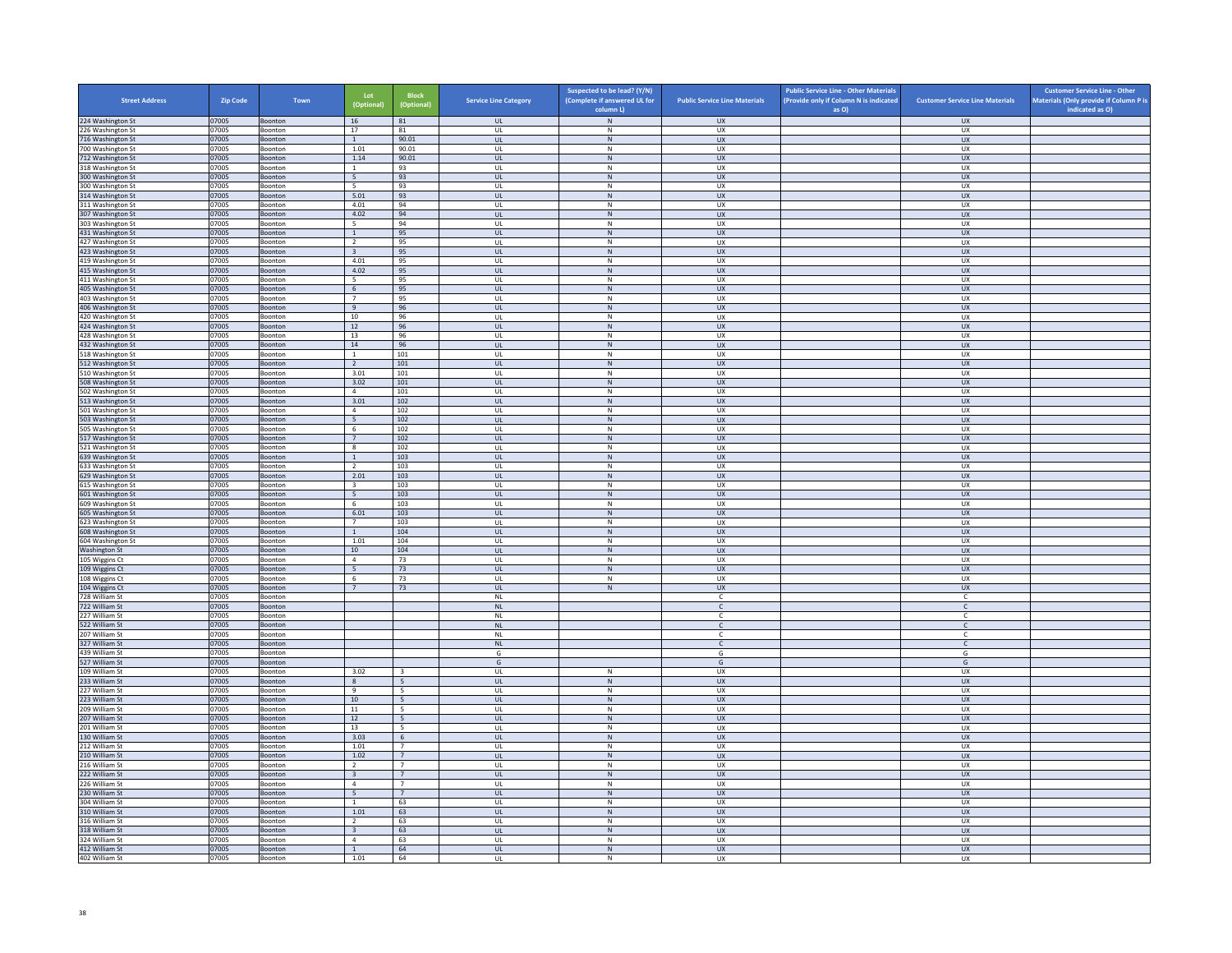| <b>Street Address</b>            | Zip Code       | Town               | Lot<br>(Optional)                         | <b>Block</b><br>(Optional) | <b>Service Line Category</b>      | Suspected to be lead? (Y/N)<br>(Complete if answered UL for | <b>Public Service Line Materials</b> | <b>Public Service Line - Other Materials</b><br>(Provide only if Column N is indicated | <b>Customer Service Line Materials</b> | <b>Customer Service Line - Other</b><br>Materials (Only provide if Column P is |
|----------------------------------|----------------|--------------------|-------------------------------------------|----------------------------|-----------------------------------|-------------------------------------------------------------|--------------------------------------|----------------------------------------------------------------------------------------|----------------------------------------|--------------------------------------------------------------------------------|
| 416 William St                   | 07005          | Boonton            | $\overline{2}$                            | 64                         | <b>UL</b>                         | column L)<br>${\sf N}$                                      | <b>UX</b>                            | as O)                                                                                  | <b>UX</b>                              | indicated as O)                                                                |
| 420 William St                   | 07005          | Boonton            | $\overline{\mathbf{3}}$                   | 64                         | <b>UL</b>                         | N                                                           | UX                                   |                                                                                        | <b>UX</b>                              |                                                                                |
| 426 William St                   | 07005          | Boonton            | $\overline{4}$                            | 64                         | UL                                | ${\sf N}$                                                   | ${\sf U}{\sf X}$                     |                                                                                        | UX                                     |                                                                                |
| 430 William St                   | 07005          | Boonton            | 5                                         | 64                         | UL                                | ${\sf N}$                                                   | UX                                   |                                                                                        | <b>UX</b>                              |                                                                                |
| 448 William St<br>434 William St | 07005<br>07005 | Boonton<br>Boonton | 6<br>6.01                                 | 64<br>64                   | <b>UL</b><br>UL                   | N<br>${\sf N}$                                              | <b>UX</b><br>UX                      |                                                                                        | UX<br>UX                               |                                                                                |
| 440 William St                   | 07005          | Boonton            | 6.02                                      | 64                         | $\mathbf{U}$                      | N                                                           | UX                                   |                                                                                        | $\overline{U}$                         |                                                                                |
| 502 William St                   | 07005          | Boonton            | $\overline{1}$                            | 65                         | UL                                | ${\sf N}$                                                   | UX                                   |                                                                                        | UX                                     |                                                                                |
| 508 William St                   | 07005          | Boonton            | $\overline{2}$                            | 65                         | <b>UL</b>                         | N                                                           | UX                                   |                                                                                        | <b>UX</b>                              |                                                                                |
| 514 William St<br>512 William St | 07005<br>07005 | Boonton<br>Boonton | $\overline{\mathbf{3}}$<br>$\overline{4}$ | 65<br>65                   | UL<br>UL                          | ${\sf N}$<br>${\sf N}$                                      | UX<br>UX                             |                                                                                        | UX<br><b>UX</b>                        |                                                                                |
| 522 William St                   | 07005          | Boonton            | 6.01                                      | 65                         | UL                                | N                                                           | <b>UX</b>                            |                                                                                        | <b>UX</b>                              |                                                                                |
| 526 William St                   | 07005          | Boonton            | 6.02                                      | 65                         | UL                                | ${\sf N}$                                                   | UX                                   |                                                                                        | UX                                     |                                                                                |
| 528 William St                   | 07005          | <b>Boonton</b>     | 6.03                                      | 65                         | $\mathbf{U}$                      | N                                                           | UX                                   |                                                                                        | UX                                     |                                                                                |
| 305 William St                   | 07005          | Boonton            | 1.01                                      | 66                         | UL                                | N                                                           | UX                                   |                                                                                        | UX                                     |                                                                                |
| 309 William St<br>315 William St | 07005<br>07005 | Boonton<br>Boonton | $\overline{2}$<br>$\overline{\mathbf{3}}$ | 66<br>66                   | <b>UL</b><br>UL                   | N<br>N                                                      | UX<br>UX                             |                                                                                        | UX<br>UX                               |                                                                                |
| 319 William St                   | 07005          | Boonton            | 3.01                                      | 66                         | UL                                | ${\sf N}$                                                   | UX                                   |                                                                                        | UX                                     |                                                                                |
| 327 William St                   | 07005          | Boonton            | $\overline{4}$                            | 66                         | <b>UL</b>                         | N                                                           | <b>UX</b>                            |                                                                                        | <b>UX</b>                              |                                                                                |
| 331 William St                   | 07005          | Boonton            | $5\overline{5}$                           | 66                         | UL                                | ${\sf N}$                                                   | UX                                   |                                                                                        | UX                                     |                                                                                |
| 605 William St                   | 07005          | Boonton            | 46.01                                     | 69                         | $\mathbf{u}$                      | N                                                           | $\overline{11}$                      |                                                                                        | UX                                     |                                                                                |
| 701 William St                   | 07005          | Boonton            | 52.19                                     | 69                         | UL                                | ${\sf N}$                                                   | UX<br>UX                             |                                                                                        | UX                                     |                                                                                |
| 703 William St<br>705 William St | 07005<br>07005 | Boonton<br>Boonton | 52.20<br>52.21                            | 69<br>69                   | UL<br>UL                          | N<br>${\sf N}$                                              | UX                                   |                                                                                        | UX<br>UX                               |                                                                                |
| 707 William St                   | 07005          | Boonton            | 52.22                                     | 69                         | UL                                | ${\sf N}$                                                   | UX                                   |                                                                                        | <b>UX</b>                              |                                                                                |
| 709 William St                   | 07005          | Boonton            | 52.23                                     | 69                         | UL                                | N                                                           | <b>UX</b>                            |                                                                                        | <b>UX</b>                              |                                                                                |
| 711 William St                   | 07005          | Boonton            | 52.24                                     | 69                         | $_{\sf UL}$                       | N                                                           | ${\sf U}{\sf X}$                     |                                                                                        | ${\sf U}{\sf X}$                       |                                                                                |
| 713 William St                   | 07005          | Boonton            | 52.25                                     | 69                         | $\mathbf{U}$                      | N                                                           | UX                                   |                                                                                        | UX                                     |                                                                                |
| 715 William St<br>717 William St | 07005<br>07005 | Boonton<br>Boonton | 52.26<br>52.27                            | 69<br>69                   | UL<br><b>UL</b>                   | ${\sf N}$<br>N                                              | UX<br>UX                             |                                                                                        | UX<br>UX                               |                                                                                |
| 719 William St                   | 07005          | Boonton            | 52.28                                     | 69                         | UL                                | N                                                           | <b>UX</b>                            |                                                                                        | UX                                     |                                                                                |
| 721 William St                   | 07005          | Boonton            | 52.29                                     | 69                         | UL                                | ${\sf N}$                                                   | UX                                   |                                                                                        | UX                                     |                                                                                |
| 723 William St                   | 07005          | Boonton            | 52.30                                     | 69                         | <b>UL</b>                         | N                                                           | <b>UX</b>                            |                                                                                        | <b>UX</b>                              |                                                                                |
| 725 William St                   | 07005          | Boonton            | 52.31                                     | 69                         | UL                                | $\mathsf{N}$                                                | UX                                   |                                                                                        | UX                                     |                                                                                |
| 727 William St<br>411 William St | 07005<br>07005 | Boonton<br>Boonton | 52.32<br>29.01                            | 69<br>69.02                | $\mathbf{U}$<br>UL                | N<br>${\sf N}$                                              | $\overline{11}$<br>UX                |                                                                                        | UX<br>UX                               |                                                                                |
| 405 William St                   | 07005          | Boonton            | 29.02                                     | 69.02                      | <b>UL</b>                         | N                                                           | <b>UX</b>                            |                                                                                        | <b>UX</b>                              |                                                                                |
| 417 William St                   | 07005          | Boonton            | 30                                        | 69.02                      | UL                                | ${\sf N}$                                                   | UX                                   |                                                                                        | UX                                     |                                                                                |
| 421 William St                   | 07005          | Boonton            | 31                                        | 69.02                      | UL.                               | $\,$ N                                                      | <b>UX</b>                            |                                                                                        | <b>UX</b>                              |                                                                                |
| 425 William St                   | 07005          | Boonton            | 32                                        | 69.02                      | <b>UL</b>                         | N                                                           | <b>UX</b>                            |                                                                                        | <b>UX</b>                              |                                                                                |
| 429 William St<br>435 William St | 07005<br>07005 | Boonton<br>Boonton | 33<br>35                                  | 69.02<br>69.02             | UL<br>UL                          | ${\sf N}$<br>N                                              | UX<br>UX                             |                                                                                        | ${\sf U}{\sf X}$<br><b>UX</b>          |                                                                                |
| 439 William St                   | 07005          | Boonton            | 36                                        | 69.02                      | <b>UL</b>                         | ${\sf N}$                                                   | <b>UX</b>                            |                                                                                        | <b>UX</b>                              |                                                                                |
| 443 William St                   | 07005          | Boonton            | 36.01                                     | 69.02                      | UL                                | ${\sf N}$                                                   | UX                                   |                                                                                        | UX                                     |                                                                                |
| 447 William St                   | 07005          | Boonton            | 36.02                                     | 69.02                      | <b>UL</b>                         | N                                                           | <b>UX</b>                            |                                                                                        | UX                                     |                                                                                |
| 501 William St                   | 07005          | Boonton            | 37                                        | 69.02                      | UL                                | ${\sf N}$                                                   | UX                                   |                                                                                        | UX                                     |                                                                                |
| 507 William St<br>517 William St | 07005<br>07005 | Boonton<br>Boonton | 38<br>39                                  | 69.02<br>69.02             | $\mathbf{u}$<br>UL                | N<br>$\mathsf{N}$                                           | UX<br>UX                             |                                                                                        | $\overline{U}$<br>UX                   |                                                                                |
| 515 William St                   | 07005          | Boonton            | 39.01                                     | 69.02                      | <b>UL</b>                         | N                                                           | <b>UX</b>                            |                                                                                        | <b>UX</b>                              |                                                                                |
| 527 William St                   | 07005          | Boonton            | 40                                        | 69.02                      | UL                                | ${\sf N}$                                                   | UX                                   |                                                                                        | UX                                     |                                                                                |
| 521 William St                   | 07005          | Boonton            | 40.01                                     | 69.02                      | UL                                | ${\sf N}$                                                   | <b>UX</b>                            |                                                                                        | UX                                     |                                                                                |
| 602 William St                   | 07005          | Boonton            | 47                                        | 69.03                      | UL                                | ${\sf N}$                                                   | UX                                   |                                                                                        | UX                                     |                                                                                |
| 608 William St<br>610 William St | 07005<br>07005 | Boonton<br>Boonton | 48<br>49                                  | 69.03<br>69.03             | UL<br>$\mathbf{U}$                | ${\sf N}$<br>N                                              | <b>UX</b><br>UX                      |                                                                                        | UX<br>UX                               |                                                                                |
| 702 William St                   | 07005          | Boonton            | 52.01                                     | 69.03                      | UL                                | N                                                           | UX                                   |                                                                                        | UX                                     |                                                                                |
| 704 William St                   | 07005          | Boonton            | 52.02                                     | 69.03                      | <b>UL</b>                         | N                                                           | <b>UX</b>                            |                                                                                        | <b>UX</b>                              |                                                                                |
| 706 William St                   | 07005          | Boonton            | 52.03                                     | 69.03                      | <b>UL</b>                         | ${\sf N}$                                                   | UX                                   |                                                                                        | UX                                     |                                                                                |
| 708 William St                   | 07005          | Boonton            | 52.04                                     | 69.03                      | UL                                | ${\sf N}$                                                   | UX                                   |                                                                                        | UX                                     |                                                                                |
| 710 William St<br>712 William St | 07005<br>07005 | Boonton<br>Boonton | 52.05<br>52.06                            | 69.03<br>69.03             | <b>UL</b><br>UL                   | N<br>${\sf N}$                                              | <b>UX</b><br>UX                      |                                                                                        | UX<br>UX                               |                                                                                |
| 714 William St                   | 07005          | Boonton            | 52.07                                     | 69.03                      | $\mathbf{u}$                      | N                                                           | UX                                   |                                                                                        | <b>UX</b>                              |                                                                                |
| 716 William St                   | 07005          | Boonton            | 52.08                                     | 69.03                      | UL                                | $\mathsf{N}$                                                | UX                                   |                                                                                        | UX                                     |                                                                                |
| 718 William St                   | 07005          | Boonton            | 52.09                                     | 69.03                      | <b>UL</b>                         | N                                                           | <b>UX</b>                            |                                                                                        | <b>UX</b>                              |                                                                                |
| 720 William St                   | 07005          | Boonton            | 52.10                                     | 69.03                      | UL                                | ${\sf N}$                                                   | UX                                   |                                                                                        | UX                                     |                                                                                |
| 722 William St<br>724 William St | 07005<br>07005 | Boonton<br>Boonton | 52.11<br>52.12                            | 69.03<br>69.03             | UL<br>UL                          | ${\sf N}$<br>${\sf N}$                                      | UX<br>UX                             |                                                                                        | UX<br>UX                               |                                                                                |
| 726 William St                   | 07005          | Boonton            | 52.13                                     | 69.03                      | $\ensuremath{\mathsf{UL}}\xspace$ | ${\sf N}$                                                   | UX                                   |                                                                                        | UX                                     |                                                                                |
| 728 William St                   | 07005          | Boonton            | 52.14                                     | 69.03                      | $\mathbf{U}$                      | N                                                           | UX                                   |                                                                                        | UX                                     |                                                                                |
| 730 William St                   | 07005          | Boonton            | 52.15                                     | 69.03                      | UL                                | ${\sf N}$                                                   | UX                                   |                                                                                        | UX                                     |                                                                                |
| 732 William St                   | 07005          | Boonton            | 52.16                                     | 69.03                      | <b>UL</b>                         | N                                                           | UX                                   |                                                                                        | <b>UX</b>                              |                                                                                |
| 734 William St                   | 07005          | Boonton            | 52.17                                     | 69.03                      | $\mathsf{UL}$                     | ${\sf N}$                                                   | UX                                   |                                                                                        | UX                                     |                                                                                |
| 736 William St<br>William St     | 07005<br>07005 | Boonton<br>Boonton | 52.18<br>52                               | 69.03<br>69                | UL<br><b>UL</b>                   | ${\sf N}$<br>N                                              | UX<br><b>UX</b>                      |                                                                                        | UX<br>UX                               |                                                                                |
| William St                       | 07005          | Boonton            | 52                                        | 69                         | UL                                | ${\sf N}$                                                   | UX                                   |                                                                                        | UX                                     |                                                                                |
| William St                       | 07005          | Boonton            | 52                                        | 69                         | $\mathbf{u}$                      | N                                                           | UX                                   |                                                                                        | <b>UX</b>                              |                                                                                |
| William St                       | 07005          | Boonton            | 57                                        | 69                         | UL                                | ${\sf N}$                                                   | UX                                   |                                                                                        | UX                                     |                                                                                |
| William St<br>William St         | 07005<br>07005 | Boonton<br>Boonton | 57<br>57                                  | 69<br>69                   | <b>UL</b><br>UL                   | N<br>$\mathsf{N}$                                           | <b>UX</b><br>UX                      |                                                                                        | <b>UX</b><br>UX                        |                                                                                |
| William St                       | 07005          | Boonton            | 57                                        | 69                         | UL                                | N                                                           | UX                                   |                                                                                        | UX                                     |                                                                                |
| William St                       | 07005          | Boonton            | 57                                        | 69                         | UL                                | $\mathsf{N}$                                                | <b>UX</b>                            |                                                                                        | <b>UX</b>                              |                                                                                |
|                                  |                |                    |                                           |                            |                                   |                                                             |                                      |                                                                                        |                                        |                                                                                |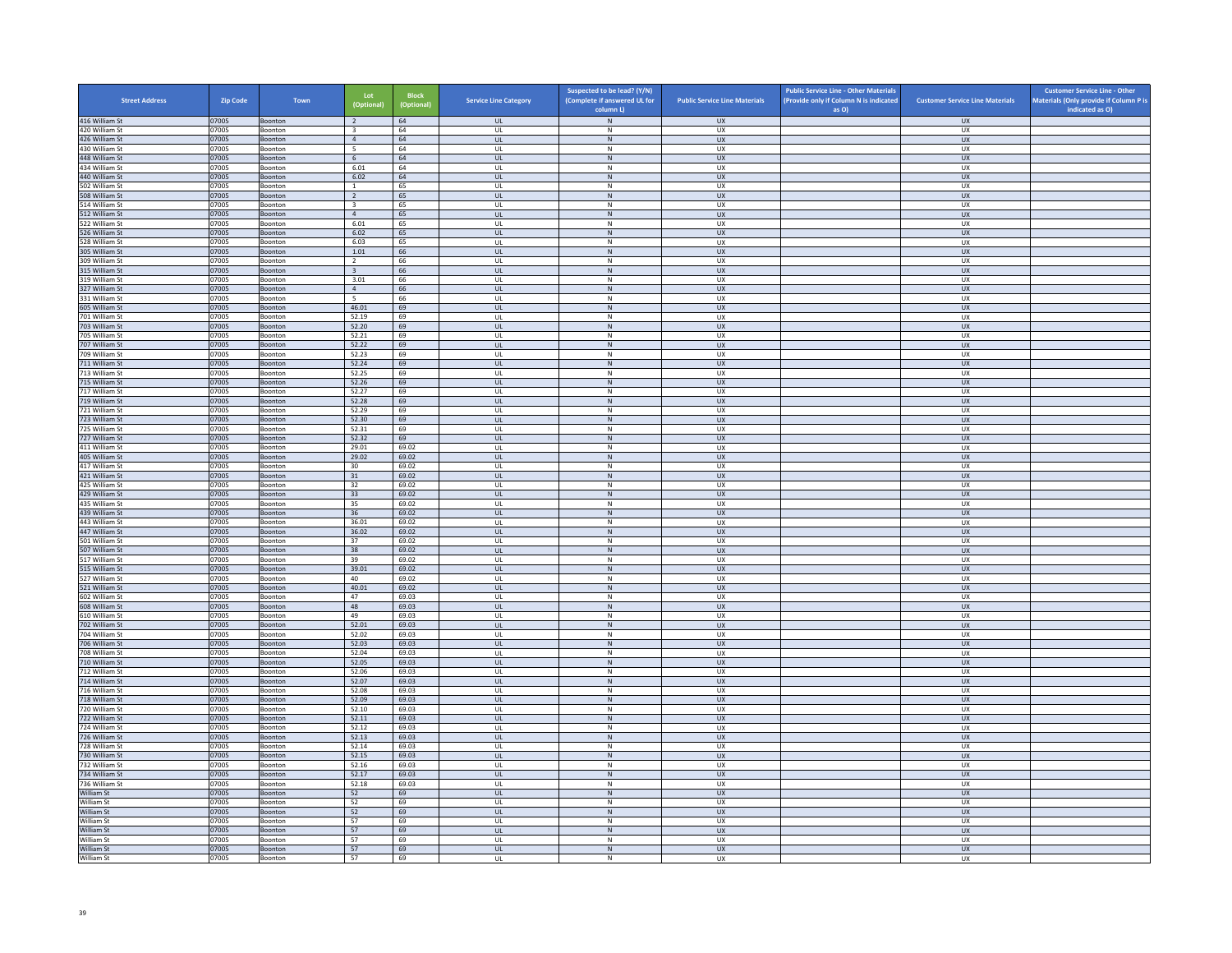| <b>Street Address</b>                  | <b>Zip Code</b> | Town               | Lot<br>(Optional)    | <b>Block</b><br>(Optional) | <b>Service Line Category</b>      | Suspected to be lead? (Y/N)<br>(Complete if answered UL for | <b>Public Service Line Materials</b> | <b>Public Service Line - Other Materials</b><br>(Provide only if Column N is indicated | <b>Customer Service Line Materials</b> | <b>Customer Service Line - Other</b><br>Materials (Only provide if Column P is |
|----------------------------------------|-----------------|--------------------|----------------------|----------------------------|-----------------------------------|-------------------------------------------------------------|--------------------------------------|----------------------------------------------------------------------------------------|----------------------------------------|--------------------------------------------------------------------------------|
|                                        |                 |                    |                      |                            |                                   | column L)                                                   |                                      | as O)                                                                                  |                                        | indicated as O)                                                                |
| William St<br>William St               | 07005<br>07005  | Boonton<br>Boonton | 57<br>57             | 69<br>69                   | <b>UL</b><br><b>UL</b>            | ${\sf N}$<br>N                                              | <b>UX</b><br>UX                      |                                                                                        | <b>UX</b><br><b>UX</b>                 |                                                                                |
| William St                             | 07005           | Boonton            | 57                   | 69                         | <b>UL</b>                         | ${\sf N}$                                                   | ${\sf U}{\sf X}$                     |                                                                                        | UX                                     |                                                                                |
| William St                             | 07005           | Boonton            | 57                   | 69                         | UL                                | ${\sf N}$                                                   | UX                                   |                                                                                        | <b>UX</b>                              |                                                                                |
| William St                             | 07005           | Boonton            | 57                   | 69                         | <b>UL</b>                         | N                                                           | <b>UX</b>                            |                                                                                        | <b>UX</b>                              |                                                                                |
| 119 Wilson St<br>153 Wilson St         | 07005<br>07005  | Boonton<br>Boonton |                      |                            | <b>NL</b><br>G                    |                                                             | $\mathsf{C}$<br>G                    |                                                                                        | c<br>G                                 |                                                                                |
| 159 Wilson St                          | 07005           | Boonton            | 63                   | 71.01                      | UL                                | $\mathsf{N}$                                                | UX                                   |                                                                                        | UX                                     |                                                                                |
| 157 Wilson St                          | 07005           | Boonton            | 64                   | 71.01                      | <b>UL</b>                         | N                                                           | UX                                   |                                                                                        | <b>UX</b>                              |                                                                                |
| 155 Wilson St                          | 07005           | Boonton            | 65                   | 71.01                      | UL                                | ${\sf N}$                                                   | UX                                   |                                                                                        | UX                                     |                                                                                |
| 153 Wilson St                          | 07005           | Boonton            | 66                   | 71.01                      | <b>UL</b>                         | $\,$ N                                                      | UX                                   |                                                                                        | <b>UX</b>                              |                                                                                |
| 149 Wilson St<br>145 Wilson St         | 07005<br>07005  | Boonton<br>Boonton | 67<br>68             | 71.01<br>71.01             | UL<br>UL                          | N<br>${\sf N}$                                              | <b>UX</b><br>UX                      |                                                                                        | <b>UX</b><br>UX                        |                                                                                |
| 141 Wilson St                          | 07005           | <b>Boonton</b>     | 69                   | 71.01                      | $\mathbf{U}$                      | N                                                           | UX                                   |                                                                                        | UX                                     |                                                                                |
| 139 Wilson St                          | 07005           | Boonton            | 70                   | 71.01                      | UL                                | N                                                           | UX                                   |                                                                                        | UX                                     |                                                                                |
| 135 Wilson St                          | 07005           | Boonton            | 71                   | 71.01                      | <b>UL</b>                         | N                                                           | UX                                   |                                                                                        | UX                                     |                                                                                |
| 129 Wilson St                          | 07005           | Boonton            | 72                   | 71.01                      | UL                                | N                                                           | UX                                   |                                                                                        | UX                                     |                                                                                |
| 125 Wilson St<br>115 Wilson St         | 07005<br>07005  | Boonton<br>Boonton | 73<br>74.03          | 71.01<br>71.01             | UL<br><b>UL</b>                   | ${\sf N}$<br>N                                              | UX<br><b>UX</b>                      |                                                                                        | UX<br><b>UX</b>                        |                                                                                |
| 119 Wilson St                          | 07005           | Boonton            | 74.04                | 71.01                      | UL                                | ${\sf N}$                                                   | UX                                   |                                                                                        | <b>UX</b>                              |                                                                                |
| 121 Wilson St                          | 07005           | Boonton            | 74.05                | 71.01                      | $\mathbf{U}$                      | N                                                           | $\overline{11}$                      |                                                                                        | UX                                     |                                                                                |
| 112 Wilson St                          | 07005           | Boonton            | 44.01                | 71.10                      | UL                                | ${\sf N}$                                                   | UX                                   |                                                                                        | UX                                     |                                                                                |
| 124 Wilson St                          | 07005           | Boonton            | 44.02                | 71.10                      | UL                                | N                                                           | ${\sf U}{\sf X}$                     |                                                                                        | UX                                     |                                                                                |
| 114 Wilson St                          | 07005           | Boonton            | 44.03                | 71.10                      | UL                                | ${\sf N}$                                                   | UX                                   |                                                                                        | UX                                     |                                                                                |
| 126 Wilson St<br>130 Wilson St         | 07005<br>07005  | Boonton<br>Boonton | 45<br>46             | 71.10<br>71.10             | UL<br>UL                          | ${\sf N}$<br>N                                              | <b>UX</b><br><b>UX</b>               |                                                                                        | <b>UX</b><br><b>UX</b>                 |                                                                                |
| 136 Wilson St                          | 07005           | Boonton            | 47                   | 71.10                      | $_{\sf UL}$                       | N                                                           | ${\sf U}{\sf X}$                     |                                                                                        | ${\sf U}{\sf X}$                       |                                                                                |
| 138 Wilson St                          | 07005           | Boonton            | 48                   | 71.10                      | $\mathbf{U}$                      | N                                                           | UX                                   |                                                                                        | UX                                     |                                                                                |
| 142 Wilson St                          | 07005           | Boonton            | 49                   | 71.10                      | UL                                | ${\sf N}$                                                   | UX                                   |                                                                                        | <b>UX</b>                              |                                                                                |
| 146 Wilson St                          | 07005           | Boonton            | 50                   | 71.10                      | <b>UL</b>                         | N                                                           | UX                                   |                                                                                        | UX                                     |                                                                                |
| 150 Wilson St                          | 07005           | Boonton            | 51                   | 71.10                      | UL                                | N                                                           | <b>UX</b>                            |                                                                                        | UX                                     |                                                                                |
| 156 Wilson St<br>158 Wilson St         | 07005<br>07005  | Boonton<br>Boonton | 52<br>53             | 71.10<br>71.10             | UL<br><b>UL</b>                   | ${\sf N}$<br>N                                              | UX<br><b>UX</b>                      |                                                                                        | UX<br><b>UX</b>                        |                                                                                |
| 160 Wilson St                          | 07005           | Boonton            | 54                   | 71.10                      | $_{\sf UL}$                       | $\mathsf{N}$                                                | UX                                   |                                                                                        | UX                                     |                                                                                |
| 10 Wiltshire Dr                        | 07005           | Boonton            |                      |                            | $\mathbf{U}$                      | N                                                           | $\overline{11}$                      |                                                                                        | UX                                     |                                                                                |
| 11 Wiltshire Dr                        | 07005           | Boonton            |                      |                            | UL                                | ${\sf N}$                                                   | UX                                   |                                                                                        | UX                                     |                                                                                |
| 15 Wiltshire Dr<br>1 Wiltshire Dr      | 07005<br>07005  | Boonton<br>Boonton |                      |                            | <b>UL</b><br>UL                   | N<br>${\sf N}$                                              | <b>UX</b><br>UX                      |                                                                                        | <b>UX</b><br>UX                        |                                                                                |
| 3 Wiltshire Dr                         | 07005           | Boonton            |                      |                            | <b>UL</b>                         | $\,$ N                                                      | <b>UX</b>                            |                                                                                        | <b>UX</b>                              |                                                                                |
| 5 Wiltshire Dr                         | 07005           | Boonton            |                      |                            | <b>UL</b>                         | N                                                           | <b>UX</b>                            |                                                                                        | <b>UX</b>                              |                                                                                |
| 9 Wiltshire Dr                         | 07005           | Boonton            |                      |                            | UL                                | ${\sf N}$                                                   | UX                                   |                                                                                        | ${\sf U}{\sf X}$                       |                                                                                |
| 7 Wiltshire Dr                         | 07005           | Boonton            |                      |                            | UL                                | N                                                           | UX                                   |                                                                                        | UX                                     |                                                                                |
| 12 Wiltshire Drive                     | 07005           | Boonton            |                      |                            | <b>UL</b>                         | ${\sf N}$                                                   | <b>UX</b>                            |                                                                                        | <b>UX</b>                              |                                                                                |
| 4 Wiltshire Drive<br>8 Wiltshire Drive | 07005<br>07005  | Boonton<br>Boonton |                      |                            | UL<br><b>UL</b>                   | ${\sf N}$<br>N                                              | UX<br><b>UX</b>                      |                                                                                        | UX<br>UX                               |                                                                                |
| Wootton St                             | 07005           | Boonton            | $\overline{1}$       | 45                         | UL                                | ${\sf N}$                                                   | UX                                   |                                                                                        | UX                                     |                                                                                |
| 174 Wootton St                         | 07005           | Boonton            |                      |                            | N1                                |                                                             | $\mathsf{C}$                         |                                                                                        | $\mathsf{C}$                           |                                                                                |
| 155 Wootton St                         | 07005           | Boonton            |                      |                            | <b>NL</b>                         |                                                             | $\mathsf{C}$                         |                                                                                        | $\mathsf{C}$                           |                                                                                |
| 412 Wootton St                         | 07005           | Boonton            |                      |                            | NI                                |                                                             | $\mathsf{C}$                         |                                                                                        | $\mathsf{C}$                           |                                                                                |
| 988 Wootton St<br>150 Wootton St       | 07005<br>07005  | Boonton<br>Boonton |                      |                            | $\mathsf{NL}$<br><b>NL</b>        |                                                             | C<br>$\mathsf{C}$                    |                                                                                        | c<br>$\mathsf{C}$                      |                                                                                |
| 959 Wootton St                         | 07005           | Boonton            |                      |                            | G                                 |                                                             | G                                    |                                                                                        | G                                      |                                                                                |
| 959 Wootton St                         | 07005           | Boonton            |                      |                            | G                                 |                                                             | G                                    |                                                                                        | G                                      |                                                                                |
| 723 Wootton St                         | 07005           | Boonton            |                      |                            | G                                 |                                                             | G                                    |                                                                                        | G                                      |                                                                                |
| 977 Wootton St                         | 07005           | Boonton            | $\overline{1}$       | 41                         | UL                                | N                                                           | UX                                   |                                                                                        | UX                                     |                                                                                |
| 959 Wootton St<br>965 Wootton St       | 07005<br>07005  | Boonton<br>Boonton | - 5<br>6             | 41<br>41                   | <b>UL</b><br>$\mathsf{UL}$        | N<br>${\sf N}$                                              | <b>UX</b><br>UX                      |                                                                                        | <b>UX</b><br>UX                        |                                                                                |
| 945 Wootton St                         | 07005           | Boonton            | $\mathbf{1}$         | 42                         | UL                                | $\,N\,$                                                     | UX                                   |                                                                                        | UX                                     |                                                                                |
| 939 Wootton St                         | 07005           | Boonton            | 1.01                 | 42                         | <b>UL</b>                         | N                                                           | <b>UX</b>                            |                                                                                        | UX                                     |                                                                                |
| 933 Wootton St                         | 07005           | Boonton            | $\overline{4}$       | 42                         | UL                                | ${\sf N}$                                                   | UX                                   |                                                                                        | UX                                     |                                                                                |
| 935 Wootton St                         | 07005           | Boonton            | 5.01                 | 42                         | $\mathbf{u}$                      | N                                                           | UX                                   |                                                                                        | <b>UX</b>                              |                                                                                |
| 925 Wootton St<br>917 Wootton St       | 07005<br>07005  | Boonton<br>Boonton | $\mathbf{1}$<br>5.04 | 43<br>43                   | UL<br><b>UL</b>                   | ${\sf N}$<br>N                                              | UX<br><b>UX</b>                      |                                                                                        | UX<br><b>UX</b>                        |                                                                                |
| 719 Wootton St                         | 07005           | Boonton            | $\overline{7}$       | 46                         | UL                                | ${\sf N}$                                                   | UX                                   |                                                                                        | UX                                     |                                                                                |
| 723 Wootton St                         | 07005           | Boonton            | 13                   | 46                         | UL                                | ${\sf N}$                                                   | UX                                   |                                                                                        | UX                                     |                                                                                |
| 721 Wootton St                         | 07005           | Boonton            | 13.01                | 46                         | UL                                | ${\sf N}$                                                   | UX                                   |                                                                                        | UX                                     |                                                                                |
| 942 Wootton St                         | 07005           | Boonton            | 22                   | 47                         | $\ensuremath{\mathsf{UL}}\xspace$ | ${\sf N}$                                                   | UX                                   |                                                                                        | ${\sf U}{\sf X}$                       |                                                                                |
| 910 Wootton St<br>940 Wootton St       | 07005<br>07005  | Boonton<br>Boonton | 24<br>26.01          | 47<br>47                   | $\mathbf{U}$<br>UL                | N<br>${\sf N}$                                              | <b>UX</b><br>UX                      |                                                                                        | UX<br>UX                               |                                                                                |
| 918 Wootton St                         | 07005           | Boonton            | 26.02                | 47                         | <b>UL</b>                         | N                                                           | UX                                   |                                                                                        | <b>UX</b>                              |                                                                                |
| 982 Wootton St                         | 07005           | Boonton            | 27.01                | 47                         | $\mathsf{UL}$                     | ${\sf N}$                                                   | UX                                   |                                                                                        | UX                                     |                                                                                |
| 980 Wootton St                         | 07005           | Boonton            | 27.02                | 47                         | UL                                | N                                                           | UX                                   |                                                                                        | UX                                     |                                                                                |
| 986 Wootton St                         | 07005           | <b>Boonton</b>     | 27.03                | 47                         | <b>UL</b>                         | N                                                           | <b>UX</b>                            |                                                                                        | UX                                     |                                                                                |
| 988 Wootton St<br>706 Wootton St       | 07005<br>07005  | Boonton<br>Boonton | 27.08<br>4.02        | 47<br>51                   | UL<br>$\mathbf{u}$                | ${\sf N}$<br>N                                              | UX<br>$\overline{11}$                |                                                                                        | UX<br><b>UX</b>                        |                                                                                |
| 712 Wootton St                         | 07005           | Boonton            | $5\overline{ }$      | 51                         | UL                                | ${\sf N}$                                                   | UX                                   |                                                                                        | UX                                     |                                                                                |
| 722 Wootton St                         | 07005           | Boonton            | 6                    | 51                         | <b>UL</b>                         | N                                                           | <b>UX</b>                            |                                                                                        | <b>UX</b>                              |                                                                                |
| 720 Wootton St                         | 07005           | Boonton            | 6.01                 | 51                         | UL                                | $\mathsf{N}$                                                | UX                                   |                                                                                        | UX                                     |                                                                                |
| 508 Wootton St                         | 07005           | Boonton            | 3.02                 | 60                         | UL                                | N                                                           | UX                                   |                                                                                        | UX                                     |                                                                                |
| 507 Wootton St                         | 07005           | Boonton            | 10.02                | 61                         | UL                                | $\mathsf{N}$                                                | <b>UX</b>                            |                                                                                        | <b>UX</b>                              |                                                                                |